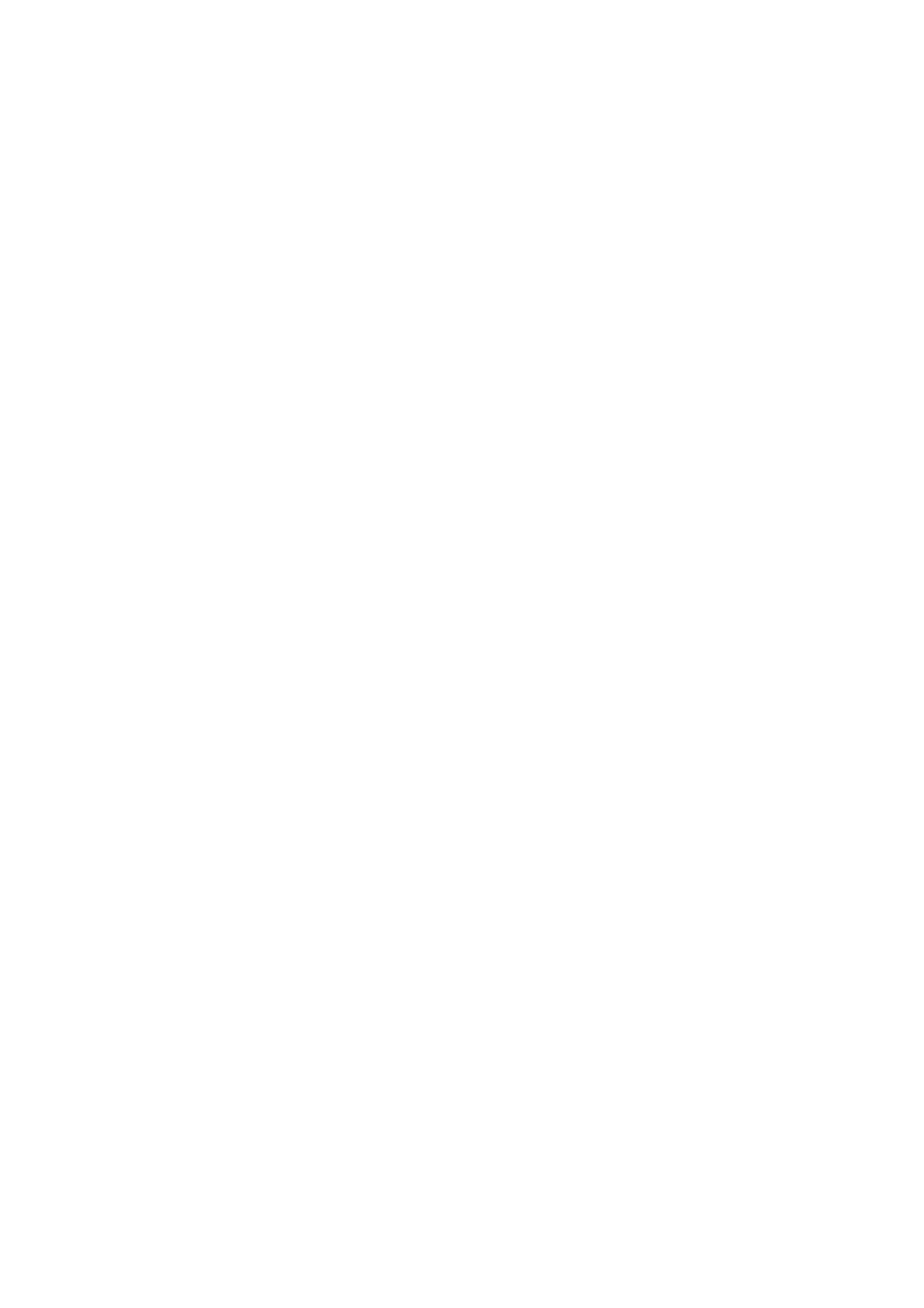## **NO. 33 OF 2015**

## **PUBLIC PROCUREMENT AND ASSET DISPOSAL ACT**

#### ARRANGEMENT OF SECTIONS

#### PART I – PRELIMINARY

#### *Section*

- 1. Short title.
- 2. Interpretation.
- 3. Guiding principles.
- 4. Application of Act.
- 5. Conflicts with other Acts.
- 6. Conflicts with international agreements.

#### PART II – BODIES INVOLVED IN THE REGULATION OF PUBLIC PROCUREMENT AND ASSET DISPOSAL

## *A—Role of the National Treasury in Public Procurement and Assets Disposal*

7. Role of the National Treasury in Public Procurement and Assets Disposal.

## *B — Public Procurement Regulatory Authority*

- 8. The Public Procurement Regulatory Authority.
- 9. Functions of Authority.
- 10. Public Procurement Regulatory Board.
- 11. Qualifications of members of the Board.
- 12. Functions of the Board.
- 13. Tenure of office.
- 14. Procedures of the Board.
- 15. Director-General of the Authority.
- 16. Term of office of Director-General.
- 17. Functions of the Director-General.
- 18. Restrictions on activities of Director-General.
- 19. Terms and conditions of service of Director-General and staff.
- 20. Vacancy of office.
- 21. Removal of Director-General.
- 22. Acting Director-General.
- 23. Staff of the Authority.
- 24. Financial arrangements.
- 25. Audit.
- 26. Annual reports.

#### *C — Public Procurement Administrative Review Board*

- 27. Establishment of the Public Procurement Administrative Review Board.
- 28. Functions and powers of the Review Board.
- 29. Composition of the Review Board.
- 30. Qualifications of members of the Review Board.
- 31. Tenure of office.
- 32. Terms and conditions of service of the Review Board members.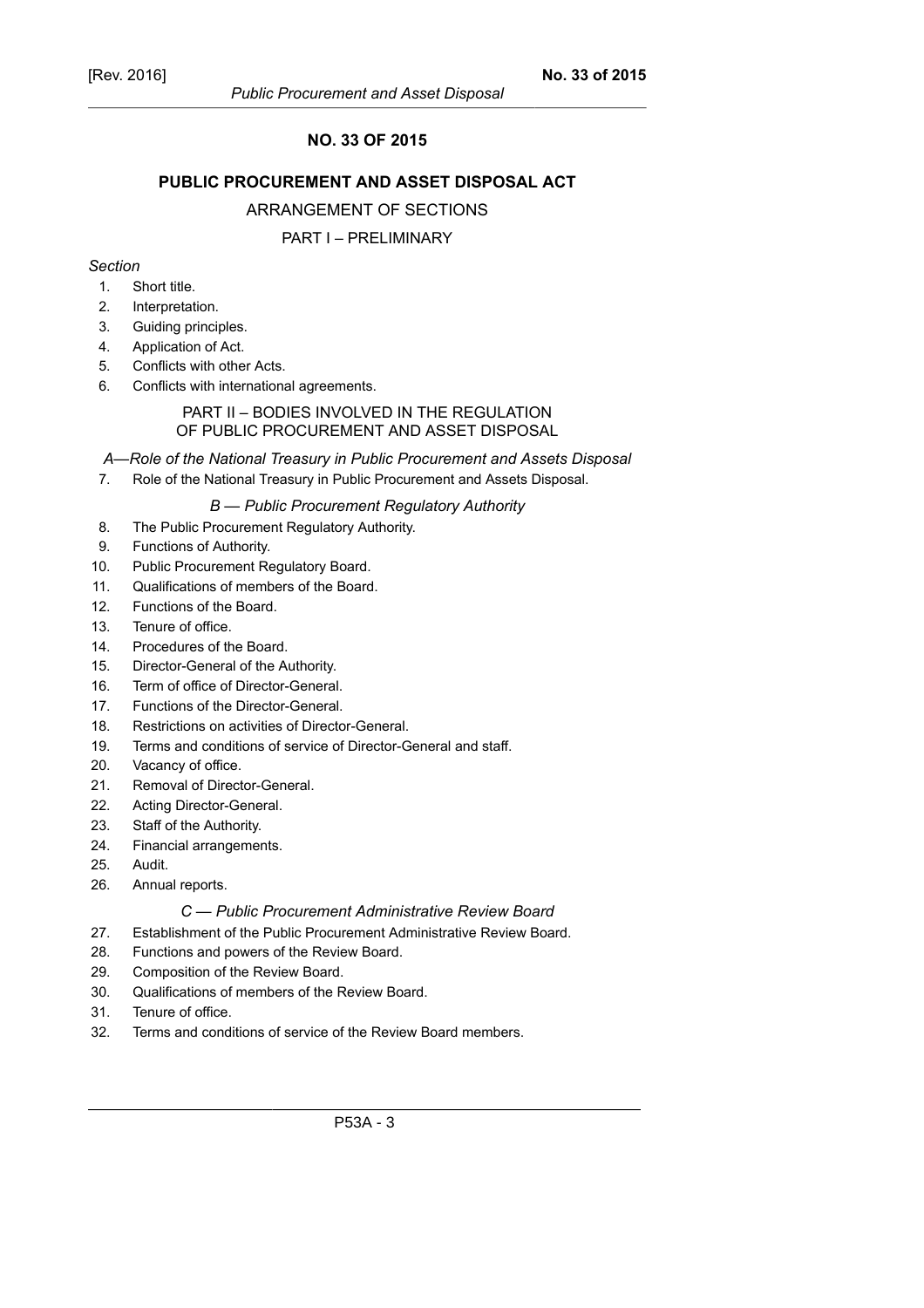#### PART III — COUNTY GOVERNMENT RESPONSIBILITIES WITH RESPECT TO PUBLIC PROCUREMENT AND ASSET DISPOSAL

33. Roles and Responsibilities of the County Government.

## PART IV — POWERS TO ENSURE COMPLIANCE

- 34. Powers to ensure compliance.
- 35. Investigations.
- 36. Powers of investigators.
- 37. Report of investigation.
- 38. Order by the Director-General.
- 39. Request for a Judicial review.
- 40. No investigation if issue before Review Board.
- 41. Debarment.
- 42. Judicial Review.
- 43. Inspections, Assessments and Reviews relating to contracts, procurement and asset disposal proceedings.

## PART V — INTERNAL ORGANISATION OF PROCURING ENTITIES

- 44. Responsibilities of the accounting officer.
- 45. Corporate decisions and segregation of responsibilities.
- 46. Evaluation Committee.
- 47. Procurement function.
- 48. Inspection and acceptance committee.
- 49. Sector-specific procuring and disposal agencies.
- 50. Consortium buying.
- 51. Procuring agents or asset disposal agents.
- 52. Transfer of procuring responsibility to another public entity or procuring agent.

#### PART VI —GENERAL PROCUREMENT PRINCIPLES

- 53. Procurement and asset disposal planning.
- 54. Procurement pricing and requirement not to split of contracts.
- 55. Eligibility to bid.
- 56. Use of list of another state organ or public entity.
- 57. List of registered suppliers.
- 58. Standard procurement and asset disposal documents.
- 59. Limitation on contracts with state and public officers.
- 60. Specific requirements.
- 61. Tender security.
- 62. Declaration not to engage in corruption.
- 63. Termination or cancellation of procurement and asset disposal proceedings.
- 64. Form of communications, electronic procurement and asset disposal.
- 65. Inappropriate influence on evaluations, etc.
- 66. Corrupt, coercive, obstructive, collusive or fraudulent practice, conflicts of interest.
- 67. Confidentiality.
- 68. Procurement records.
- 69. Procurement approvals.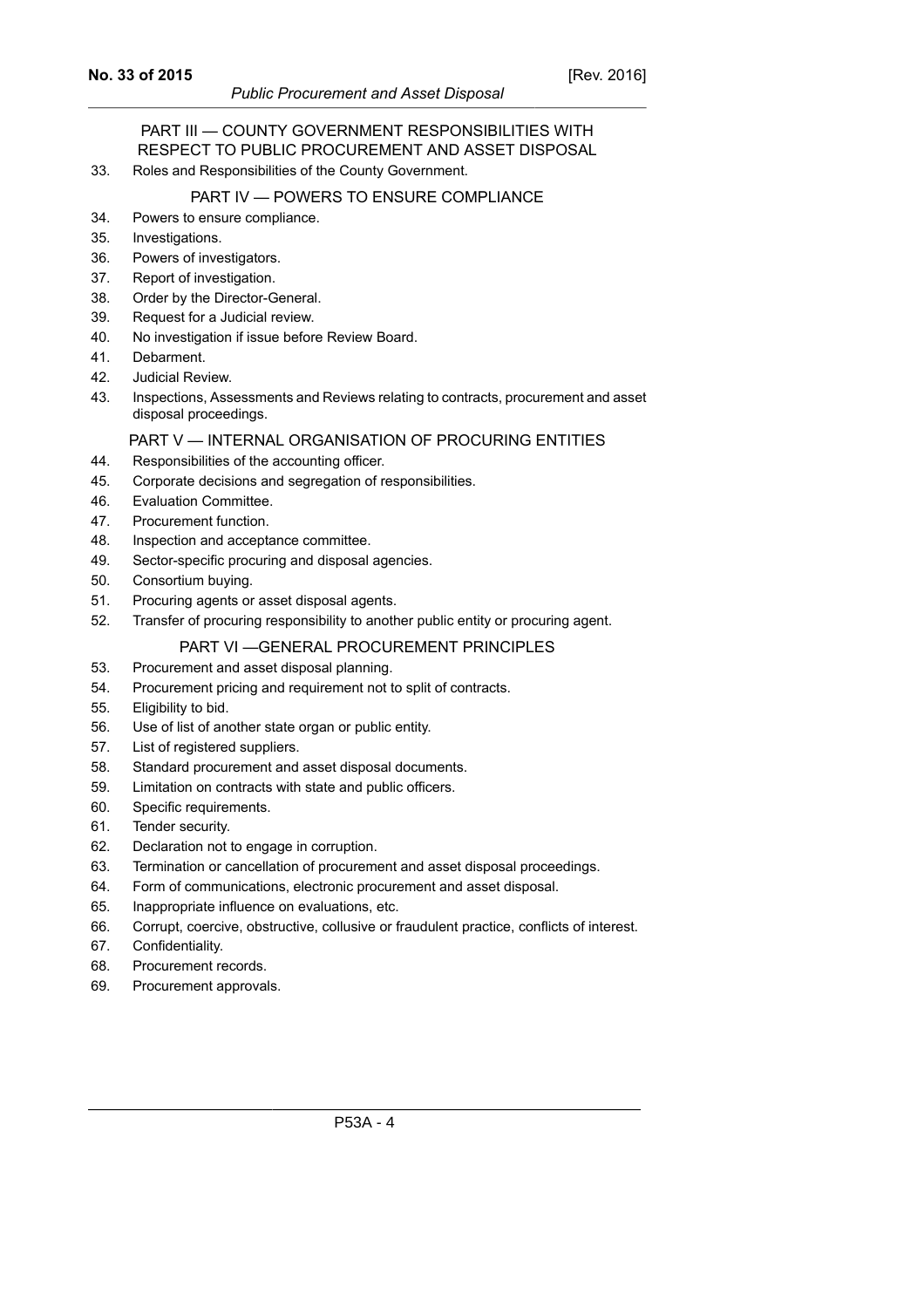# PART VII — BASIC PROCUREMENT RULES

#### *Section*

#### 70. Standard tender documents.

- 71. Registration of suppliers.
- 72. Responsibility for complying with Act, etc.
- 73. Initiation of procurement process.
- 74. Invitation to tender.
- 75. Modifications to tender documents.
- 76. Modification of bids.
- 77. Submission and receipt of tenders.
- 78. Opening of tenders.
- 79. Responsiveness of tenders.
- 80. Evaluation of tenders.
- 81. Clarifications.
- 82. No correction of errors.
- 83. Post-qualification.
- 84. Professional opinion.
- 85. Recommendation for contract awards.
- 86. Successful tender.
- 87. Notification of intention to enter into a contract.
- 88. Extension of tender validity period.
- 89. International tendering and competition.

#### PART VIII — CLASSIFIED PROCUREMENT METHODS AND PROCEDURES

90. Classified procurements and disposals.

#### PART IX — METHODS OF PROCUREMENT OF GOODS, WORKS AND SERVICES

- 91. Choice of procurement procedure.
- 92. Methods of procurement.
- 93. Pre-qualification.
- 94. Prequalification documents.
- 95. Approval of pre-qualified candidates.

#### *Details of Procurement Methods*

#### *A — Open Tender*

- 96. Advertisement.
- 97. Time for preparing tenders.
- 98. Provision of tender documents.

## *B — Two-Stage Tendering*

99. Two-Stage Tendering.

#### *C — Design Competition*

- 100. Condition for use of design competitions.
- 101. Procedure for design competition.

#### *D — Restricted Tendering*

102. Restricted tendering.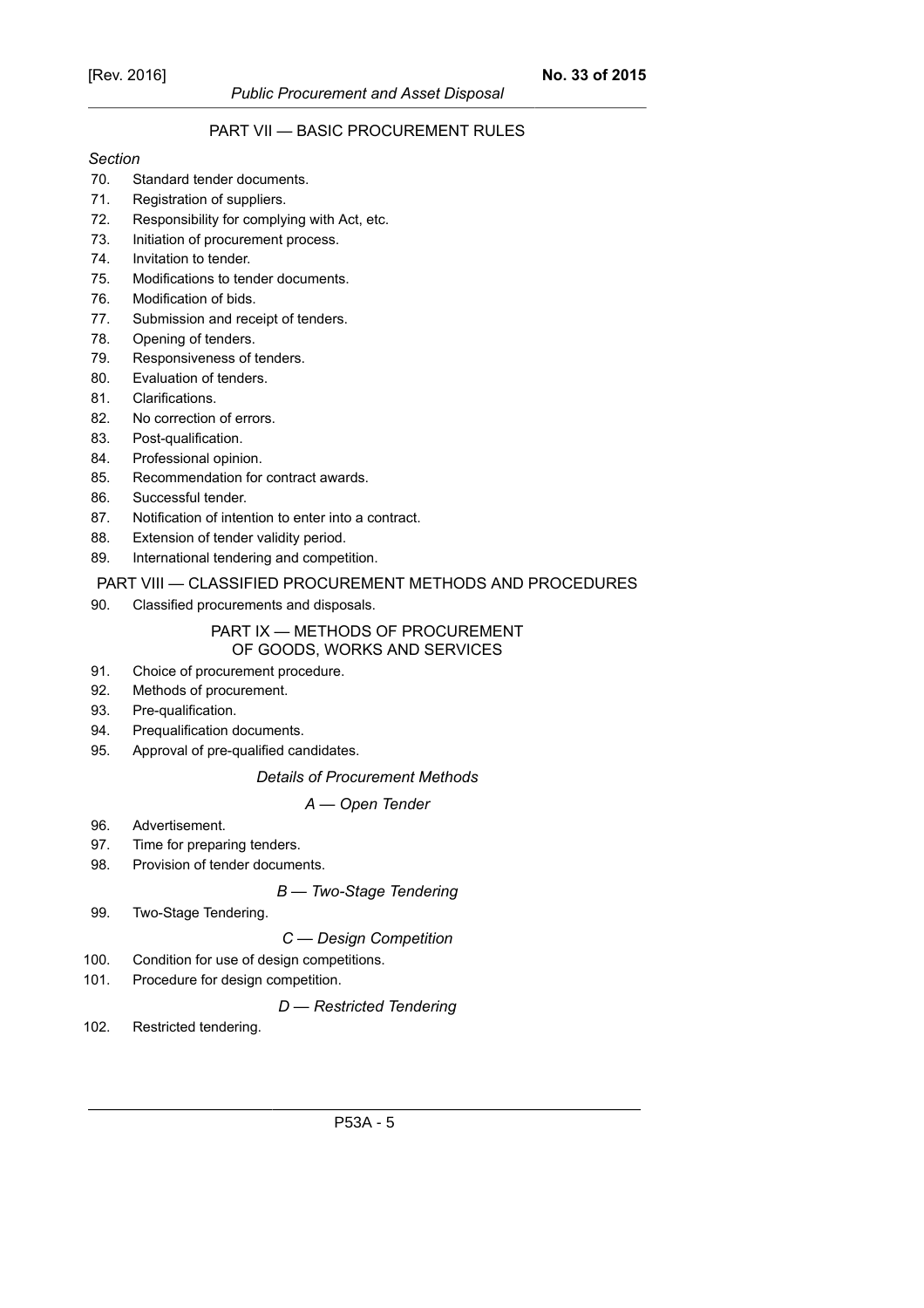|         | $E -$ Direct Procurement                                                        |
|---------|---------------------------------------------------------------------------------|
| Section |                                                                                 |
| 103.    | When direct procurement may be used.                                            |
| 104.    | Procedure for direct procurement.                                               |
|         | $F$ – Request for Quotations                                                    |
| 105.    | When request for quotations may be used.                                        |
| 106.    | Procedure for request for quotations.                                           |
|         | G - Low-Value Procurement                                                       |
| 107.    |                                                                                 |
| 108.    | When low-value procurement may be used.<br>Procedure for low-value procurement. |
|         | H - Force Account                                                               |
| 109.    | Force Account.                                                                  |
|         |                                                                                 |
| 110.    | I - Electronic Reverse Auction<br>Reverse Auction.                              |
| 111.    | Conditions for use of reverse auctions.                                         |
| 112.    | Procedure for reverse auction.                                                  |
| 113.    | Successful reverse auctioneering bid.                                           |
| 114.    | Framework agreement.                                                            |
| 114A.   | Specially permitted procurement procedure.                                      |
|         | PART X- PROCUREMENT OF CONSULTANCY SERVICES                                     |
| 115.    | Application of this Part.                                                       |
| 116.    | When request for proposals may be used.                                         |
| 117.    | Terms of reference and invitation of tenders from shortlisted firms.            |
| 118.    | Request for proposal inviting expression of interest.                           |
| 119.    | Notice inviting expressions of interest.                                        |
| 120.    | Opening of proposals.                                                           |
| 121.    | Evaluation and shortlisting.                                                    |
| 122.    | Determination of qualified persons.                                             |
| 123.    | Request for proposals to qualified persons.                                     |
| 124.    | Selection methods for requests for proposals.                                   |
| 125.    | Time for preparing proposals.                                                   |
| 126.    | Evaluation of proposals.                                                        |
| 127.    | Successful proposal.                                                            |
| 128.    | Negotiations with successful request for proposal tenderer.                     |
| 129.    | Contract requirements.                                                          |
| 130.    | Restriction on entering into related contracts.                                 |
| 131.    | Competitive Negotiations.                                                       |
| 132.    | Procedure for Competitive Negotiations.                                         |
| 133.    | Successful best and final offer.                                                |
|         | PART XI-PROCUREMENT CONTRACTS                                                   |
| 134.    | Preparation of contracts.                                                       |
| 135.    | Creation of procurement contracts.                                              |
| 136.    | Refusal to sign contract.                                                       |

- 137. Changes to contract responsibilities.
- 138. Publication of procurement contracts.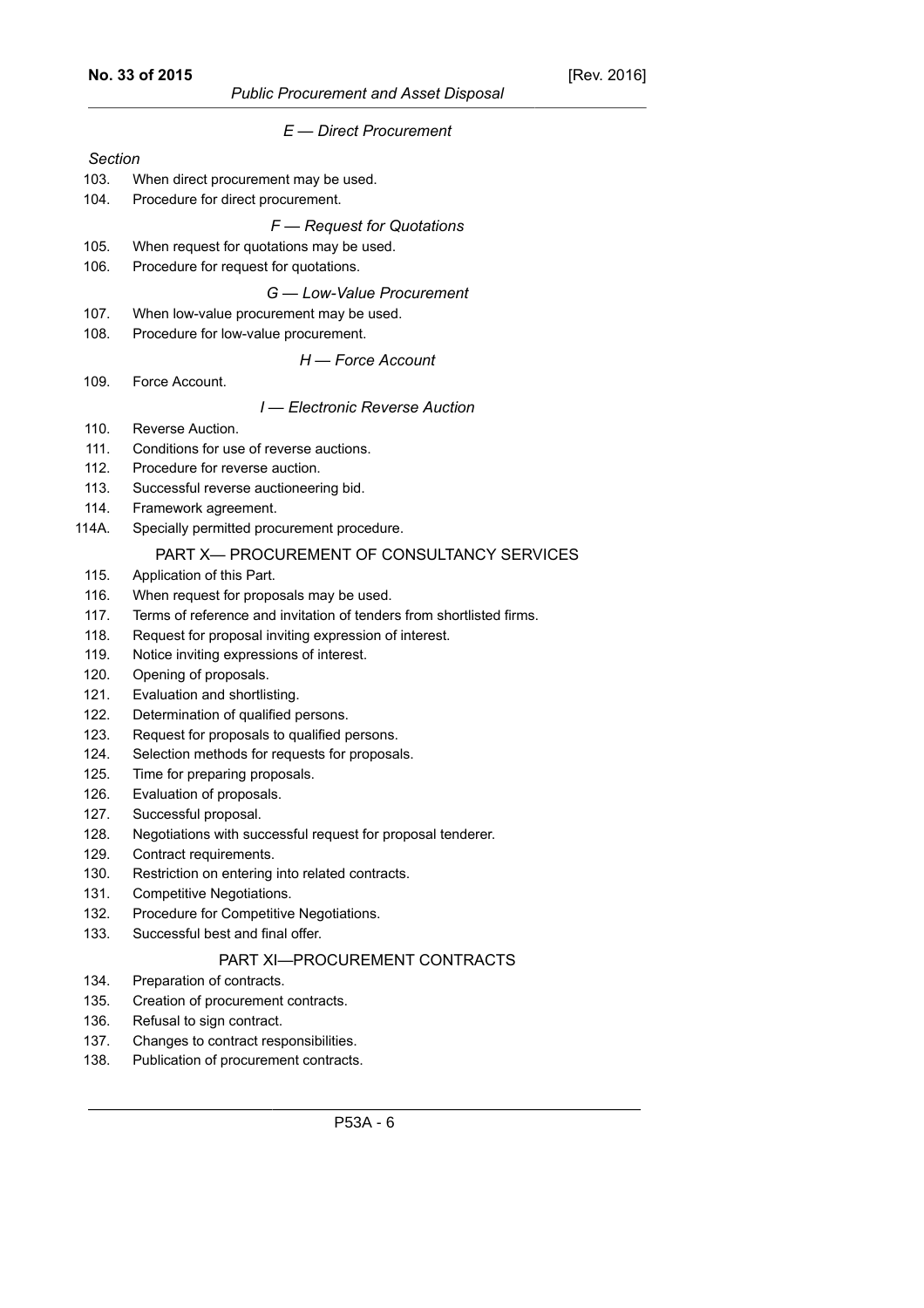## *Section*

- 139. Amendments or variations to contracts.
- 140. Interest on overdue amounts and liquidated damages.
- 141. Framework Contracting.
- 142. Performance Security.
- 143. Nature of performance security.
- 144. Seizure of the performance Security.
- 145. Recovery of the performance Security.
- 146. Advance payment.
- 147. Amount of advance payment and its security.
- 148. Use of advance payment.
- 149. Sub-contracting.
- 150. Contract administration.
- 151. Complex and specialized contract implementation team.
- 152. Contract monitoring.
- 153. Termination of contract.
- 154. Contract close out.

## PART XII — PREFERENCES AND RESERVATION IN PROCUREMENT

- 155. Requirement for preferences and reservations.
- 156. Eligibility for more than one preference scheme.
- 157. Participation of candidates in preference and reservations.
- 158. Procurement plans and monitoring compliance.

#### PART XIII — INVENTORY CONTROL, ASSET AND STORES MANAGEMENT AND DISTRIBUTION

- 159. Receipt, and recording of goods, works and services.
- 160. Objectives of Inventory Control, Asset and Stores Management and Distribution.
- 161. Inventory, Stores and Assets Management system.
- 162. Management of Inventory, Stores and Assets.

## PART XIV — DISPOSAL OF ASSETS

- 163. Disposal committee.
- 164. Disposal procedure.
- 165. Methods of disposal.
- 166. Restriction on disposal to employees, etc.

# PART XV — ADMINISTRATIVE REVIEW OF

# PROCUREMENT AND DISPOSAL PROCEEDINGS

- 167. Request for a review.
- 168. Notification of review and suspension of proceedings.
- 169. Rejection of requests by Review Board Secretariat.
- 170. Parties to review.
- 171. Completion of review
- 172. Dismissal of frivolous appeals.
- 173. Powers of Review Board.
- 174. Right to review is additional right.
- 175. Right to judicial review to procurement.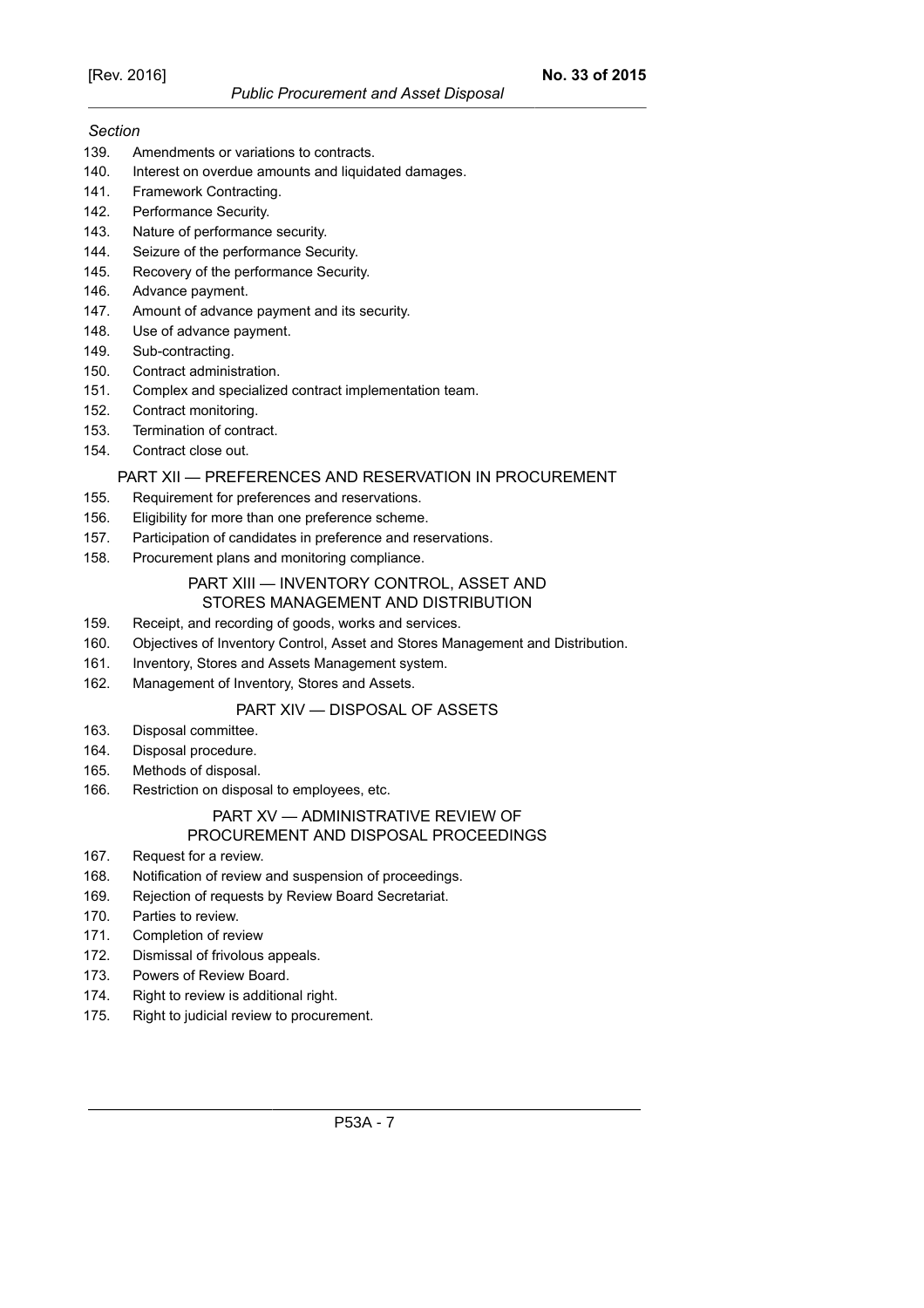# *Public Procurement and Asset Disposal* PART XVI — OFFENCES AND SANCTIONS

#### *Section*

#### 176. Prohibitions and offences.

- 177. General penalty and sanctions.
- 178. Protection from personal liability and indemnity.

## PART XVII —POLICY OPERATIONALIZATION AND REVIEW

- 179. Consultative meetings.
- 180. Making of Regulations.
- 181. Code of Ethics.

## PART XVIII — REPEAL, TRANSITION AND SAVINGS PROVISIONS

- 182. Repeal of No. 3 of 2005 and savings.
- 183. Transitional Provisions.

# **SCHEDULES**

| $FIRST$ SCHEDULE $-$ | Conduct of Business and Affairs of the Board.           |
|----------------------|---------------------------------------------------------|
| SECOND SCHEDULE —    | Conduct of Business and Affairs of the Review<br>Board. |
| THIRD SCHEDULE —     | Transitional Provisions.                                |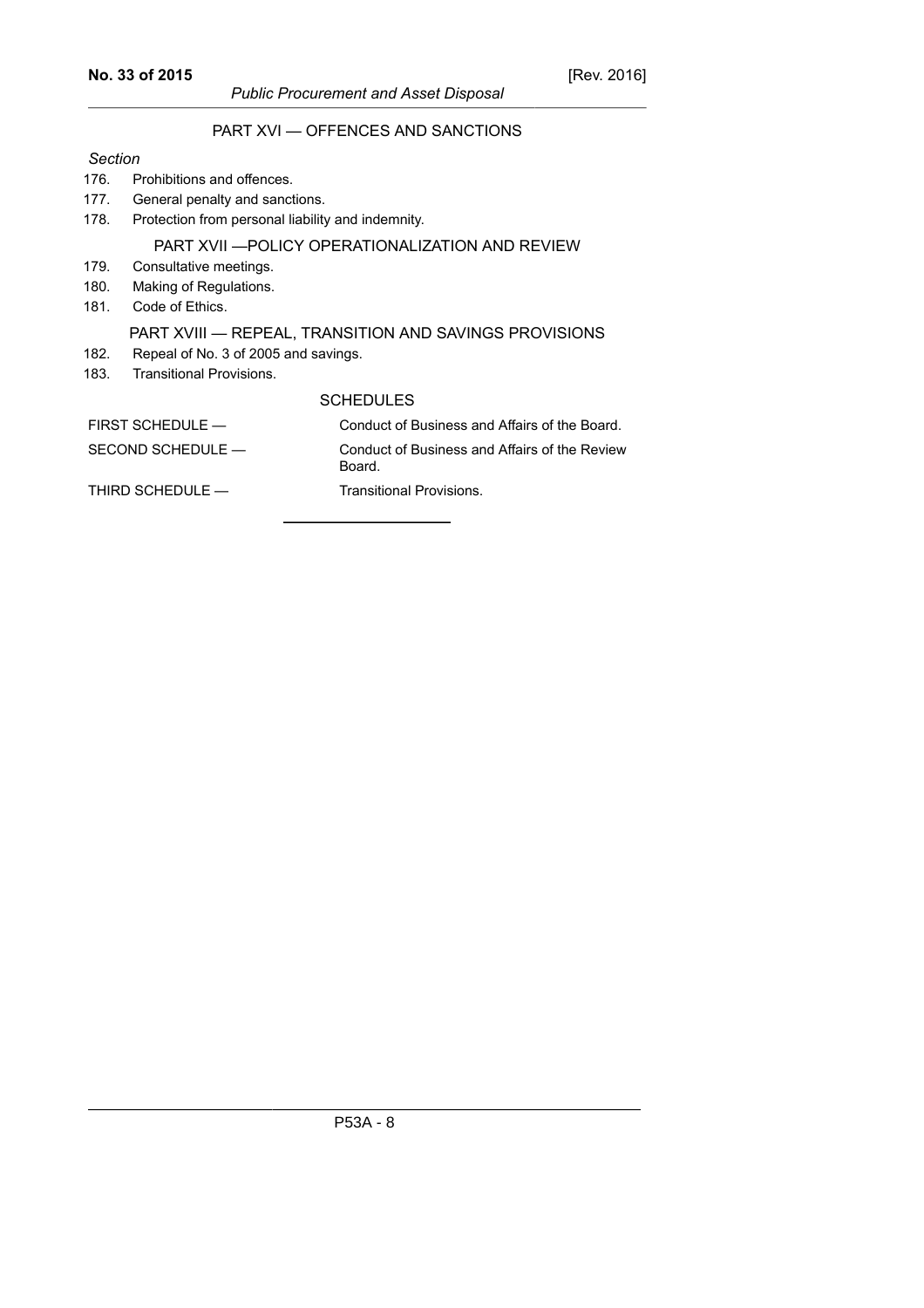*Public Procurement and Asset Disposal*

## **NO. 33 OF 2015**

#### **PUBLIC PROCUREMENT AND ASSET DISPOSAL ACT**

[*Date of assent: 18th December, 2015*.]

[*Date of commencement: 7th January, 2016*.]

## **AN ACT of Parliament to give effect to Article 227 of the Constitution; to provide procedures for efficient public procurement and for assets disposal by public entities; and for connected purposes**

[Act No. 33 of 2015, Corr. No. 60/2016, Corr. No. 73/2016, Act No. 15 of 2017.]

## PART I – PRELIMINARY

#### **1. Short title**

This Act may be cited as the Public Procurement and Asset Disposal Act, 2015.

#### **2. Interpretation**

(1) In this Act, unless the context otherwise requires—

**"accounting officer"** has the meaning assigned to it under section 2 of the Public Finance Management Act, 2012 (No. 18 of 2012);

**"appeal"** means a request for administrative review or complaint filed with the Appeals Review Board pursuant to section 167 of this Act;

**"assets"** means movable and immovable property, tangible and intangible, including immovable property, stores, equipment, land, buildings, animals, inventory, stock, natural resources like wildlife, intellectual rights vested in the state or proprietary rights;

**"Authority"** means the Public Procurement Regulatory Authority established under section 8 of this Act;

**"Board"** means the Public Procurement Regulatory Board established under section 10 of this Act;

**"Cabinet Secretary"** means the Cabinet Secretary for the time being responsible for matters relating to finance;

**"candidate"** means a person who has obtained the tender documents from a public entity pursuant to an invitation notice by a procuring entity;

**"citizen contractor"** means a person or a firm wholly owned and controlled by persons who are citizens of Kenya;

**"common-user items"** means goods, works or services that are usable by procuring entities across the board irrespective of type or category, and the items include office equipment, furniture, motor vehicles and stationery;

**"complex and specialized contracts"** means contracts that include procurement where the terms and conditions of an agreement are different from standard commercial terms and conditions;

**"consultancy services"** means services of predominantly an intellectual, technical or advisory nature, and includes services offered by all professionals;

**"contract period"** means the period between contract signing and the end of the defects liability period;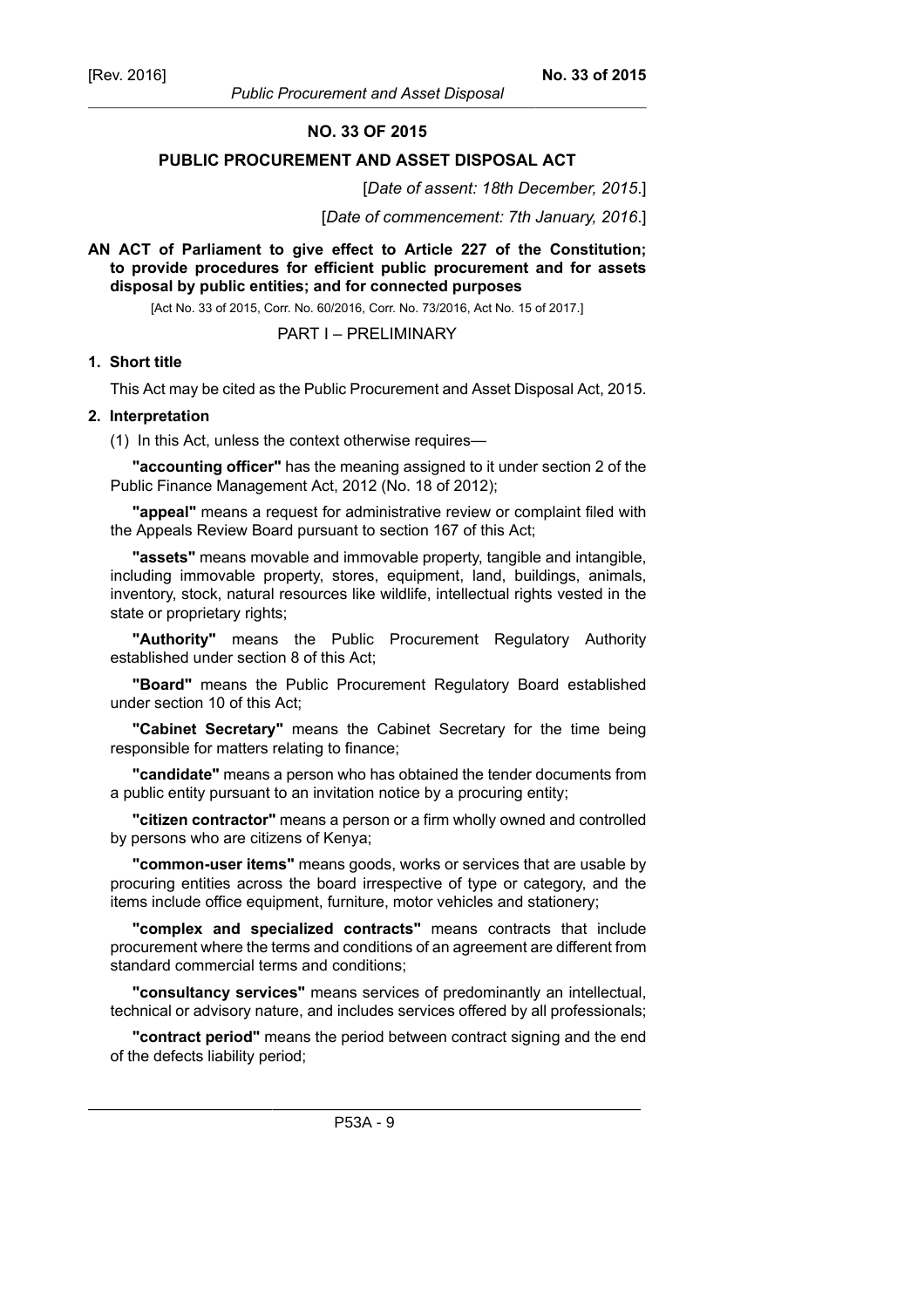**"contract administration"** means management of terms of procurement or

asset disposal contracts made with contractors or suppliers after tender award by a procuring entity, for the purpose of assuring compliance with obligations such as timely delivery, quality and quantity inspection, acceptance, payment, claims, dispute resolution and completion, among other terms;

**"contractor"** means a person who enters into a procurement contract with a procuring entity, and includes the main contractor;

**"corruption"** has the meaning assigned to it under section 2 of the Anti-Corruption and Economic Crimes Act 2003 (No. 3 of 2003);

**"design competition"** means a procurement procedure for obtaining competitive tenders for services which are creative in nature and which require that part of the services be carried as part of the tender to facilitate evaluation of the tenders and such services may include architecture, landscaping, engineering, urban design projects, urban and regional planning, fine arts, interior design, marketing, advertising and graphic designs;

**"Director-General"** means the Director-General of the Authority provided for under section 15 of this Act;

**"disadvantaged group"** means persons denied by mainstream society access to resources and tools that are useful for their survival in a way that disadvantages them or individuals who have been subjected to prejudice or cultural bias because of their identities as members of groups or categories of persons without regard to their individual qualities, and includes enterprises in which a majority of the members or shareholders are youth, women, persons with disability or categories as shall be prescribed;

**"disposal"** means the divestiture of public assets, including intellectual and proprietary rights and goodwill and other rights of a procuring entity by any means including sale, rental, lease, franchise, auction or any combination however classified;

**"electronic reverse auction"** means an online real-time purchasing technique utilized by the procuring entity to select the successful submission, which involves the presentation by tenderers, suppliers or contractors of successively lowered bids during a scheduled period of time and the automatic evaluation of bids;

**"e-procurement"** means the process of procurement using electronic medium such as the internet or other information and communication technologies;

**"framework agreement"** means a pact between a procuring entity and a selected supplier (or suppliers) or contractor (or contractors) identified for a definite term to supply goods works or service whose quantities and delivery schedules are not definable or determinable at the beginning;

**"framework contract"** means a pact between a procuring entity and a selected supplier (or suppliers) or contractor (or contractors) identified for a definite term to supply goods works or service whose quantities and deliveries are not definable or determinable at the beginning, with a commitment to order a minimum quantity of the required goods, works, or services;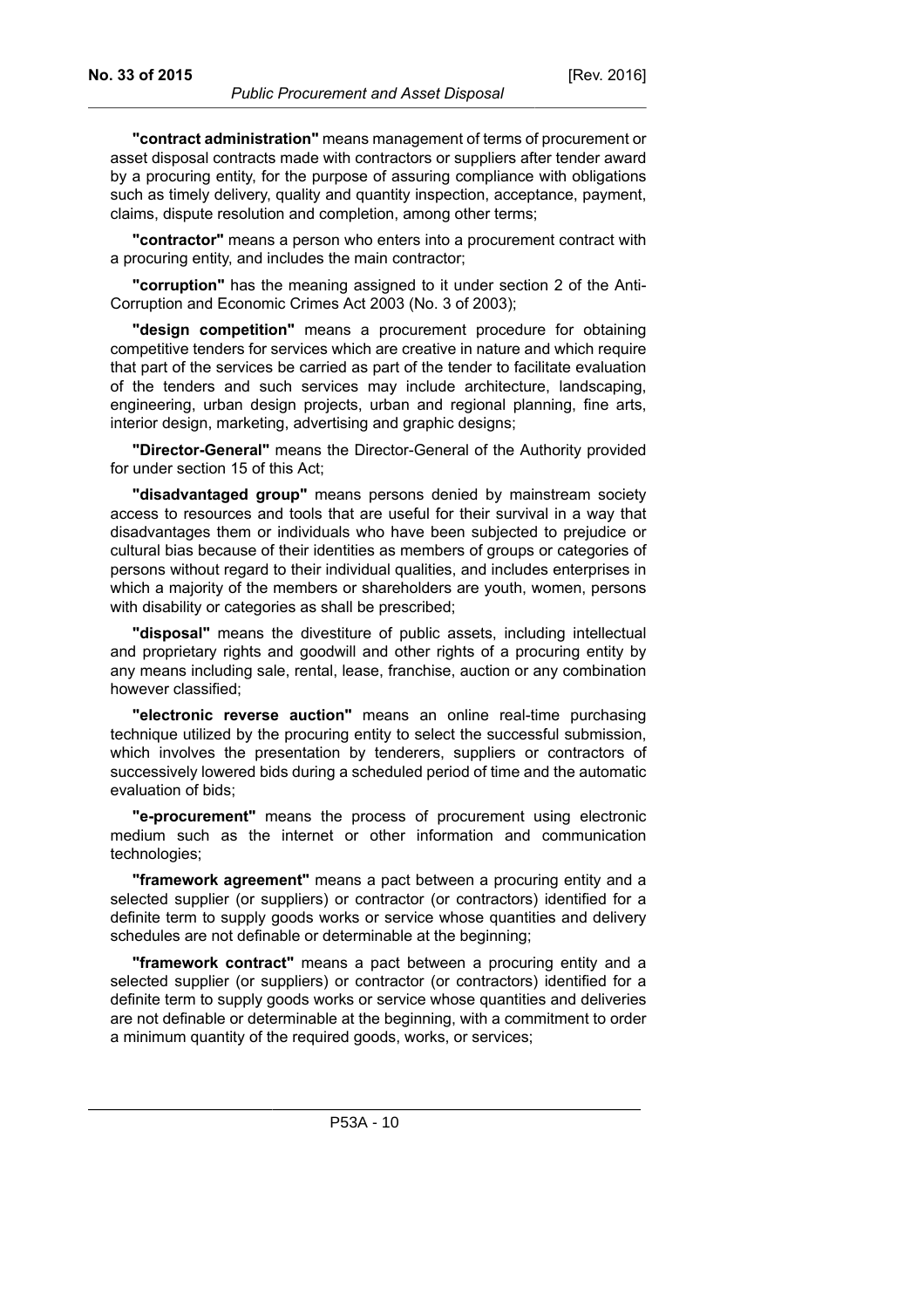**"fraudulent practice"** includes a misrepresentation of fact in order to influence a procurement or disposal process or the exercise of a contract to the detriment of the procuring entity or the tenderer or the contractor, and includes collusive practices amongst tenderers prior to or after tender submission designed to establish tender prices at artificial non-competitive levels and to deprive the procuring entity of the benefits of free and open competition;

**"financial year"** has the meaning assigned to it under Article 260 of the Constitution;

**"fiscal agency"** means a person or an organization, or trust company, that acts on behalf of the Government of Kenya in performing various financial duties, including assistance in the arrangement for issuance of international sovereign bonds, redemption of bonds or coupons, handle tax issues, replace lost or damaged securities;

**"goods"** includes raw materials, products, equipment, commodities in solid, liquid or gaseous form, electricity and services that are incidental to the supply of the goods, works and services;

**"loans"** has the meaning assigned to it under Article 260 of the Constitution;

**"locally produced product or service"** means goods and services that are manufactured in Kenya by firms that are registered and undertaking their business in Kenya;

**"obstruction"** means acts intended to materially impede access to required information in exercising a duty under this Act;

**"person"** has meaning assigned to it in Article 260 of the Constitution and includes sole proprietorship;

**"person with disability"** means a person with disability who has attained the age of eighteen years and includes a company, association or body of persons, corporate or unincorporated in which at least seventy percent of the shareholders, members or persons and a majority of the directors are persons with disability;

**"public procurement"** means procurement by procuring entities using public funds;

**"prescribed"** means prescribed by Regulations under this Act;

**"preference"** means the right or opportunity to select a tenderer from an identified target group that is considered more desirable than another;

**"pre-qualification"** means the procedure to identify and shortlist tenderers that are qualified, prior to invitation for tenders;

**"pre-qualification procedure"** means a procedure by which candidates are invited to demonstrate their qualifications prior to, and as a condition for, being invited to tender or submit proposals;

**"Principal Secretary"** means the Principal Secretary for the time being responsible for matters relating to finance;

**"procurement"** means the acquisition by purchase, rental, lease, hire purchase, license, tenancy, franchise, or by any other contractual means of any type of works, assets, services or goods including livestock or any combination and includes advisory, planning and processing in the supply chain system;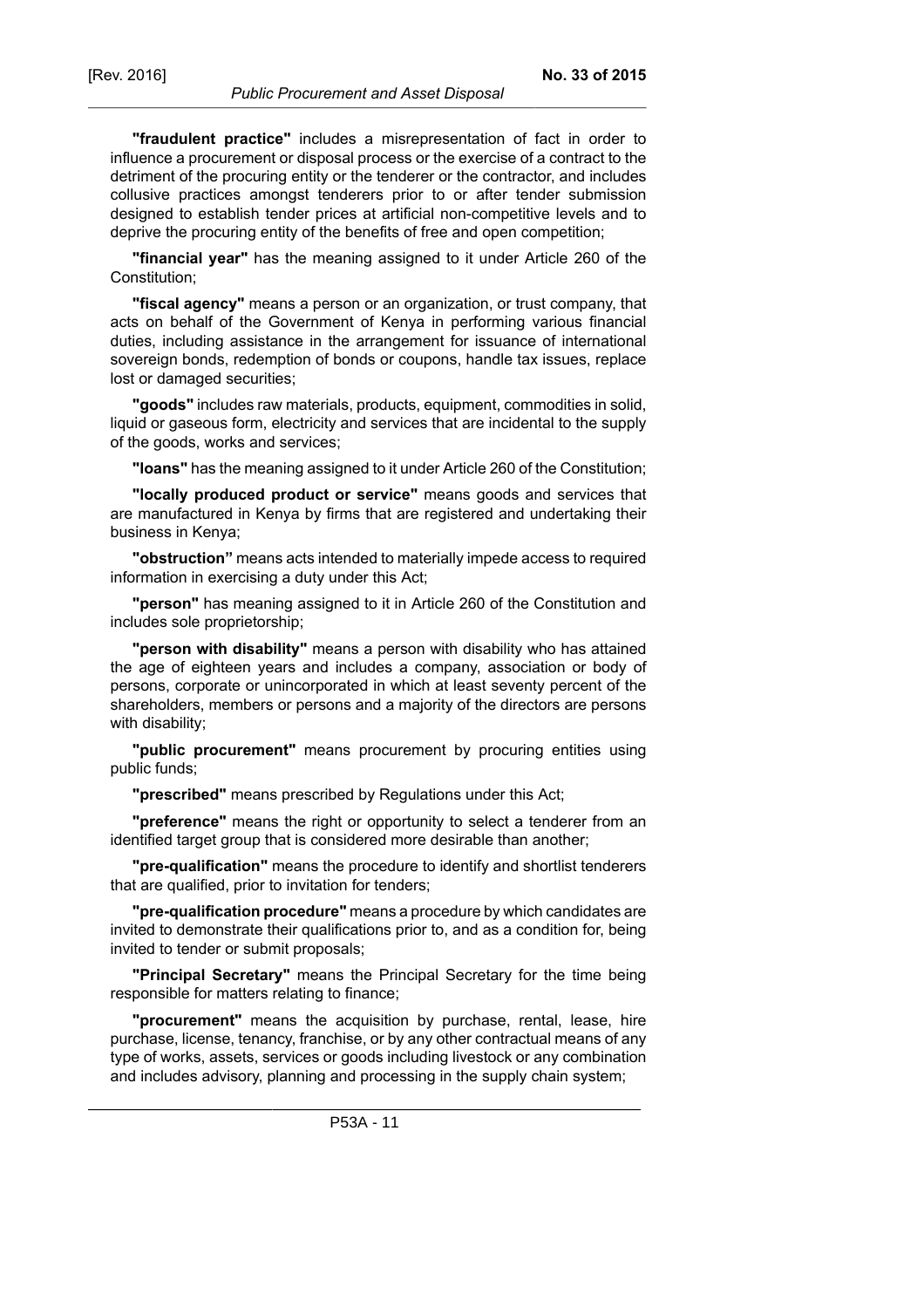**"procurement contract"** means an agreement concluded between the procuring entity and a contractor (or contractors) resulting from a tendering proceeding;

**"procuring entity"** means a public entity making a procurement or asset disposal to which this Act applies;

**"procurement professional"** means a person who has professional qualifications in procurement or supply chain management from a recognised institution and is a member of the Kenya Institute of Supplies Management established under the Supplies Practitioners Management Act, 2007 (No. 20 of 2007);

**"procurement function"** means a division within a procuring entity staffed with procurement professionals who are officially concerned with managing the procurement and asset disposal process and reports directly to the head of procuring entity functionally and administratively;

**"professional"** means a person who has professional qualifications in a specialized field and who is engaged in the practice of a skill or trade, having undertaken the relevant formal academic and professional training including undertaking practical learning in the form of apprenticeship or tutelage under the guidance of a suitably qualified and experienced person in the field of training or tutelage;

**"professional body"** means a body representing members of a profession, which is regulated by statute, code of conduct or rules as may be amended from time to time;

**"public entity"** includes—

- (a) the national government or any organ or department of the national government;
- (b) a county government or any organ or department of a county government;
- (c) the Judiciary and the courts;
- (d) the Commissions established under the Constitution;
- (e) the Independent Offices established under the Constitution;
- (f) a state corporation within the meaning of the State Corporations Act (Cap. 446);
- (g) the Central Bank of Kenya established under the Constitution;
- (h) a public school within the meaning of the Basic Education Act, 2013 (No. 14 of 2013);
- (i) a public university within the meaning of the Universities Act, 2012 (No. 42 of 2012);
- (j) a city or urban area established under the Urban Areas and Cities Act, 2011 (No. 13 of 2011);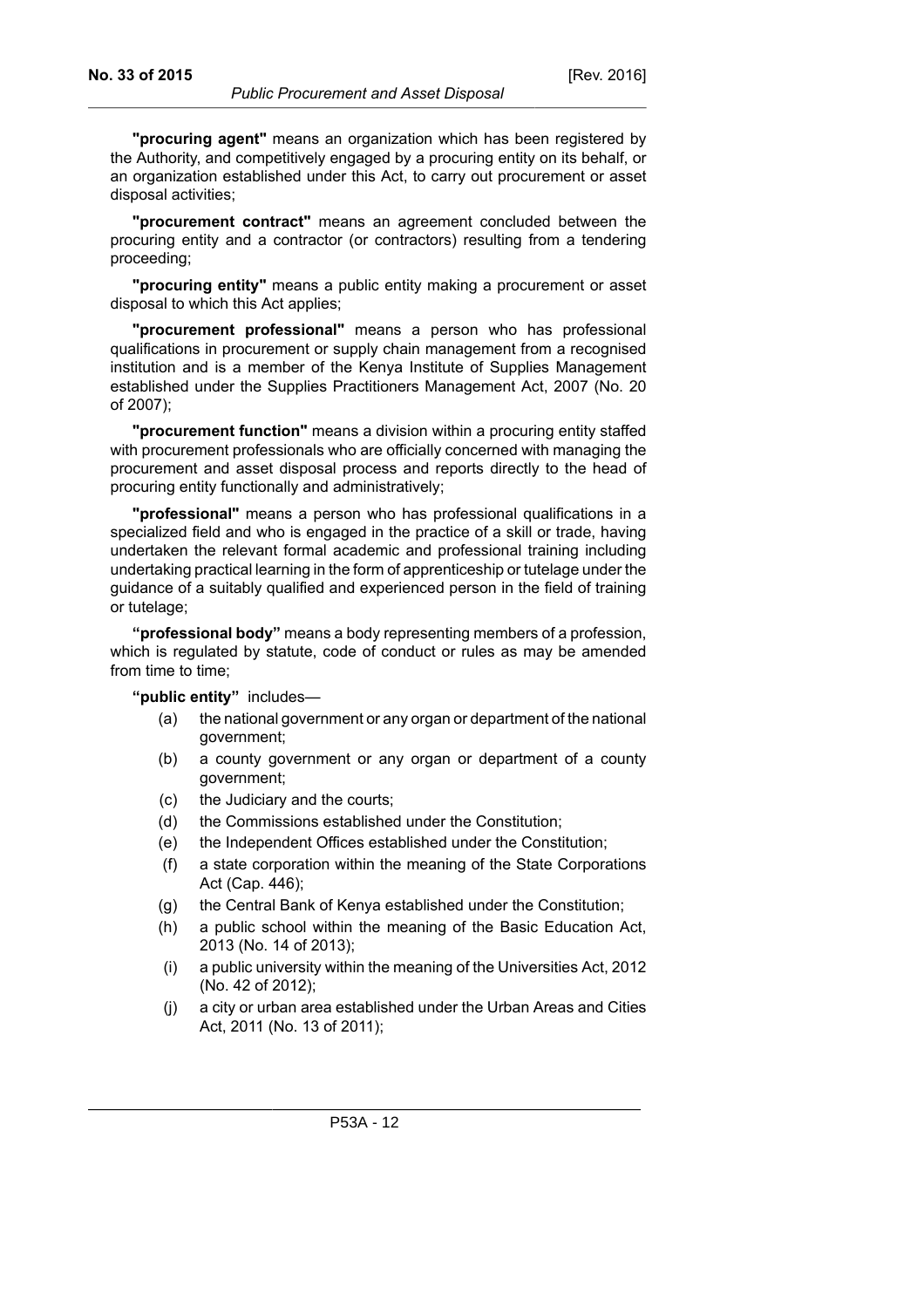- (k) a company owned by a public entity;
- (l) a county service delivery coordination unit under the National Government Co-ordination Act, 2013 (No. 1 of 2013);
- (m) a constituency established under the Constitution;
- (n) a Kenyan diplomatic mission under the state department responsible for foreign affairs;
- (o) a pension fund for a public entity;
- (p) a body that uses public assets in any form of contractual undertaking including public private partnership;
- (q) a body in which the national or county government has controlling interest;
- (r) a college or other educational institution maintained or assisted out of public funds;
- (s) an entity prescribed as a public entity for the purpose of this paragraph; or
- (t) any other entity or a prescribed class of public entities or particular public entities that uses public money for purposes of procurement or any other entity as declared under sections 4 and 5 of the Public Finance Management Act, 2012 (No. 18 of 2012);

**"public money"** includes monetary resources appropriated to procuring entities through the budgetary process, as well as extra budgetary funds, including aid, grants and loans, put at the disposal of procuring entities by donors;

**"public private partnership"** has the meaning assigned to it under section 2 of the Public Private Partnership Act, 2013 (No. 15 of 2013);

**"publicise"** has the meaning assigned to it under section 2 of the Public Finance Management Act, 2012 (No. 18 of 2012);

**"registration of suppliers"** means the process of identifying and obtaining a list of prospective providers of a specified category of goods, works or services by a procuring entity for a specified period of time but not exceeding more than two years, and maintaining them for the purpose of inviting them on rotational basis for subsequent tendering proceedings such as request for quotations or restricted tendering, that may arise during the period of listing;

**"regulations"** means regulations made under this Act;

**"Review Board"** means the Public Procurement Administrative Review Board established under section 27 of this Act;

**"reservations"** means exclusive preference to procure goods, works, and services set aside to a defined target group of tenderers within a specified threshold or region;

**"services"** means any objects of procurement or disposal other than works and goods and includes professional, consultancy services, technical services, non-professional and commercial types of services as well as goods and works which are incidental to but not exceeding the value of those services;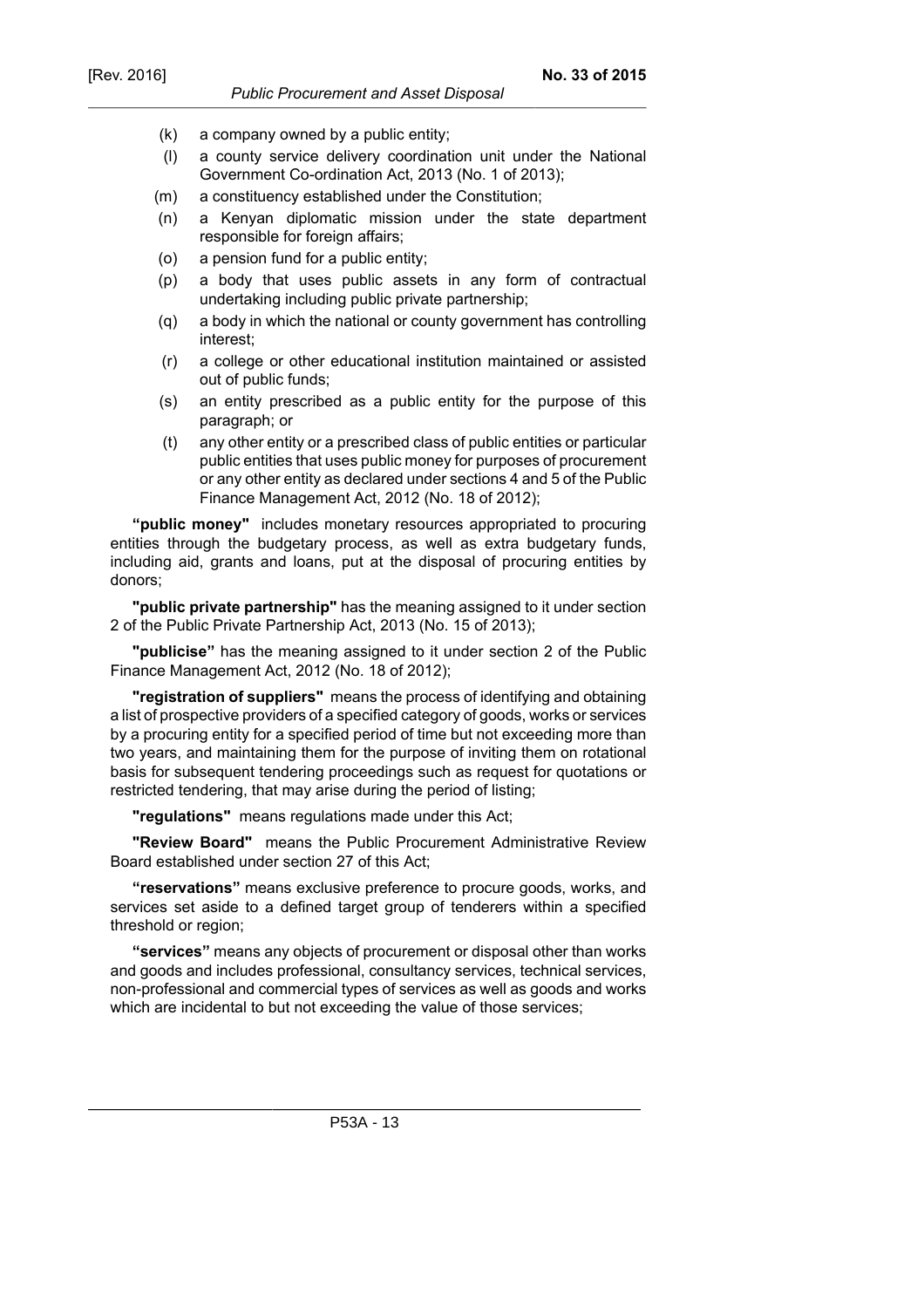**"standard"** means characteristics or set of characteristics for an item which for reasons of quality level or compatibility with other products is accepted by the manufacturers and users of that item as a required characteristic for all items of that type;

**"supplier"** means a person who enters into a procurement contract with a procuring entity to supply goods, works or services;

**"supply chain management"** means the design, planning, execution control and monitoring of supply chain activities which includes procurement, purchasing, logistics, transportation, warehousing, storage, stock control, contract management and distribution, with an objective of creating value to meet the objectives of the procuring entity;

**"tender"** means an offer in writing by a candidate to supply goods, services or works at a price; or to acquire or dispose stores, equipment or other assets at a price, pursuant to an invitation to tender, request for quotation or proposal by a procuring entity;

**"tenderer"** means a person who submitted a tender pursuant to an invitation by a public entity;

**"tender box"** means a lockable secure physical or virtual box where tenders are submitted including by electronic means so as to be opened only after the tender submission deadline;

**"tender security"** means a guarantee required from tenderers by the procuring entity and provided to the procuring entity to secure the fulfillment of any obligation in the tender process and includes such arrangements as bank or insurance guarantees, surety bonds, standby letters of credit, cheques for which a bank is primarily liable, cash deposits, promissory notes and bills of exchange tender securing declaration, or other guarantees from institutions as may be prescribed;

**"urgent need"** means the need for goods, works or services in circumstances where there is an imminent or actual threat to public health, welfare, safety, or of damage to property, such that engaging in tendering proceedings or other procurement methods would not be practicable;

**"user department"** means the unit of a procuring entity that requisitions the goods, works or services being procured;

**"works"** means a combination of goods and services for the construction, repair, renovation, extension, alteration, dismantling or demolition of buildings, roads or other structures and includes—

- (a) the designing, building, installation, testing, commissioning and setting up of equipment and plant;
- (b) site preparation; and
- (c) other incidental services;

**"woman"** means a person of the female gender who has attained the age of eighteen years and includes a company, association or body of persons, corporate or unincorporated in which at least seventy percent of the shareholders, members or persons and a majority of its directors are of the female gender;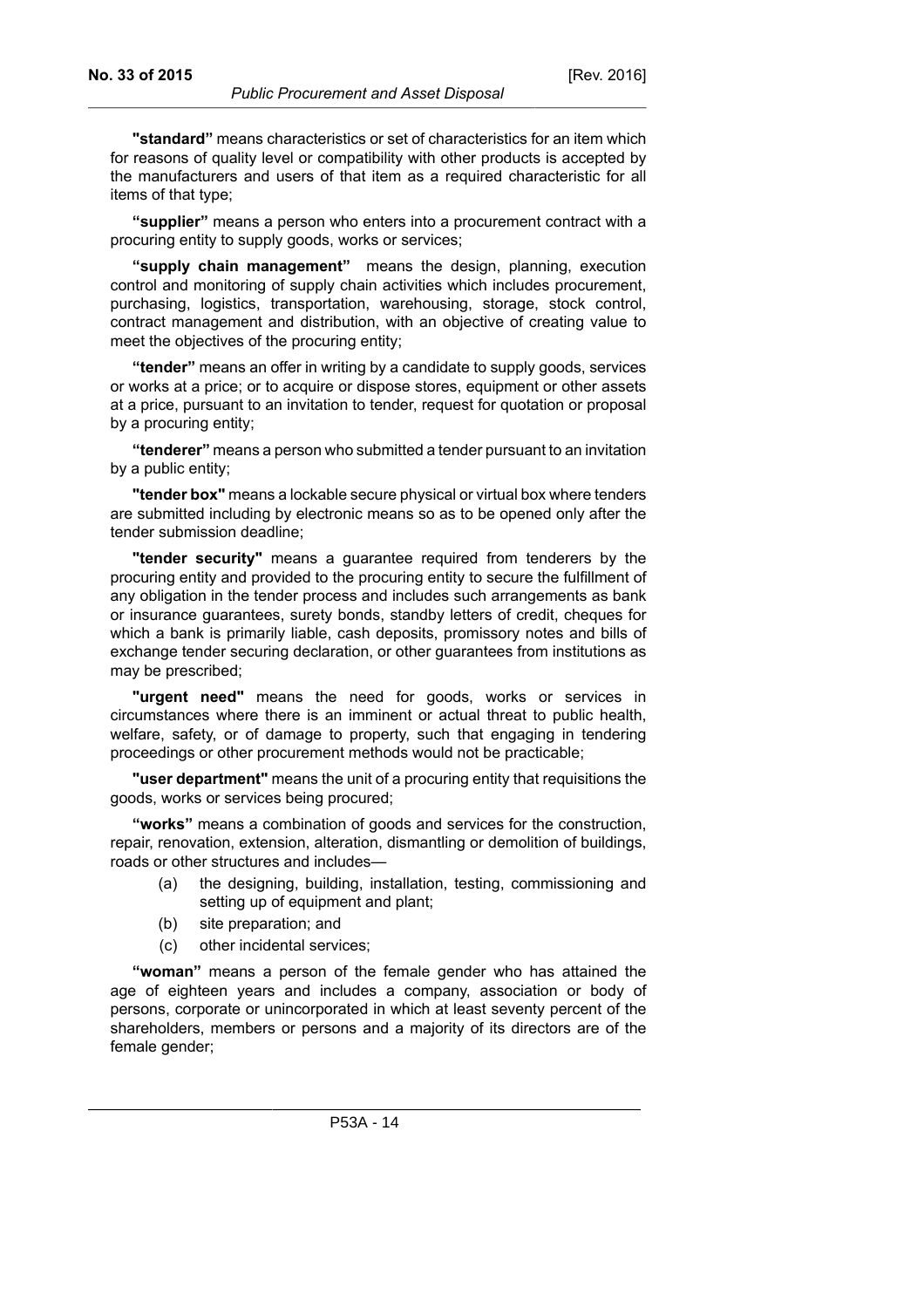**"writing"** means printing, photography, facsimile, lithography, typewriting, electronic media and any other means of representing or reproducing words in a visible form; and

**"youth"** means a person who has attained the age of eighteen years and has not attained the age of thirty-five years and includes a company, association or body of persons, corporate or unincorporated in which at least seventy percent of shareholders are persons who have attained the age of eighteen years and have not attained the age of thirty-five years.

#### **3. Guiding principles**

Public procurement and asset disposal by State organs and public entities shall be guided by the following values and principles of the Constitution and relevant legislation—

- (a) the national values and principles provided for under Article 10;
- (b) the equality and freedom from discrimination provided for under Article 27;
- (c) affirmative action programmes provided for under Articles 55 and 56;
- (d) principles of integrity under the Leadership and Integrity Act, 2012 (No. 19 of 2012);
- (e) the principles of public finance under Article 201;
- (f) the values and principles of public service as provided for under Article 232;
- (g) principles governing the procurement profession, international norms;
- (h) maximisation of value for money;
- (i) promotion of local industry, sustainable development and protection of the environment; and
- (j) promotion of citizen contractors.

#### **4. Application of the Act**

- (1) This Act applies to all State organs and public entities with respect to—
	- (a) procurement planning;
	- (b) procurement processing;
	- (c) inventory and asset management;
	- (d) disposal of assets; and
	- (e) contract management.

(2) For avoidance of doubt, the following are not procurements or asset disposals with respect to which this Act applies—

- (a) the retaining of the services of an individual for a limited term if, in providing those services, the individual works primarily as though he or she were an employee, but this shall not apply to persons who are under a contract of service;
- (b) the transfer of assets being disposed off by one state organ or public entity to another state organ or public entity without financial consideration;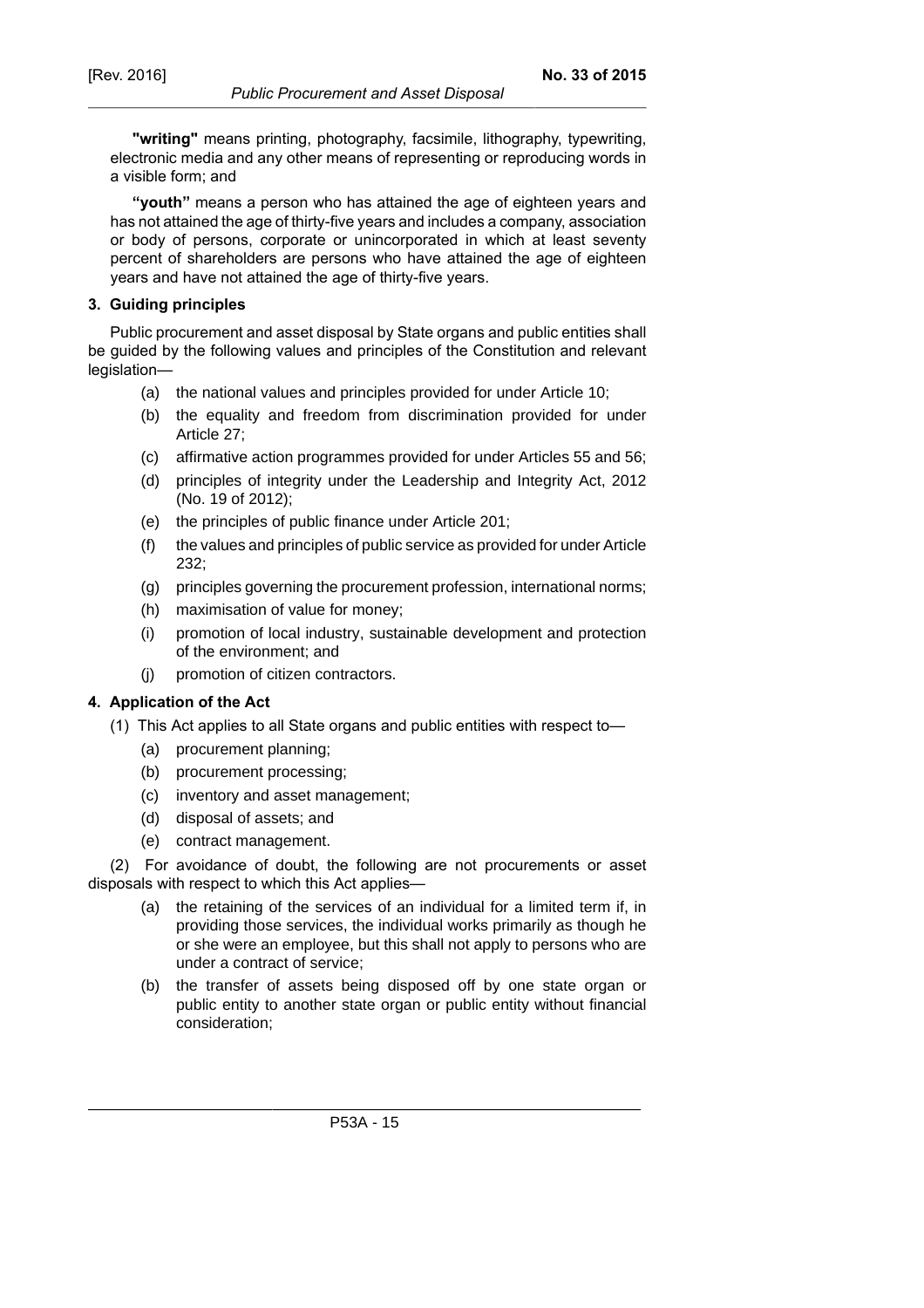- (c) acquiring of services provided by government or government department;
- (d) acquisition and sale of shares or securities, fiscal agency by a public entity, investments such as shares purchased by cooperative societies, state corporations or other public entities;
- (e) procurement and disposal of assets under Public Private Partnership Act, 2013; and
- (f) procurement and disposal of assets under bilateral or multilateral agreements between the Government of Kenya and any other foreign government, agency, entity or multilateral agency unless as otherwise prescribed in the Regulations.

(3) For greater certainty, all public procurement are procurements with respect to the application of this Act.

## **5. Conflicts with other Acts**

(1) This Act shall prevail in case of any inconsistency between this Act and any other legislation or government notices or circulars, in matters relating to procurement and asset disposal except in cases where procurement of professional services is governed by an Act of Parliament applicable for such services.

(2) A provision of an Act that provides for a person or body to approve any work or expenditure shall not be construed as giving that person or body any power with respect to the entire procurement proceedings.

## **6. Conflicts with international agreements**

(1) Subject to the Constitution, where any provision of this Act conflicts with any obligations of the Republic of Kenya arising from a treaty, agreement or other convention ratified by Kenya and to which Kenya is party, the terms of the treaty or agreement shall prevail.

(2) Where the Republic of Kenya is required under the terms of any treaty or convention to which she is party, to contribute from her resources, in any form, to any procurement activities within Kenya, either in part or wholly, jointly or separately, procurement through such contributions shall be—

- (a) in discrete activities where possible; and
- (b) subject to the applicable provisions of this Act.

(3) The disposal of any or all of the goods or public assets accruing to Kenya as a result of procurement activities to which subsections (1) apply shall be subject to the provisions of this Act.

(4) Where a procurement to which subsection (1) applies favours an external beneficiary—

- (a) the procurement through contributions made by Kenya, shall be undertaken in Kenya through contractors registered in Kenya; and
- (b) all relevant insurances shall be placed with companies registered in Kenya and goods shall be transported in carriages registered in Kenya.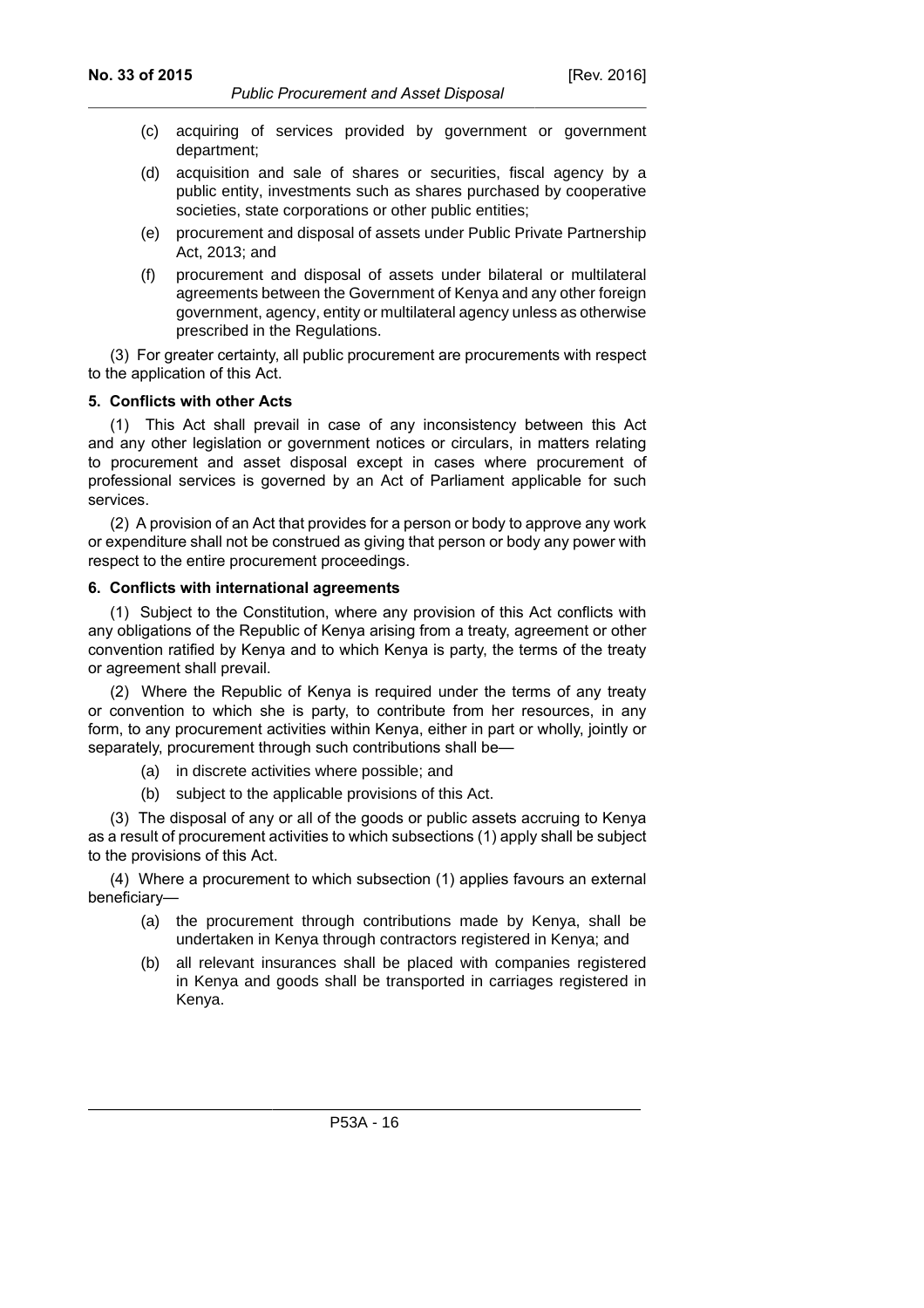#### *Public Procurement and Asset Disposal*

## PART II— BODIES INVOLVED IN THE REGULATION OF PUBLIC PROCUREMENT AND ASSET DISPOSAL

## *A. Role of the National Treasury in public procurement and assets disposal*

#### **7. Role National Treasury on public procurement and assets disposal**

(1) The National Treasury established under section 11 of the Public Finance Management Act, 2012, shall be responsible for public procurement and asset disposal policy formulation.

(2) In the performance of its role under subsection (1), the National Treasury shall—

- (a) formulate, evaluate, promote and research on national and county public procurement and asset disposal policy and standards;
- (b) develop policy guidelines for the efficient procurement management and disposal system for national executive;
- (c) design and prescribe an efficient procurement management system for the national and county governments to ensure transparent procurement and asset disposal as contemplated by Article 227 of the Constitution:

Provided that the National Treasury shall prescribe through Regulations a system under this paragraph which operates, respects and promotes the distinctiveness of the national and county levels of government;

- (d) provide technical assistance on procurement and assist in the implementation and operation of the public procurement and asset disposal system;
- (e) manage and administer the scheme of service of the procurement and supply chain management services cadre for the national government;
- (f) carry out general research, develop and promote electronic procurement strategies and policies in both the national and county governments including state corporations and other government agencies;
- (g) carry out review of procurement and supply chain management system to assist procuring entities;
- (h) develop and review policy on procurement of common user items in the public sector both at national and county government levels;
- (i) develop policy on the administration of preference and reservations scheme and registration of target groups under preference and reservations scheme as prescribed;
- (j) facilitate affirmative action for disadvantaged groups in accordance with the Constitution and advance their participation in the procurement process;
- (k) develop and review policies and guidelines on the management of assets;
- (l) issue guidelines to public entities with respect to procurement matters; and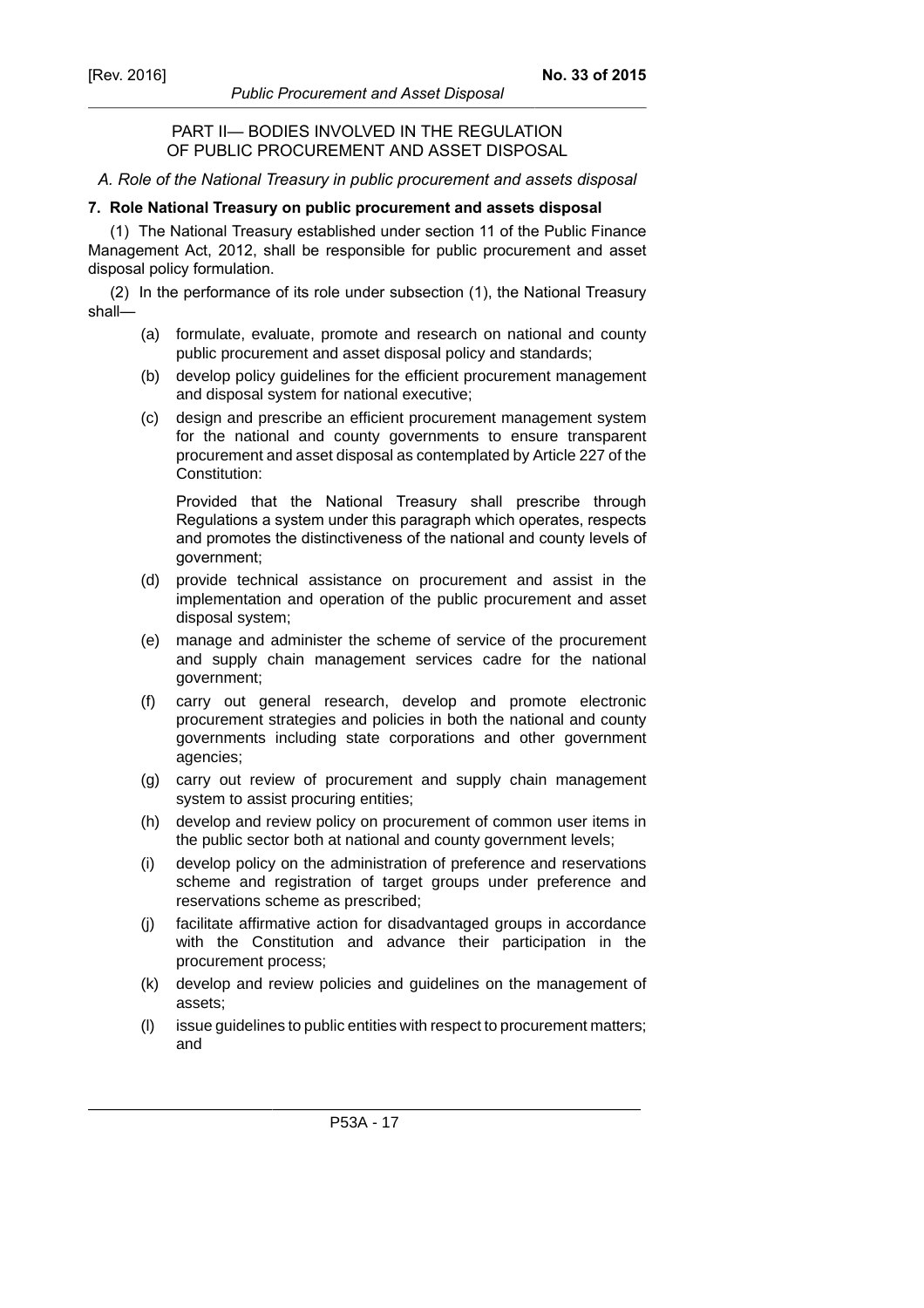(m) perform such other functions as prescribed by this Act or any other legislation.

(3) The National Treasury may prescribe an institutional framework to provide for the procurement, administration and management of common user items for the national government.

## *B– Public Procurement Regulatory Authority*

## **8. The Public Procurement Regulatory Authority**

(1) There is established an authority to be known as the Public Procurement Regulatory Authority which shall be a body corporate with perpetual succession and a common seal and shall in its corporate name, be capable of—

- (a) suing and being sued;
- (b) acquiring, safeguarding, holding, charging and disposing of moveable and immoveable property; and
- (c) doing or performing all such other things or acts for the proper discharge of its functions under this Act, which may be lawfully done by a body corporate.

(3) The Authority may for the purposes of ensuring access to its services in accordance with Article 6 of the Constitution establish such offices in regional locations as it may deem necessary for its operations.

## **9. Functions of Authority**

The functions of the Authority shall be to—

- (a) monitor, assess and review the public procurement and asset disposal system to ensure that they respect the national values and other provisions of the Constitution, including Article 227 and make recommendations for improvements;
- (b) monitor the public procurement system and report on the overall functioning of it and present to the Cabinet Secretary and the county executive member for finance in each county, such other reports and recommendations for improvements;
- (c) enforce any standards developed under this Act;
- (d) monitor classified procurement information, including that of specific items of security organs and make recommendations to the Cabinet Secretary;
- (e) monitor the implementation of the preference and reservation schemes by procuring entities;
- (f) prepare, issue and publicise standard public procurement and asset disposal documents and formats to be used by public entities and other stakeholders;
- (g) provide advice and technical support upon request;
- (h) to investigate and act on complaints received on procurement and asset disposal proceedings from procuring entities, tenderers, contractors or the general public that are not subject of administrative review;
- (i) research on the public procurement and asset disposal system and any developments arising from the same;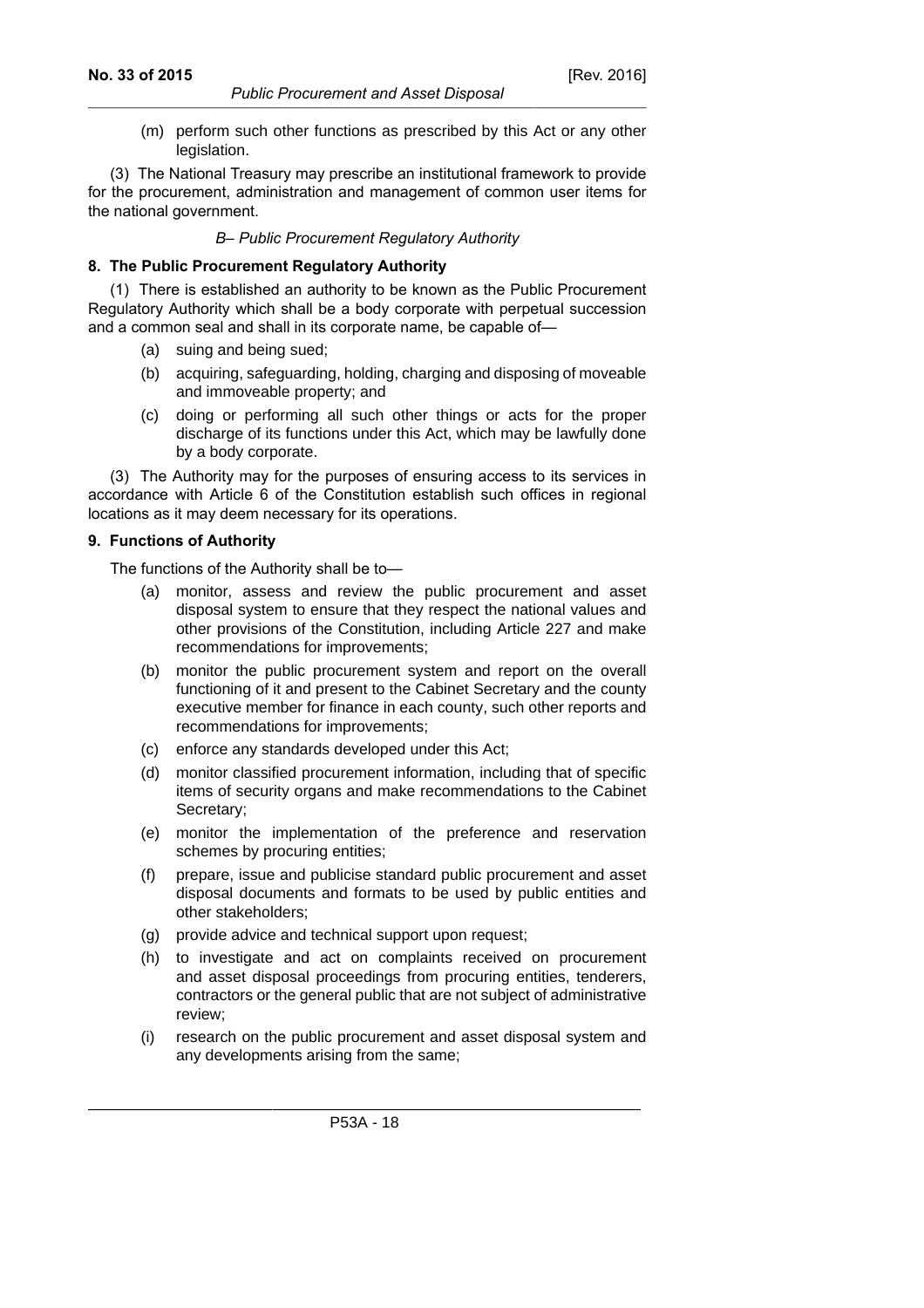- (j) advise the Cabinet Secretary on the setting of standards including international public procurement and asset disposal standards;
- (k) develop and manage the State portal on procurement and asset disposal and ensure that it is available and easily accessible;
- (l) monitor and evaluate the preference and reservations provided for under this Act and provide quarterly public reports;
- (m) create a central repository or database that includes—
	- (i) complaints made on procuring entities;
	- (ii) a record of those prohibited from participating in tenders or those debarred;
	- (iii) market prices of goods, services and works;
	- (iv) benchmarked prices;
	- (v) State organs and public entities that are non-compliant with procurement laws;
	- (vi) statistics related to public procurement and asset disposal;
	- (vii) price comparisons for goods, services and works; and
	- (viii) any information related to procurement that may be necessary for the public;
- (n) inform, as applicable, the Cabinet Secretary, Parliament, the relevant County Executive member for finance, the relevant County Assembly or Auditor-General on issues of non-compliance with procurement laws once the relevant State organ or public entity ignores the written directives of the Authority, including material breaches of the measures established under this Act;
- (o) generally report to Parliament and the relevant county assembly;
- (p) develop a code of ethics to guide procuring entities and winning bidders when undertaking public procurement and disposal with State organs and public entities;
- (q) in undertaking its functions, cooperate with state and non-state actors with a view to obtaining recommendations on how public procurement and disposal can be improved;
- (r) ensure the procurement entities implement the preference and reservations and provide data to the Authority disaggregated to indicate the number of disadvantaged groups that have benefitted;
- (s) perform such other functions and duties as are provided for under this Act and any other relevant law.

(2) If in the course of monitoring in accordance with section 9(1)(a), the Authority is of the opinion that civil or criminal proceedings ought to be preferred against a State Organ, public entity, state officer or public officer, the Authority shall refer the matter to the relevant authorities.

## **10. Public Procurement Regulatory Board**

(1) The management of the Authority shall vest in a board to be known as the Public Procurement Regulatory Board which shall consist of—

(a) a chairperson nominated by the Cabinet Secretary and appointed by the President;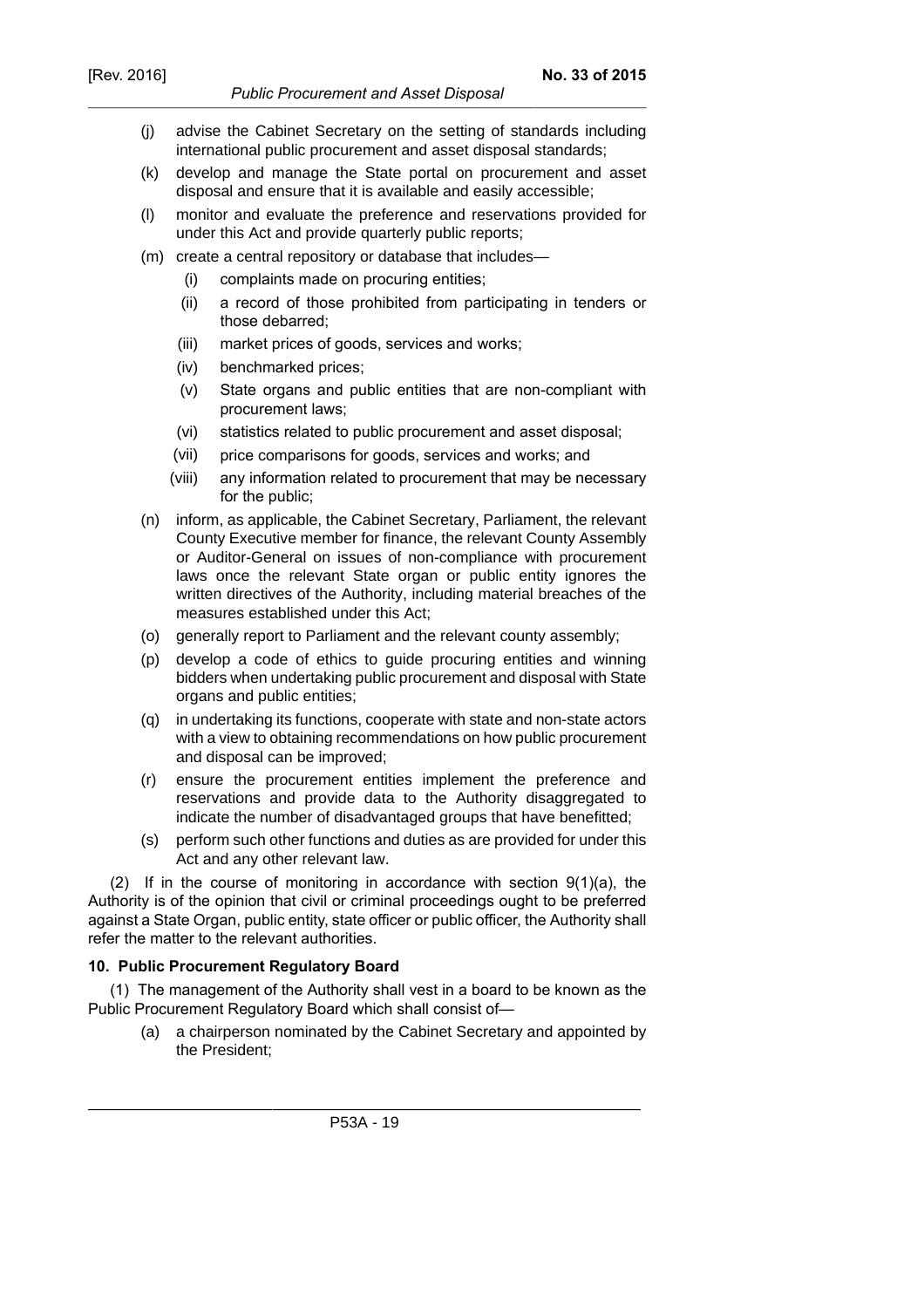- (b) two members who shall be appointed by the Cabinet Secretary after nomination through a fair process by—
	- (i) the Institute of Certified Public Accountants of Kenya, and
	- (ii) the Kenya Institute of Supplies Management;
- (c) deleted by Act No. 15 of 2017, s. 55;
- (d) the Cabinet Secretary or his or her representative;
- (e) the Attorney-General or his or her representative; and
- (f) four other persons appointed by the Cabinet Secretary.

(2) In the appointment of the chairperson and members under this section, the appointing authority shall ensure regional and gender balance.

[Act No. 15 of 2017, s. 55.]

## **11. Qualifications of members of the Board**

(1) A person shall not be appointed as a chairperson of the Board unless that person—

- (a) possesses a university degree in a relevant field from a university recognised in Kenya;
- (b) has knowledge and experience of not less than ten years in any of the following fields—
	- (i) procurement and supply chain management;
	- (ii) finance;
	- (iii) law;
	- (iv) accounting; or
	- (v) economics; and
- (c) meets the requirements of Chapter Six of the Constitution.

(2) A person shall be eligible for appointment as a member of the Board if that person—

- (a) holds a university degree from a recognized university in Kenya;
- (b) has knowledge and relevant experience of not less than five years in a management position; and
- (c) meets the requirements of Chapter Six of the Constitution.

# **12. Functions of the Board**

- (1) The Board shall—
	- (a) ensure the proper and effective performance of the functions of the Authority;
	- (b) approve and ratify the policies of the Authority;
	- (c) oversee the management, control and administration of the assets of the Authority in a manner and for purposes that promote the object and purpose of the Authority;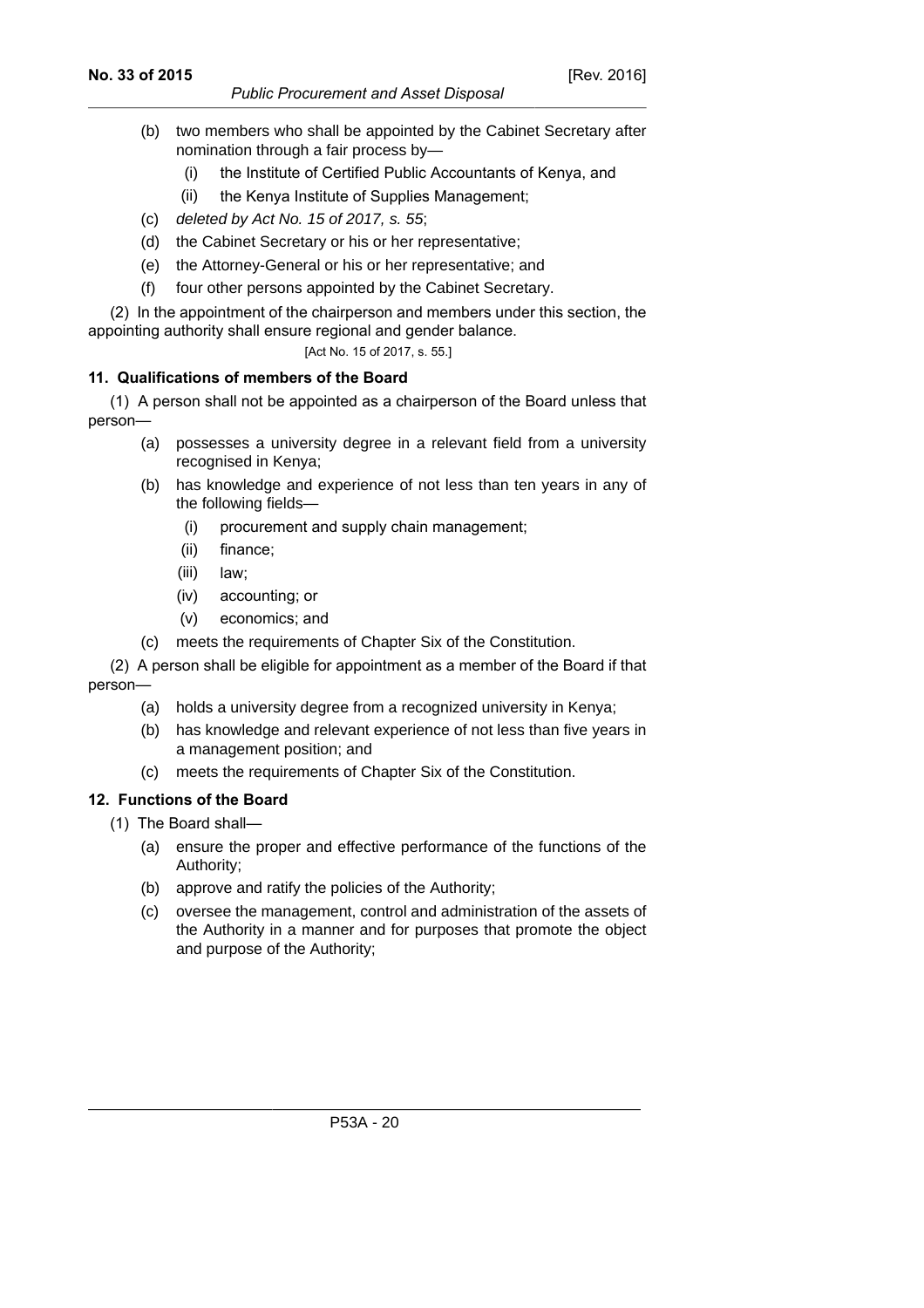- (d) receive any gifts, grants, donations or endowments made to the Authority;
- (e) determine the provisions to be made for capital and recurrent expenditure, and for the reserves of the Authority;
- (f) open bank accounts for the funds of the Authority in accordance with the Public Finance Management Act, 2012 (No. 18 of 2012);
- (g) subject to the approval of the Cabinet Secretary, invest any of the Authority funds not immediately required for the purposes of this Act, as it may determine; and
- (h) co-operate with other organizations undertaking functions similar to its own, whether within or outside Kenya as it may consider appropriate and in furtherance of the functions of the Authority;

(2) Subject to this Act, the Board may, by resolution either generally or in any particular case, delegate to any committee of the Board or to any member, officer, employee or agent of the Authority, the exercise of any of the powers, or the performance of any of the functions or duties of the Board under this Act.

(3) Members of the Board shall be paid allowances determined by the Cabinet Secretary, in consultation with the Salaries and Remuneration Commission.

(4) Where the involvement of a Board member in a decision of the Board is likely to result in conflict of interest, the Board member shall disclose such potential conflict of interest and the Board member shall not take part in such decisions.

## **13. Tenure of office**

A member of the Board of the Authority including the chairperson shall hold office for a term of three years but shall be eligible for re-appointment for a further term of three years.

#### **14. Procedures of the Board**

(1) The business and affairs of the Board shall be conducted in accordance with the First Schedule.

(2) Except as provided in the First Schedule, the Board may regulate its own procedure.

(3) Five members of the Board shall constitute a quorum for the transaction of any business of the Board.

(4) The Board may invite a technical person to attend any of its meetings and to participate in its deliberations, except where the subject is of classified nature and such an invitee shall not have a vote in any decision of the Board.

#### **15. Director-General of the Authority**

(1) There shall be a Director-General of the Public Procurement Regulatory Authority appointed by the Cabinet Secretary on the advise of the Board.

(2) A person shall not be appointed as a Director-General under this section unless that person—

- (a) is a citizen of Kenya;
- (b) has a degree in a related field of study from a university recognised in Kenya, and can demonstrate a logical progression in acquiring the academic qualifications;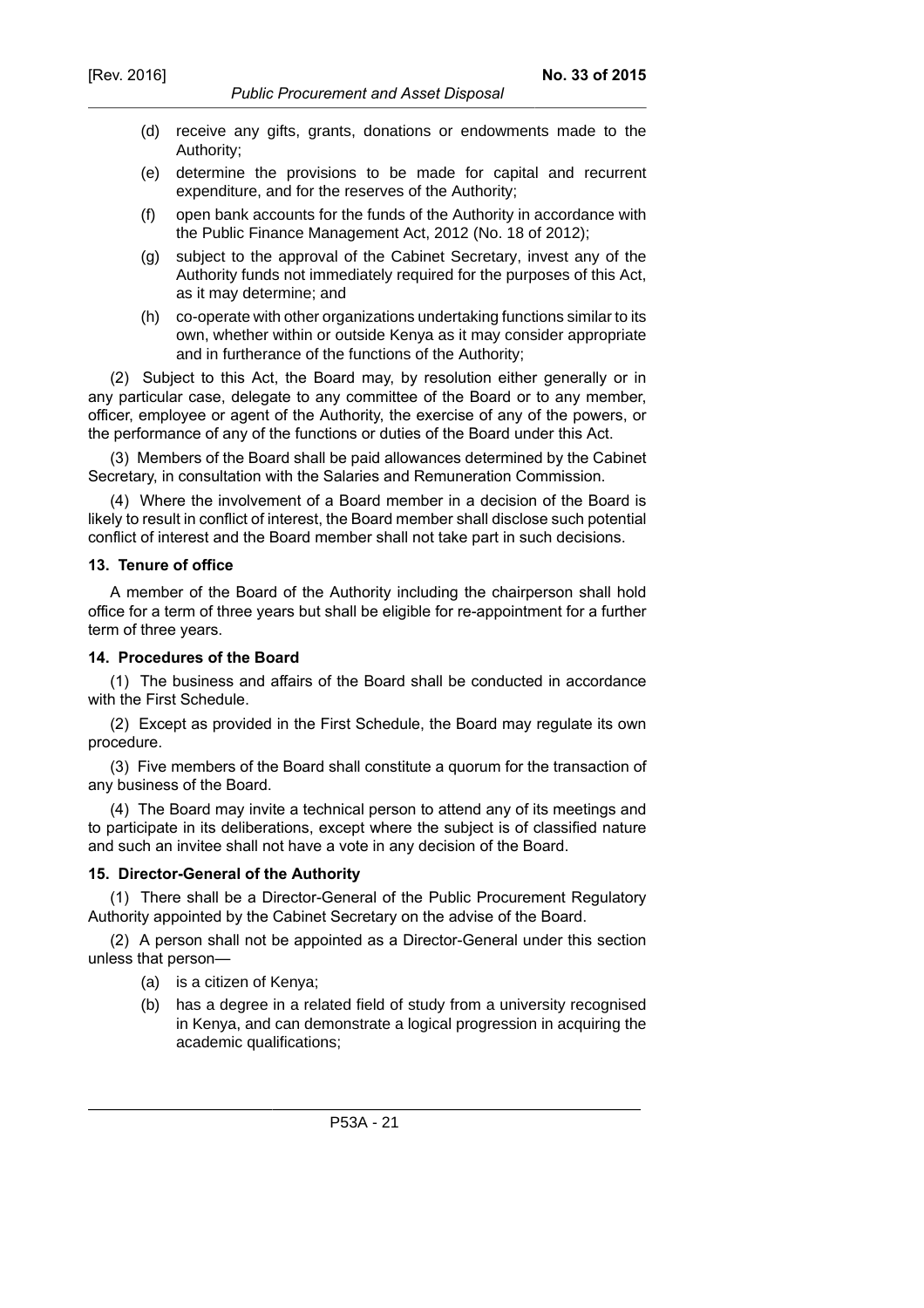- (c) has at least ten years' experience in senior management position in procurement and supply chain management; and
- (d) meets the requirements of Chapter Six of the Constitution.

(3) The Director-General shall be the Chief Executive Officer of the Authority and the Secretary to the Board.

## **16. Term of office of Director-General**

The Director-General appointed under section 15(1) shall hold office for a term of three years but shall be eligible for re-appointment for a further term of three years.

## **17. Functions of the Director-General**

(1) The Director-General shall be responsible for the day to day management of the affairs of the Authority and shall be answerable to the Board in the performance of his functions under this Act.

(2) The Director-General shall perform any other functions determined by the Board or as provided for under this Act

## **18. Restrictions on activities of Director-General**

During the period of his or her appointment, the Director-General shall not—

- (a) be employed in any gainful employment work or business; or
- (b) hold any other public office.

## **19. Terms and conditions of service of Director-General and staff**

(1) The terms and conditions of service of the Director-General, and the staff of the Authority shall be determined by the Board in consultation with the Cabinet Secretary, the Public Service Commission and the Salaries and Remuneration Commission.

(2) The schemes of service of the Authority shall be determined by the Board in consultation with the Cabinet Secretary and the Public Service Commission.

## **20. Vacancy of office**

The office of the Director-General shall become vacant if the holder—

- (a) dies; or
- (b) become incapacitated on medical grounds; or
- (c) resigns by a written notice of three months addressed to the Board; or
- (d) upon expiry of his or her term; or
- (e) ceases to hold office under section 21 of this Act.

## **21. Removal of Director-General**

(1) The appointment of the Director-General may be terminated only in accordance with this section.

(2) The Board may terminate a person's appointment as the Director-General if that person—

- (a) violates the Constitution or any other written legislation; or
- (b) is incompetent; or
- (c) is of unsound mind; or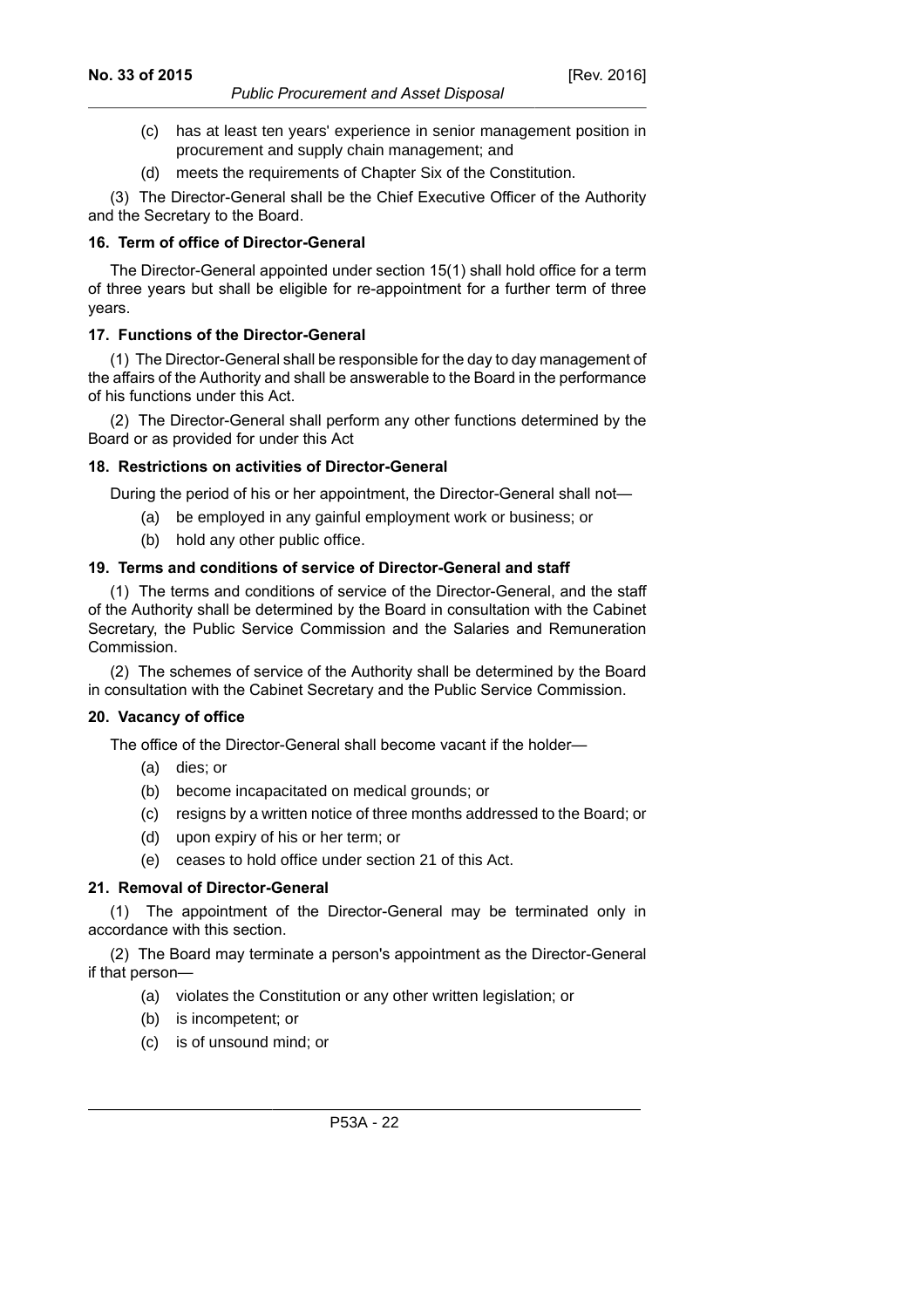#### *Public Procurement and Asset Disposal*

- (d) is convicted of a criminal offence and sentenced to a term of imprisonment exceeding six months or a fine exceeding one million Kenya shillings; or
- (e) contravenes terms and conditions of service; or
- (f) is adjudged bankrupt.

(3) Where the question of the removal of the Director-General under subsection (2) arises, the Board shall—

- (a) inform the Director-General in writing of the reasons for the intended removal; and
- (b) give the Director-General the opportunity to be heard in accordance with the principles of fair administrative action provided for under Article 47 of the Constitution.

## **22. Acting Director-General**

The Board may designate a member of the staff of the Authority to act as the Director-General during the illness or absence of the Director-General or during a vacancy in the office for a period not exceeding three months within which time the Public Service Commission will have reconstituted the Recruitment Panel to recruit another Director-General.

#### **23. Staff of the Authority**

The Board may, upon such terms and conditions of service as it may determine, employ management staff of the Authority as may be necessary for the proper performance of its functions taking into account the need for ethnic and regional balance and gender parity.

#### **24. Financial arrangements**

(1) The financial year of the Authority shall be the period of twelve months ending on the 30th June in each year or any other day prescribed by national legislation.

(2) At least five months before the commencement of each financial year, the Board shall cause estimates of the revenue and expenditures of the Authority for that year to be prepared and submitted to the Cabinet Secretary for approval.

(3) The estimates of budget shall make provision for all the estimated revenues and expenditures of the Authority for the financial year and, in particular, shall provide for—

- (a) the estimates of revenues accruing to the Authority;
- (b) the payment of salaries, allowances and other charges in respect of the staff of the Authority;
- (c) the payment of pensions, gratuities and other charges in respect of former staff of the Authority;
- (d) the proper maintenance of buildings and grounds of the Authority;
- (e) the maintenance, repair and replacement of the equipment and other property of the Authority; and
- (f) the payment of allowances and expenses of the Board; and
- (g) capital expenditure to be undertaken by the Authority.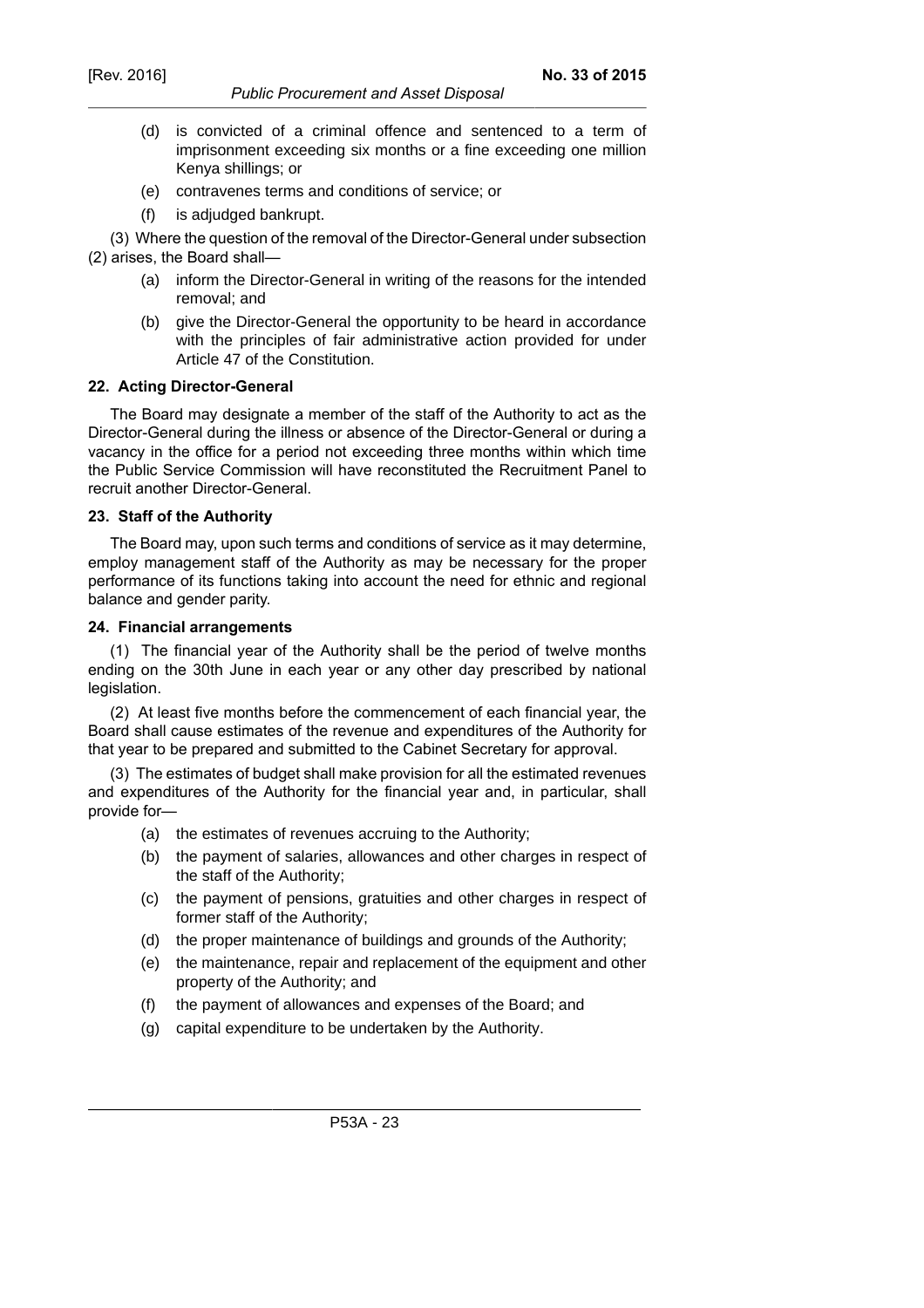*Public Procurement and Asset Disposal* (4) The Authority shall make provision for the renewal of depreciating assets

and the payment of pensions and other retirement benefits.

- (5) The funds of the Authority shall consist of—
	- (a) money appropriated by Parliament for the purpose of running the Authority;
	- (b) donations or graft received by the Authority for its activities;
	- (c) revenue or fees collected for services rendered by the Authority; and
	- (d) capacity building levy of such percentage of the procurements contract price by public entities as may be prescribed by the Cabinet Secretary.

## **25. Audit**

The Authority shall be audited by the office of the Auditor-General in accordance with Articles 226(3) and 229 of the Constitution and the Public Audit Act, 2003 (No. 12 of 2003).

## **26. Annual reports**

(1) For each financial year, the Board shall cause an annual report to be prepared.

(2) The Board shall submit to the Cabinet Secretary the quarterly reports within thirty days after the end of the quarter and the annual report within three months after the end of the year to which the report relates.

(3) The reports shall contain, in respect of the period to which they relate—

- (a) a description of the activities of the Authority;
- (b) a report on how the public procurement and disposal systems are working and those that are subject of controversy or litigation;
- (c) a report on the overall functioning of the public procurement system;
- (d) a report on matters under Article 227(2) of the Constitution; and
- (e) a report on the compliance with this Act by each county government.

(4) In addition to what is required under subsection (3), each annual report shall include the financial statements of the Authority for the year to which the report relates.

(5) The Cabinet Secretary shall, within thirty days after receiving a report, transmit it to Parliament and the relevant county assembly.

(6) The Board shall publish and publicize the draft report within two weeks after the expiry of seven (7) days upon submission to the Cabinet Secretary.

## *C – Public Procurement Administrative Review Board*

# **27. Establishment of the Public Procurement Administrative Review Board**

(1) There shall be a central independent procurement appeals review board to be known as the Public Procurement Administrative Review Board as an unincorporated Board.

(2) The Review Board shall ensure reasonable access to its services in all parts of the Republic, as far as it is appropriate to do so.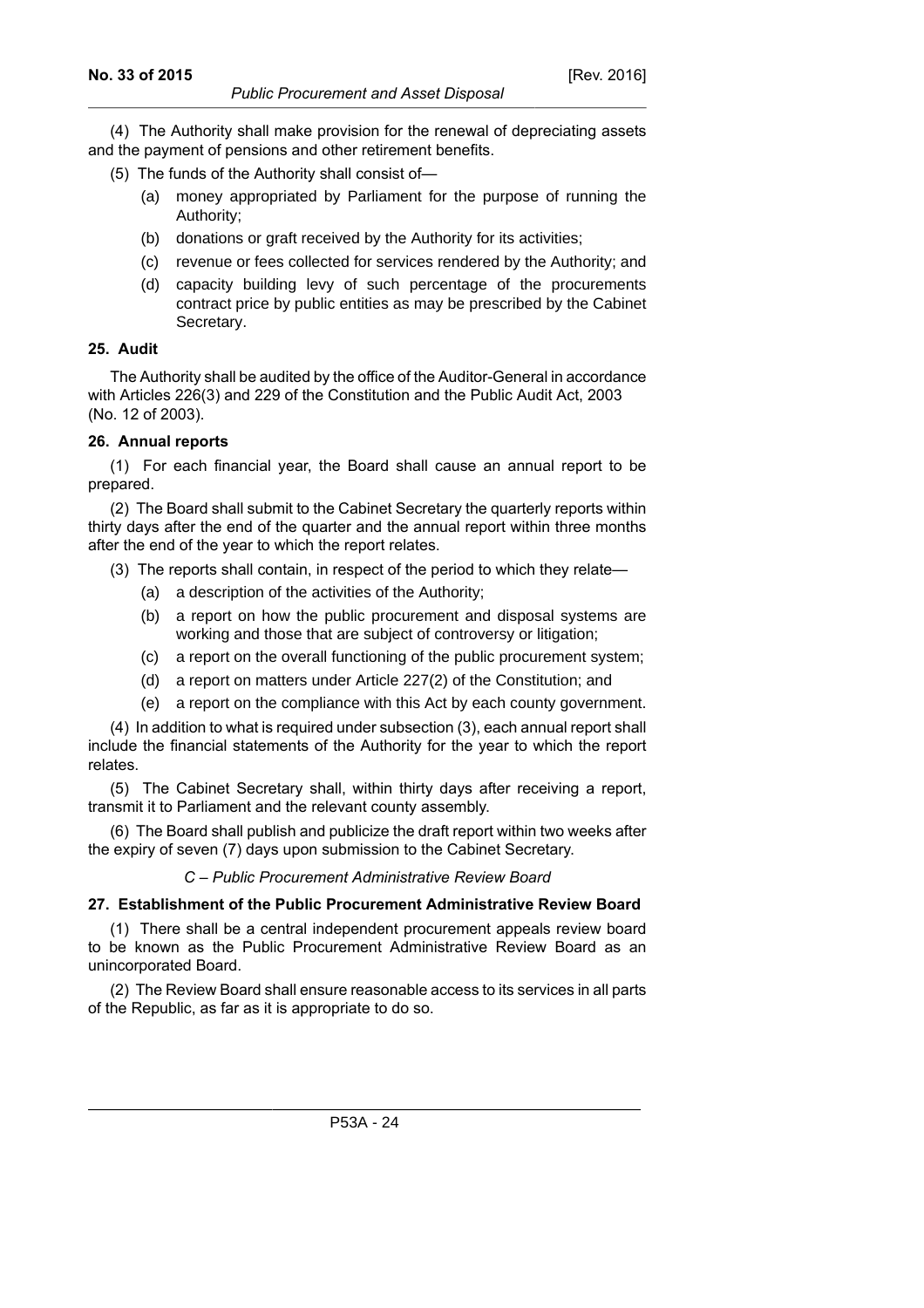#### *Public Procurement and Asset Disposal*

#### **28. Functions and powers of the Review Board**

- (1) The functions of the Review Board shall be—
	- (a) reviewing, hearing and determining tendering and asset disposal disputes; and
	- (b) to perform any other function conferred to the Review Board by this Act, Regulations or any other written law.

(2) In performance of its functions under subsection (1)(a) of this section, the Review Board shall have powers to develop rules and procedures to be gazetted by the Cabinet Secretary.

(3) The Authority shall provide secretariat and administrative services to the Review Board.

#### **29. Composition of the Review Board**

(1) The Review Board shall comprise of the following 15 members who shall be appointed by the Cabinet Secretary taking into account regional and gender balance—

- (a) a chairperson whose qualifications and experience shall be as that of a Judge of the High Court;
- (b) seven other members whose qualifications and experience shall be as prescribed in the regulations; and
- (c) seven other persons appointed by the Cabinet Secretary.

(2) A person appointed as a member under subsection (1) shall be nominated by the following professional bodies from amongst their members as follows—

- (a) two persons nominated by the Law Society of Kenya;
- (b) one person nominated by the Chartered Institute of Arbitrators, Kenya Chapter;
- (c) one person nominated by the Kenya Institute of Supplies Management;
- (d) one person nominated by the Institute of Certified Public Accountants of Kenya;
- (e) one person nominated by the Institute of Engineers of Kenya; and
- (f) one person nominated by the Architectural Association of Kenya.

(3) The procedure for nominating the persons mention under subsection (2) shall be as prescribed.

#### [Act No. 15 of 2017, s. 56.]

#### **30. Qualifications of members of the Review Board**

(1) A person shall not be appointed as a member of the Review Board under section 29 unless that person—

- (a) possesses a university degree from a university recognised in Kenya;
- (b) has knowledge and experience of not less than seven years in the relevant field;
- (c) is a professional of good standing in his or her respective professional body; and
- (d) meets the requirements of Chapter Six of the Constitution.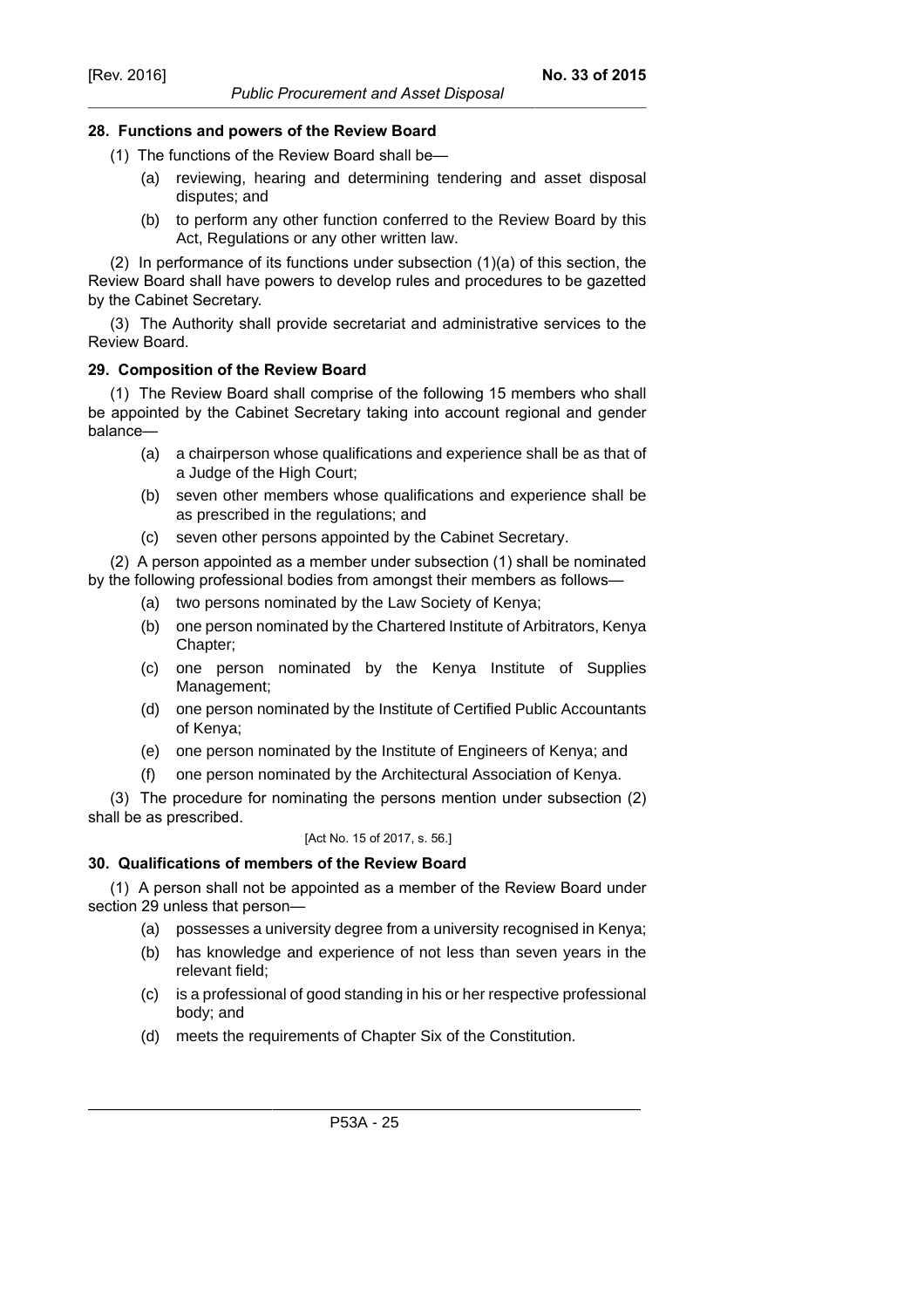(2) The Chairperson appointed under this Act shall be a person who qualifies to be a judge of the High Court and shall meet the requirements of Chapter Six of the Constitution.

## **31. Tenure of office**

(1) The Chairperson and the members of the Review Board shall hold office for a term of three years and shall be eligible for a further term of three years.

(2) For continuity of the Review Board's functions and responsibilities, the appointment of the Review Board Members shall be on a staggered period of six months.

(3) The provisions set out in the Second Schedule shall have effect in relation to the conduct of business and affairs of the Review Board.

## **32. Terms and conditions of service of the Review Board members**

The terms and conditions of service of the Review Board shall be determined by the Cabinet Secretary and the Salaries and Remuneration Commission.

(2) The members of the Review Board shall serve on a part time basis.

PART III — COUNTY GOVERNMENT RESPONSIBILITIES WITH RESPECT TO PUBLIC PROCUREMENT AND ASSET DISPOSAL

## **33. Roles and Responsibilities of the County Government**

(1) A County Treasury shall be the organ responsible for the implementation of public procurement and asset disposal policy in the county.

(2) Without prejudice to the general provisions of sub-section (1), the County Treasury shall establish a procurement function which shall—

- (a) implement public procurement and asset disposal procedures;
- (b) coordinate administration of procurement and asset disposal contracts;
- (c) coordinate consultations with county stakeholders of the public procurement and asset disposal system in liaison with the National Treasury and the Authority;
- (d) advise the accounting officers of county government entities on public procurement and asset disposal matters;
- (e) co-ordinate county government monitoring and evaluation of the supply chain function of county government entities including ensuring compliance;
- (f) promote preference and reservations schemes for small and micro enterprises and other disadvantaged groups, citizen contractors, women, youth, persons with disabilities, minorities and marginalized groups in public procurement at the county;
- (g) promote preference and reservation schemes for residents of the county to ensure a minimum of twenty percent in public procurement at the county;
- (h) administer the scheme of service for county government procurement and supply chain management officers and capacity building;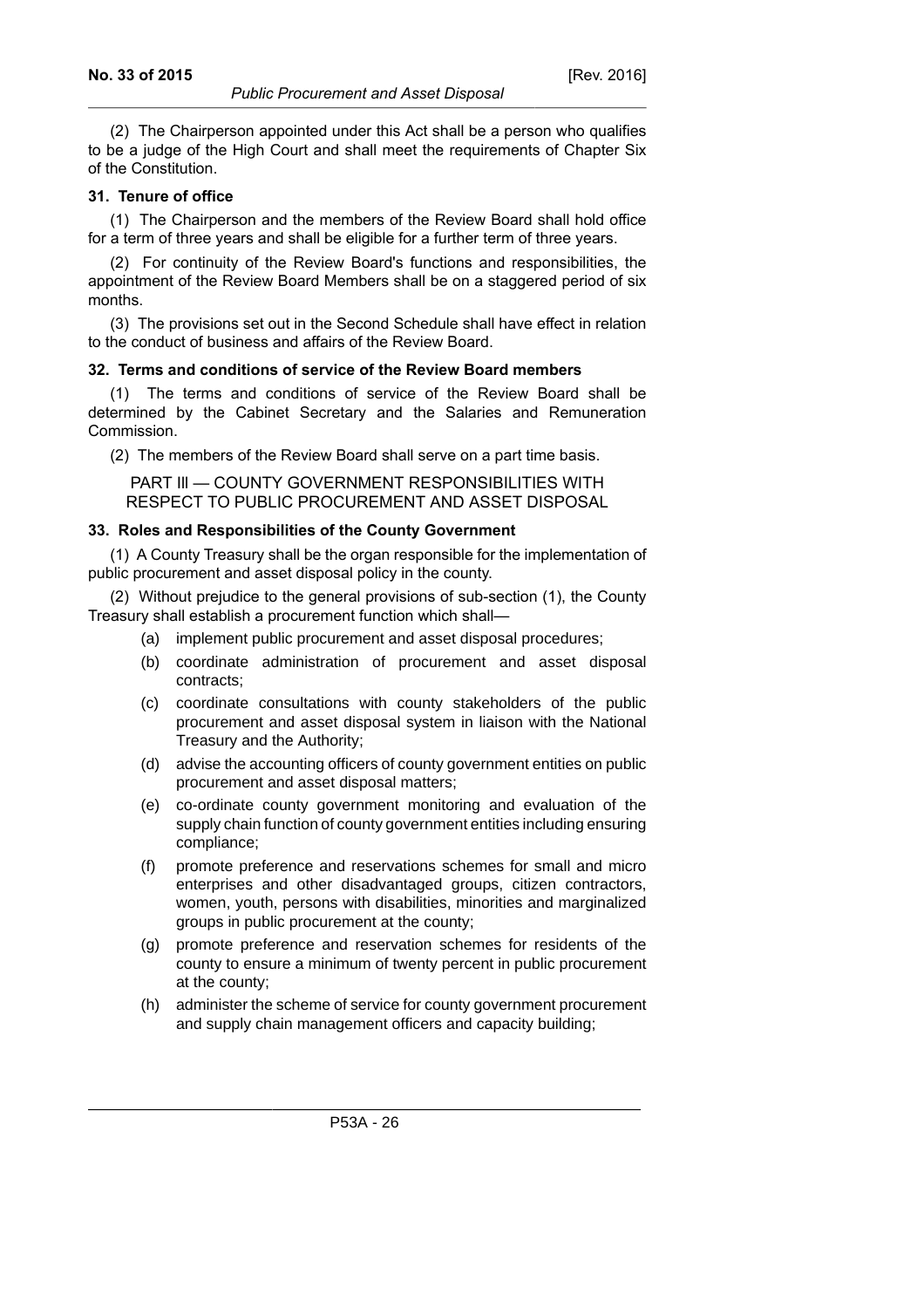#### *Public Procurement and Asset Disposal*

(3) The County Treasury may prescribe an institutional framework to provide for the procurement, administration and management of common user items for the county government.

#### PART IV – POWERS TO ENSURE COMPLIANCE

#### **34. Powers to ensure compliance**

A public entity shall provide the National Treasury or the Authority with such information relating to procurement and asset disposal as may be required in writing.

#### **35. Investigations**

(1) The Authority, may undertake investigations, at any reasonable time, by among other things examining the records and accounts of the procuring entity and contractor, supplier or consultant relating to the procurement or disposal proceeding or contract with respect to a procurement or disposal with respect to a State organ or public entity for the purpose of determining whether there has been a breach of this Act or the Regulations made thereunder.

(2) An investigation under sub-section (1) may be initiated by the Authority or on request in writing by a public institution or any other person.

(3) Investigation shall be conducted by an investigator appointed for the purpose by the Authority.

## **36. Powers of investigators**

(1) For the purpose of carrying out an investigation of procurement or asset disposal proceedings an investigator has the following powers—

- (a) with prior notification to the procuring entity, the investigator shall have access to all relevant premises, books, records, returns, reports and other documents of the procuring entity or a person who participated in the procurement or asset disposal proceedings, including electronic documents;
- (b) the investigator may remove or make copies of any documents the investigator has access to under paragraph (a);
- (c) where an investigator removes a document from the premises, the investigator shall certify a copy of the document to be left with the procuring entity; and
- (d) the investigator may require any of the following to provide explanations, information and assistance—
	- (i) an employee or officer of the procuring entity; or
	- (ii) an employee or officer of a person who participated in the procurement or asset disposal proceedings.

(2) In addition to the powers under subsection (1), an investigator shall have such other powers as may be prescribed by Regulations.

(3) The powers of an investigator are subject to such conditions and limitations as may be prescribed by regulations.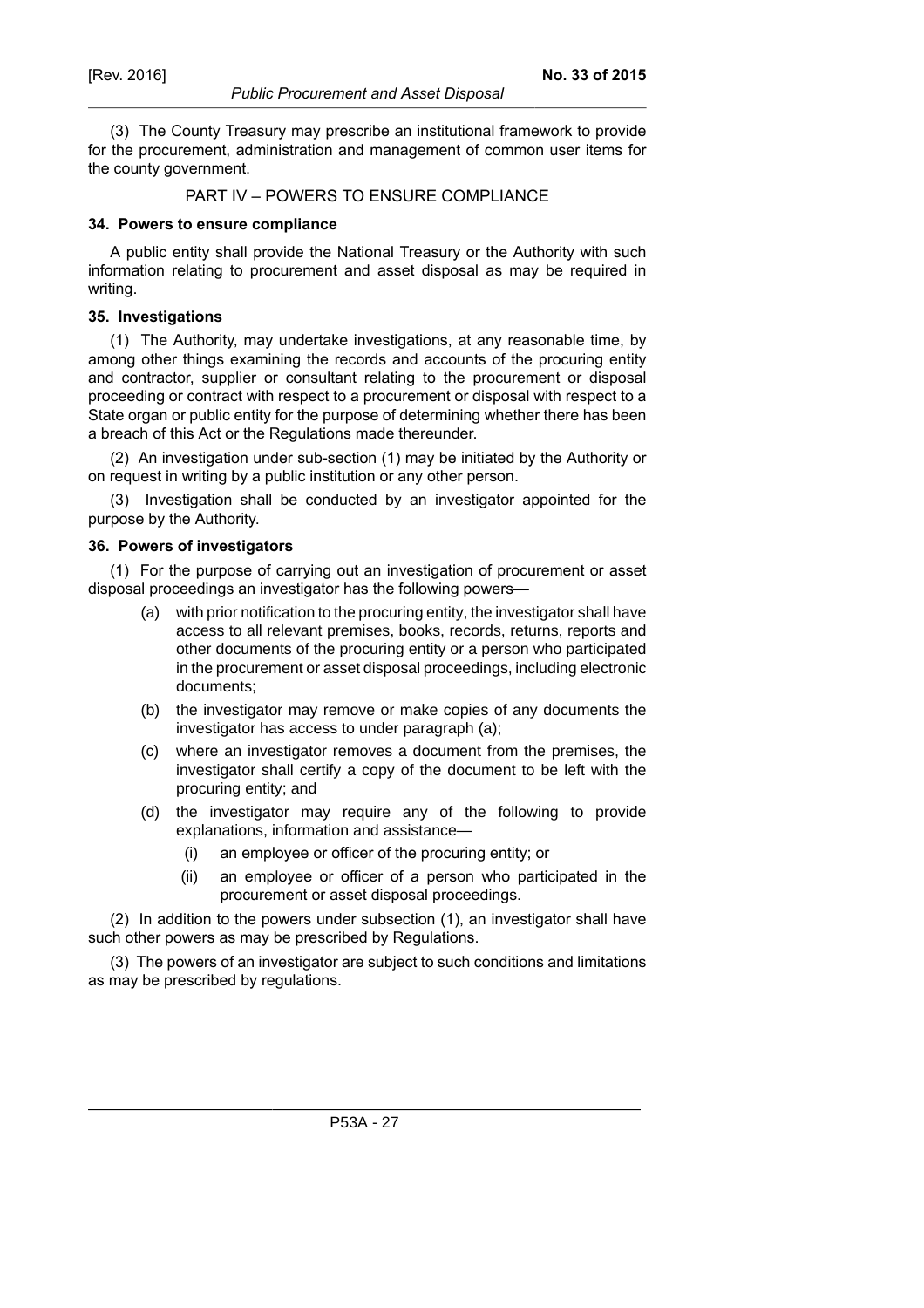[Rev. 2016]

## **37. Report of investigation**

After completing his or her investigation, an investigator shall prepare and submit a report to the Authority.

## **38. Order by the Director-General**

(1) If, after considering the report of an investigator, the Director-General is satisfied that there has been a breach of this Act, the Regulations or any directions of the Authority, the Director-General may, by order, do any one or more of the following—

- (a) direct the procuring entity to take such actions as are necessary to rectify the contravention;
- (b) terminate the procurement or asset disposal proceedings;
- (c) prepare and submit a summary of the investigator's findings and recommendations to the relevant authorities for action; or
- (d) require the procuring entity to transfer procuring responsibilities of the subject procurement to another procuring entity.

(2) Before making an order under subsection (1), the Director-General shall give the following persons an opportunity to make representations—

- (a) the procuring entity; and
- (b) any other person whose legal rights the Director-General believes may be adversely affected by the order.

## **39. Request for a Judicial review**

The procuring entity and any other person who was entitled to be given an opportunity to make representations under section 38 (2) may request for Judicial Review against an order of the Board to the High Court within fourteen days after the order is made.

## **40. No investigation if issue before Review Board**

(1) No investigation shall be commenced or continued under this Part, and no order shall be made under this Part, in relation to an issue that the Review Board is reviewing or has reviewed under the relevant provisions of this Act.

(2) Subsection (1) ceases to apply if, after the Review Board has completed its review, information comes to the attention of the Board that was not brought before the Review Board in the course of its review.

## **41. Debarment**

(1) The Board shall debar a person from participating in procurement or asset disposal proceedings on the ground that the person—

- (a) has committed an offence under this Act;
- (b) has committed an offence relating to procurement under any other Act or Law of Kenya or any other jurisdiction;
- (c) has breached a contract for a procurement by a public entity including poor performance;
- (d) has, in procurement or asset disposal proceedings, given false information about his or her qualifications;
- (e) has refused to enter into a written contract as required under section 135 of this Act;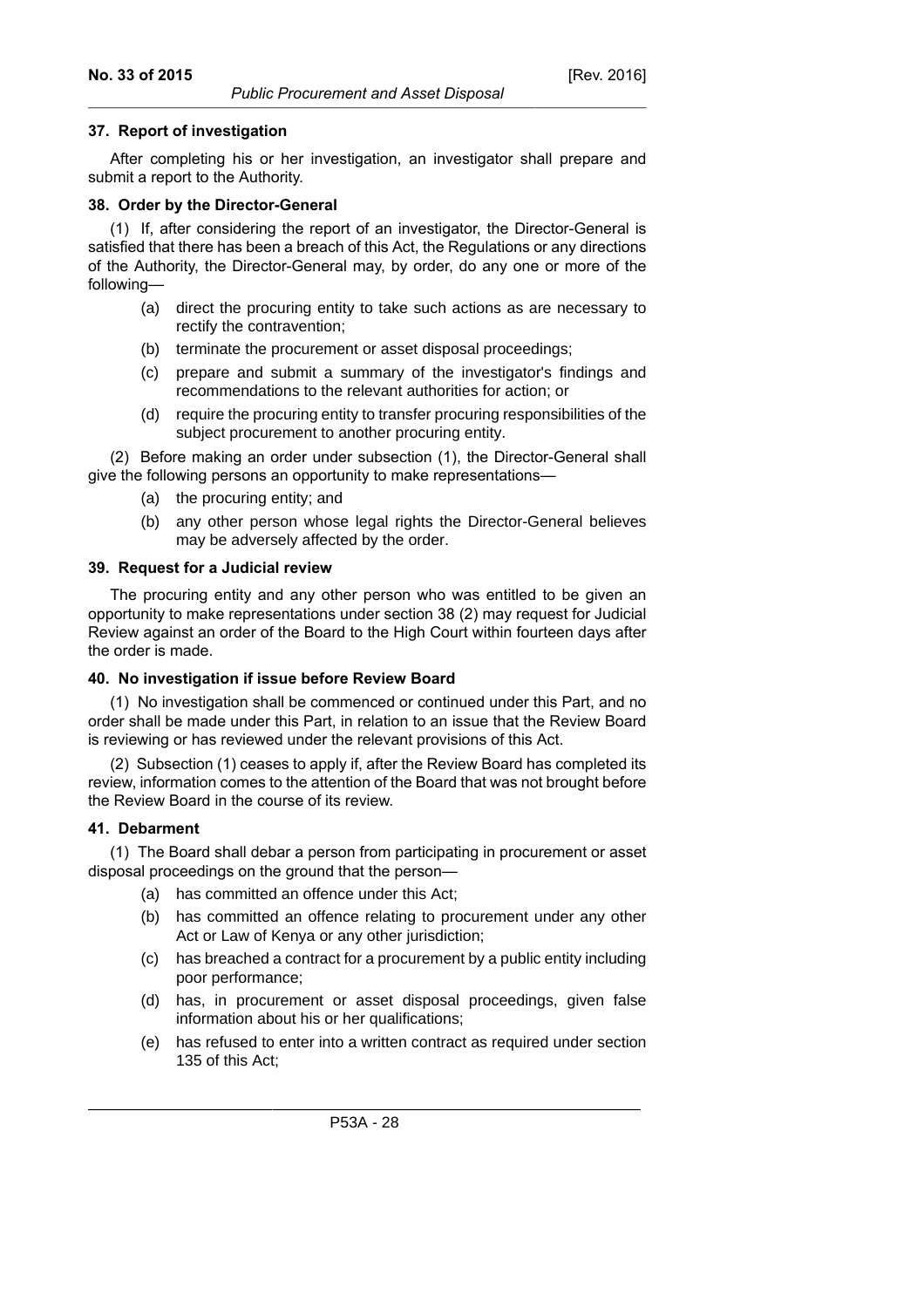- (f) has breached a code of ethics issued by the Authority pursuant to section 181 of this Act or the code of ethics of the relevant profession regulated by an Act of Parliament;
- (g) has defaulted on his or her tax obligations;
- (h) is guilty of corrupt or fraudulent practices; or
- (i) is guilty of a serious violation of fair employment laws and practices.

(2) Without limiting the generality of subsection (1) the Board may debar a person from participating in any procurement process if that person—

- (a) has breached the requirements of the tender securing declaration form in the tender documents; or
- (b) has not performed according to professionally regulated procedures.

(3) The Authority, may also debar a person from participating in procurement or asset disposal proceedings—

- (a) on the recommendation of a law enforcement organ with an investigative mandate;
- (b) on grounds prescribed by the Authority in Regulations.

(4) A debarment under this section shall be for a specified period of time of not less than three years.

(5) The procedure for debarment shall be prescribed by Regulations.

#### **42. Judicial Review**

A party to the department may seek Judicial Review from the decision of the Authority to the High Court within fourteen days after the decision is made.

## **43. Inspections, Assessments and Reviews relating to contracts, procurement and asset disposal proceedings**

(1) The Authority, or anyone authorised by the Authority, may inspect, assess, review or audit at any reasonable time, the records and accounts of the procuring entity and contractor relating to the procurement or disposal proceeding or contract and the procuring entity and contractor or tenderer shall co-operate with and assist whoever does such an inspection.

(2) The Authority shall conduct procurement audits during the tender preparation, contract audit in the course of execution of an awarded tender; and performance audit after the completion of the contract in respect of any procurement or asset disposal as may be required.

(3) The inspector shall have access to all relevant books, records, returns, reports and other documents of the procuring entity or a person who participated in the procurement or asset disposal proceedings, including electronic documents..

(4) The inspector may remove or make copies of any documents he or she has access to.

(5) Where an inspector removes a document from the promises, the inspector shall certify a copy of the document to be left with the procuring entity;

(6) The inspector may require any of the following to provide explanations, information and assistance—

(a) an employee or officer of the procuring entity; or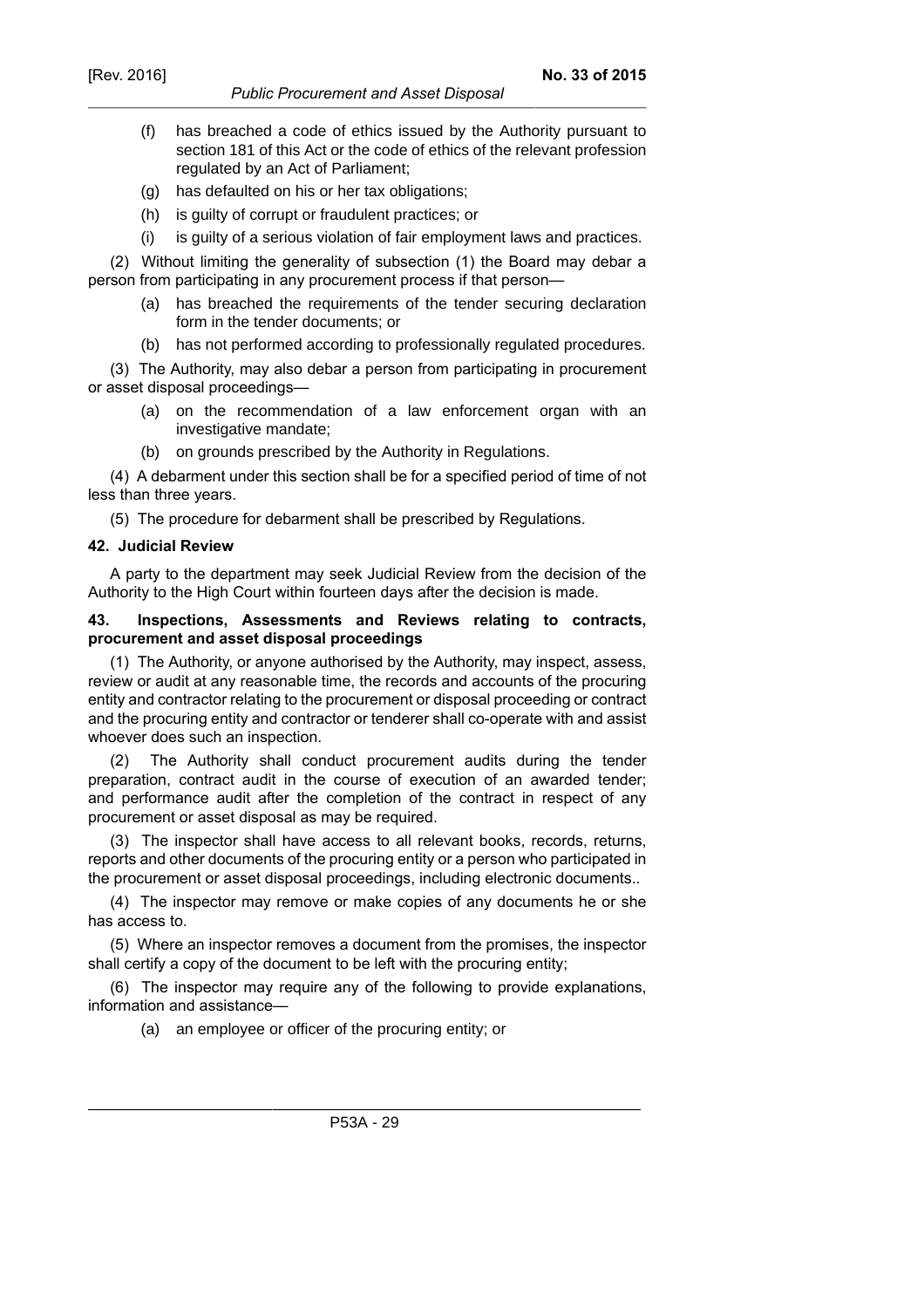(b) an employee or a person who participated in the procurement or asset disposal proceedings.

(7) Subject to prescribed conditions and limitations, an inspector shall have additional powers as may be prescribed.

(8) Where contraventions are discovered in the course of an inspection, the Authority may direct the procuring entity to take such actions as are necessary to rectify the contravention.

PART V — INTERNAL ORGANISATION OF PROCURING ENTITIES

#### **44. Responsibilities of the accounting officer**

(1) An accounting officer of a public entity shall be primarily responsible for ensuring that the public entity complies with the Act.

(2) In the performance of the responsibility under subsection (1), an accounting officer shall—

- (a) ensure that procurements of goods, works and services of the public entity are within approved budget of that entity;
- (b) constitute all procurement and asset disposal committees within a procuring entity in accordance with the Act;
- (c) ensure procurement plans are prepared in conformity with the medium term fiscal framework and fiscal policy objectives and, subject to subsection (3), submit them to the National Treasury;
- (d) ensure proper documentation of procurement proceedings and safe custody of all procurement records in accordance with the Act;
- (e) ensure compliance with sections 68, 147, 148 and 149 of the Public Finance Management Act, 2012 (No. 18 of 2012);
- (f) approve and sign all contracts of the procuring entity;
- (g) ensure the procurement and asset disposal process of the public entity shall comply with this Act;
- (h) ensure that the procurement processes are handled by different professional offices in respect of procurements, initiation, processing and receipt of goods, works and services;
- (i) submit to the Authority the part in its procurement plan demonstrating application of preference and reservations schemes in relation to the procurement budget within sixty days after commencement of the financial year; and
- (j) ensure compliance with any other responsibilities assigned by this Act or any other Act of Parliament or as may be prescribed in Regulations.

(3) The procurement plans prepared by the national security organs shall be exempted from submission to the National Treasury.

(4) An accounting officer involved in a procurement transaction on exploitation of natural resources shall comply with provisions of Article 71 of the Constitution and any other written law.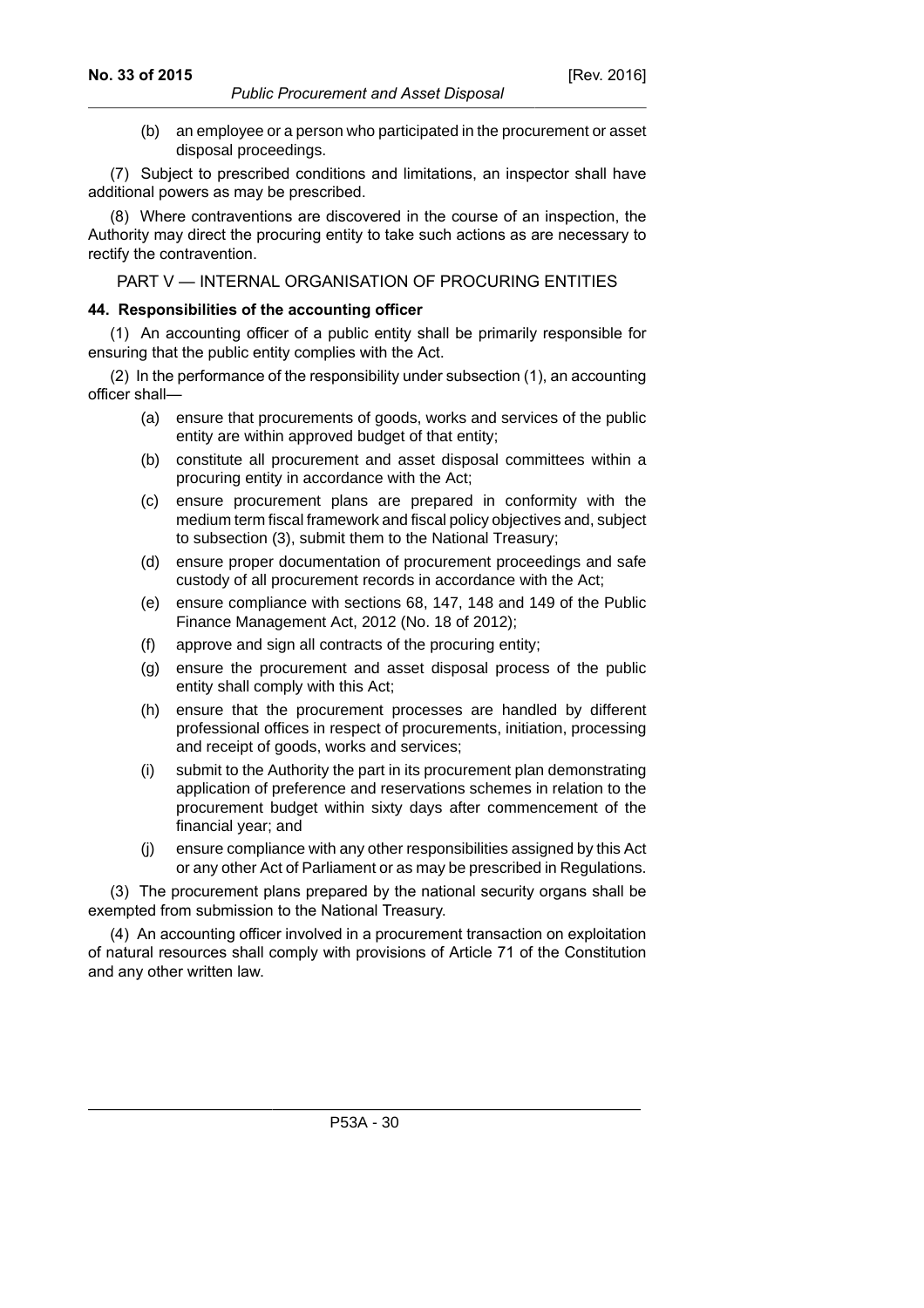#### *Public Procurement and Asset Disposal*

## **45. Corporate decisions and segregation of responsibilities**

(1) For the purpose of ensuring that the accounting officer's decisions are made in a systematic and structured way, an accounting officer shall establish systems and procedures to facilitate decision making for procurement and asset disposal.

(2) The procedures required under subsection (1), shall be consistent with this Act and the Regulations.

(3) All procurement processes shall be—

- (a) within the approved budget of the procuring entity and shall be planned by the procuring entity concerned through an annual procurement plan;
- (b) undertaken by a procuring entity as per the threshold matrix prescribed; and
- (c) undertaken in strict adherence to Article 227 of the Constitution.

(4) All asset disposal processes shall be handled by different persons in respect of identification, consolidation, preparation of a disposal plan, pricing and the disposal itself.

(5) For the avoidance of doubt, all public officers or State officers involved in procurement or asset disposal processes shall bear responsibility for their actions and omissions.

## **46. Evaluation Committee**

(1) An Accounting officer shall ensure that an ad hoc evaluation committee is established in accordance with this Act and Regulations made thereunder and from within the members of staff, with the relevant expertise.

(2) In establishing the *ad hoc* evaluation committee referred to in subsection (1) above, the procuring entity that is a State Department or a County Department, shall do so in consultation with the Cabinet Secretary or the County Executive Committee member responsible for that entity, as the case may be.

(3) Despite subsection (1), where technical expertise is required from outside the organisation, such expertise may be obtained from other procuring entities or procured to join the committee, on recommendation, in writing, by the head of the procurement function, and the committee shall be appointed by the accounting officer, in writing.

(4) An evaluation committee established under subsection (1), shall—

- (a) deal with the technical and financial aspects of a procurement as well as the negotiation of the process including evaluation of bids, proposals for prequalification, registration lists, Expression of Interest and any other roles assigned to it;
- (b) consist of between three and five members appointed on a rotational basis comprising heads of user department and two other departments or their representatives and where necessary, procured consultants or professionals, who shall advise on the evaluation of the tender documents and give a recommendation on the same to the committee within a reasonable time;
- (c) have as its secretary, the person in charge of the procurement function;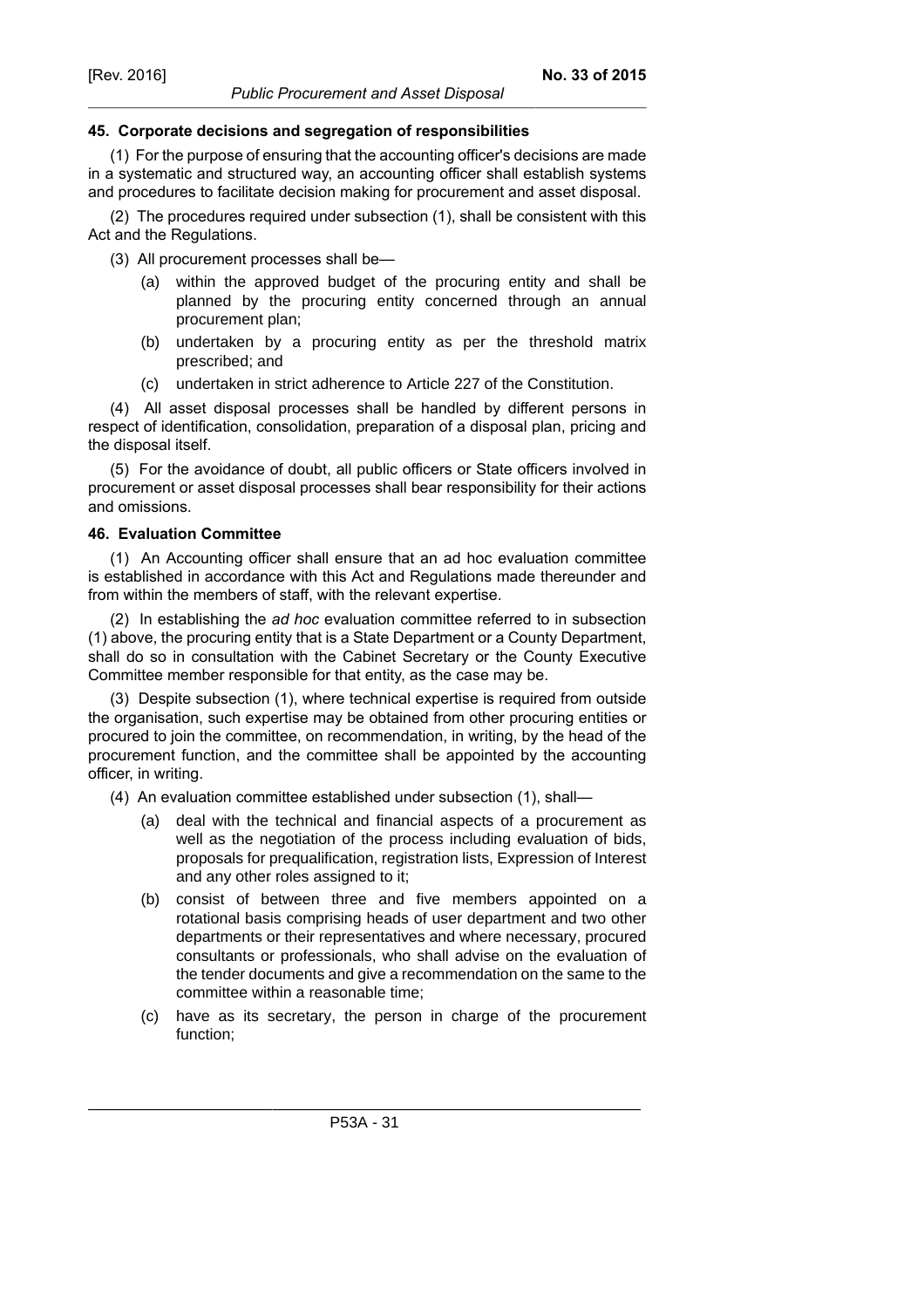- (d) complete the procurement process for which it was appointed and no new committee shall be appointed on the same issue unless the one handling the issue has been procedurally disbanded;
- (e) adopt a process that shall ensure the evaluation process utilized adheres to Articles 201(d) and 227 (1) of the Constitution.

(5) For greater certainty a procuring entity shall where a member of the *ad hoc* evaluation committee contravenes any provisions of this Act, institute disciplinary measures in accordance with the procuring entity's disciplinary measures and the provisions of this Act.

(6) Where a public entity lacks capacity to comply with this Act an accounting officer shall seek assistance from the National Treasury.

(7) Subject to this Act, the evaluation committee may invite external technical experts who are not employees of the organisation to assist in matters that need specific technical expertise.

(8) Notwithstanding the provisions in this section, the Cabinet Secretary may prescribe other procedures for evaluating low value procurements below specified thresholds.

## **47. Procurement function**

(1) A procurement function shall be handled by procurement professionals whose qualifications are recognized in Kenya.

(2) The head of the procurement function shall among other functions under this Act, be responsible for rendering procurement professional advice to the accounting officer.

(3) The Cabinet Secretary shall make regulations for the better carrying out of this section in respect to low value procurement.

## **48. Inspection and acceptance committee**

(1) An accounting officer of a procuring entity may establish an ad hoc committee known as the inspection and acceptance committee.

(2) The inspection and acceptance committee shall be composed of a chairman and at least two other members appointed by the accounting officer or the head of the procuring entity on the recommendation of the procuring unit.

(3) The inspection and acceptance committee shall immediately after the delivery of the goods, works or services—

- (a) inspect and where necessary ,test the goods received;
- (b) inspect and review the goods ,works or services in order to ensure compliance with the terms and specifications of the contract; and
- (c) accept or reject, on behalf of the procuring entity, the delivered goods, works or services.
- (4) The inspection and acceptance committee shall—
	- (a) ensure that the correct quantity of the goods is received;
	- (b) ensure that the goods, works or services meet the technical standards defined in the contract;
	- (c) ensure that the goods, works or services have been delivered or completed on time ,or that any delay has been noted;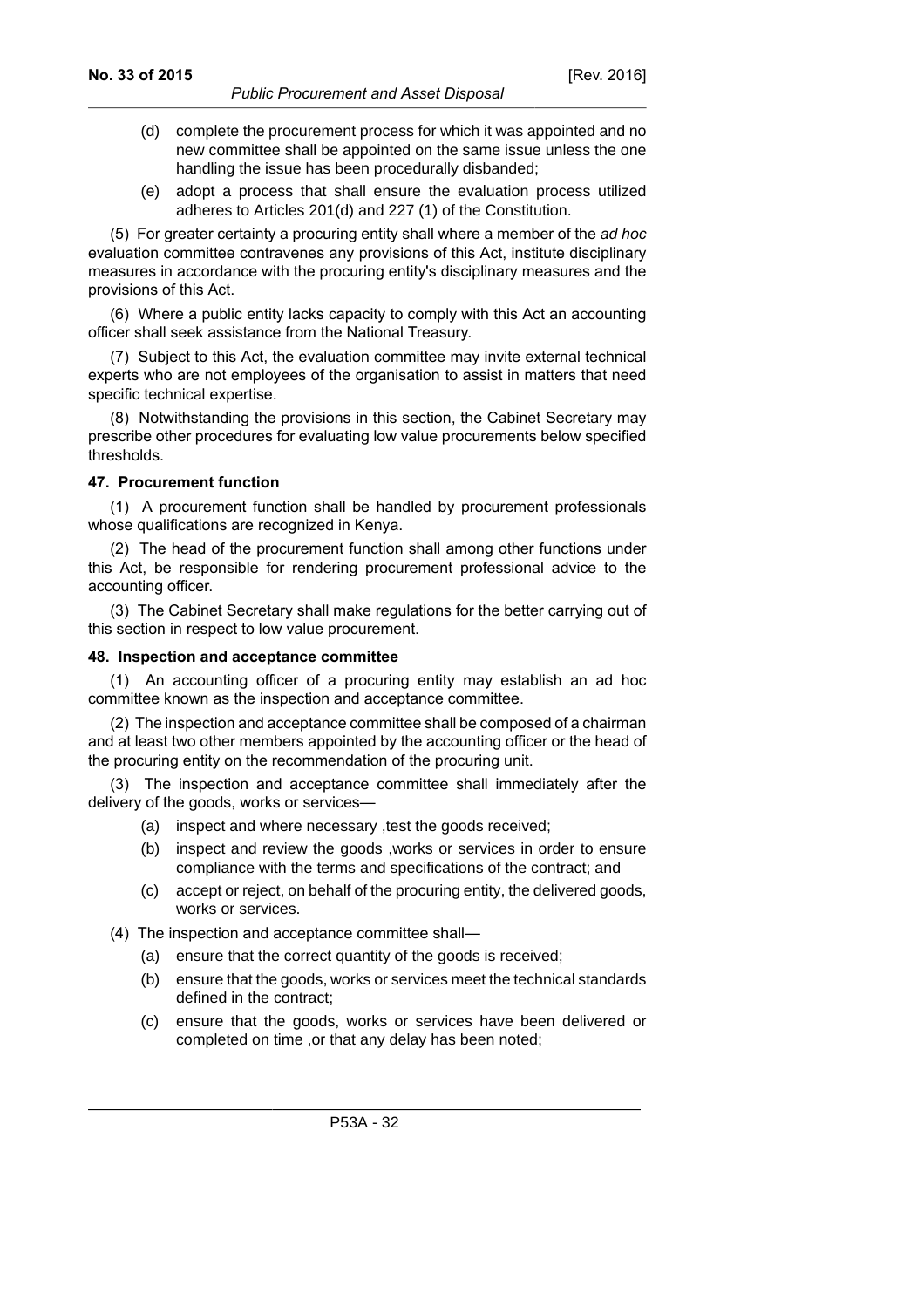- (d) ensure that all required manuals or documentation has been received; and
- (e) issue interim or completion certificates or goods received notes, as appropriate and in accordance with the contract.

#### **49. Sector-specific procuring and disposal agencies**

A procuring entity or procuring entities with common interest may establish a procuring agency at national or county level for the purpose of procurement and distribution of sector-specific goods, works and services on behalf of procuring entities within the respective sector and shall be in accordance with this Act and the regulations made thereunder.

#### **50. Consortium buying**

(1) A procuring entity or procuring entities with common interest may enter into consortium buying for the purpose of procuring jointly in order to benefit from economies of scale.

(2) Any procurement or disposal undertaken pursuant to subsections (1) of this section shall be subject to this Act.

#### **51. Procuring agents or asset disposal agents**

(1) A procuring entity may procure and appoint a procuring or asset disposal agent, as per this Act, including on a competitive basis to carry out such procurement or asset disposal on its behalf as per the terms of the contract.

(2) A procuring entity may not appoint a procuring or asset disposal agent unless that procuring entity —

- (a) demonstrates lack of internal capacity;
- (b) provides evidence of inability to establish a procurement and disposal unit; or
- (c) demonstrates the inability to use the services of other State organs or public entities.

(3) The appointment of a procuring or asset disposal agent under subsection (2) shall be done only from amongst a list of agents registered and licensed by the Authority.

(4) A procuring entity shall, within fourteen days after the appointment of the agent, publicise the following details on its website-

- (a) Name and address of the agent;
- (b) value of the contract;
- (c) items and value of items to be procured or disposed by the agent;
- (d) duration of the contract; and
- (e) method of procuring the agent.

(5) A state organ or public entity shall not appoint more than one agent for the same transaction.

(6) A state organ or public entity shall give preferential treatment to the local agents before seeking the services of an international procurement agent.

(7) For the preference for local agents, all the work shall be handled by agents of same region in question, and where an international agent has been procured, all functions that will be sublet and can be performed by citizens shall be sublet to persons who are citizens.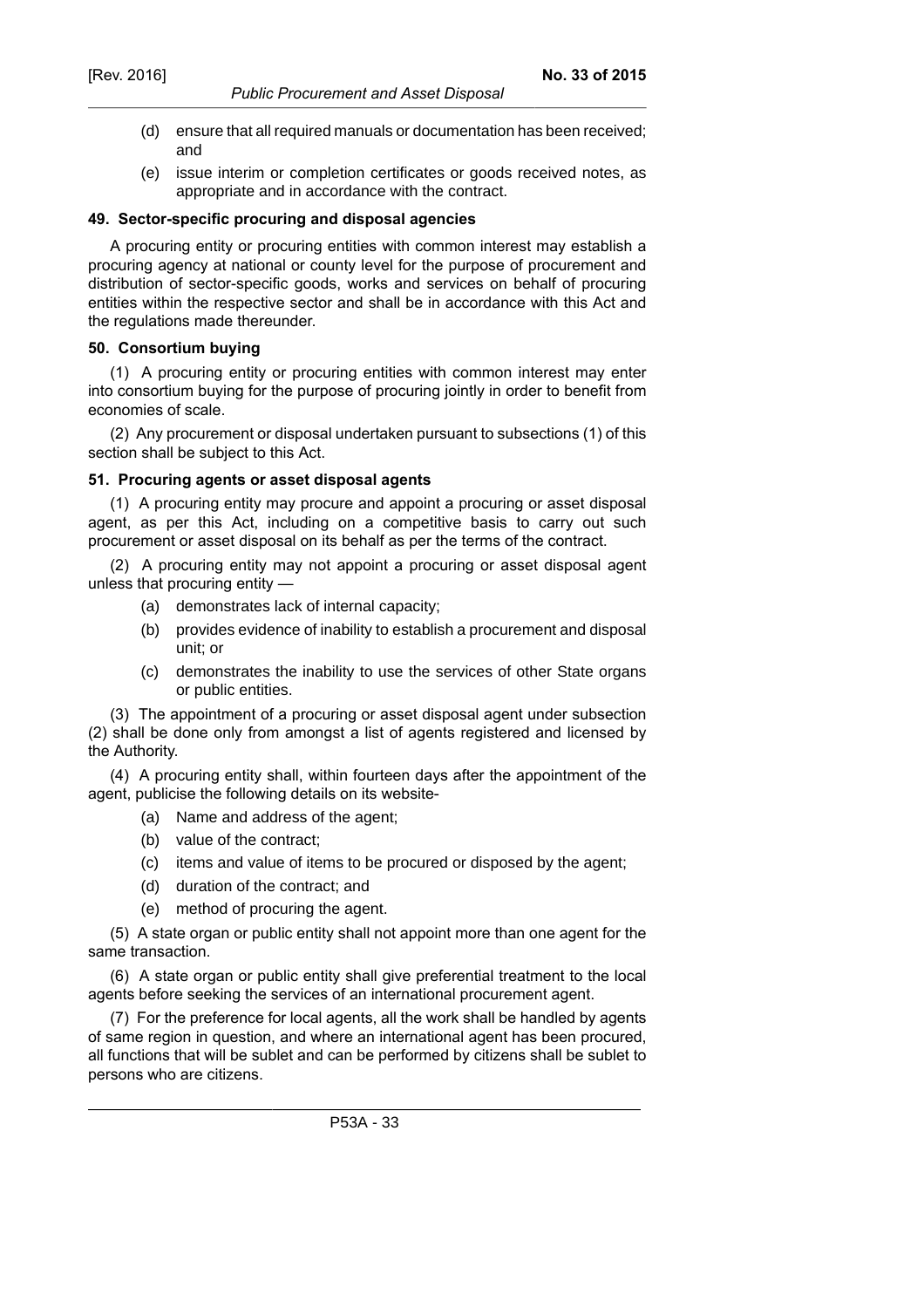(8) A Procuring or disposal agent shall comply with the provisions of this Act.

## **52. Transfer of procuring responsibility to another public entity or procuring agent**

(1) The Authority shall have power to transfer the procuring responsibility of a procuring entity to another procuring entity or procuring agent in the event of delay or in such other circumstances as may be prescribed.

(2) Subject to the approval of the governing body of the organ or entity, where applicable or upon recommendation of the Authority, an accounting officer shall make arrangements to enable another procuring entity to carry out the procurement or part of the procurement, on behalf of a procuring entity, in accordance with this Act.

(3) A procuring entity may use the register list of another State organ or public entity whenever the procuring entity's list does not suffice.

(4) The procuring entity shall obtain the whole list of relevant category from the State organ or entity, and together with its own relevant list, subject the list to this Act.

## PART VI — GENERAL PROCUREMENT AND ASSET DISPOSAL PRINCIPLES

## **53. Procurement and asset disposal planning**

(1) All procurement by State organs and public entities are subject to the rules and principles of this Act.

(2) An accounting officer shall prepare an annual procurement plan which is realistic in a format set out in the Regulations within the approved budget prior to commencement of each financial year as part of the annual budget preparation process.

(3) Any public officer who knowingly recommends to the accounting officer excessive procurement of items beyond a reasonable consumption of the procuring entity commits an offence under this Act.

(4) All asset disposals shall be planned by the accounting officer concerned through annual asset disposal plan in a format set out in the Regulations.

(5) A procurement and asset disposal planning shall be based on indicative or approved budgets which shall be integrated with applicable budget processes and in the case of a State Department or County Department, such plans shall be approved by the Cabinet Secretary or the County Executive Committee member responsible for that entity.

(6) All procurement and asset disposal planning shall reserve a minimum of thirty per cent of the budgetary allocations for enterprises owned by women, youth, persons with disabilities and other disadvantaged groups.

(7) Multi-year procurement plans may be prepared in a format set out in the Regulations and shall be consistent with the medium term budgetary expenditure framework for projects or contracts that go beyond one year.

(8) Accounting officer shall not commence any procurement proceeding until satisfied that sufficient funds to meet the obligations of the resulting contract are reflected in its approved budget estimates.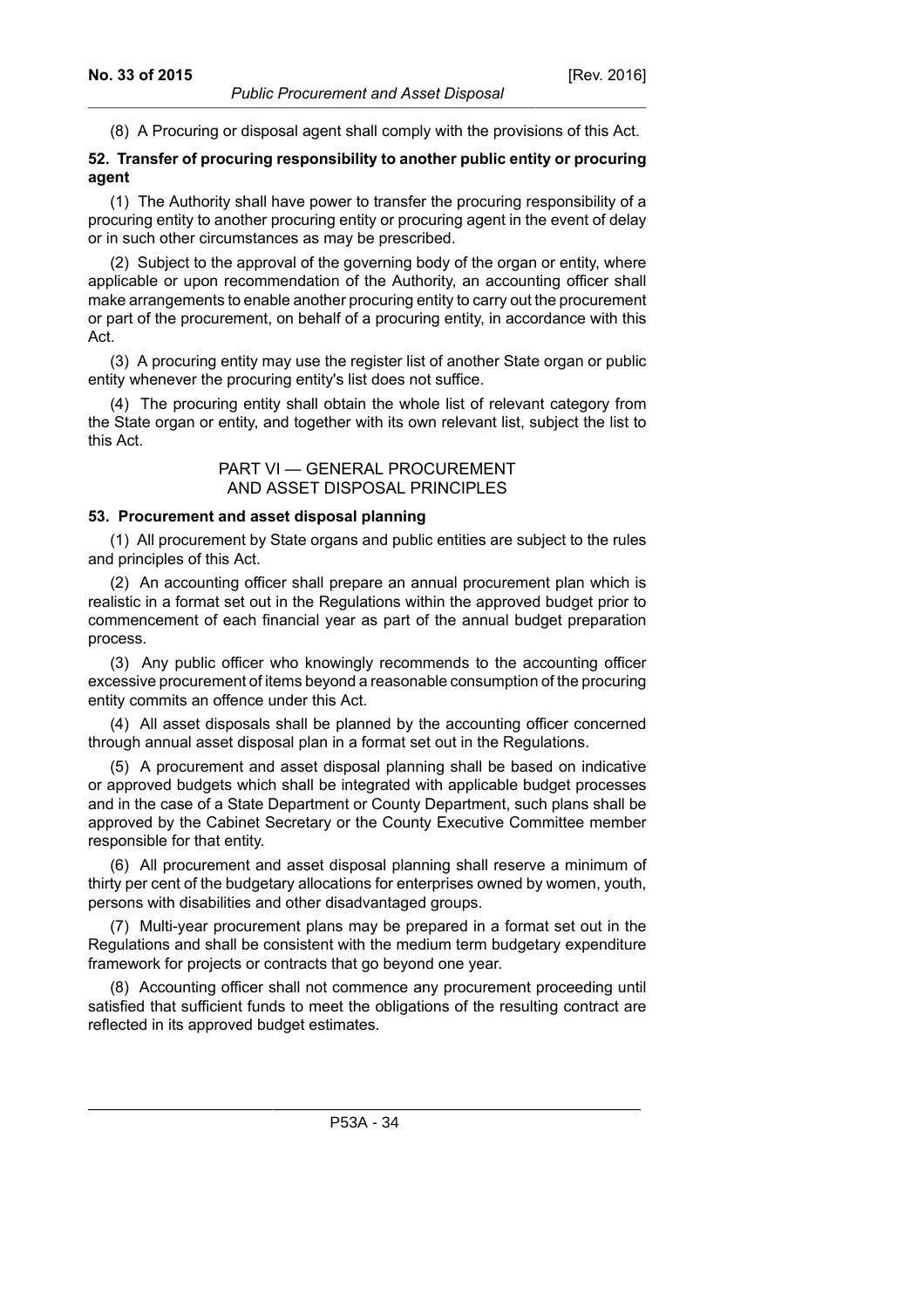(9) An accounting officer who knowingly commences any procurement process without ascertaining whether the good, work or service is budgeted for, commits an offence under this Act.

(10) For greater certainty, the procurement and disposal plans approved under subsection (5) shall include choice of procurement and disposal methods and certain percentages referred to under subsection (6).

(11) Any state or public officer who fails to prepare procurement and disposal plans shall be subject to internal disciplinary action.

#### **54. Procurement pricing and requirement not to split of contracts**

(1) No procuring entity may structure procurement as two or more procurements for the purpose of avoiding the use of a procurement procedure except where prescribed.

(2) Standard goods, services and works with known market prices shall be procured at the prevailing market price.

(3) The Authority shall issue a quarterly market price index as reference guide to assist accounting officers make informed price decisions.

(4) Public officers involved in transactions in which standard goods, services and works are procured at unreasonably inflated prices shall, in addition to any other sanctions prescribed in this Act or the Regulations made thereunder, be required to pay the procuring entity for the loss resulting from their actions.

#### **55. Eligibility to bid**

(1) A person is eligible to bid for a contract in procurement or an asset being disposed, only if the person satisfies the following criteria—

- (a) the person has the legal capacity to enter into a contract for procurement or asset disposal;
- (b) the person is not insolvent, in receivership, bankrupt or in the process of being wound up;
- (c) the person, if a member of a regulated profession, has satisfied all the professional requirements;
- (d) the procuring entity is not precluded from entering into the contract with the person under section 38 of this Act;
- (e) the person and his or her sub-contractor, if any, is not debarred from participating in procurement proceedings under Part IV of this Act;
- (f) the person has fulfilled tax obligations;
- (g) the person has not been convicted of corrupt or fraudulent practices; and
- (h) is not guilty of any serious violation of fair employment laws and practices.

(2) A person or consortium shall be considered ineligible to bid, where in case of a corporation, private company, partnership or other body, the person or consortium, their spouse, child or sub-contractor has substantial or controlling interest and is found to be in contravention of the provisions of subsection (1) (e), (f), (g) and (h).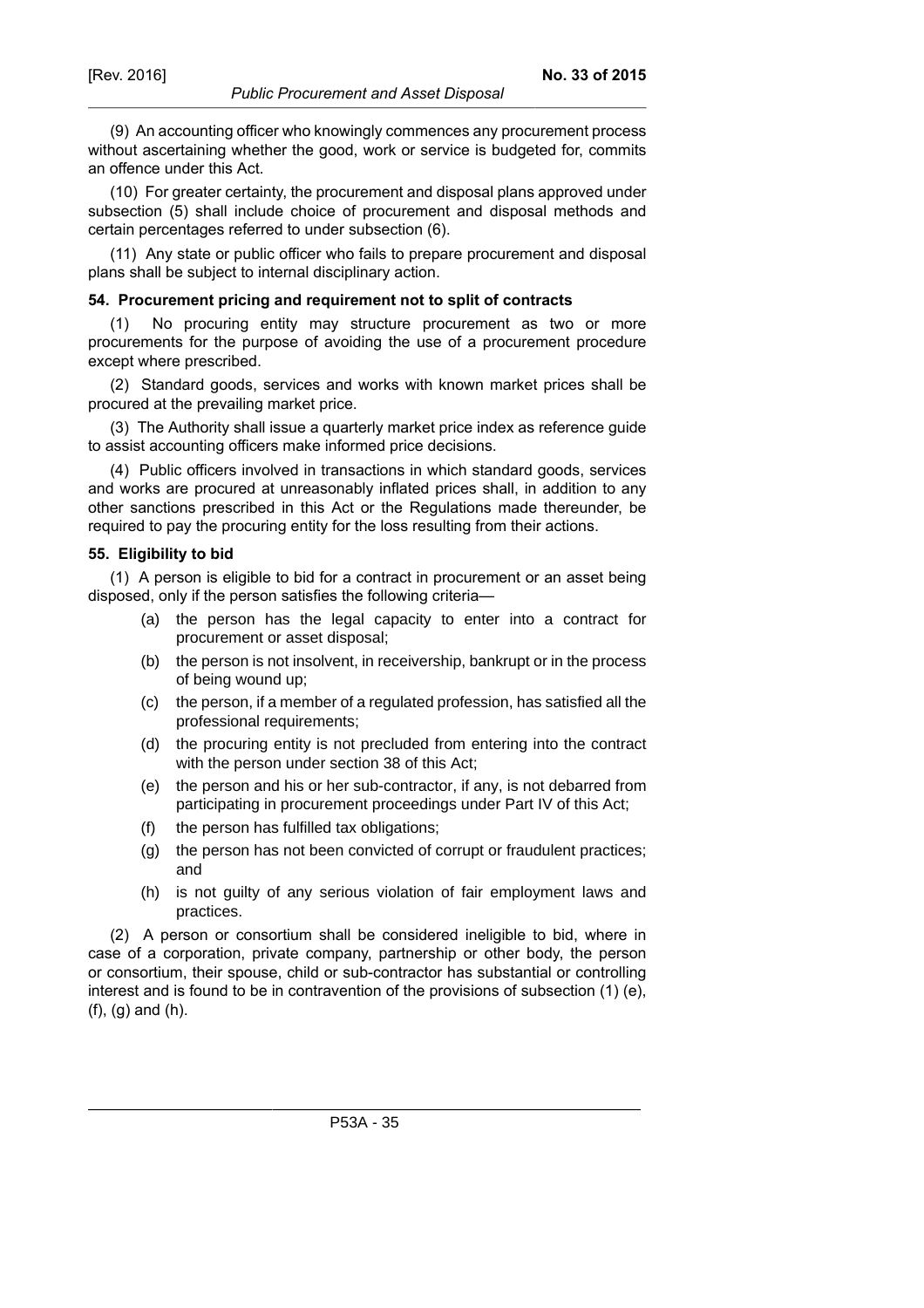(3) Despite the provisions of subsection (2), a person or other body having a substantial or controlling interest shall be eligible to bid where—

- (a) such person has declared any conflict of interest; and
- (b) performance and price competition for that good, work or service is not available or can only be sourced from that person or consortium.

(4) A State organ or public entity shall require a person to provide evidence or information to establish that the criteria under subsection (1) are satisfied.

State organ or public entity shall consider as ineligible a person for submitting false, inaccurate or incomplete information about his or her qualifications.

#### [Corr. No. 73/2016.]

#### **56. Use of list of another state organ or public entity**

(1) To identify qualified persons, a State organ or public entity may seek, in writing, to use another State organ's, public entity's or regulated professional body's registration list of all registered persons in the category,

provided that the list is valid and developed through a competitive process in accordance with the relevant provisions of this Act or, in the case of regulated professional bodies, developed through a process in accordance with relevant provisions of the legislation regulating the particular profession.

(2) The State organ or public entity shall then subject the list, together with its own, where applicable, to the procedures in this Act.

#### **57. List of registered suppliers**

(1) The head of the procurement function of a procuring entity shall maintain and update lists of registered suppliers, contractors and consultants in the categories of goods, works or services according to its procurement needs.

(2) Submission of names shall be continuous and the registration list shall be updated periodically as prescribed in Regulations and in accordance with this Act.

#### **58. Standard procurement and asset disposal documents**

(1) An accounting officer of a procuring entity shall use standard procurement and asset disposal documents issued by the Authority in all procurement and asset disposal proceedings.

(2) The tender documents used by a procuring entity under subsection (1) shall contain sufficient information to allow fairness, equitability, transparency, cost-effectiveness and competition among those who may wish to submit their applications.

#### **59. Limitation on contracts with state and public officers**

(1) A State Organ or public entity shall not enter into a contract for a procurement with—

- (a) a public officer or state officer or a member of a committee or Board of that State organ or public entity; or
- (b) an officer of that public entity or state organ.

(2) A State officer or a public officer shall not award or influence the award of a contract to—

- (a) himself or herself;
- (b) the State officer's or public officer's spouse or child;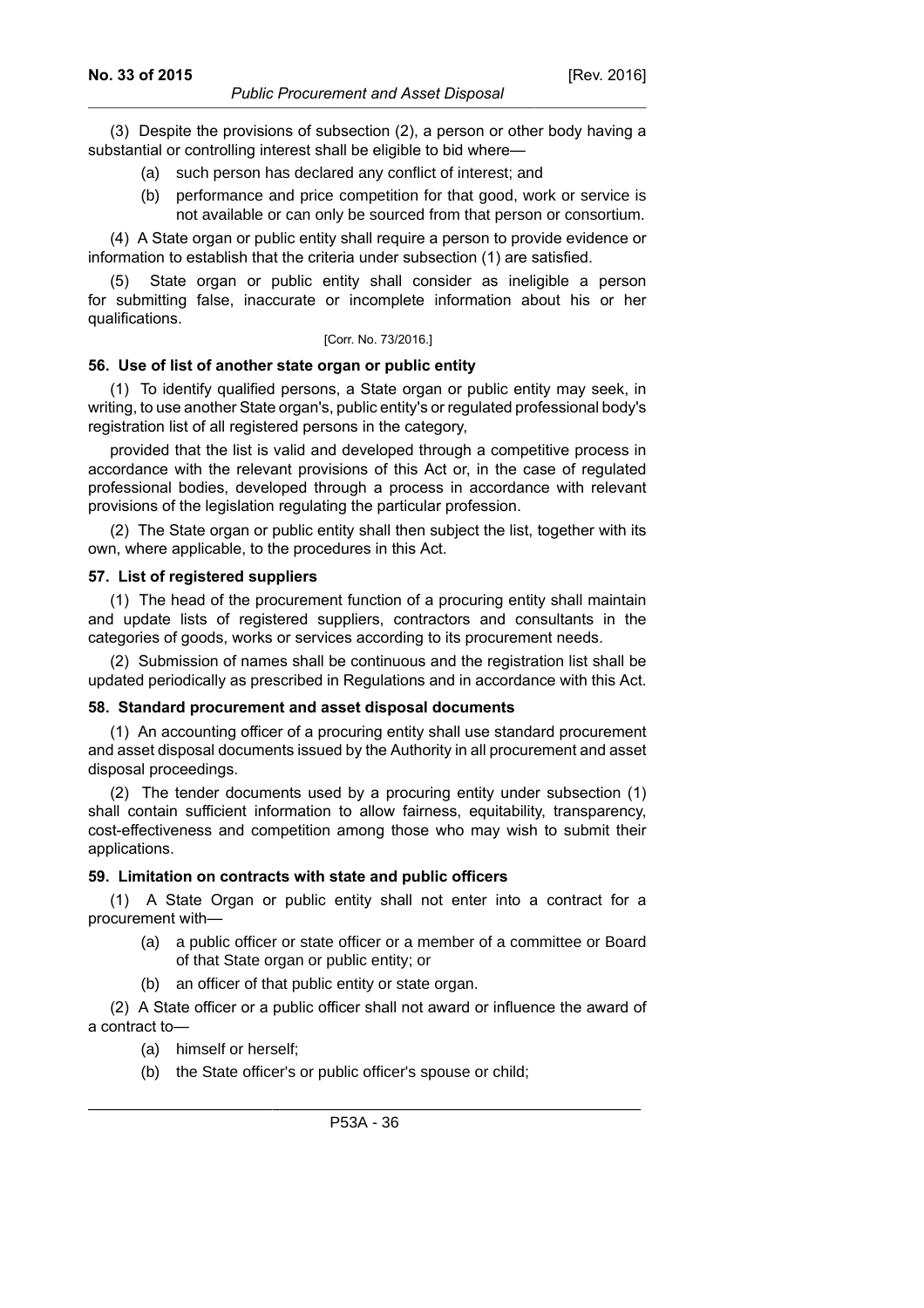- *Public Procurement and Asset Disposal*
- (c) a business associate or agent; or
- (d) a corporation, private company, partnership or other body in which the officer has a substantial or controlling interest.

(3) A state officer or public officer who has an interest in a matter under consideration in a public procurement or asset disposal shall disclose in writing, the nature of that interest and shall not participate in any procurement or asset disposal relating to that interest.

### **60. Specific requirements**

(1) An accounting officer of a procuring entity shall prepare specific requirements relating to the goods, works or services being procured that are clear, that give a correct and complete description of what is to be procured and that allow for fair and open competition among those who may wish to participate in the procurement proceedings.

(2) The specific requirements shall include all the procuring entity's technical requirements with respect to the goods, works or services being procured.

(3) The technical requirements shall, where appropriate—

- (a) conform to design, specification, functionality and performance;
- (b) be based on national or international standards whichever is superior;
- (c) factor in the life of the item;
- (d) factor in the socio-economic impact of the item;
- (e) be environment-friendly;
- (f) factor in the cost disposing the item; and
- (g) factor in the cost of servicing and maintaining the item.

(4) The technical requirements shall not refer to a particular trademark, name, patent, design, type, producer or service provider or to a specific origin unless—

- (a) there is no other sufficiently precise or intelligible way of describing the requirements; and
- (b) the requirements allow equivalents to what is referred to.

### **61. Tender security**

(1) An accounting officer of a procuring entity may require that tender security be provided with tenders, subject to such requirements or limits as may be prescribed.

(2) The form of tender security in subsection (1) shall be—

- (a) as prescribed in the Regulations;
- (b) stated as an absolute value;
- (c) an amount of not more than two percent of the tender as valued by the procuring entity.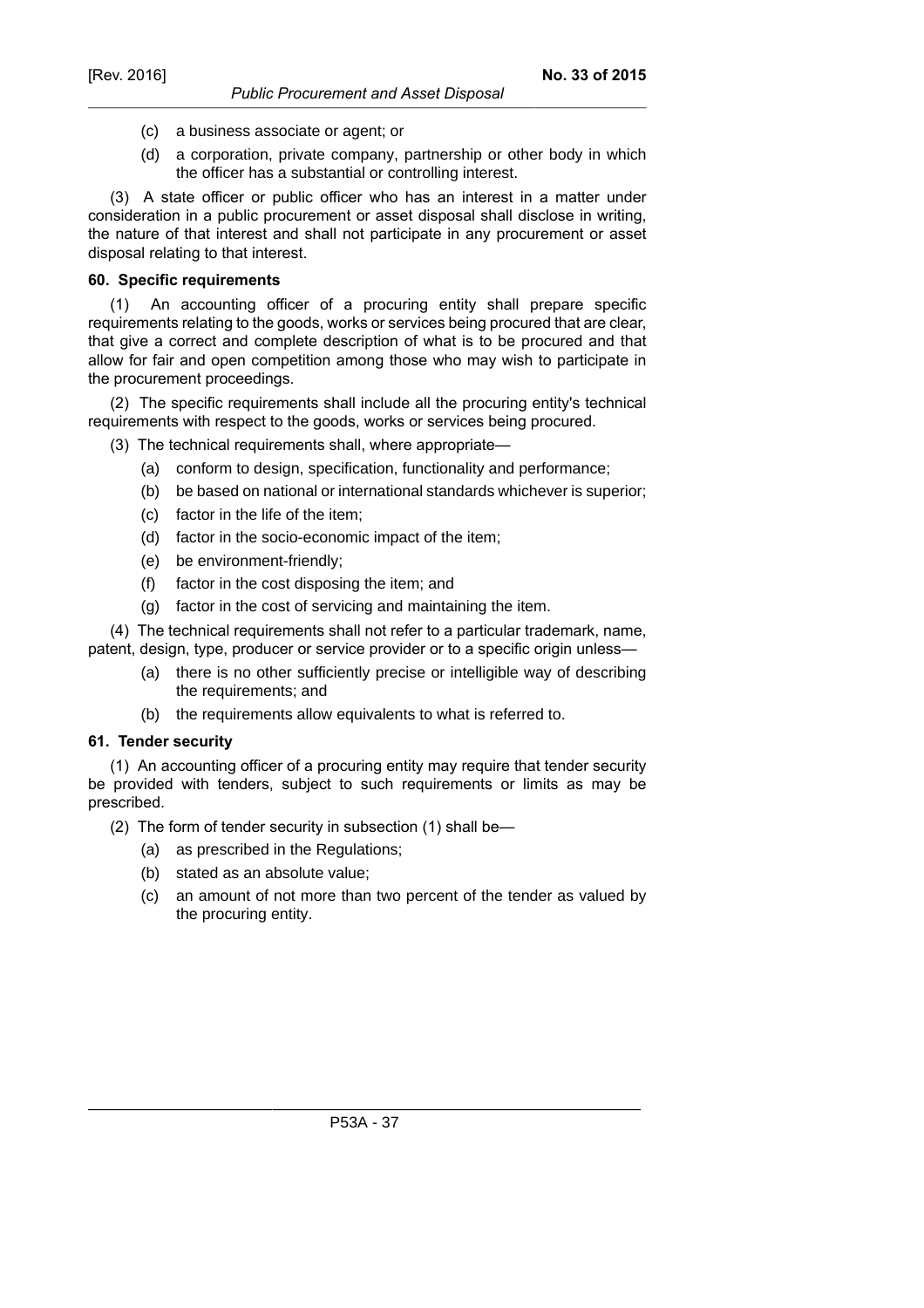- *Public Procurement and Asset Disposal*
- (3) Tender security shall be forfeited if the person submitting the tender—
	- (a) withdraws the tender after the deadline for submitting tenders but before the expiry of the period during which tenders shall remain valid; or
	- (b) refuses to enter into a written contract as required under section 136 or fails to furnish any required performance security.
- (4) A procuring entity may immediately release any tender security if—
	- (a) the procurement proceedings are terminated;
	- (b) the procuring entity determines that none of the submitted tenders is responsive;
	- (c) a contract for the procurement is entered into; or
	- (d) a bidder declines to extend the tender validity.

(5) Tender securities shall not be required in procurements reserved for small and micro-enterprises or enterprises owned by women, youth, persons with disabilities and other disadvantaged groups participating in a procurement proceeding and the target group shall be required to fill and sign the Tender Securing Declaration Form as prescribed.

### **62. Declaration not to engage in corruption**

A tender, proposal or quotation submitted by a person shall include a declaration that the person will not engage in any corrupt or fraudulent practice and a declaration that the person or his or her sub-contractors are not debarred from participating in procurement proceedings.

## **63. Termination or cancellation of procurement and asset disposal proceedings**

(1) An accounting officer of a procuring entity, may, at any time, prior to notification of tender award, terminate or cancel procurement or asset disposal proceedings without entering into a contract where any of the following applies—

- (a) the subject procurement have been overtaken by—
	- (i) operation of law; or
	- (ii) substantial technological change;
- (b) inadequate budgetary provision;
- (c) no tender was received;
- (d) there is evidence that prices of the bids are above market prices;
- (e) material governance issues have been detected;
- (f) all evaluated tenders are non-responsive;
- (g) force majeure;
- (h) civil commotion, hostilities or an act of war; or
- (i) upon receiving subsequent evidence of engagement in fraudulent or corrupt practices by the tenderer.

(2) An accounting officer who terminates procurement or asset disposal proceedings shall give the Authority a written report on the termination within fourteen days.

(3) A report under subsection (2) shall include the reasons for the termination.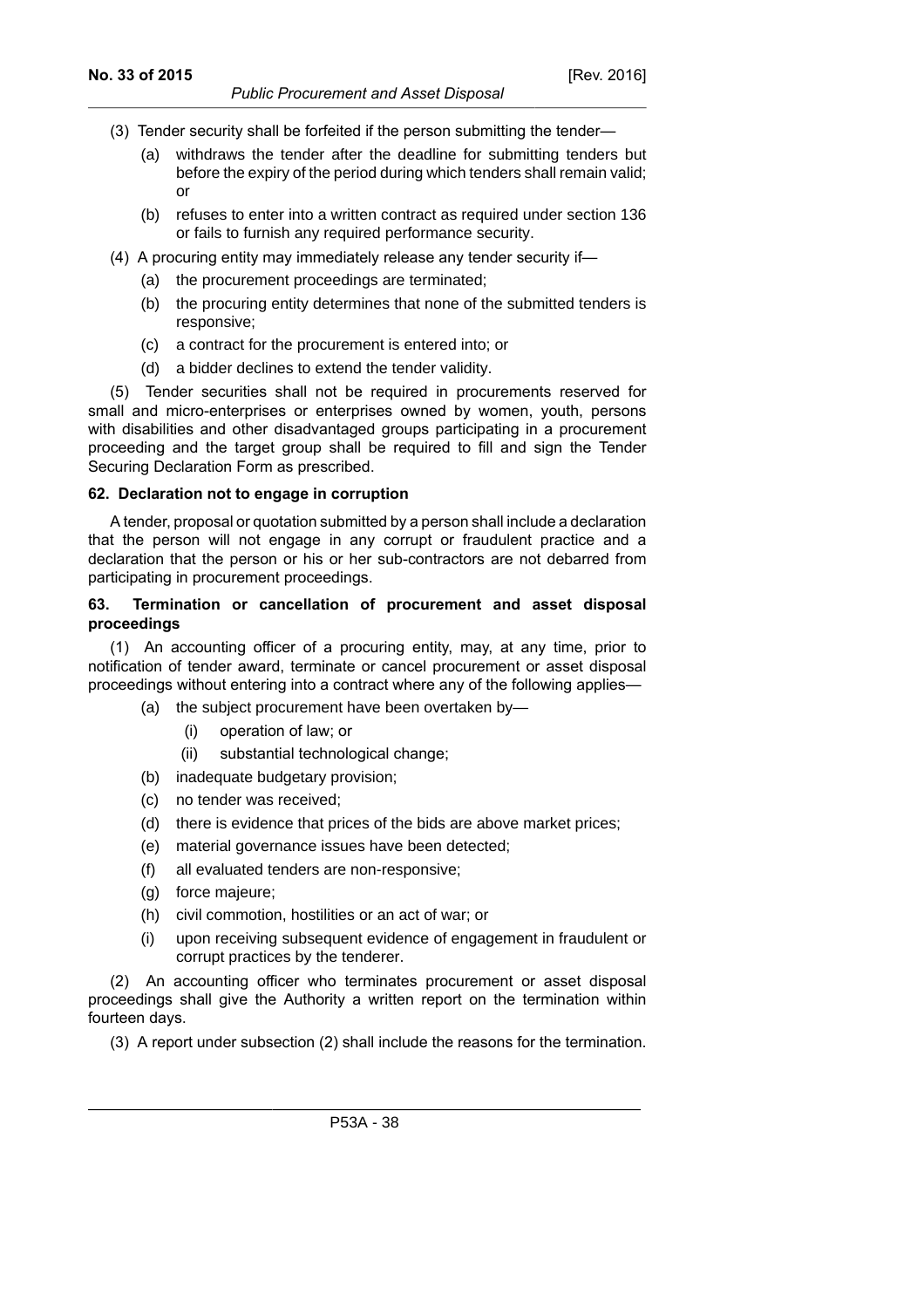#### *Public Procurement and Asset Disposal*

(4) An accounting officer shall notify all persons who submitted tenders of the termination within fourteen days of termination and such notice shall contain the reason for termination.

### **64. Form of communications, electronic procurement and asset disposal**

(1) All communications and enquiries between parties on procurement and asset disposal proceedings shall be in writing.

(2) Information and Communication Technologies (ICT) may be used in procurement and asset disposal proceedings as prescribed with respect to—

- (a) publication of notices;
- (b) submission and opening of tenders;
- (c) tender evaluation;
- (d) requesting for information on the tender or disposal process;
- (e) dissemination of laws, regulations and directives;
- (f) digital signatures; or
- (g) as may be prescribed by regulations.

## **65. Inappropriate influence on evaluations, etc**

(1) After the deadline for the submission of tenders, proposals or quotations—

- (a) a person who submitted a tender shall not make any unsolicited communications to the procuring entity or any person involved in the procurement proceedings that might reasonably be construed as an attempt to influence the evaluation and comparison of tenders; and
- (b) a person shall not attempt, in any way, to influence that evaluation and comparison.

(2) A person who contravenes the provisions of subsection (1) commits an offence and shall lead to the tenderer being disqualified and the public officer facing disciplinary action in addition to any other action under this Act.

(3) Upon completion of the evaluation process, a tenderer may communicate with the procuring entity on the procurement proceedings.

## **66. Corrupt, coercive, obstructive, collusive or fraudulent practice, conflicts of interest**

(1) A person to whom this Act applies shall not be involved in any corrupt, coercive, obstructive, collusive or fraudulent practice; or conflicts of interest in any procurement or asset disposal proceeding.

(2) A person referred to under subsection (1) who contravenes the provisions of that sub-section commits an offence.

(3) Without limiting the generality of the subsection (1) and (2), the person shall be—

- (a) disqualified from entering into a contract for a procurement or asset disposal proceeding; or
- (b) if a contract has already been entered into with the person, the contract shall be voidable.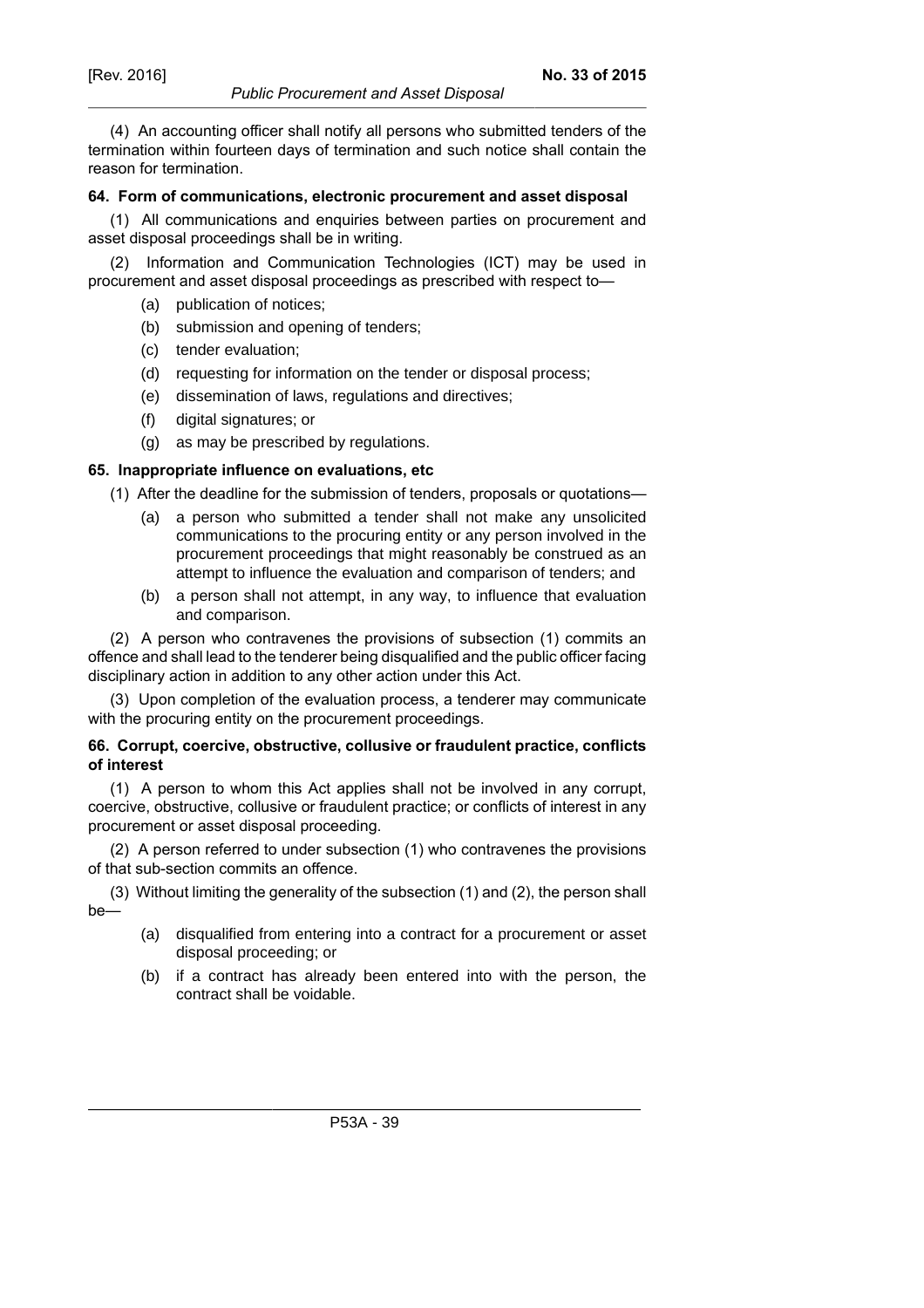(4) The voiding of a contract by the procuring entity under subsection (7) does not limit any legal remedy the procuring entity may have.

(5) An employee or agent of the procuring entity or a member of the Board or committee of the procuring entity who has a conflict of interest with respect to a procurement—

- (a) shall not take part in the procurement proceedings;
- (b) shall not, after a procurement contract has been entered into, take part in any decision relating to the procurement or contract; and
- (c) shall not be a subcontractor for the bidder to whom was awarded contract, or a member of the group of bidders to whom the contract was awarded, but the subcontractor appointed shall meet all the requirements of this Act.

(6) An employee, agent or member described in subsection (1) who refrains from doing anything prohibited under that subsection, but for that subsection, would have been within his or her duties shall disclose the conflict of interest to the procuring entity.

(7) If a person contravenes subsection (1) with respect to a conflict of interest described in subsection (5)(a) and the contract is awarded to the person or his relative or to another person in whom one of them had a direct or indirect pecuniary interest, the contract shall be terminated and all costs incurred by the public entity shall be made good by the awarding officer.

(8) For the purpose of this section, a person has a conflict of interest with respect to a procurement if the person or a relative of the person—

- (a) seeks, or has a direct or indirect pecuniary interest in another person who seeks, a contract for the procurement; or
- (b) owns or has a right in any property or has a direct or indirect pecuniary interest that results in the private interest of the person conflicting with his duties with respect to the procurement.

(9) The ownership of, or right in, any property referred to in subsection (8) (b) shall not include rights arising by virtue of owning shares in publicly listed companies.

(10) For the purpose of subsection (8), the following are persons seeking a contract for a procurement—

- (a) a person submitting a tender, proposal or quotation; or
- (b) if direct procurement is being used, a person with whom the procuring entity is negotiating.
- (11) In this section, "relative" means—
	- (a) a spouse, child, parent, brother or sister;
	- (b) a child, parent, brother or sister of a spouse; or
	- (c) any other prescribed persons.

(12) Any person who contravenes the provisions of this section commits an offence.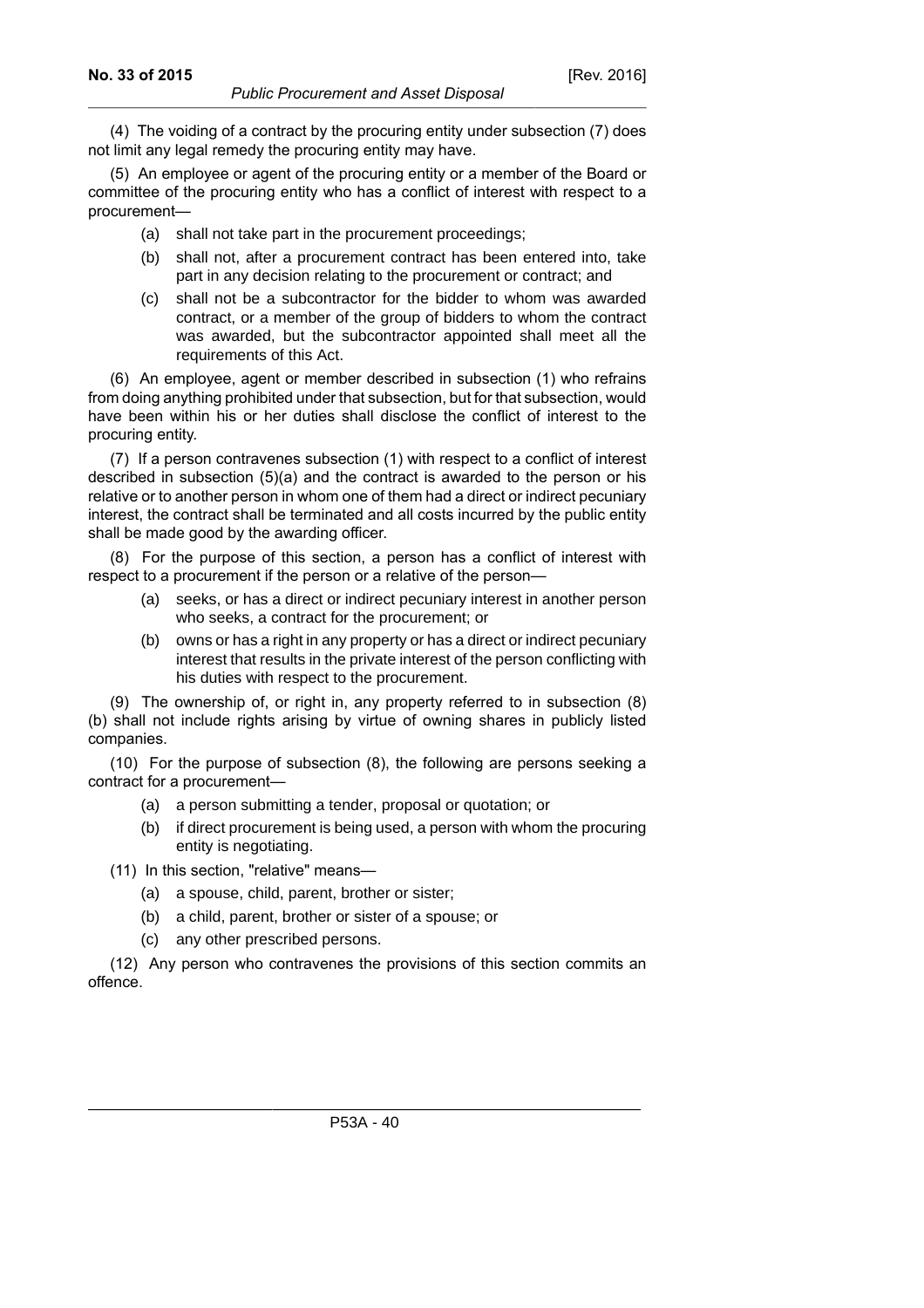# **67. Confidentiality**

(1) During or after procurement proceedings and subject to subsection (3), no procuring entity and no employee or agent of the procuring entity or member of a board, commission or committee of the procuring entity shall disclose the following—

- (a) information relating to a procurement whose disclosure would impede law enforcement or whose disclosure would not be in the public interest;
- (b) information relating to a procurement whose disclosure would prejudice legitimate commercial interests, intellectual property rights or inhibit fair competition;
- (c) information relating to the evaluation, comparison or clarification of tenders, proposals or quotations; or
- (d) the contents of tenders, proposals or quotations.

(2) For the purposes of subsection (1) an employee or agent or member of a board, commission or committee of the procuring entity shall sign a confidentiality declaration form as prescribed.

(3) This section does not prevent the disclosure of information if any of the following apply—

- (a) the disclosure is to an authorized employee or agent of the procuring entity or a member of a board or committee of the procuring entity involved in the procurement proceedings;
- (b) the disclosure is for the purpose of law enforcement;
- (c) the disclosure is for the purpose of a review under Part XV or requirements under Part IV of this Act;
- (d) the disclosure is pursuant to a court order; or
- (e) the disclosure is made to the Authority or Review Board under this Act.

(4) Notwithstanding the provisions of subsection (3), the disclosure to an applicant seeking a review under Part XV shall constitute only the summary referred to in section 67(2)(d)(iii).

(5) Any person who contravenes the provisions of this section commits an offence as stipulated in section 176(1)(f) and shall be debarred and prohibited to work for a government entity or where the government holds shares, for a period of ten years.

[Corr. No. 60/2016, Corr. No. 73/2016.]

## **68. Procurement records**

(1) An accounting officer of a procuring entity shall keep records for each procurement for at least six years after the resulting contract has been completed or, if no contract resulted, after the procurement proceedings were terminated.

- (2) The records for a procurement shall include—
	- (a) a brief description of the goods, works or services being procured;
	- (b) if a procedure other than open tendering was used, the reasons for doing so;
	- (c) if, as part of the procurement procedure, anything was advertised in a newspaper or other publication, a copy of that advertisement as it appeared in that newspaper or publication;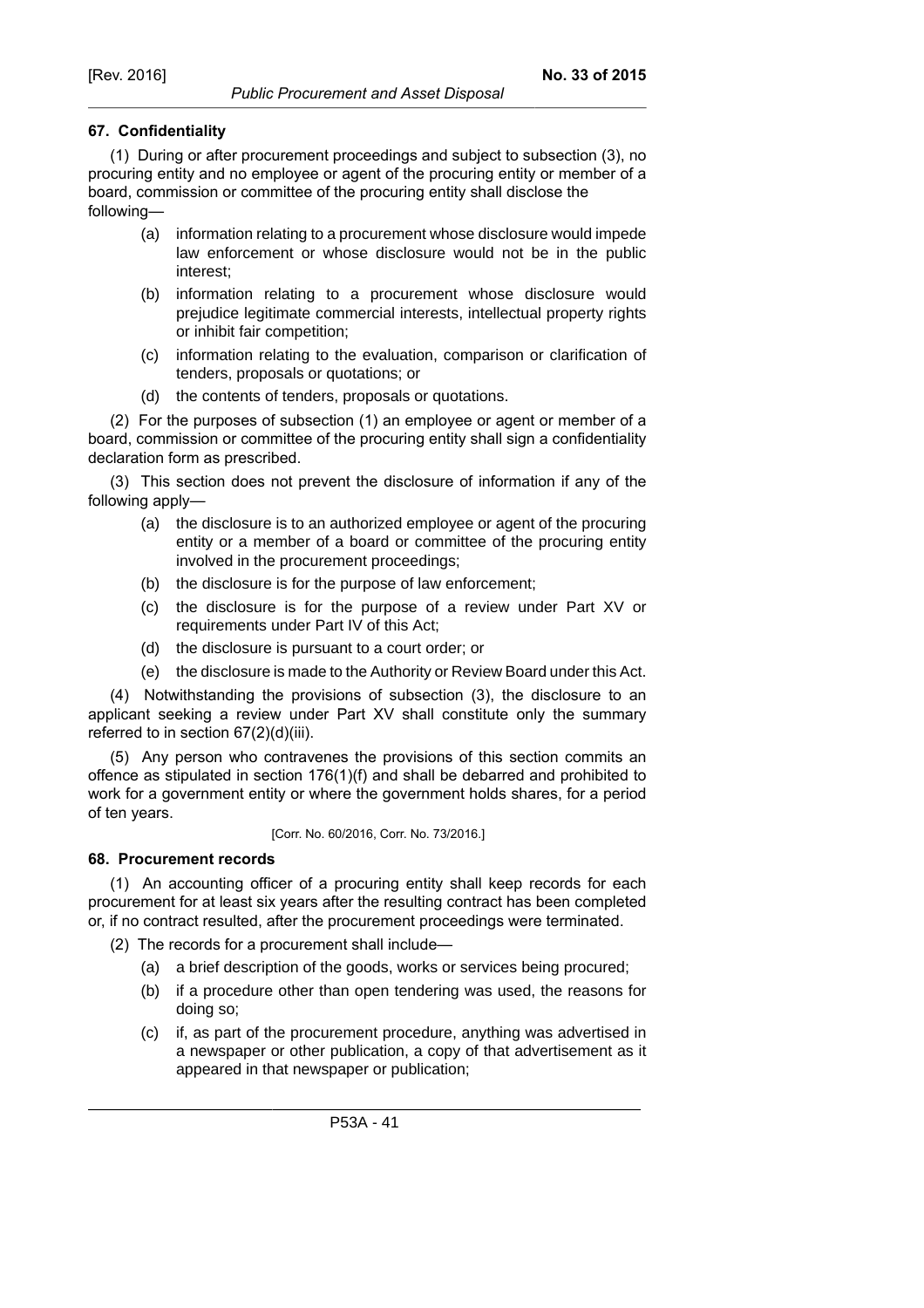- (d) for each tender, proposal or quotation that was submitted—
	- (i) the name and address of the person making the submission;
	- (ii) the price, or basis of determining the price, and a summary of the other principal terms and conditions of the tender, proposal or quotation; and
	- (iii) a summary of the proceedings of the opening of tenders, evaluation and comparison of the tenders, proposals or quotations, including the evaluation criteria used as prescribed;
- (e) if the procurement proceedings were terminated without resulting in a contract, an explanation of why they were terminated;
- (f) a copy of every document that this Act requires the procuring entity to prepare; and
- (g) such other information or documents as are prescribed.

(3) After a contract has been awarded to any person or the procurement proceedings have been terminated, the procuring entity shall, on request, make the records for the procurement available to a person who submitted a tender, proposal or quotation, or any interested member of the public where such information held is aligned to the principle of public interest or, if direct procurement was used, a person with whom the procuring entity was negotiating.

(4) The accounting officer of a procuring entity may charge a fee for making the records available but the fee shall not exceed the costs of making the records available to any person.

(5) No disclosure shall be made under subsection (3) that would be contrary to section 67(1), but a disclosure, under subsection (3), of anything described in paragraphs (a) to (f) of subsection (2) shall be deemed not to be contrary to paragraphs (b) to (d) of section 67(1).

(6) An accounting officer of a procuring entity shall maintain a proper filing system with clear links between procurement and expenditure files that facilitates an audit trail.

### **69. Procurement approvals**

(1) All approvals relating to any procedures in procurement shall be in writing and properly dated, documented and filed.

(2) No procurement approval shall be made to operate retrospectively to any date earlier than the date on which it is made except on procurements in response to an urgent need.

(3) In approving procurements relating to an urgent need, the accounting officer shall be furnished with adequate evidence to verify the emergency.

(4) No procurement approval shall be made by a person exercising delegated authority as an accounting officer or head of the procurement function unless such delegation has been approved in writing by the accounting officer or the head of the procurement unit, respectively.

(5) An accounting officer of a procuring entity shall maintain specimen signatures of all persons authorised to make approvals within the procurement process and these signatures shall be availed to all staff and members where applicable.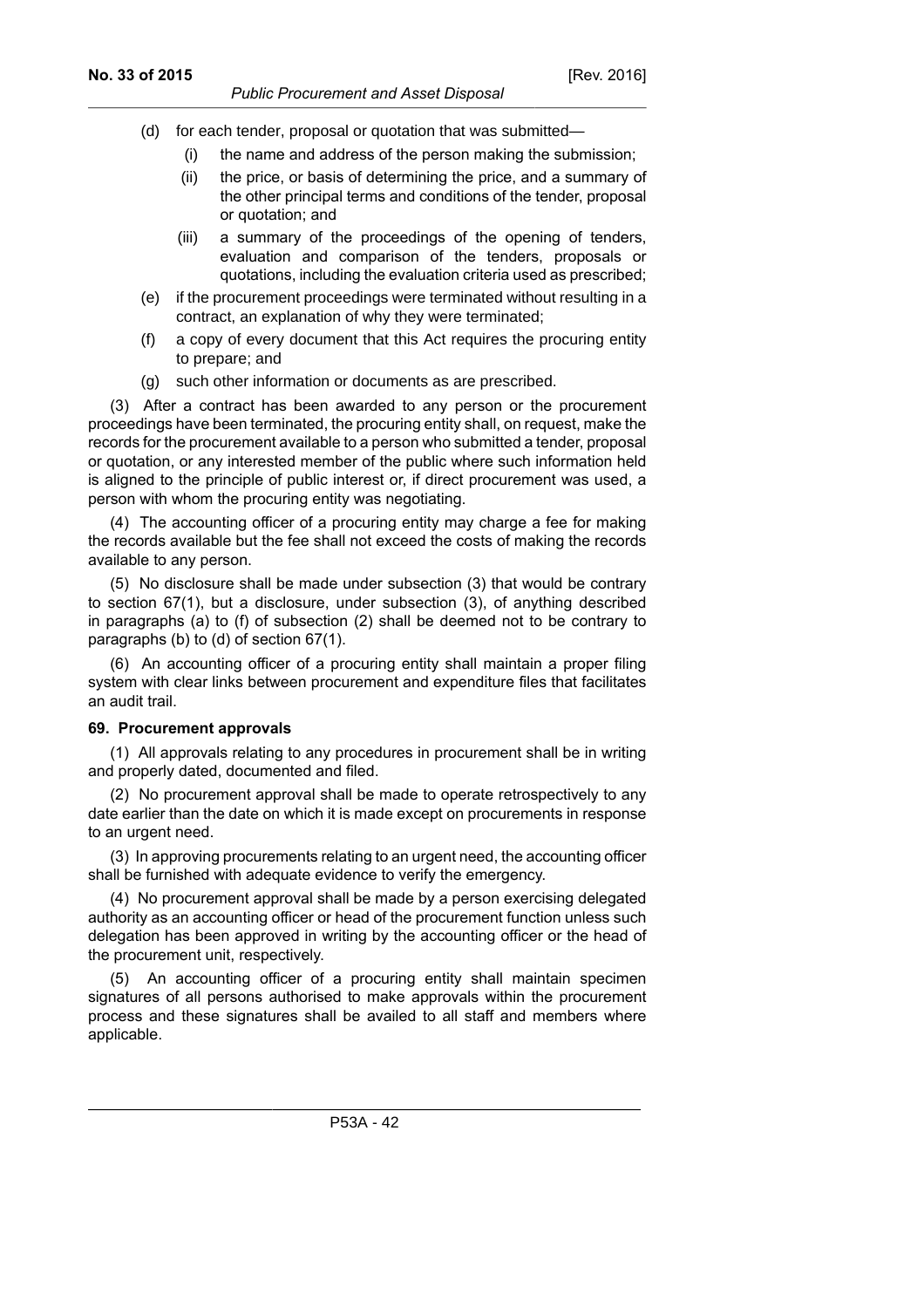#### *Public Procurement and Asset Disposal*

(6) Responsibility for each approval made in the procurement procedure shall rest with the individual signatories and accounting officer, whether he or she delegated the authority or not.

## PART VII — BASIC PROCUREMENT RULES

#### **70. Standard tender documents**

(1) The Authority shall issue standard procurement and asset disposal documents and formats as prescribed for use by procuring entities.

(2) A procuring entity shall use standard procurement and asset disposal documents prescribed under subsection (1), in all procurement and asset disposal proceedings.

(3) The tender documents used by a procuring entity pursuant to subsection (2) shall contain sufficient information to allow fair competition among those who may wish to submit tenders.

(4) An accounting officer of a procuring entity shall be responsible for preparation of tender documents in consultation with the user and other relevant departments.

(5) A procuring entity may charge a fee for obtaining tender documents as prescribed by regulations and stated in the tender documents.

- (6) The tender documents shall set out the following—
	- (a) the specific requirements prepared under section 60 relating to the goods, works or services being procured and the time limit for delivery or completion;
	- (b) if works are being procured, relevant drawings and bills of quantities shall be disclosed and the projects total estimated cost evaluated only on the basis of criteria disclosed, but a person shall not be disqualified on the basis that a bidder quoted above or below a certain percentage of engineer's estimates;
	- (c) the general and specific conditions to which the contract will be subject, including any requirement that performance security be provided before the contract is entered into.
	- (d) the tender number assigned to the procurement proceedings by the procuring entity;
	- (e) instructions for the preparation and submission of tenders including—
		- (i) the forms for tenders;
		- (ii) the number of copies to be submitted with the original tender;
		- (iii) any requirement that tender security be provided and the form and amount of any such security;
		- (iv) any requirement that evidence be provided of the qualifications of the person submitting the tender;
		- (v) the procuring entity facilitation and the submission of tender documents by the tenderer through either soft or hard copy, but it will be the onus of the tenderer to ensure the adequate submission of said documents;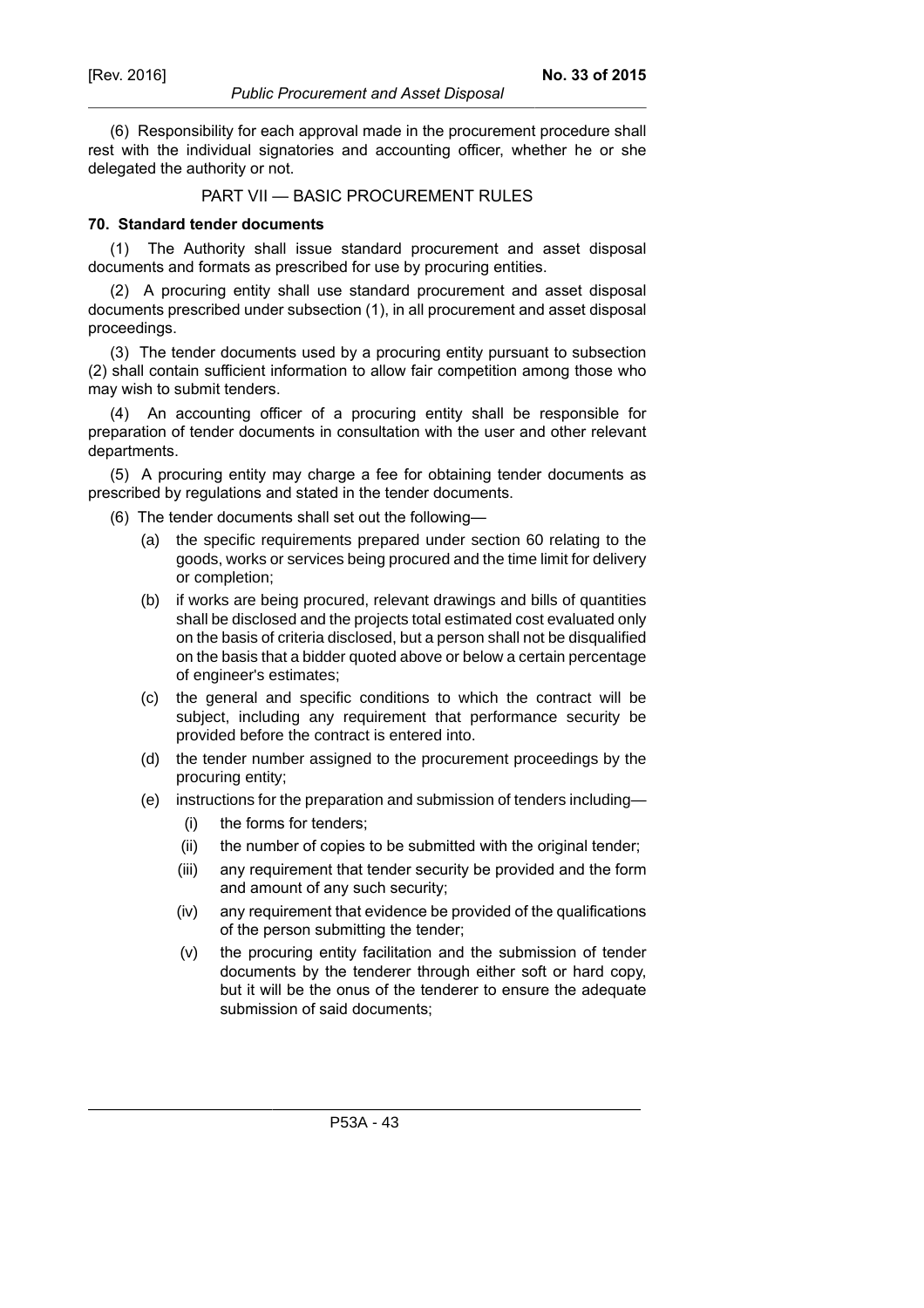- *Public Procurement and Asset Disposal*
- (vi) the procurement function ensuring that where necessary, the preferences and reservations of the tender are clearly spelt out in the bidding documents.
- (f) an explanation of where and when tenders shall be submitted, a statement that the tenders will be opened immediately after the deadline for submitting them and an explanation of where the tenders will be opened;
- (g) a statement that those submitting tenders or their representatives may attend the opening of tenders;
- (h) a statement of the period during which tenders must remain valid;
- (i) the procedures and criteria to be used to evaluate and compare the tenders;
- (j) a statement that the accounting officer of a procuring entity may, at any time terminate the procurement proceedings without entering into a contract in accordance with section 63 of the Act;
- (k) a provision for providing details of sub-contractors for the bidder, where applicable, and a declaration that the sub-contractors have complied with this Act; and
- (l) anything else required, under this Act or the regulations, to be set out in the tender documents.

[Corr. No. 60/2016, Corr. No. 73/2016.]

### **71. Registration of suppliers**

(1) The head of procurement function shall maintain and continuously update lists of registered suppliers, contractors and consultants in various specific categories of goods, works or services according to its procurement needs.

(2) An application to be included in the list of the procuring entity may be made at anytime, at no cost and shall contain proof of the following—

- (a) eligibility criteria as prescribed in this Act; and
- (b) capability criteria that defines necessary qualifications, experience, resources, equipment and facilities to provide what is being procured;

(3) A tenderer may seek clarification from the candidate or relevant government agency on eligibility but not on capability.

(4) The lists shall be applied on the alternative procurement methods as specified and appropriate and the list shall —

- (a) be generated through portal, websites and people submitting hard copies of their intention to supply;
- (b) allow for continuous applications and hence updating;
- (c) be evaluated leading to registration on a bi-annual basis;
- (d) be generated through market knowledge and survey; and
- (e) be as may be prescribed.

## **72. Responsibility for complying with Act, etc**

Contractors, suppliers and consultants shall comply with the provisions of this Act and the Regulations.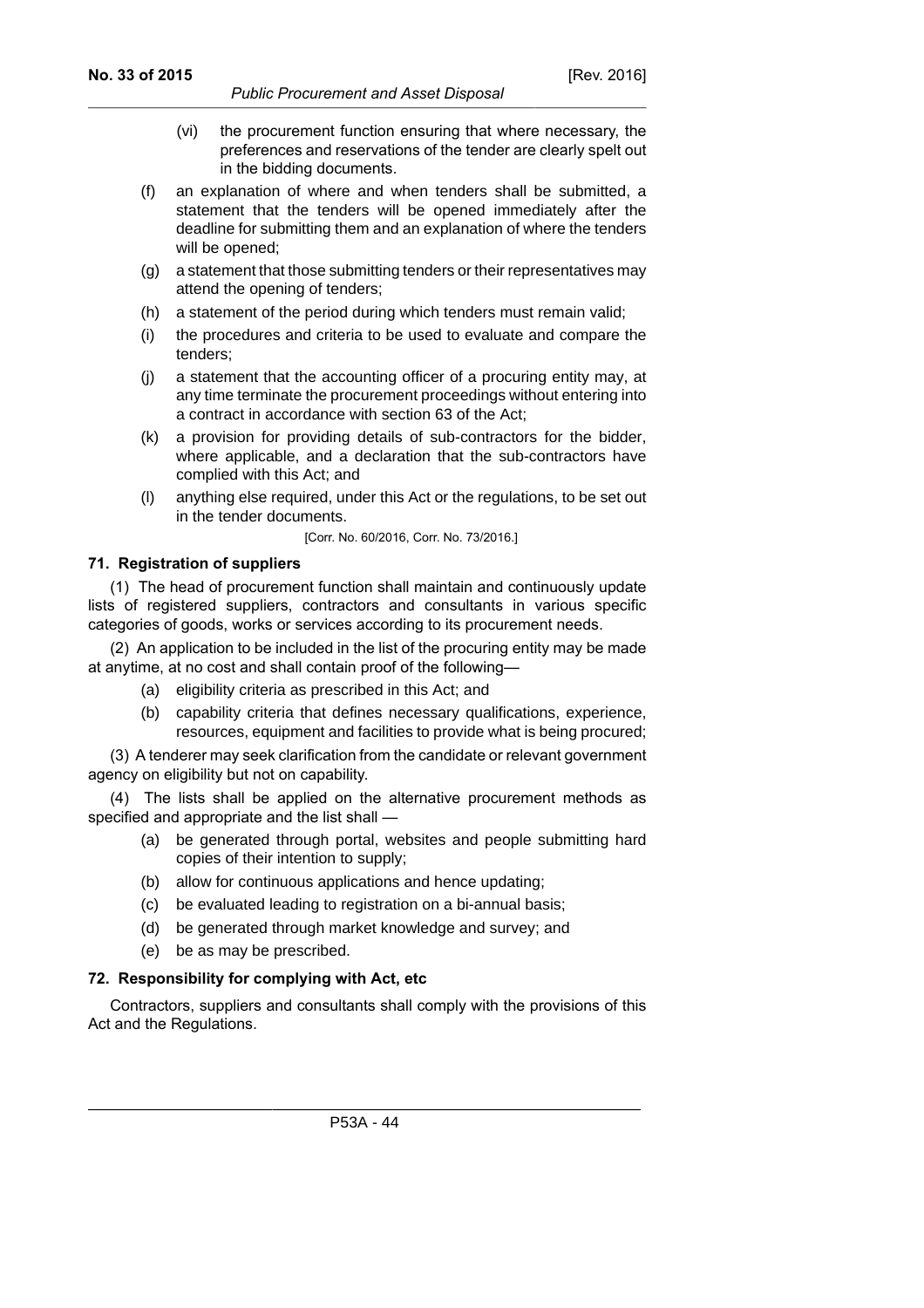### **73. Initiation of procurement process**

Subject to the procurement planning, initiation of the procurement process shall be as prescribed in the Regulations.

*Public Procurement and Asset Disposal*

## **74. Invitation to tender**

(1) The accounting officer shall ensure the preparation of an invitation to tender that sets out the following—

- (a) the name and address of the procuring entity;
- (b) the tender number assigned to the procurement proceedings by the procuring entity;
- (c) a brief description of the goods, works or services being procured including the time limit for delivery or completion;
- (d) an explanation of how to obtain the tender documents, including the amount of any fee, if any;
- (e) an explanation of where and when tenders shall be submitted and where and when the tenders shall be opened;
- (f) a statement that those submitting tenders or their representatives may attend the opening of tenders;
- (g) applicable preferences and reservations pursuant to this Act;
- (h) a declaration that the tender is only open to those who meet the requirements for eligibility;
- (i) requirement of serialisation of pages by the bidder for each bid submitted; and
- (j) any other requirement as may be prescribed.

(2) All tender documents shall be sent out to eligible bidders by recorded delivery.

## **75. Modifications to tender documents**

(1) A procuring entity may amend the tender documents at any time before the deadline for submitting tenders by issuing an addendum without materially altering the substance of the original tender.

(2) An amendment may be made on the procuring entity's own initiative or in response to an inquiry by a candidate or tenderer.

(3) A procuring entity shall promptly provide a copy of the addendum to each person to whom the procuring entity provided copies of the tender documents.

(4) The addendum shall be deemed to be part of the tender documents.

(5) If the tender documents are amended when the time remaining before the deadline for submitting tenders is less than one third of the time allowed for the preparation of tenders, or the time remaining is less than the period indicated in instructions to tenderers, the accounting officer of a procuring entity shall extend the deadline as necessary to allow the amendment of the tender documents to be taken into account in the preparation or amendment of tenders.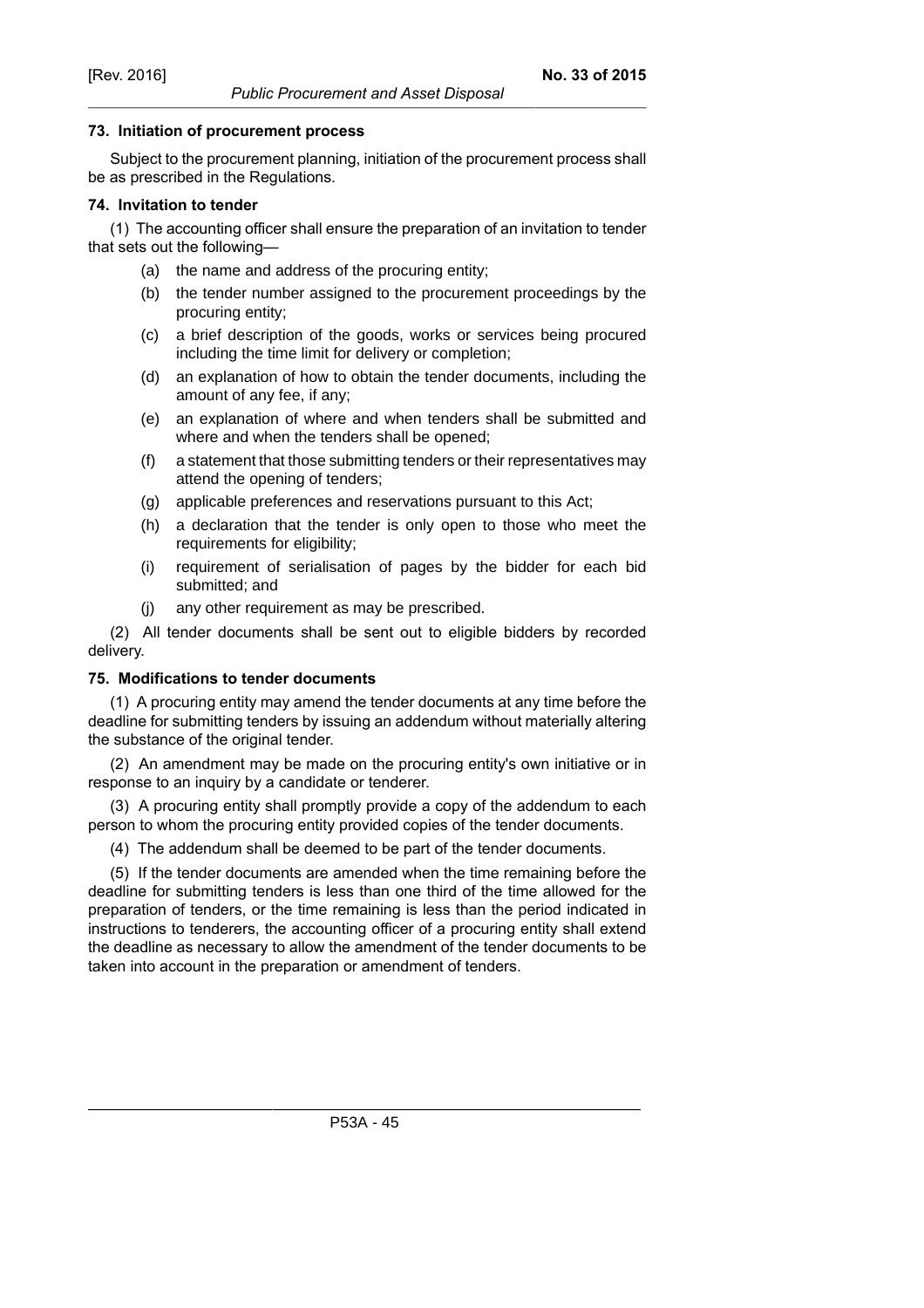## **76. Modification of bids**

(1) Before the deadline for submitting tenders, a person who submitted a tender may only change or withdraw it in accordance with the following—

- (a) the change or withdrawal shall be in writing; and
- (b) the change or withdrawal shall be submitted before the deadline for submitting tenders and in accordance with the procedures for submitting tenders.

(2) After the deadline for submitting tenders, a person who submitted a tender shall not change, or offer to change the terms of that tender.

## **77. Submission and receipt of tenders**

(1) Submission of tender documents whether in electronic or manual form, shall be in writing, signed and in the case of manual submission, they shall be sealed in an envelope.

(2) A tender document and the envelope, in which it is sealed in, shall bear the tender number assigned to the procurement or asset disposal proceedings by the procuring entity.

(3) A tender shall be submitted before the deadline for submitting tenders and any tender submitted after the deadline shall not be accepted by the procuring entity.

(4) The procuring entity shall ensure that the place or site where tenders shall be submitted is open and accessible and shall provide, in that place or site, a tender box including an electronic tender box that complies with the prescribed requirements in regulations.

(5) Each tender that is delivered shall be placed unopened in the tender box —

- (a) if the tender is delivered by post, by the staff of the procuring entity immediately upon receipt; or
- (b) if the tender is delivered otherwise than by post, by the person delivering the tender.

(6) If a tender that is delivered by post is inadvertently opened, the fact of that opening shall be recorded on the envelope by the person who opened the tender and the tender shall then be placed in the tender box.

(7) If a tender or part of a tender cannot fit in the tender box it shall be received in the manner set out in the tender documents or the invitation to tender or, if no such manner is set out, in the manner determined by the procuring entity and the procuring entity shall acknowledge receipt of the tender documents.

## **78. Opening of tenders**

(1) An accounting officer of a procuring entity shall appoint a tender opening committee specifically for the procurement in accordance with the following requirements and such other requirements as may be prescribed—

- (a) the committee shall have at least three members; and
- (b) at least one of the members shall not be directly involved in the processing or evaluation of the tenders.

(2) Any bid withdrawn in writing shall not be eligible for evaluation or consideration in the tender process.

(3) Immediately after the deadline for submitting tenders, the tender opening committee shall open all tenders received before that deadline.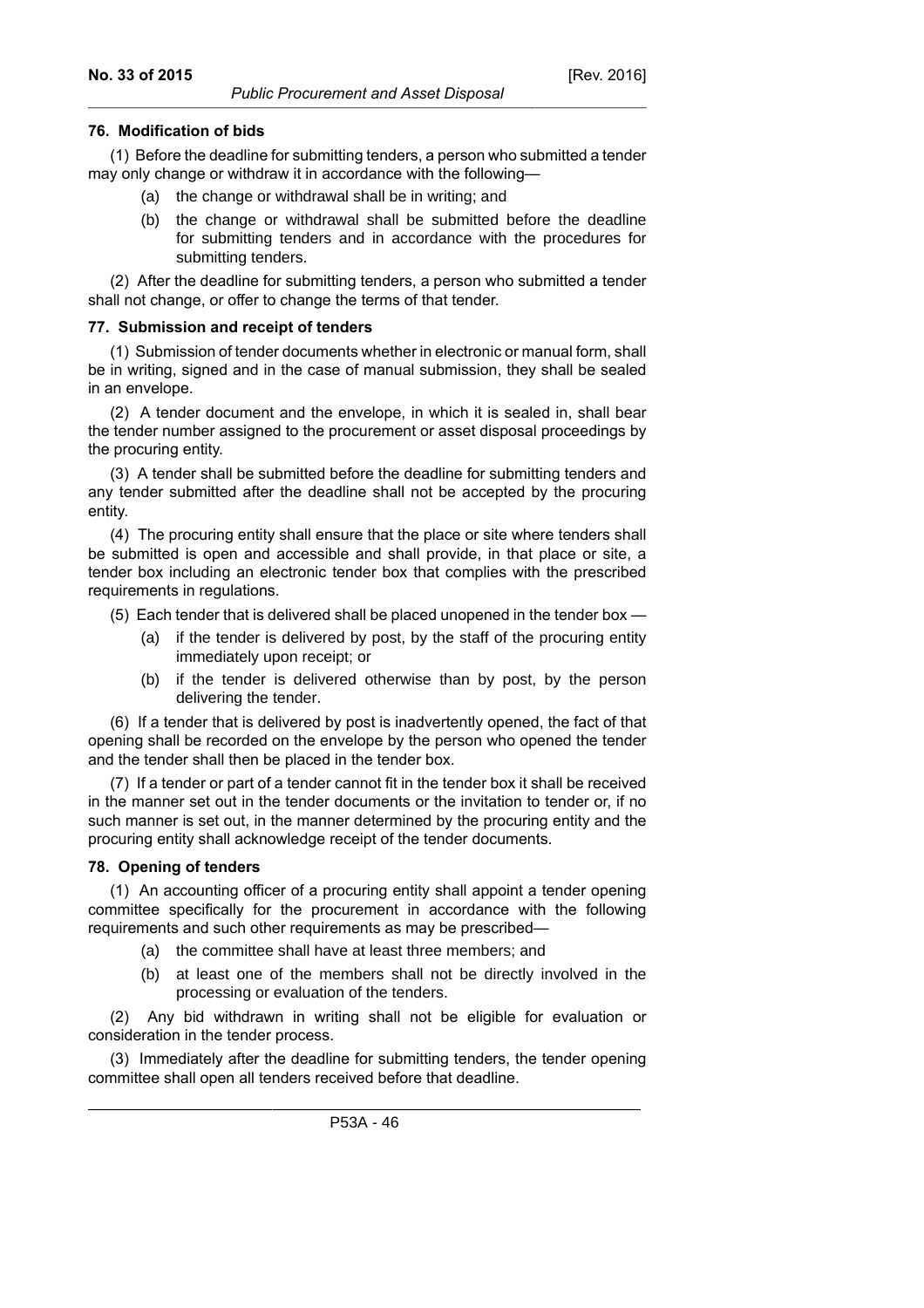(4) Those submitting tenders or their representatives may attend the opening of tenders.

*Public Procurement and Asset Disposal*

(5) The tender opening committee shall assign an identification number to each tender and record the number of pages received.

(6) As each tender is opened, the following shall be read out loud and recorded in a document to be called the tender opening register—

- (a) the name of the person submitting the tender;
- (b) the total price, where applicable including any modifications or discounts received before the deadline for submitting tenders except as may be prescribed; and
- (c) if applicable, what has been given as tender security.

(7) No tenderer shall be disqualified by the procuring entity during opening of tenders.

(8) The accounting officer of a procuring entity shall, on request, provide a copy of the tender opening register to a person submitting a tender.

(9) Each member of the tender opening committee shall—

- (a) sign each tender on one or more pages as determined by the tender opening committee; and
- (b) initial, in each tender, against the quotation of the price and any modifications or discounts, where applicable.

(10) The tender opening committee shall prepare tender opening minutes which shall set out—

- (a) a record of the procedure followed in opening the tenders; and
- (b) the particulars of those persons submitting tenders, or their representatives, who attended the opening of the tenders.

(11) To acknowledge that the minutes are true reflection of the proceedings held, each member of the tender opening committee shall—

- (a) initial each page of the minutes;
- (b) append his or her signature as well as initial to the final page of the minutes indicating their full name and designation.

(12) A person who causes the physical loss of tender documents provided for under this section commits an offence.

## **79. Responsiveness of tenders**

(1) A tender is responsive if it conforms to all the eligibility and other mandatory requirements in the tender documents.

- (2) A responsive tender shall not be affected by—
	- (a) minor deviations that do not materially depart from the requirements set out in the tender documents; or
	- (b) errors or oversights that can be corrected without affecting the substance of the tender.
- (3) A deviation described in subsection (2)(a) shall—
	- (a) be quantified to the extent possible; and
	- (b) be taken into account in the evaluation and comparison of tenders.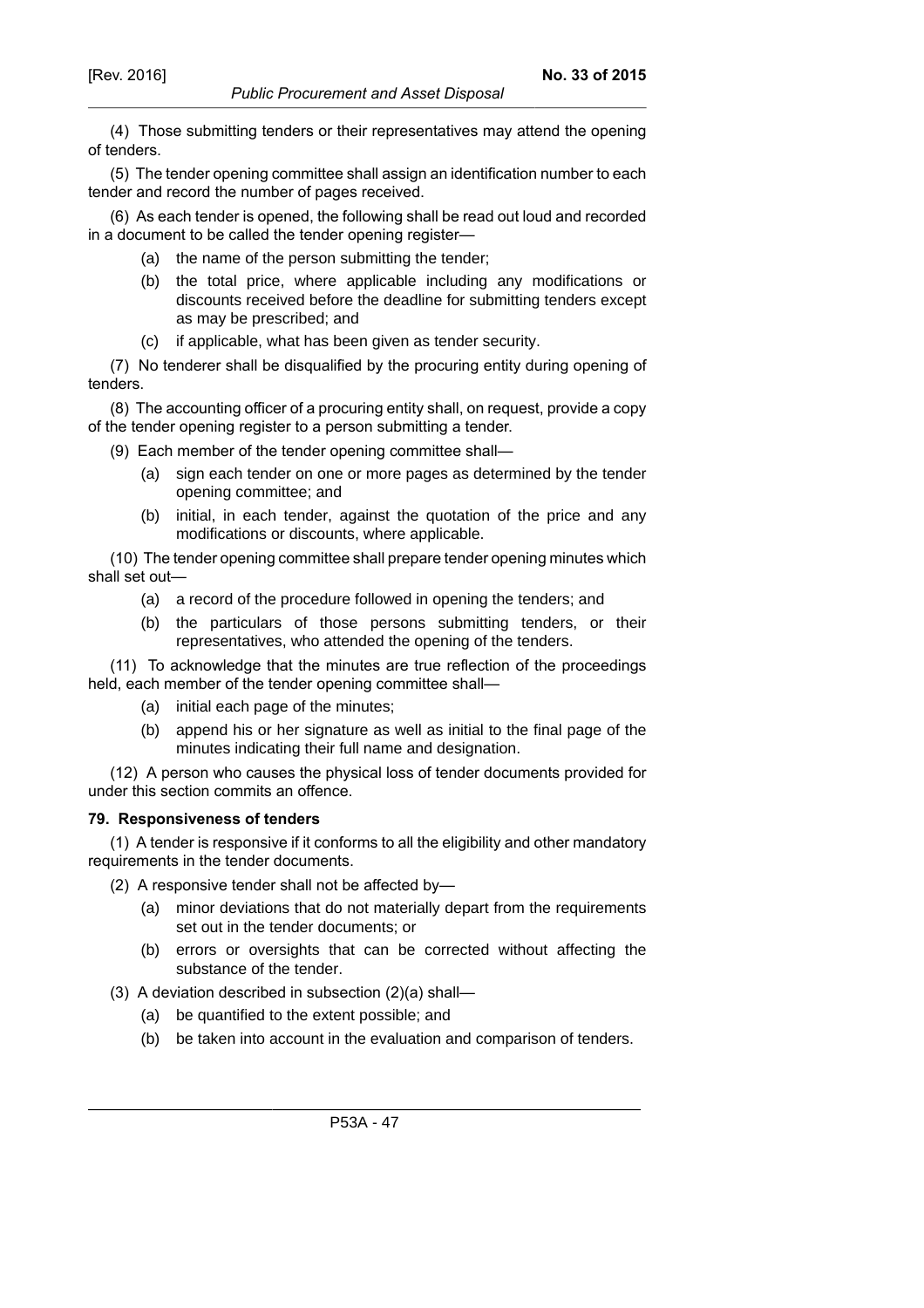## **80. Evaluation of tenders**

(1) The evaluation committee appointed by the accounting officer pursuant to section 46 of this Act, shall evaluate and compare the responsive tenders other than tenders rejected under section 82(3).

(2) The evaluation and comparison shall be done using the procedures and criteria set out in the tender documents and, in the tender for professional services, shall have regard to the provisions of this Act and statutory instruments issued by the relevant professional associations regarding regulation of fees chargeable for services rendered.

(3) The following requirements shall apply with respect to the procedures and criteria referred to in subsection (2)—

- (a) the criteria shall, to the extent possible, be objective and quantifiable;
- (b) each criterion shall be expressed so that it is applied, in accordance with the procedures, taking into consideration price, quality, time and service for the purpose of evaluation; and

(4) The evaluation committee shall prepare an evaluation report containing a summary of the evaluation and comparison of tenders and shall submit the report to the person responsible for procurement for his or her review and recommendation.

(5) The person responsible for procurement shall, upon receipt of the evaluation report prepared under subsection (4), submit such report to the accounting officer for approval as may be prescribed in regulations

(6) The evaluation shall be carried out within a maximum period of thirty days.

(7) The evaluation report shall be signed by each member of evaluation committee.

## **81. Clarifications**

(1) A procuring entity may, in writing request a clarification of a tender from tenderer to assist in the evaluation and comparison of tenders.

(2) A clarification shall not change the terms of the tender.

### **82. No correction of errors**

The tender sum as submitted and read out during the tender opening shall be absolute and final and shall not be the subject of correction, adjustment or amendment in any way by any person or entity.

### **83. Post-qualification**

(1) An evaluation committee may, after tender evaluation, but prior to the award of the tender, conduct due diligence and present the report in writing to confirm and verify the qualifications of the tenderer who submitted the lowest evaluated responsive tender to be awarded the contract in accordance with this Act.

(2) The conduct of due diligence under subsection (1) may include obtaining confidential references from persons with whom the tenderer has had prior engagement.

(3) To acknowledge that the report is a true reflection of the proceedings held, each member who was part of the due diligence by the evaluation committee shall—

(a) initial each page of the report; and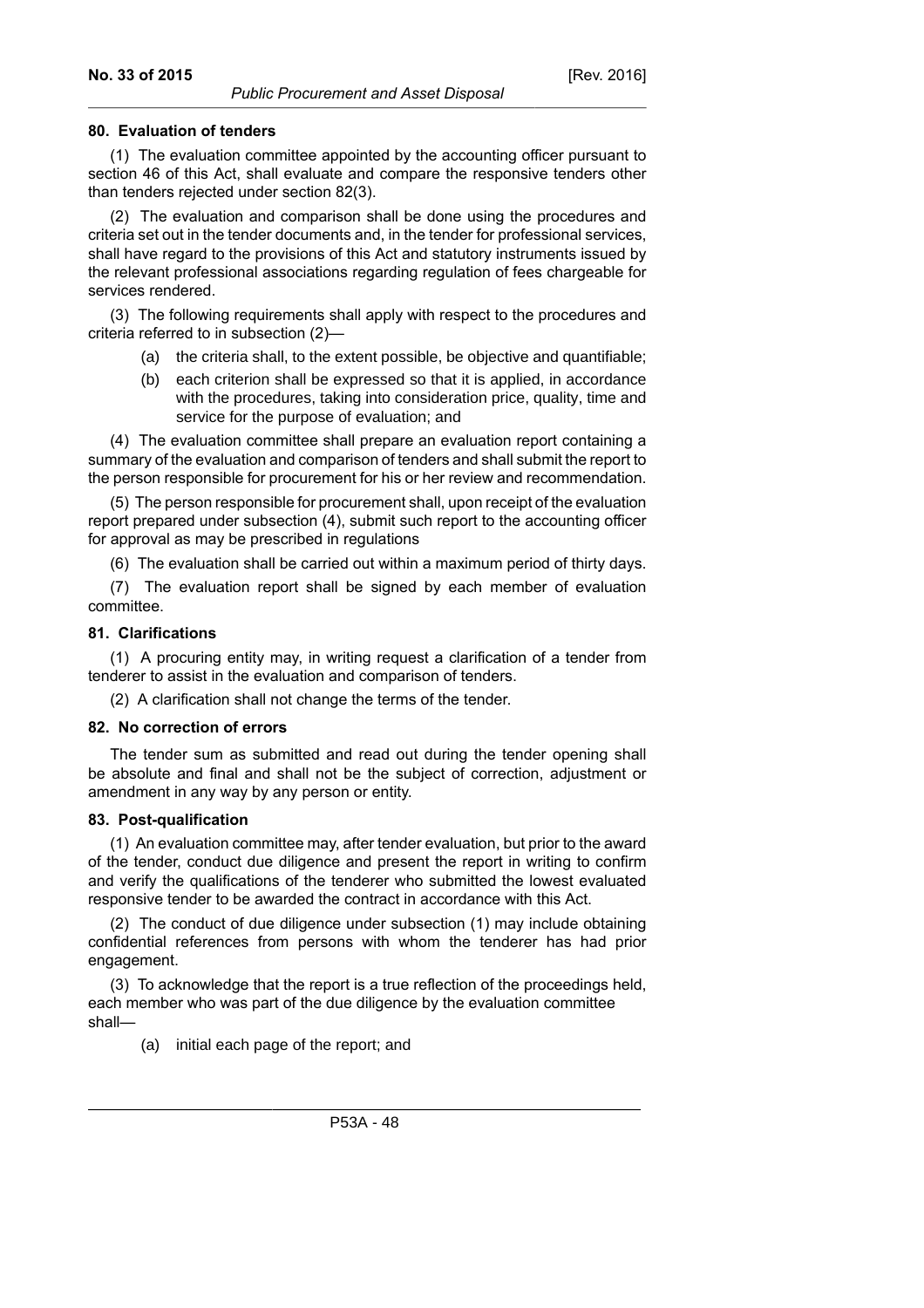(b) append his or her signature as well as their full name and designation.

# **84. Professional opinion**

(1) The head of procurement function of a procuring entity shall, alongside the report to the evaluation committee as secretariat comments, review the tender evaluation report and provide a signed professional opinion to the accounting officer on the procurement or asset disposal proceedings.

(2) The professional opinion under sub-section (1) may provide guidance on the procurement proceeding in the event of dissenting opinions between tender evaluation and award recommendations.

(3) In making a decision to award a tender, the accounting officer shall take into account the views of the head of procurement in the signed professional opinion referred to in subsection (1).

## **85. Recommendation for contract awards**

Subject to prescribed thresholds all tenders shall be evaluated by the evaluation committee of the procuring entity for the purpose of making recommendations to the accounting officer through the head of procurement to inform the decision of the award of contract to the successful tenderers.

## **86. Successful tender**

(1) The successful tender shall be the one who meets any one of the following as specified in the tender document—

- (a) the tender with the lowest evaluated price;
- (b) the responsive proposal with the highest score determined by the procuring entity by combining, for each proposal, in accordance with the procedures and criteria set out in the request for proposals, the scores assigned to the technical and financial proposals where Request for Proposals method is used;
- (c) the tender with the lowest evaluated total cost of ownership; or
- (d) the tender with the highest technical score, where a tender is to be evaluated based on procedures regulated by an Act of Parliament which provides guidelines for arriving at applicable professional charges.

(2) For the avoidance of doubt, citizen contractors, or those entities in which Kenyan citizens own at least fifty-one per cent shares, shall be entitled to twenty percent of their total score in the evaluation, provided the entities or contractors have attained the minimum technical score.

## **87. Notification of intention to enter into a contract**

(1) Before the expiry of the period during which tenders must remain valid, the accounting officer of the procuring entity shall notify in writing the person submitting the successful tender that his tender has been accepted.

(2) The successful bidder shall signify in writing the acceptance of the award within the time frame specified in the notification of award.

(3) When a person submitting the successful tender is notified under subsection (1), the accounting officer of the procuring entity shall also notify in writing all other persons submitting tenders that their tenders were not successful, disclosing the successful tenderer as appropriate and reasons thereof.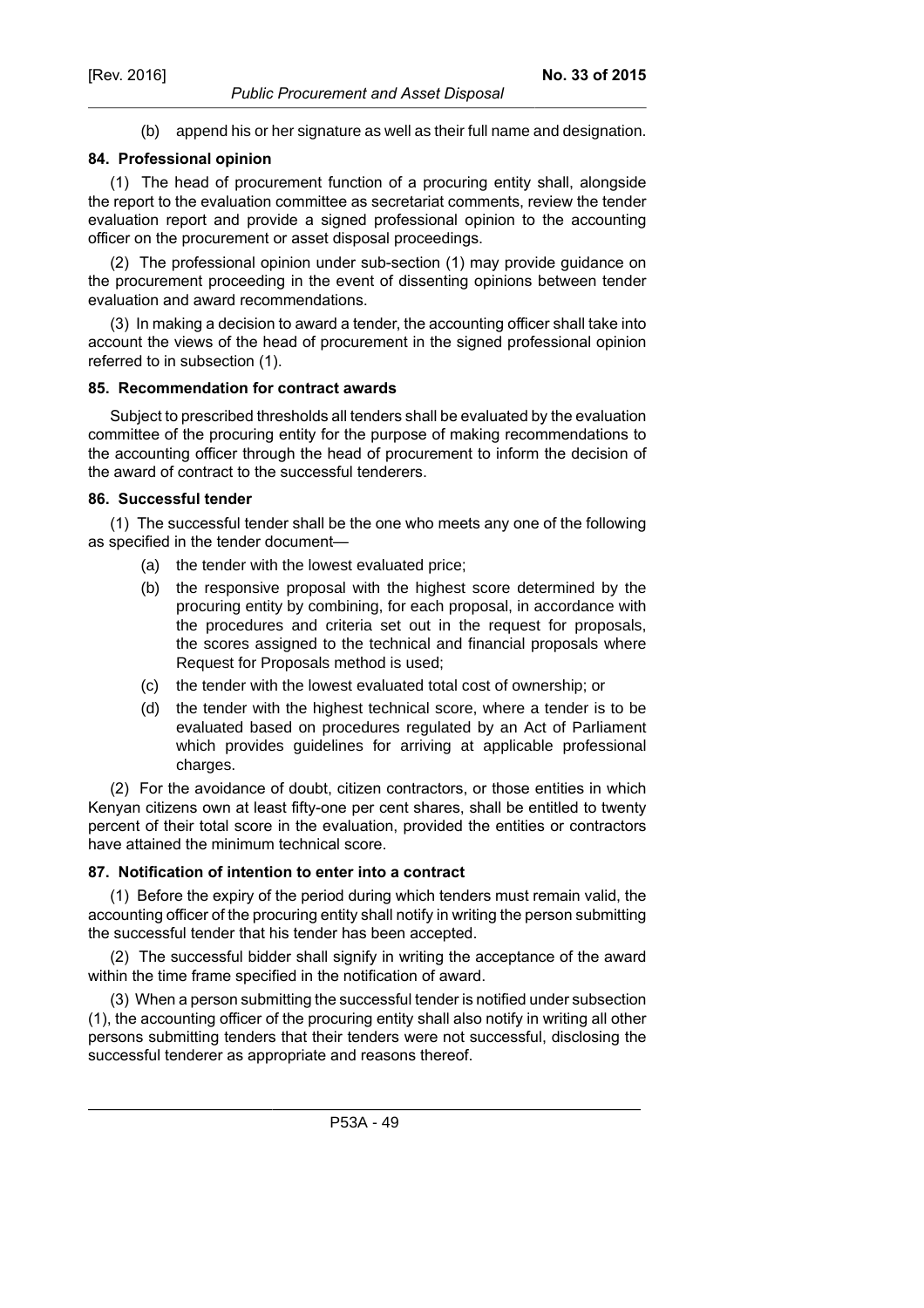(4) For greater certainty, a notification under subsection (1) does not form a contract nor reduce the validity period for a tender or tender security.

### **88. Extension of tender validity period**

(1) Before the expiry of the period during which tenders shall remain valid the accounting officer of a procuring entity may extend that period.

(2) The accounting officer of a procuring entity shall give in writing notice of an extension under subsection (1) to each person who submitted a tender.

(3) An extension under subsection (1) shall be restricted to not more than thirty days and may only be done once.

(4) For greater certainty, tender security shall be forfeited if a tender is withdrawn after a bidder has accepted the extension of biding period under subsection (1).

#### **89. International tendering and competition**

If there will not be effective competition for a procurement unless foreign tenderers participate, the following shall apply—

- (a) the invitation to tender and the tender documents shall be in English;
- (b) if the procuring entity is required to advertise the invitation to tender under sections 96(2) and 118(2), the procuring entity shall also advertise the invitation to tender in Kenya's dedicated tenders portal or one or more English-language newspapers or other publications that, together, have sufficient circulation outside Kenya to allow effective competition for the procurement;
- (c) the period of time between the advertisement under paragraph (b) and the deadline for submitting tenders shall be not less than the minimum period of time prescribed for the purpose of this paragraph;
- (d) the technical requirements shall, to the extent compatible with requirements under Kenyan law, be based on international standards or standards widely used in international trade;
- (e) a tenderer submitting a tender may, in quoting prices or providing security, use a currency that is widely used in international trade and that the tender documents specifically allow to be used; and
- (f) where local or citizen contractors participate they shall be entitled to preferences and reservations as set out in section 155.
- (g) any other conditions as may be prescribed.

[Corr. No. 60/2016, Corr. No. 73/2016.]

### PART VIII — CLASSIFIED PROCUREMENT METHODS AND PROCEDURES

### **90. Classified procurements and disposals**

(1) For the avoidance of doubt, the provisions of this Act shall also apply to all state organs and public entities including the national security organs as established under the Constitution and any other legislation.

National security organs and other procuring entities that deal with procurements of classified nature shall manage their procurements and disposals on the basis of a dual list maintained by the respective procuring entity as prescribed.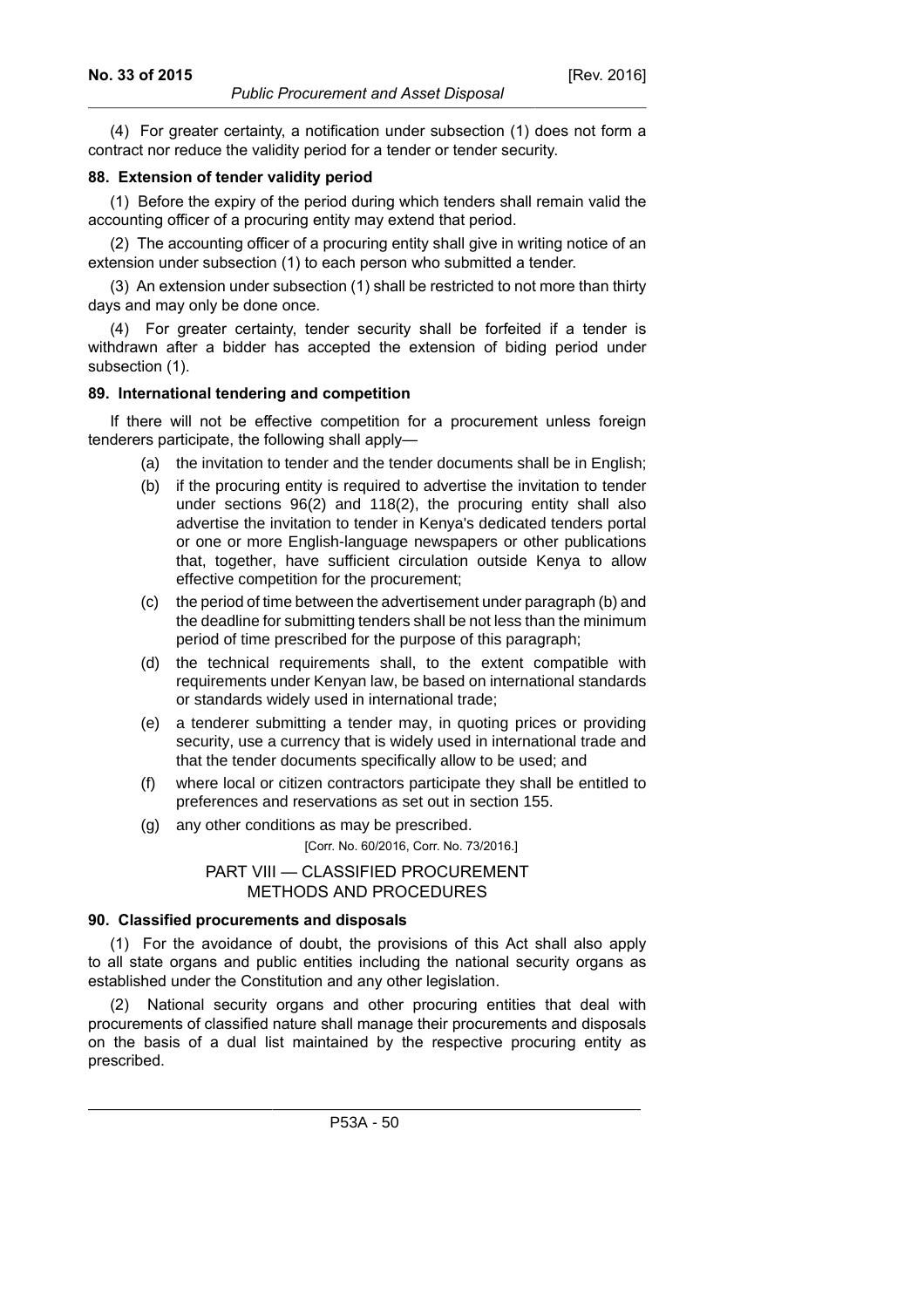(3) Procuring entities other than national security organs referred to under subsection (1), that procure classified items shall request the Cabinet Secretary for approval of the classified list of items annually.

(4) The dual list shall distinguish items subject to open and to classified procurement and disposal proceedings respectively.

(5) Procuring entities that deal with classified items shall agree annually with the Cabinet Secretary on the category of classified items to be included in the classified list of procurements or disposals to be applied.

(6) The Cabinet Secretary shall submit the list of classified items to Cabinet for approval.

(7) Any person carrying his or her duties or responsibilities under this section shall maintain confidentiality and shall not disclose any information that may otherwise compromise national security.

(8) A person who in order to avoid open tendering, procures items that ought to be subjected to open tendering as though they were included in the list of classified items commits an offence.

## PART IX — METHODS OF PROCUREMENT OF GOODS, WORKS AND SERVICES

### **91. Choice of procurement procedure**

(1) Open tendering shall be the preferred procurement method for procurement of goods, works and services.

(2) The procuring entity may use an alternative procurement procedure only if that procedure is allowed and satisfies the conditions under this Act for use of that method.

(3) Despite sub-sections (1) and (2) open tendering shall be adopted for procurement of goods, works and services for the threshold prescribed in the respective national and county Regulations.

#### **92. Methods of procurement**

Subject to this Act and prescribed provisions, an accounting officer of a procuring entity shall procure goods, works or services by a method which may include any of the following—

- (a) open tender;
- (b) two-stage tendering;
- (c) design competition;
- (d) restricted tendering;
- (e) direct procurement;
- (f) request for quotations;
- (g) electronic reverse auction;
- (h) low value procurement;
- (i) force account;
- (j) competitive negotiations;
- (k) request for proposals;
- (l) framework agreements; and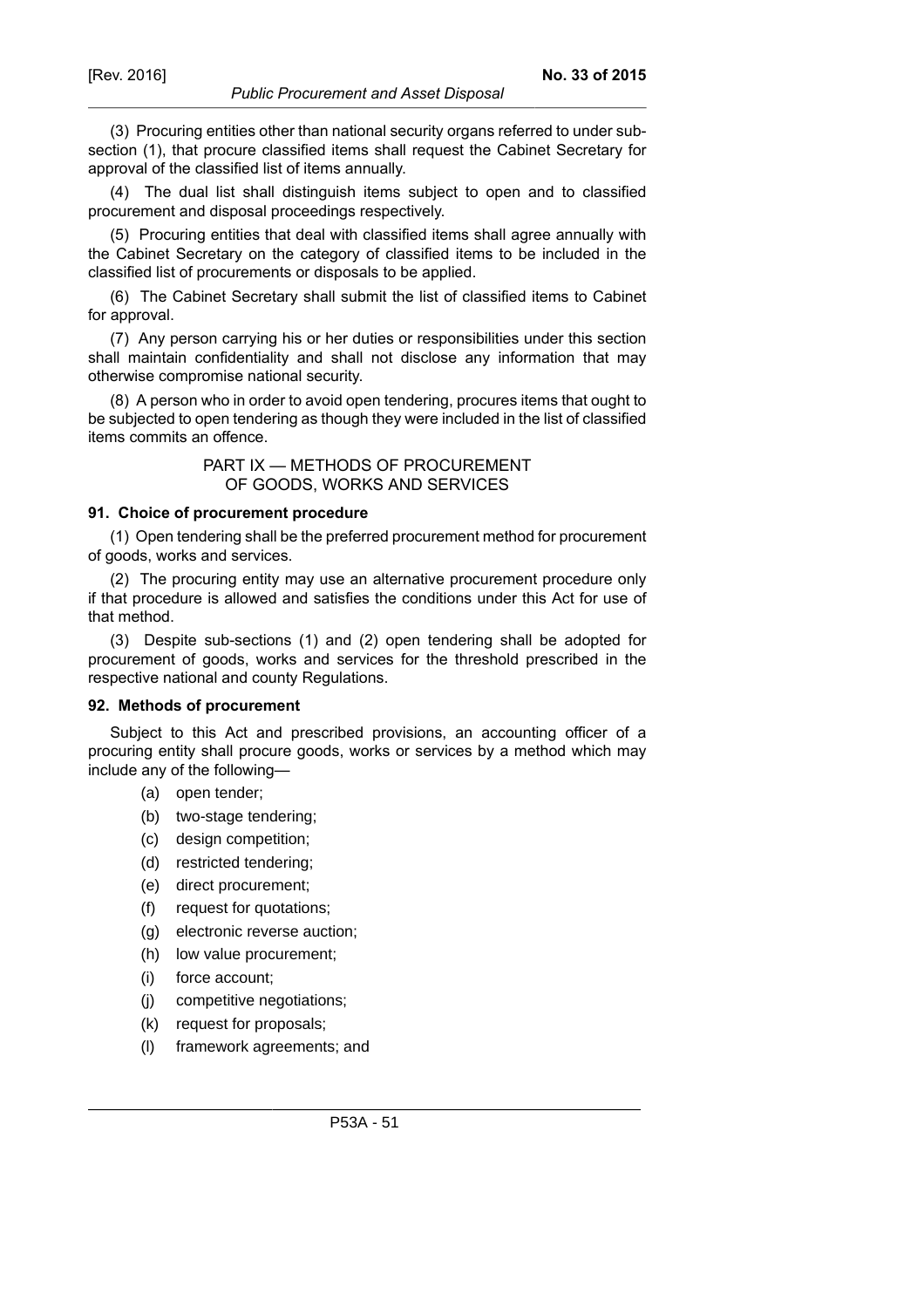(m) any other procurement method and procedure as prescribed in regulations and described in the tender documents.

### **93. Pre-qualification**

(1) Subject to provisions of subsection (2), an accounting officer of a procuring entity where applicable, may conduct a pre-qualification procedure as a basic procedure prior to adopting an alternative procurement method other than open tender for the purpose of identifying the best few qualified firms for the subject procurement.

(2) Pre-qualification shall be for complex and specialized goods, works and services.

(3) In conducting a pre-qualification procedure an accounting officer of a procuring entity shall publish an invitation notice to candidates to submit applications to be pre-qualified.

(4) The invitation referred to in paragraph (2) shall include—

- (a) the name, address and contact details of the procuring entity;
- (b) outline of the procurement requirement, including the nature and quantity of goods, works or services and the location and timetable for delivery or performance of the contract;
- (c) statement of the key requirements and criteria to pre-qualify;
- (d) instructions on obtaining the pre-qualification documents, including any price payable and the language of the documents; and
- (e) instructions on the location and deadline for submission of applications to pre-qualify;
- (f) applicable preferences and reservations or any conditions arising from the related policy;
- (g) declaration that it is open to bidders who meet the eligibility criteria; and
- (h) requirement that only bidders with capacity to perform can apply.

### **94. Pre-qualification documents**

(1) An accounting officer of a procuring entity shall promptly issue prequalification documents to all candidates who request them and shall maintain a record of all candidates to whom documents are issued.

(2) The pre-qualification document shall contain all the information specified in section 93 and any other information necessary for the potential candidates to prepare and submit applications to be pre-qualified.

(3) Without prejudice to the generality of paragraph (2), such information shall include—

- (a) the name, address and contact details of the procuring entity;
- (b) details of the procurement requirements, including the nature and quantity of goods, works or services and the location and timetable for delivery or performance of the contract;
- (c) instructions on the preparation of applications to pre-qualify, including any standard forms to be submitted and the documentary evidence and information required from candidates;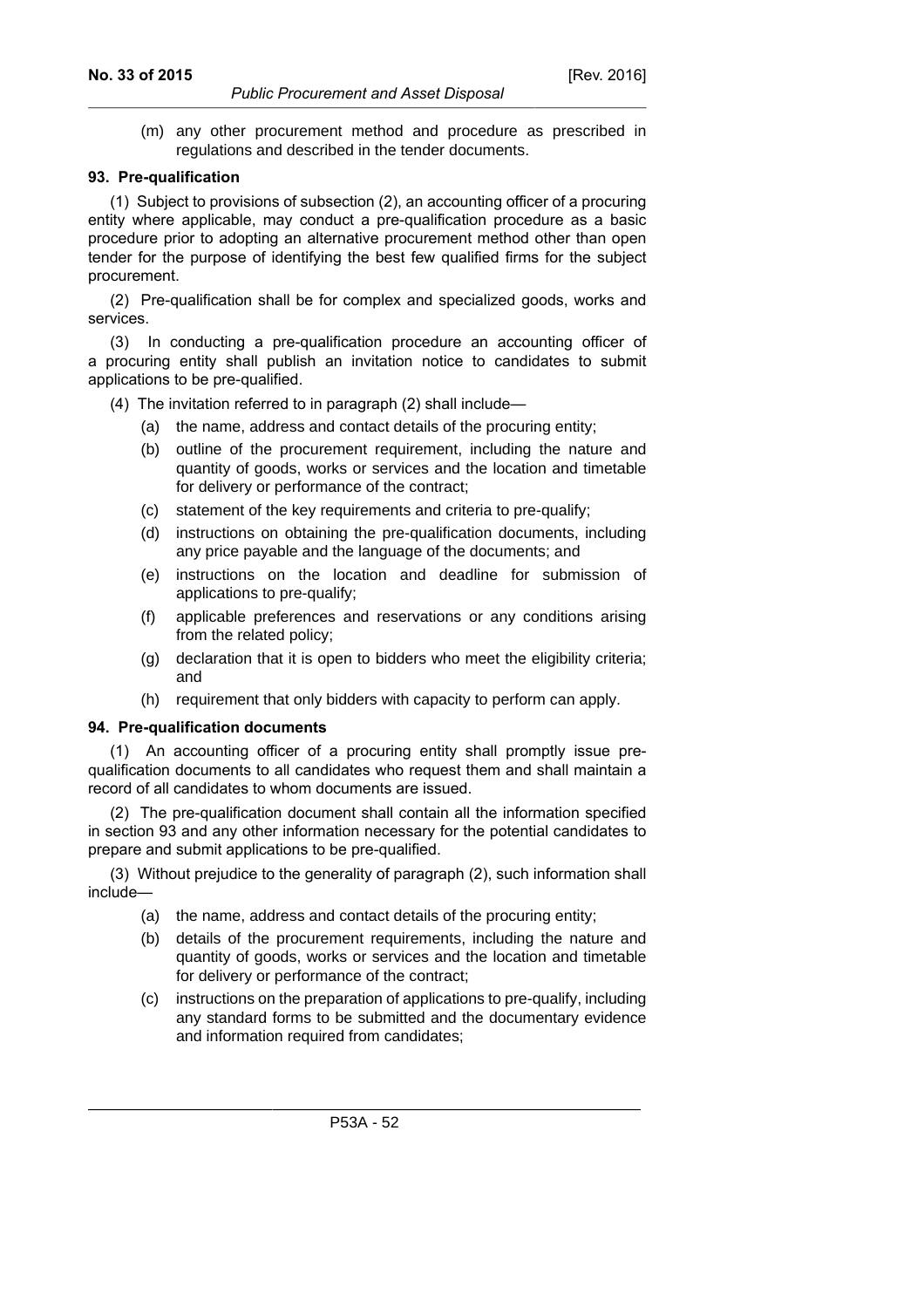- (d) instructions on the sealing, labelling and submission of applications to pre-qualify, including the location and deadline for submission; and
- (e) information on how applications will be evaluated.

(4) The accounting officer of a procuring entity shall allow the candidates at least fourteen days to prepare and submit their applications to be pre-qualified.

(5) The accounting officer of a procuring entity shall promptly respond to all requests for any clarification relating to the pre-qualification document where such requests are received before the deadline for submission.

#### **95. Approval of pre-qualified candidates**

(1) The evaluation committee shall, in writing, record the results of its evaluation of applications for pre-qualification using the evaluation criteria in the pre-qualification documents and shall state which candidates were found to be qualified and the reasons why any candidates were not qualified.

(2) The record of results prepared under subsection (1) shall be submitted with recommendations of the evaluation committee and the professional opinion of the head of procurement function to the accounting officer for approval.

(3) A procuring entity shall invite tenders from only the approved persons who have been pre-qualified.

(4) A procuring entity shall notify every candidate who submitted an application for pre-qualification but did not qualify.

#### *Details of Procurement Methods*

### *A – Open Tender*

#### **96. Advertisement**

(1) The accounting officer of a procuring entity shall take such steps as are reasonable to bring the invitation to tender to the attention of those who may wish to submit tenders.

(2) Despite the provisions of subsection (1), if the estimated value of the goods, works or services being procured is equal to, or more than the prescribed threshold for county, national and international advertising, the procuring entity shall advertise in the dedicated Government tenders' portals or in its own website, or a notice in at least two daily newspapers of nationwide circulation.

(3) In addition to subsection (2) a procuring entity shall—

- (a) use Kenya's dedicated tenders portal or any other electronic advertisements as prescribed; and
- (b) post advertisements at any conspicuous place reserved for this purpose in the premises of the procuring entity.

(4) In regard to county-specific procurements pursuant to section 33, the procuring entity shall advertise the notice inviting expressions of interest in the dedicated Government tenders portal; in its own website, or in at least one daily newspaper of county-wide circulation.

(5) Where the estimated value of the goods, works or services being procured is below the prescribed threshold for national advertising, the procuring entity shall advertise using the options available in subsection (3)(a) and (b).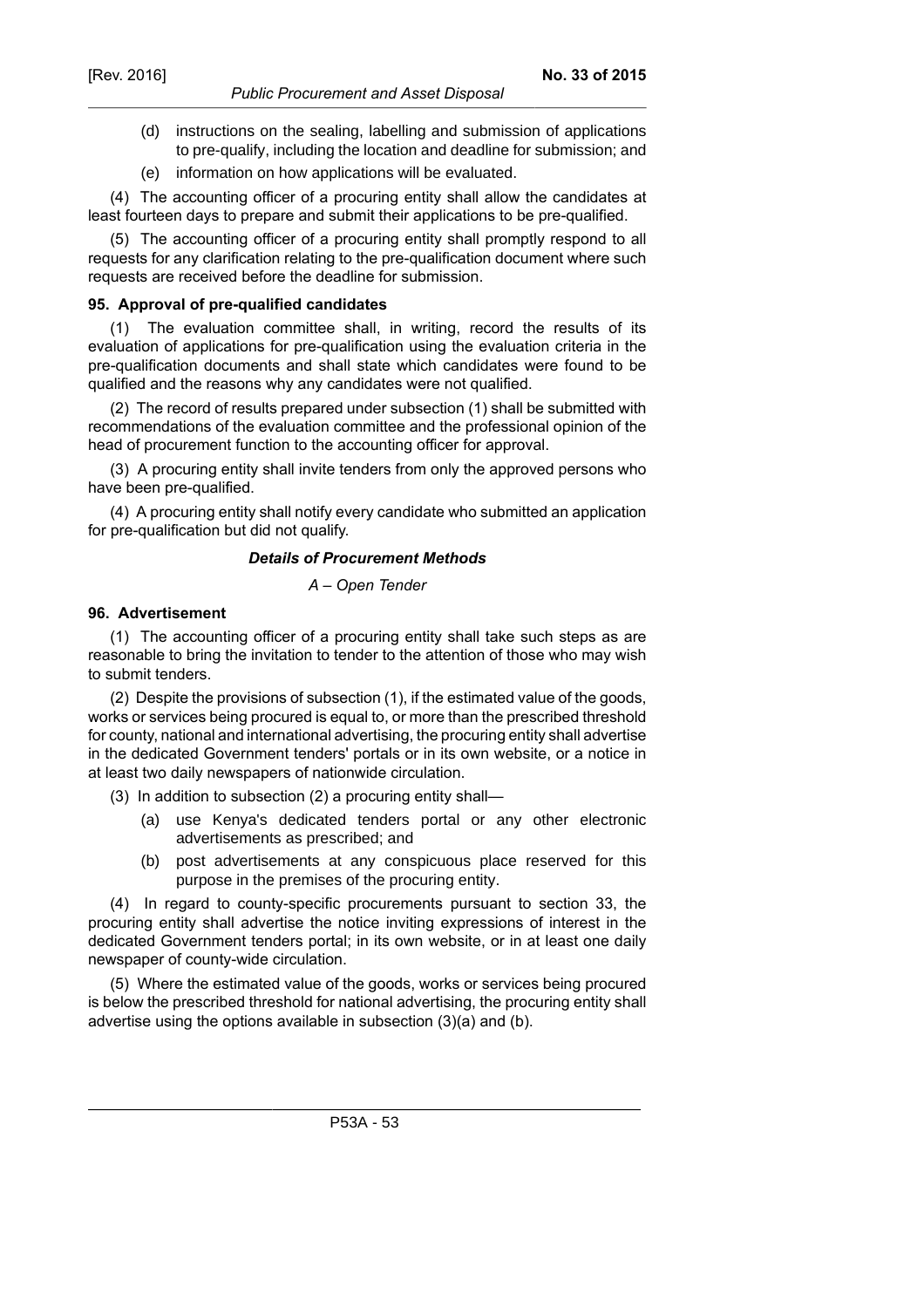# **97. Time for preparing tenders**

(1) The time allowed for the preparation of tenders shall not be less than the minimum period of time prescribed for the purpose of this subsection.

(2) For the purpose of this section, the time allowed for the preparation of tenders shall be exclusive of the day of the tender notice.

#### **98. Provision of tender documents**

(1) Upon advertisement, the accounting officer of a procuring entity shall immediately provide copies of the tender documents and in accordance with the invitation to tender and the accounting officer shall upload the tender document on the website.

(2) The accounting officer of a procuring entity may charge such fees as may be prescribed for copies of the tender documents.

### *B— Two-Stage Tendering*

## **99. Two-Stage Tendering**

(1) A procuring entity may engage in procurement by means of two-stage tendering when, due to complexity and inadequate knowledge on its part or advancements in technology, it is not feasible for the procuring entity to formulate detailed specifications for the goods or works or non-consultancy services in order to obtain the most satisfactory solution to its procurement needs.

(2) The provisions of this section shall apply to two-stage tendering proceedings except to the extent those provisions are excluded from in this section and the tendering document shall call upon tenderers to submit, in the first stage of the two-stage tendering proceedings, initial tenders containing their proposals without a tender price.

(3) In the second stage, the procuring entity shall invite tenderers whose tenders were retained to submit final tenders with prices with respect to a single set of specifications and in formulating those specifications, the procuring entity may modify any aspect, originally set forth in the tendering document.

(4) Any such modification or addition shall be communicated to tenderers in the invitation to submit final tenders and a tenderer not wishing to submit a final tender may withdraw from the tendering proceedings without forfeiting any tender security that they may have been required to provide.

(5) The final tenders shall be evaluated and compared in order to ascertain the successful tenderer.

(6) The specifications developed under subsection (3) shall meet the requirements specified in this Act.

(7) When developing the specifications, the procuring entity may engage experts.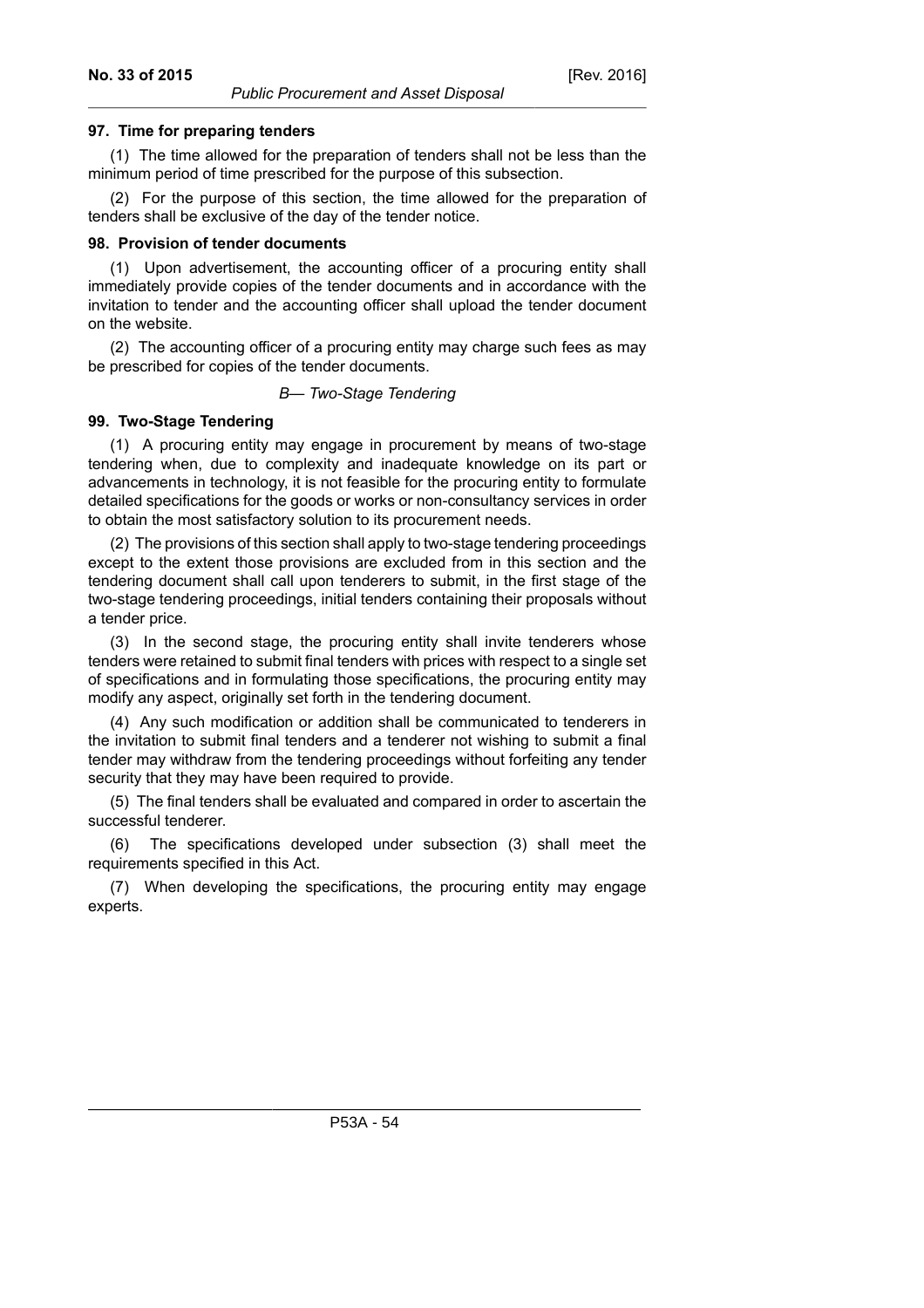*Public Procurement and Asset Disposal*

# *C— Design Competition*

# **100. Condition for use of Design Competitions**

An accounting officer of a procuring entity may use a design competition procedure for the purpose of determining the best architectural, physical planning and any other design scheme, engineering, graphic or any other design scheme for its use.

## **101. Procedure for design competition**

- (1) In design competitions, a procuring entity shall—
	- (a) invite design proposals through a public advertisement;
	- (b) ensure the preparation of an invitation sets out the following—
		- (i) the name and address of the procuring entity;
		- (ii) the tender number assigned to the procurement proceedings by the procuring entity;
		- (iii) description of technical and functional needs;
		- (iv) an explanation of where and when tenders shall be submitted and where and when the tenders will be opened;
		- (v) a statement that those submitting tenders or their representatives may attend the opening of the design proposals;
		- (vi) a statement that a copyright or other intellectual property of the top three shall vest in the State.

(2) The evaluation of design proposals shall be undertaken by an evaluation committee established under this Act.

(3) The design process shall be as prescribed in the Regulations.

(4) Prior to publishing an invitation notice, an accounting officer of a procuring entity shall prepare tender documents and appoint at as part of *ad hoc* evaluation committee instituted pursuant to this Act at least one independent lay assessor, and technical assessors recommended by the professional regulatory body governing the design competition.

(5) The best three assessed design schemes shall receive as a prize an honorarium as provided for in the internal policies of the procuring entity subject to the guidelines set out in the applicable county or national level or the Regulations to this Act.

(6) In participating in design competitions, all bidders shall undertake to transfer all copyrights, intellectual property rights and patents relating to their designs to the procuring entity.

(7) Upon completion of the design competition, all the submitted design schemes shall become property of the procuring entity.

## *D— Restricted Tendering*

# **102. Restricted tendering**

(1) An accounting officer of a procuring entity may use restricted tendering if any of the following conditions are satisfied—

(a) competition for contract, because of the complex or specialised nature of the goods, works or services is restricted to prequalified tenderers resulting from the procedure under section 94;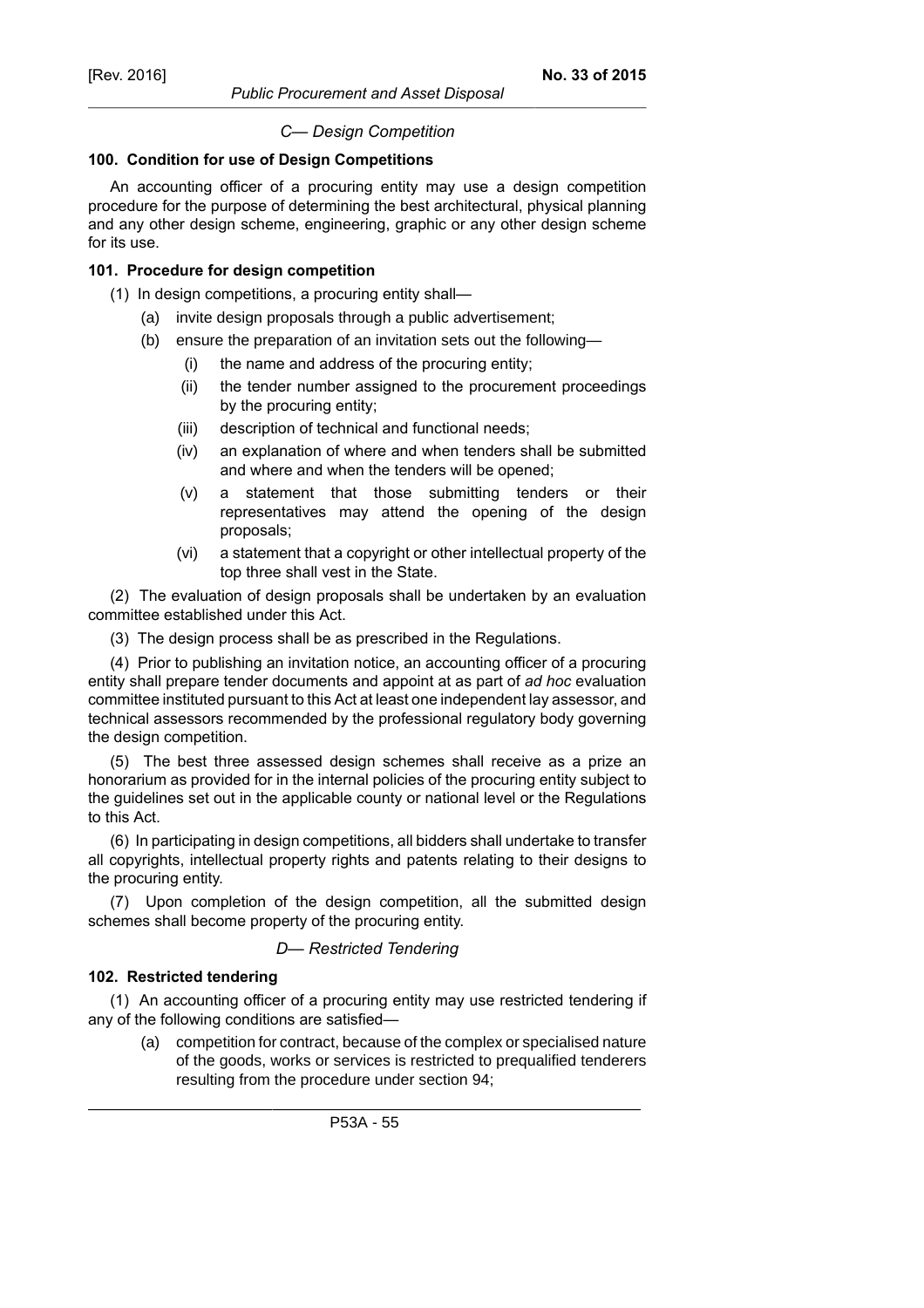- [Rev. 2016]
- (b) the time and cost required to examine and evaluate a large number of tenders would be disproportionate to the value of the goods, works or services to be procured; or
- (c) if there is evidence to the effect that there are only a few known suppliers of the whole market of the goods, works or services;
- (d) an advertisement is placed, where applicable, on the procuring entity website regarding the intention to procure through limited tender.

(2) An accounting officer of a procuring entity may engage in procurement by means of restricted tendering in such manner as may be prescribed.

# *E — Direct Procurement*

# **103. When direct procurement may be used**

(1) A procuring entity may use direct procurement as allowed under sub-section (2) as long as the purpose is not to avoid competition.

(2) A procuring entity may use direct procurement if any of the following are satisfied—

- (a) the goods, works or services are available only from a particular supplier or contractor, or a particular supplier or contractor has exclusive rights in respect of the goods, works or services, and no reasonable alternative or substitute exists;
- (b) due to war, invasion, disorder, natural disaster or there is an urgent need for the goods, works or services, and engaging in tendering proceedings or any other method of procurement would therefore be impractical, provided that the circumstances giving rise to the urgency were neither foreseeable by the procuring entity nor the result of dilatory conduct on its part;
- (c) owing to a catastrophic event, there is an urgent need for the goods, works or services, making it impractical to use other methods of procurement because of the time involved in using those methods;
- (d) the procuring entity, having procured goods, equipment, technology or services from a supplier or contractor, determines that additional supplies shall be procured from that supplier or contractor for reasons of standardization or because of the need for compatibility with existing goods, equipment, technology or services, taking into account the effectiveness of the original procurement in meeting the needs of the procuring entity, the limited size of the proposed procurement in relation to the original procurement, the reasonableness of the price and the unsuitability of alternatives to the goods or services in question;
- (e) for the acquiring of goods, works or services provided by a public entity provided that the acquisition price is fair and reasonable and compares well with known prices of goods, works or services in the circumstances.

(3) A public officer who contravenes the provisions of subsection (2) commits and offence.

## **104. Procedure for direct procurement**

An accounting officer of a procuring entity shall adhere to the following procedures with respect to direct procurement—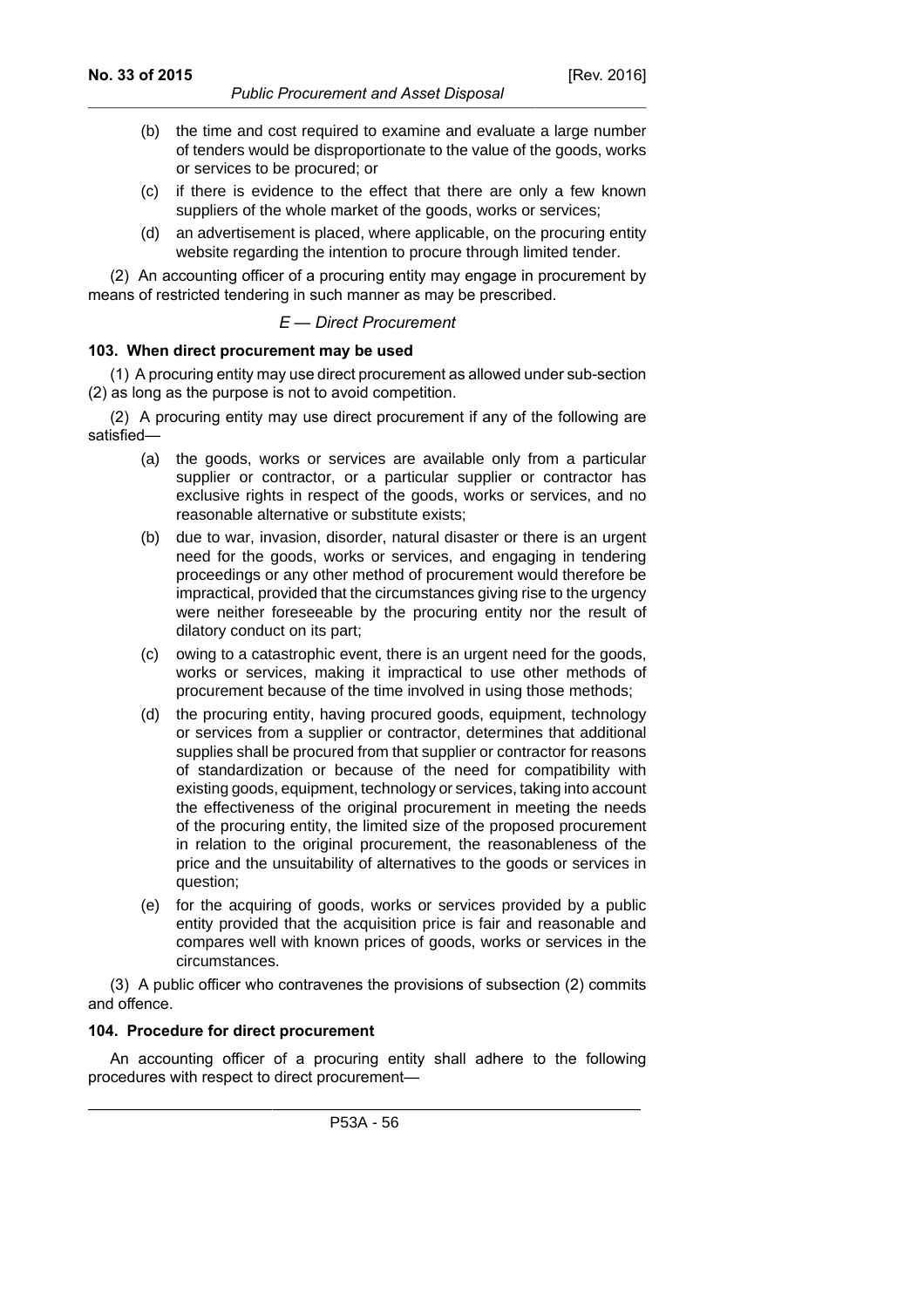- *Public Procurement and Asset Disposal*
- (a) issue a tender document which shall be the basis of tender preparation by tenderer and subsequent negotiations.
- (b) appoint an ad hoc evaluation committee pursuant to section 46 to negotiate with a person for the supply of goods, works or nonconsultancy services being provided;
- (c) ensure appropriate approvals under this Act have been granted;
- (d) ensure the resulting contract is in writing and signed by both parties.

*F — Request for Quotations*

#### **105. When request for quotations may be used**

A procuring entity may use a request for quotations from the register of suppliers for a procurement if—

- (a) the estimated value of the goods, works or non-consultancy services being procured is less than or equal to the prescribed maximum value for using requests for quotations as prescribed in Regulations;
- (b) the procurement is for goods, works or non-consultancy services that are readily available in the market; and
- (c) the procurement is for goods, works or services for which there is an established market.

### **106. Procedure for request for quotations**

(1) A procuring entity shall prepare a request for quotations that sets out the following—

- (a) the name and address of the procuring entity;
- (b) the specific requirements prepared under section 67 relating to the goods, works or services being procured;
- (c) an explanation of where and when quotations shall be submitted; and
- (d) anything else required under this Act or the Regulations to be set out in the request for quotations.

(2) An accounting officer of a procuring entity shall deal with the request for quotations in accordance with the following—

- (a) the accounting officer of a procuring entity shall give the request to such persons as are registered by the procuring entity;
- (b) the request shall be given to as many persons as necessary to ensure effective competition and shall be given to at least three persons, unless that is not possible;
- (c) the accounting officer of a procuring entity shall give the request to each person early enough so that the person has adequate time to prepare a quotation;
- (d) at least three persons shall submit their quotations prior to evaluation.

(3) The successful quotation shall be the quotation with the lowest price that meets the requirements set out in the request for quotations.

(4) Where the lowest price is above the prevailing market rates, the request for quotations shall be cancelled or terminated in accordance with the cancellation and termination procedures set out in this Act.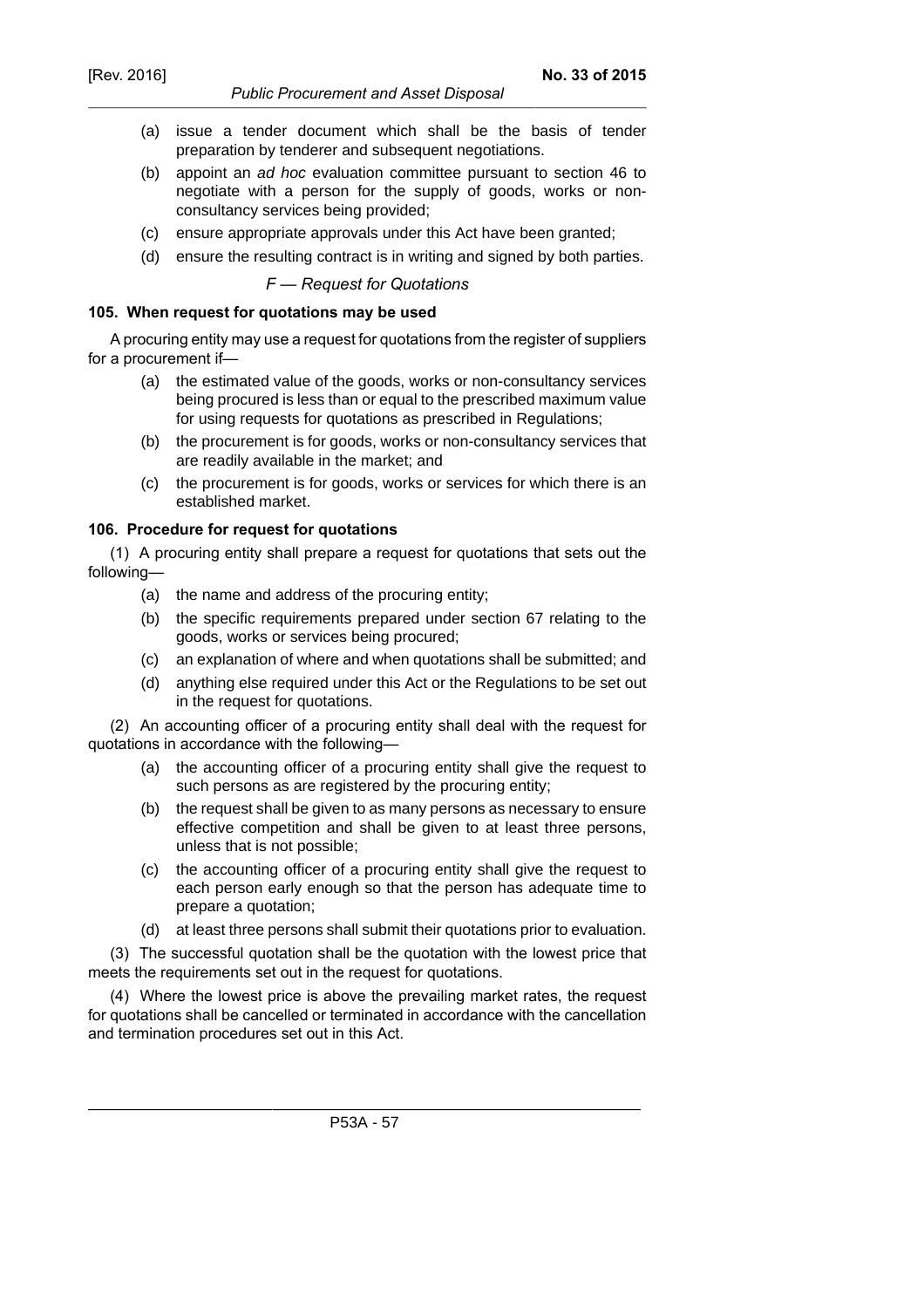(5) The following shall apply with respect to the contract resulting from a procurement by a request for quotations—

- (a) the procuring entity shall place a purchase order with the person submitting the successful quotation;
- (b) the person submitting the successful quotation shall confirm the purchase order in writing; and
- (c) an accounting officer shall consider recommendations for award arising from a contract under procurement by a request for quotations for approval or rejection.

*G — Low-Value Procurement*

## **107. When low-value procurement may be used**

A procuring entity may use a low-value procurement procedure if—

- (a) the entity is procuring low value items which are not procured on a regular or frequent basis and are not covered in framework agreement;
- (b) the estimated value of the goods, works or non-consultancy services being procured are less than or equal to the maximum value per financial year for that low-value procurement procedure as may be prescribed.

#### **108. Procedure for low-value procurement**

The procedure and conditions for the use of low-value procurement method by different classes of public entities or different classes of goods, works or services being procured shall be as prescribed in the regulations.

## *H — Force Account*

### **109. Force Account**

(1) A procuring entity may use force account by making recourse to the state or public officers and using public assets, equipment and labour.

(2) A procuring entity may use force account by making recourse to the state or public officers and using public assets, equipment and labour which are competitive and where—

- (a) quantities of work involved are small and scattered or in remote locations for which qualified construction firms are unlikely to tender at reasonable price and the quantities of works cannot be defined in advance;
- (b) unforeseen and urgent work is required to be carried out without disrupting on-going operations;
- (c) the procuring entity is to complete works delayed by the contractor after the written warnings did not yield any tangible results.
- (3) This method shall only be applied—
	- (a) with the prior approval of the accounting officer;
	- (b) within the limit prescribed in Regulations;
	- (c) where the total cost of procuring the goods, works and nonconsultancy services are, at most, set at the prevailing market rate.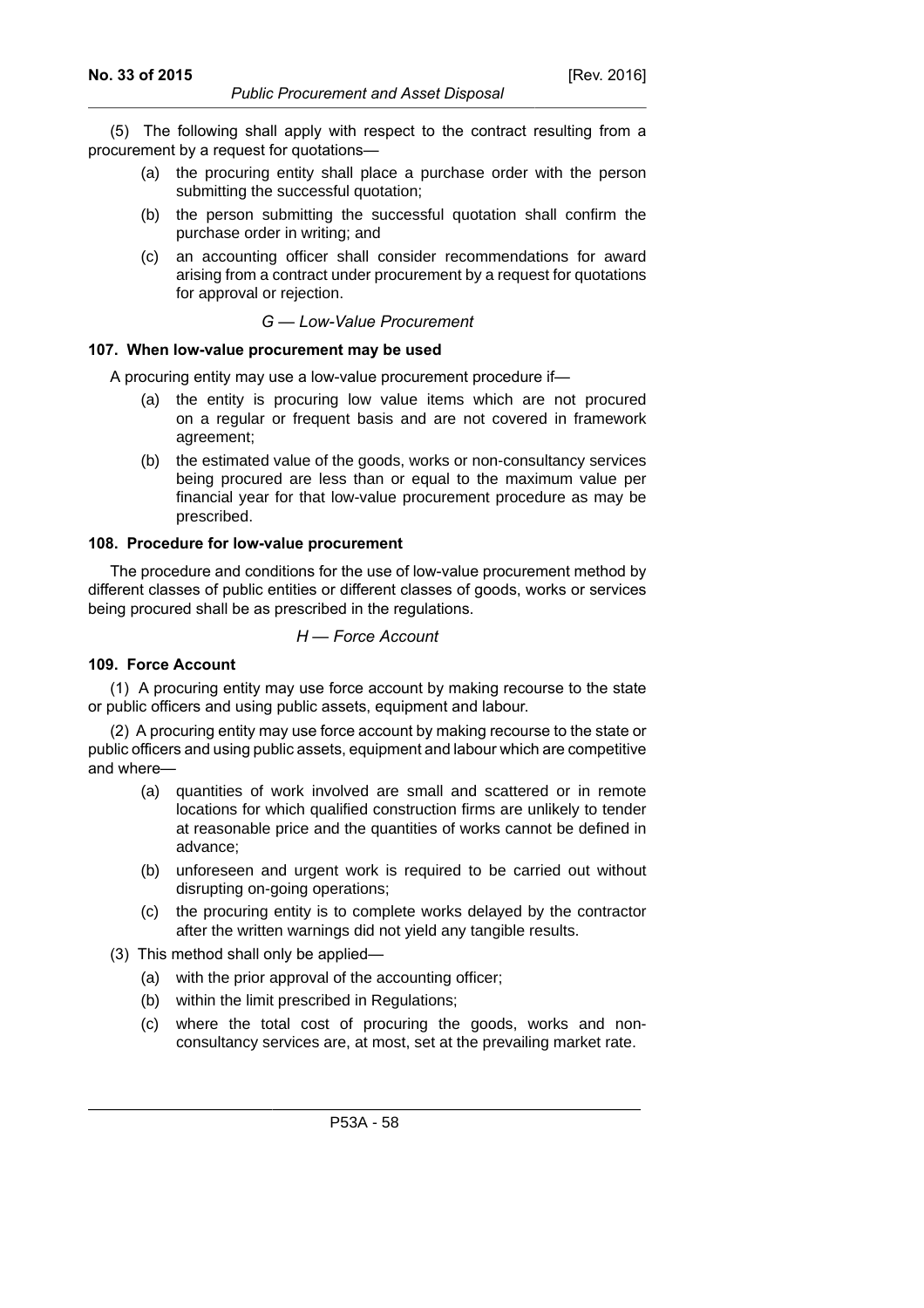*Public Procurement and Asset Disposal*

(4) The procedure to use force account shall be as prescribed in the Regulations.

### *I — Electronic Reverse Auction*

## **110. Reverse Auction**

The Authority may in exceptional circumstances approve a system of electronic reverse auction method of procurement for goods, works or non-consultancy services by a procuring entity.

# **111. Conditions for use of Reverse Auctions**

For an accounting officer of a procuring entity to be qualified to use the reverse auction method it shall possess—

- (a) a procurement portal;
- (b) an appropriate secure software with electronic procurement capabilities and functionalities approved by the Authority.

### **112. Procedure for Reverse Auction**

In the reverse auction method of procurement—

- (a) a procuring entity shall—
	- (i) invite all registered suppliers in the specific category to compete;
	- (ii) advertise its requirements on its website including the period of time and goods specifications;
- (b) the prices of bidders within the prescribed time shall be visible to other bidders without revealing the bidder's identity; and
- (c) pre-qualified supplier shall not revise its bid upwards within the prescribed time.

### **113. Successful reverse auctioneering bid**

Subject to the reserve price set by the procuring entity, the successful bid shall be the bid with lowest price at the bid submission deadline.

### *J — Framework Agreement*

### **114. Framework agreement**

- (1) A procuring entity may enter into a framework agreement open tender if—
	- (a) the procurement value is within the thresholds prescribed under Regulations to this Act;
	- (b) the required quantity of goods, works or non-consultancy services cannot be determined at the time of entering into the agreement; and
	- (c) a minimum of seven alternative vendors are included for each category.

(2) The maximum term for the framework agreement shall be three years and, for agreements exceeding one year, a value for money assessment undertaken annually to determine whether the terms designated in the framework agreement remain competitive.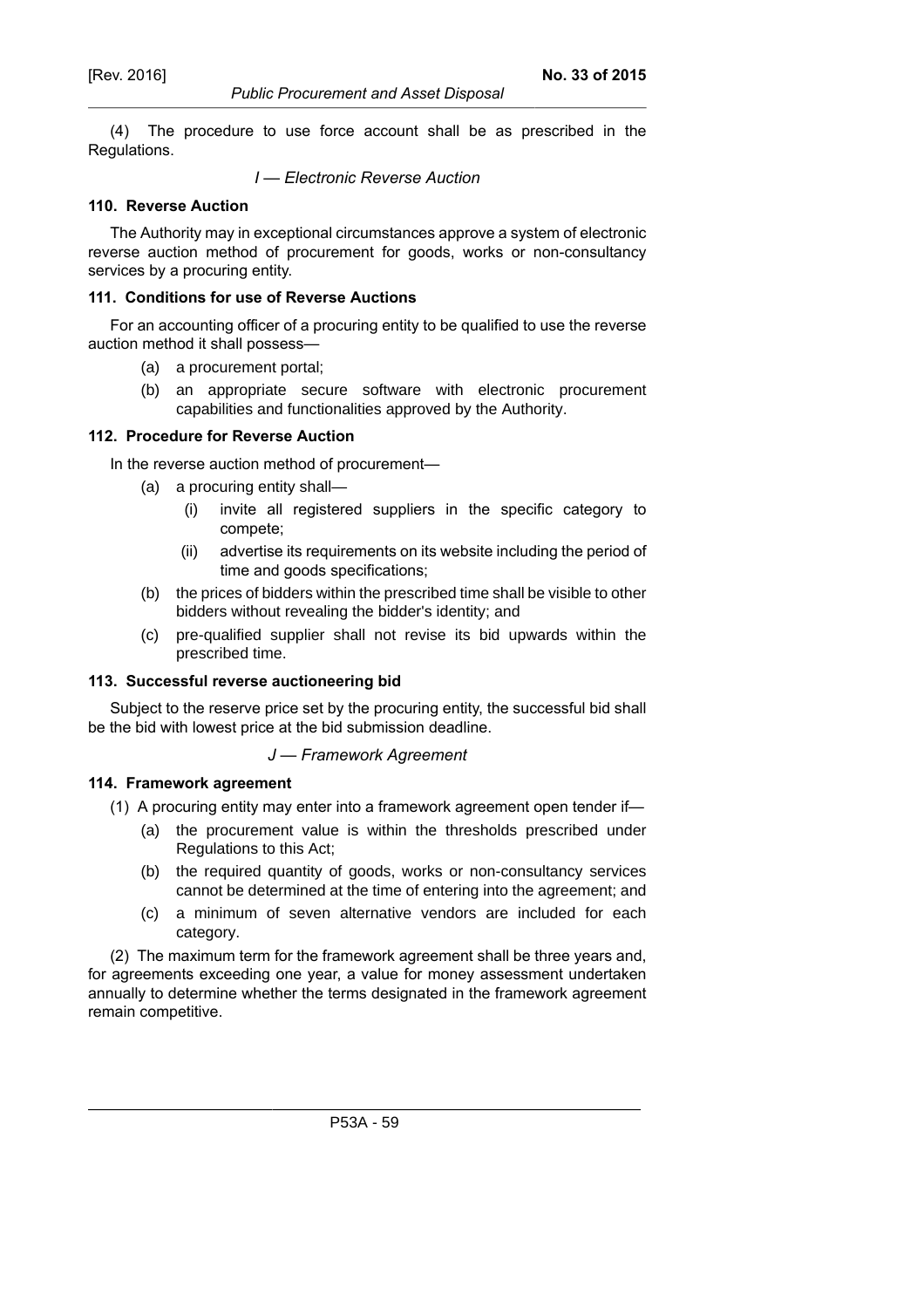- *Public Procurement and Asset Disposal*
- (3) When implementing a framework agreement, a procuring entity may—
	- (a) procure through call-offs order when necessary; or
	- (b) invite mini-competition among persons that have entered into the framework agreement in the respective category.

(4) For the purposes of subsection (3)(a), "call-offs order" means an order made using a framework agreement with one or more contractors, suppliers or consultants for a defined quantity of works, goods, consultancy covering terms and conditions including price that users require to meet the immediate requirements.

(5) Evaluation of bids under category specified by subsection (3)(b) shall be undertaken by an evaluation committee as provided for under this Act.

(6) A procurement management unit shall prepare and submit to the accounting officer with a copy to the internal auditor quarterly reports detailing an analysis of items procured through framework agreements and these reports shall include, an analysis of pattern of usage, procurement costs in relation to the prevailing market rates and any recommendations.

(7) For greater certainty procurements undertaken through framework agreements may be subject to preferences and reservations as provided for in this Act.

## *K — Specially Permitted Procurement*

## **114A. Specially permitted procurement procedure**

(1) A procuring entity may use a procurement procedure specially permitted by the National Treasury.

- (2) The National Treasury may allow the use of specially permitted procedure—
	- (a) where exceptional requirements make it impossible, impracticable or uneconomical to comply with the Act and the Regulations;
	- (b) where the market conditions or behaviour do not allow the effective application of the Act and Regulations made under the Act;
	- (c) for specialized or particular requirements which are regulated or governed by harmonized international standards or practices;
	- (d) where strategic partnership sourcing is applied;
	- (e) where credit financing procurement is applied; or
	- (f) in such other circumstances as may be prescribed.

(3) The Cabinet Secretary may prescribe the procedure for carrying out specially permitted procurements under this section.

# [Act No. 15 of 2017, s. 57.]

## PART X— PROCUREMENT OF CONSULTANCY SERVICES

## **115. Application of this Part**

This Part applies to procurement of professional services which are predominately intellectual or advisory in nature.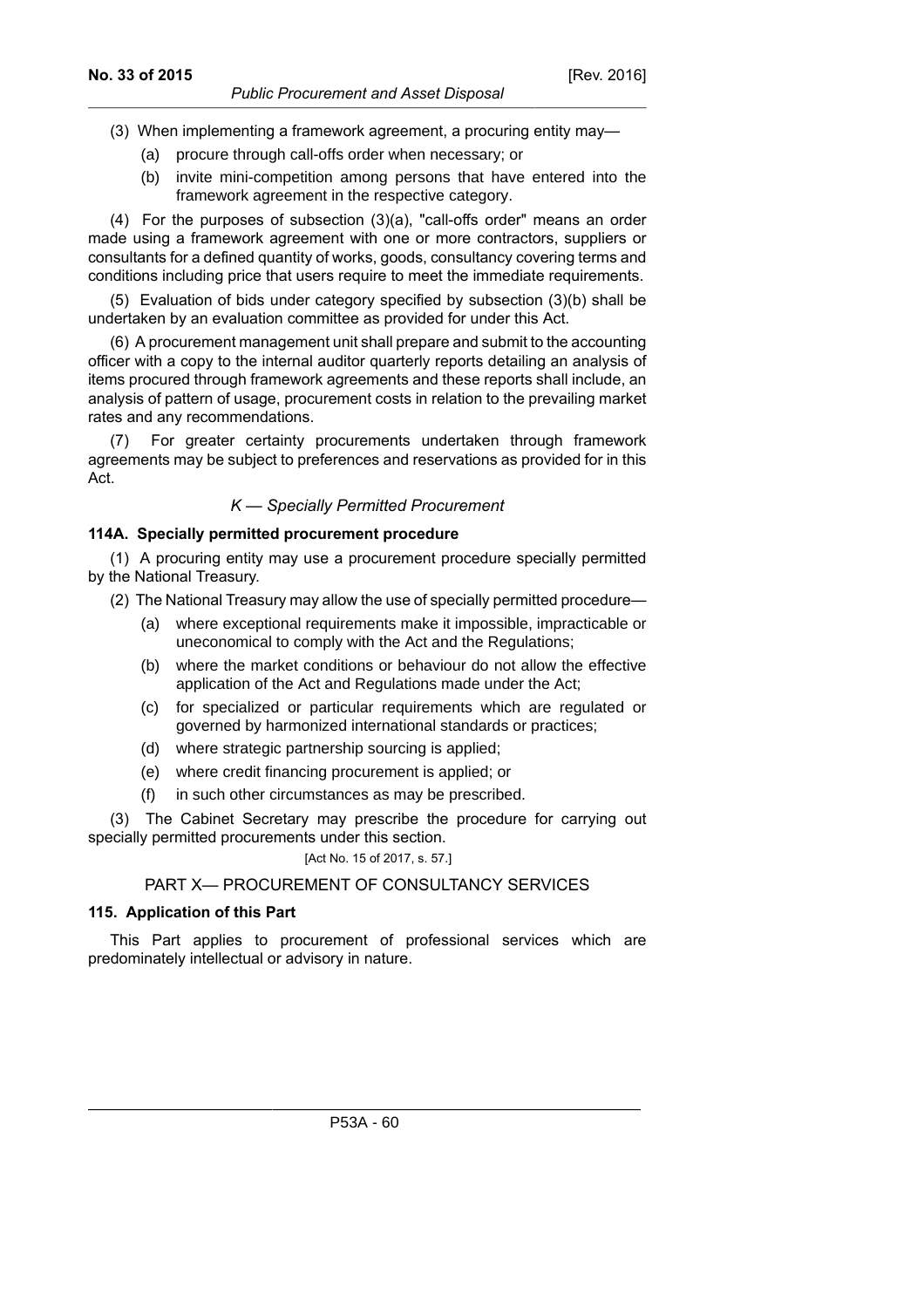### *Public Procurement and Asset Disposal*

## **116. When request for proposals may be used**

(1) An accounting officer of a procuring entity may use a request for proposals for a procurement if—

- (a) the procurement is of services or a combination of goods and services; and
- (b) the services to be procured are advisory or otherwise of a predominately intellectual nature.

(2) Subject to any prescribed restrictions, a procuring entity may use a request for proposals in combination with other methods of procurement under this Act.

## **117. Terms of reference and invitation of tenders from shortlisted firms**

Initiation of the procurement shall—

- (a) be subject to section 74 of the Act.
- (b) include in the terms of reference the expected milestones or performance benchmarks to be realized throughout the consultancy period and the related timelines.

## **118. Request for proposal inviting expression of interest**

- (1) The accounting officer of a procuring entity may—
	- (a) request for proposal through advertisement;
	- (b) invite expression of interests or utilize the register provided for under section 57 of this Act.

(2) The accounting officer of a procuring entity shall invite proposals from only the persons who have been shortlisted as qualified to submit their tenders within a period as prescribed.

## **119. Notice inviting expressions of interest**

(1) An accounting officer of a procuring entity may prepare a notice inviting interested persons to submit expressions of interest as prescribed.

(2) The notice inviting expressions of interest shall set out the following—

- (a) the name and address of the procuring entity;
- (b) a brief description of the consultancy services being procured and, if applicable, the goods being procured;
- (c) eligibility and the qualifications necessary to be invited to submit a proposal; and
- (d) an explanation of where and when expressions of interest shall be submitted.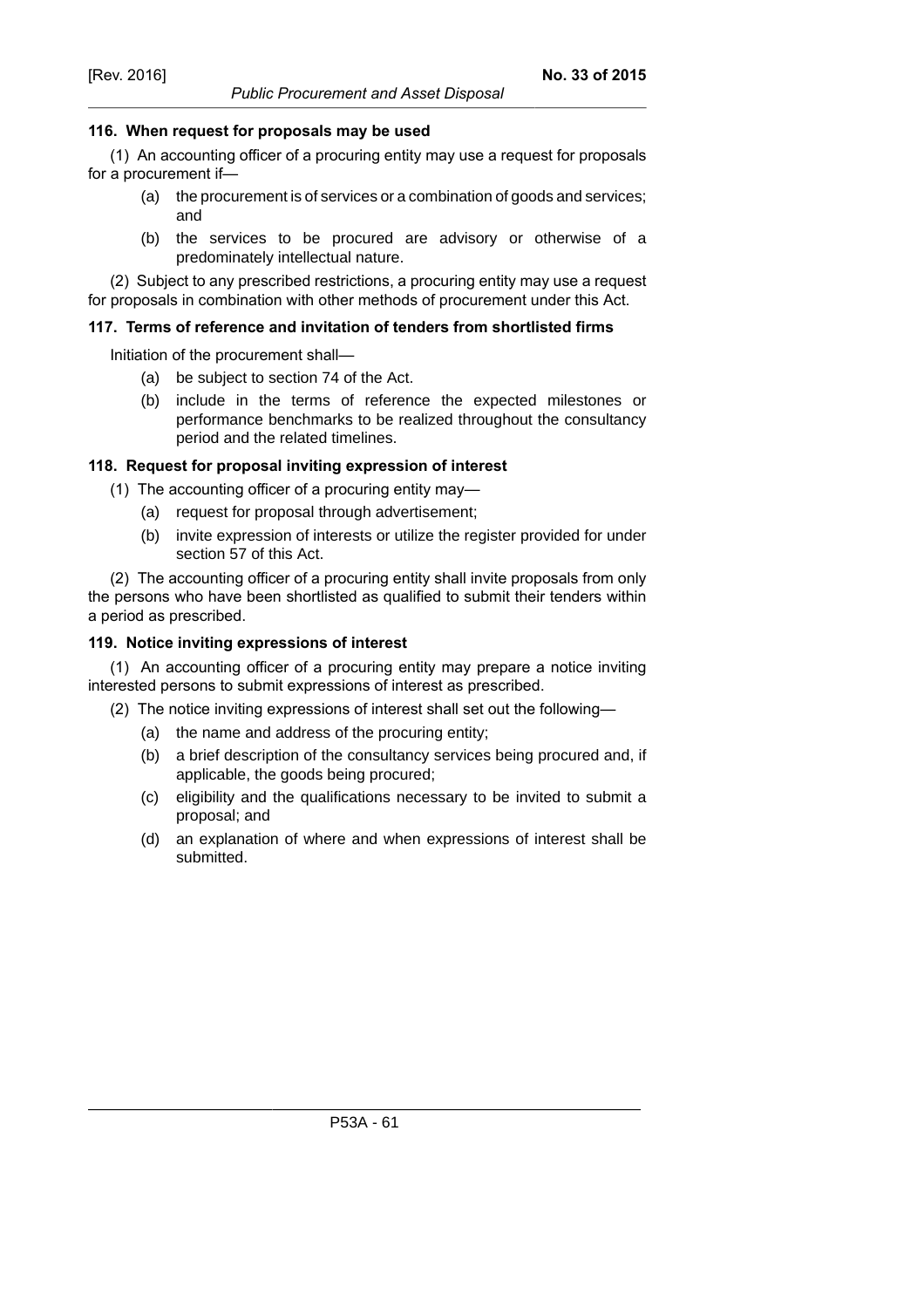(3) An accounting officer of a procuring entity shall advertise the notice inviting expressions of interest in the dedicated government's advertising tenders' portal and in its own website, or in at least one daily newspaper of nation-wide circulation.

(4) In regard to county-specific procurements pursuant to section 33 of this Act, an accounting officer of a procuring entity shall advertise the notice inviting expressions of interest in the dedicated government's advertising tenders portal, its own website, or in at least one daily newspaper of county-wide circulation as prescribed.

### **120. Opening of proposals**

The provisions of section 78 of this Act with respect to the opening of proposals shall apply with modifications.

### **121. Evaluation and shortlisting**

(1) The accounting officer of a procuring entity shall, in writing, record the results of its evaluation of applications for expression of interest using the evaluation criteria in the expression of interest notice and documents and shall state which candidates were found to be qualified and the reasons why any candidates were not qualified.

(2) The evaluation and comparison shall be done using the procedures and criteria set out in the expression of interest documents and shall, in the case of expression of interest for professional services, have regard to the provisions of this Act and statutory instruments issued by the relevant professional associations regarding regulation of fees chargeable for services rendered.

(3) Subject to total proposals received, a minimum of six proposals shall be shortlisted, but where less than six proposals have been received, a minimum of three proposals shall be shortlisted.

(4) The record of results prepared under subsection (1) shall be submitted to the accounting officer for review and approval.

#### **122. Determination of qualified persons**

(1) After the deadline for submitting expressions of interest the accounting officer of a procuring entity shall examine each expression of interest to determine if the person submitting it is qualified to be invited to submit a proposal in accordance with the notice inviting expressions of interest.

(2) The accounting officer of a procuring entity shall simultaneously notify in writing each of the tenderers of the results of the expression of interest.

### **123. Request for proposals to qualified persons**

(1) The accounting officers of a procuring entity shall issue every person shortlisted who is qualified to be invited to submit a request for proposals and a copy of the terms of reference.

- (2) The request for proposals shall set out the following—
	- (a) the name and address of the accounting officer of the procuring entity;
	- (b) the general and specific conditions to which the contract will be subject;
	- (c) instructions for the preparation and submission of proposals which may require that a proposal include a technical proposal and a financial proposal as prescribed;
	- (d) an explanation of where and when proposals shall be submitted;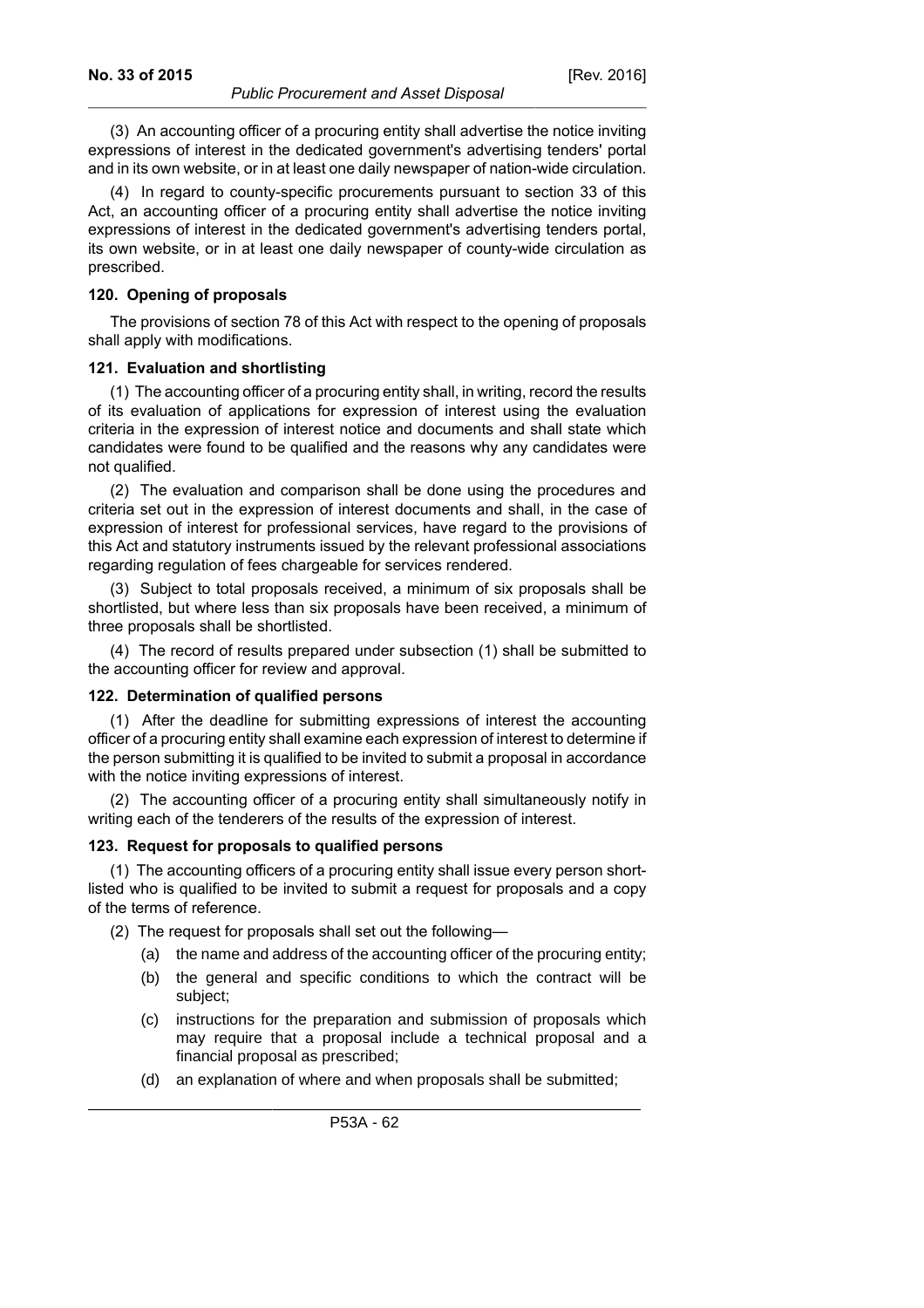- (e) the procedures and criteria to be used to evaluate and compare the proposals including—
	- (i) the procedures and criteria for evaluating the technical proposals which shall include a determination of whether the proposal is responsive;
	- (ii) the procedures and criteria for evaluating the financial proposals; and
	- (iii) any other additional method of evaluation, which may include interviews or presentations, and the procedures and criteria for that additional method;
- (f) a statement giving notice of the restriction, in section 130, on entering into other contracts; and
- (g) anything else required, under this Act or the Regulations to be set out in the request for proposals.

## **124. Selection methods for requests for proposals**

(1) The Procuring Entity shall select Quality and Cost Based Selection (QCBS) method as the preferred method to be used to evaluate proposals and shall state the selection procedure in the Request for Proposals.

(2) For the purposes of subsection (1), "Quality and Cost Based Selection" method is a method that uses a competitive process that takes into account the quality of the proposal and the cost of the services in the selection of the successful firm.

(3) The request for proposal shall request submission of both technical and financial proposals at the same time, but in separate envelopes.

(4) Subject to the foregoing provisions of this section, in the evaluation of tenders by public entities, the criteria for assessing the technical and financial capability of the tenderers shall be as may be prescribed by the accounting officer in the tender documents.

(5) The request for proposal under subsection (3) shall provide either the estimated budget or the estimated time of key experts, specifying that this information is given as an indication only and that consultants shall be free to propose their own estimates.

(6) Subject to prescribed restrictions, a procuring entity may use any of the following alternatives in the selection methods to evaluate proposals and shall state the selection method in the Request for Proposals—

- (a) Quality Based Selection (QBS), which focuses on quality and selects the highest quality proposal;
- (b) Least Cost Selection (LCS), which selects the lowest priced proposal, which meets the entity's technical requirements;
- (c) Consultants Qualifications Selection (CQS);
- (d) Individual Consultants Selection (ICS);
- (e) Fixed Budget Selection; or
- (f) Single Source Selection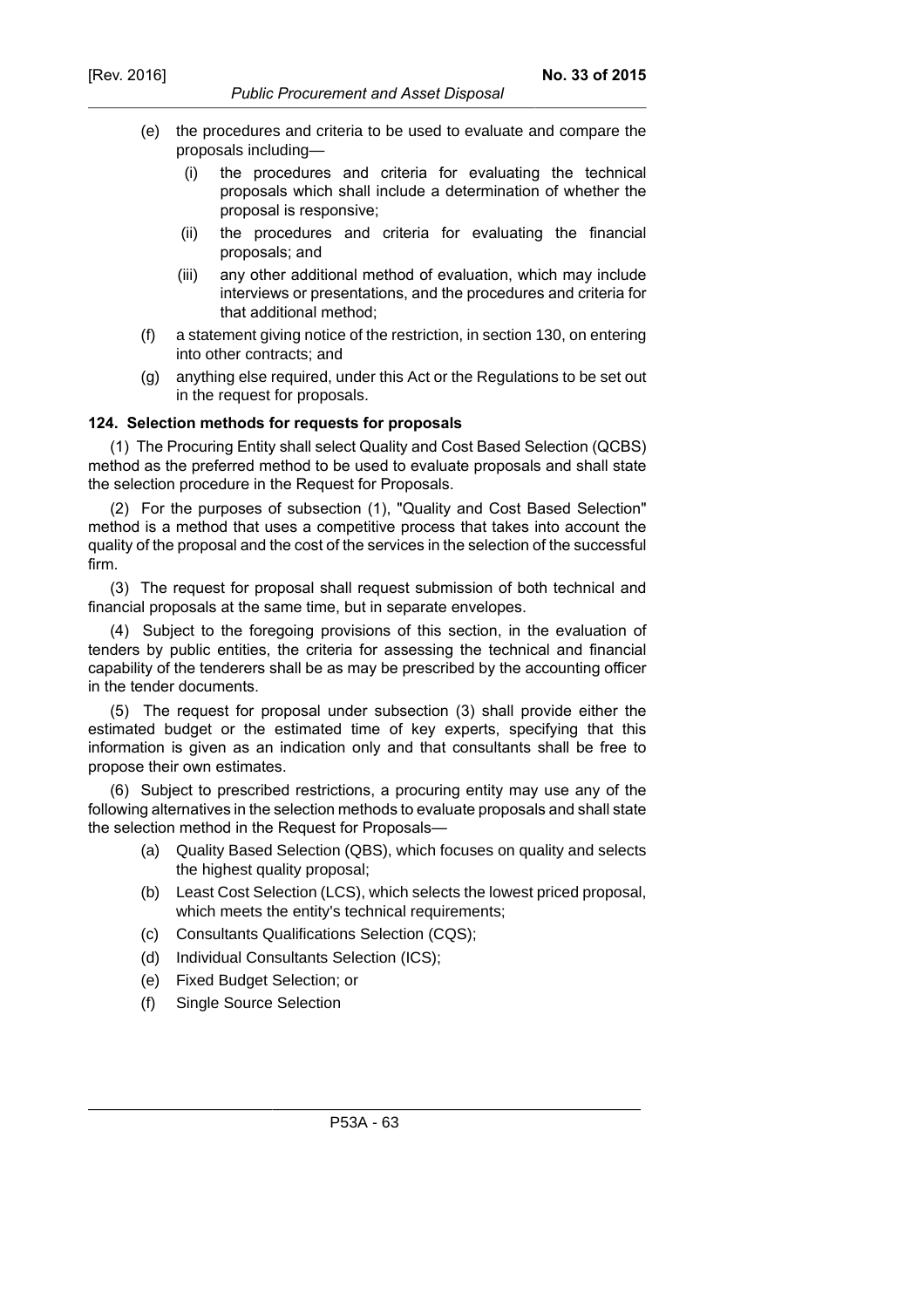- (7) Quality Based Selection method shall be appropriate for—
	- (a) complex or highly specialized assignments for which it is difficult to define precise terms of reference and the required input from the consultants;
	- (b) assignments that have a high downstream impact and in which the objective is to have the best experts;
	- (c) assignments that can be carried out in substantially different ways;
	- (d) assignments and professional services which are regulated by Acts of Parliament which stipulate fees and charges applicable for such assignments.

(8) Least-Cost Selection method under subsection (6)(b) shall be generally appropriate for selecting consultants for assignments of a standard or routine nature where well-established practices and standards exist.

(9) Fixed Budget Selection as a request form for proposal under subsection (6) (e) shall indicate the available budget and request the consultants to provide their best technical and financial proposals in separate envelopes, within the budget.

(10) Fixed budget selection method is appropriate only when the assignment is simple and can be precisely defined and when the budget is fixed.

(11) Proposals under Fixed Budget selection method that exceed the indicated budget shall be rejected and the consultant who has submitted the highest ranked technical proposal among the rest shall be selected and invited to negotiate a contract.

(12) Single Source Selection may be appropriate in the following cases, and only if it presents a clear advantage over competition—

- (a) where it can be evidenced that goods, works or services are available only from a particular supplier, or a particular supplier has exclusive rights in respect of the consultancy services, and no reasonable alternative or substitute exists; or
- (b) for tasks that represent a natural continuation of previous work carried out by the firm;
- (c) in exceptional cases, such as, but not limited to, in response to natural disasters and for a declared national emergency situations.

(13) The accounting officer shall issue a written justification for single-source selection in the context of the overall interests of the procuring entity.

(14) Single Source Selection shall require a placement of advertisement of the intention to single source and invite anyone who wishes to bid and in the event that there is a response to the advert then all interested suppliers shall be invited to submit proposals.

(15) Where alternative methods are selected a report shall be prepared and submitted to the Authority for approval.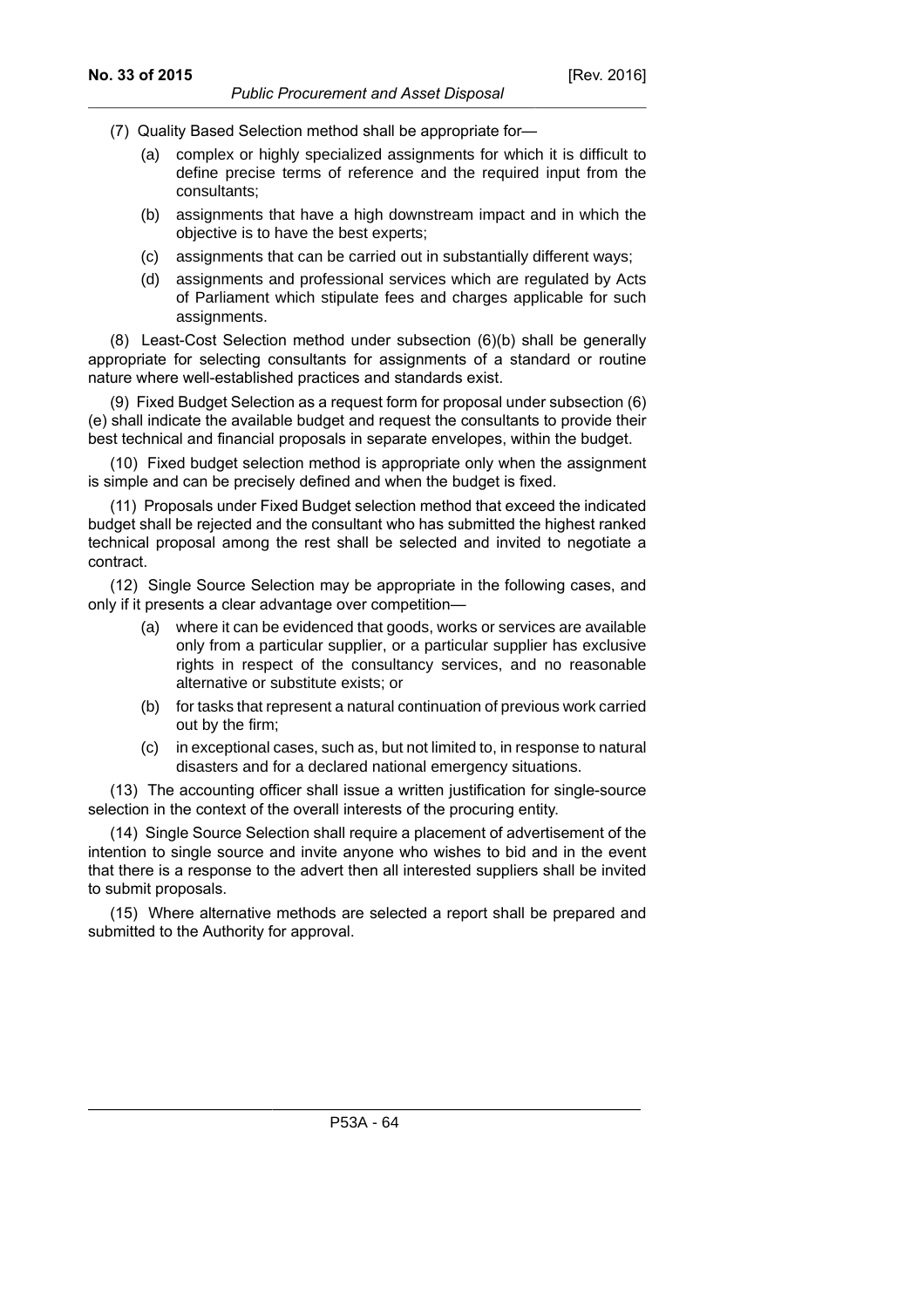# **125. Time for preparing proposals**

Time for preparation of proposals shall be in accordance with section 97 of this Act.

# **126. Evaluation of proposals**

(1) An evaluation committee of a procuring entity shall examine the proposals received in accordance with the request for proposals.

(2) The procedures for evaluation of the request for proposal shall be by using each selection method set out in section 124 and as may be prescribed.

(3) The evaluation shall be carried out within a maximum of twenty-one days, but shorter periods may be prescribed in the Regulations for particular types of procurement.

(4) When a person submitting the successful bid shall be notified, the accounting officer of the procuring entity shall at the same time notify in writing all other persons who had submitted bids that their bids were not successful and give reasons thereof.

(5) The notice of intention to enter into contract in subsection 87(2) shall, as applicable, be publicised on the procuring entity's website and other public notice boards that do not attract a cost.

## **127. Successful proposal**

The successful proposal shall be the responsive proposal with the highest score determined by an accounting officer in accordance with procedure and criteria set out under section 86 of this Act.

## **128. Negotiations with successful request for proposal tenderer**

(1) The accounting officer may negotiate with the person who submitted the successful proposal and may request and permit changes, subject to section 129(1).

(2) If the negotiations with the person who submitted the successful proposal do not result in a contract, the accounting officer may negotiate with the second person who submitted the proposal that would have been successful had the successful proposal not been submitted.

(3) Despite subsection (1) and (2) of this section, an offer made to any other person shall not have any price advantages over the earlier one.

[Corr. No. 60/2016, Corr. No. 73/2016.]

# **129. Contract requirements**

(1) The contract may not vary from the requirements of the terms of reference, the request for proposals or the terms of the successful proposal except in accordance with the following—

(a) the contract may provide for a different price but only if there is a proportional increase or reduction in what is to be provided under the contract; and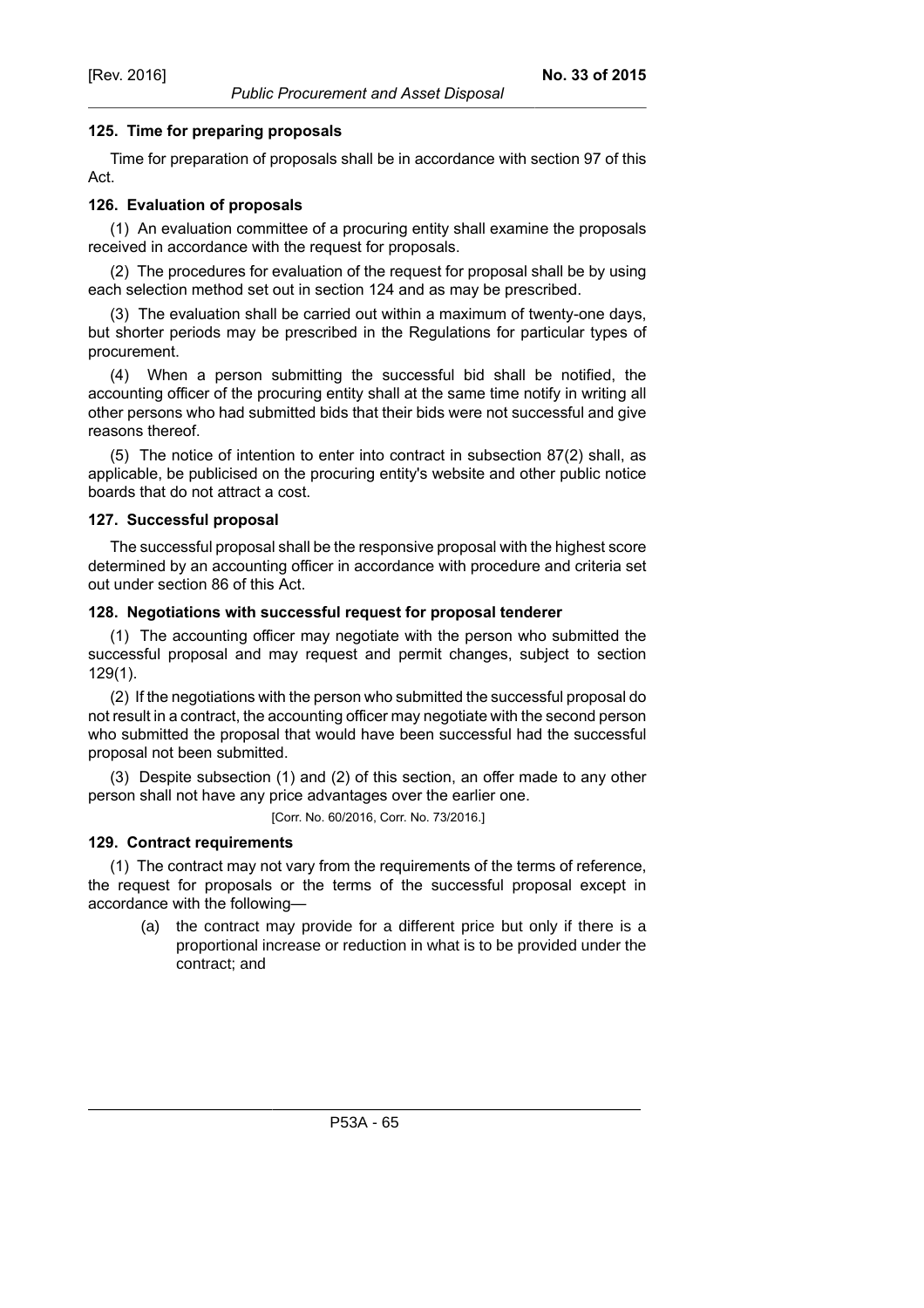- (b) the variations shall be such that if the proposal, with those variations, was evaluated again under section 127, the proposal would still be the successful proposal.
- (2) The contract, which shall be in writing, shall set out either—
	- (a) the maximum amount of money that can be paid under the contract; or
	- (b) the maximum amount of time that can be paid for under the contract. [Corr. No. 60/2016, Corr. No. 73/2016.]

## **130. Restriction on entering into related contracts**

A person who enters into a contract resulting from procurement by a request for proposals shall not enter into any other subsequent contract for the procurement of goods, services or works related to that original contract.

## **131. Competitive Negotiations**

An accounting officer of a procuring entity may conduct competitive negotiations as prescribed where-

- (a) there is a tie in the lowest evaluated price by two or more tenderers;
- (b) there is a tie in highest combined score points;
- (c) the lowest evaluated price is in excess of available budget; or
- (d) there is an urgent need that can be met by several known suppliers.

## **132. Procedure for Competitive Negotiations**

(1) In the procedure for competitive negotiations, an accounting officer of a procuring entity shall—

- (a) identify the tenderers affected by tie;
- (b) identify the tenderers that quoted prices above available budget; or
- (c) identify the known suppliers as prescribed.

(2) In the case of tenderers that quoted above the available budget, an accounting officer of a procuring entity shall—

- (a) reveal its available budget to tenderers; and
- (b) limit its invitation to tenderers whose evaluated prices are not more than twenty five percent above the available budget.

(3) An accounting officer of a procuring entity shall request the identified tenderers to revise their tenders by submitting their best and final offer within a period not exceeding seven days.

(4) The revised prices shall not compromise the quality specifications of the original tender.

(5) Tenders shall be evaluated by the evaluation committee appointed in the initial process.

## **133. Successful best and final offer**

(1) The successful best and final offer shall be the best rated tender using evaluation criteria set forth in the tender documents.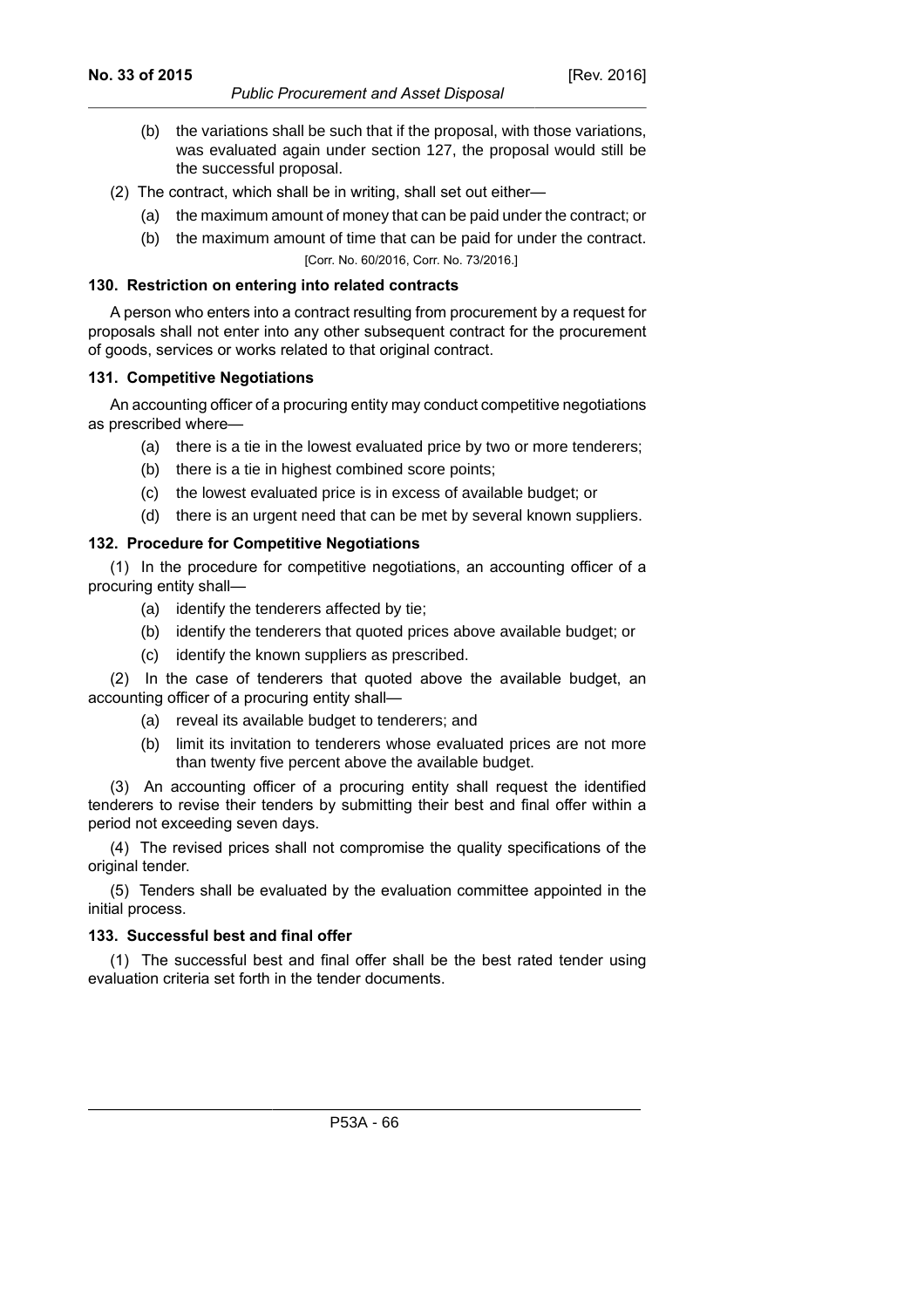(2) Cabinet Secretary may develop further guidelines on the powers and thresholds for tender awards.

## PART XI—PROCUREMENT CONTRACTS

#### **134. Preparation of contracts**

(1) The accounting officer shall be responsible for preparation of contracts in line with the award decision.

(2) An accounting officer of a procuring entity shall ensure that all contracts of a value exceeding Kenya shillings five billion are cleared by the Attorney-General before they are signed.

(3) Each Cabinet Secretary shall regularly inform the Cabinet and national treasury of all government contracts exceeding Kenya shillings five billion.

(4) Notwithstanding the provision of subsection (3) above, any Cabinet Secretary may brief Cabinet on any other project of national importance irrespective of its value.

(5) This section shall not apply to contracts by Parliament and the Judiciary.

#### **135. Creation of procurement contracts**

(1) The existence of a contract shall be confirmed through the signature of a contract document incorporating all agreements between the parties and such contract shall be signed by the accounting officer or an officer authorized in writing by the accounting officer of the procuring entity and the successful tenderer.

(2) An accounting officer of a procuring entity shall enter into a written contract with the person submitting the successful tender based on the tender documents and any clarifications that emanate from the procurement proceedings.

(3) The written contract shall be entered into within the period specified in the notification but not before fourteen days have elapsed following the giving of that notification provided that a contract shall be signed within the tender validity period.

(4) No contract is formed between the person submitting the successful tender and the accounting officer of a procuring entity until the written contract is signed by the parties.

(5) An accounting officer of a procuring entity shall not enter into a contract with any person or firm unless an award has been made and where a contract has been signed without the authority of the accounting officer, such a contract shall be invalid.

(6) The tender documents shall be the basis of all procurement contracts and shall, constitute at a minimum—

- (a) Contract Agreement Form;
- (b) Tender Form;
- (c) price schedule or bills of quantities submitted by the tenderer;
- (d) Schedule of Requirements;
- (e) Technical Specifications;
- (f) General Conditions of Contract;
- (g) Special Conditions of Contract;
- (h) Notification of Award.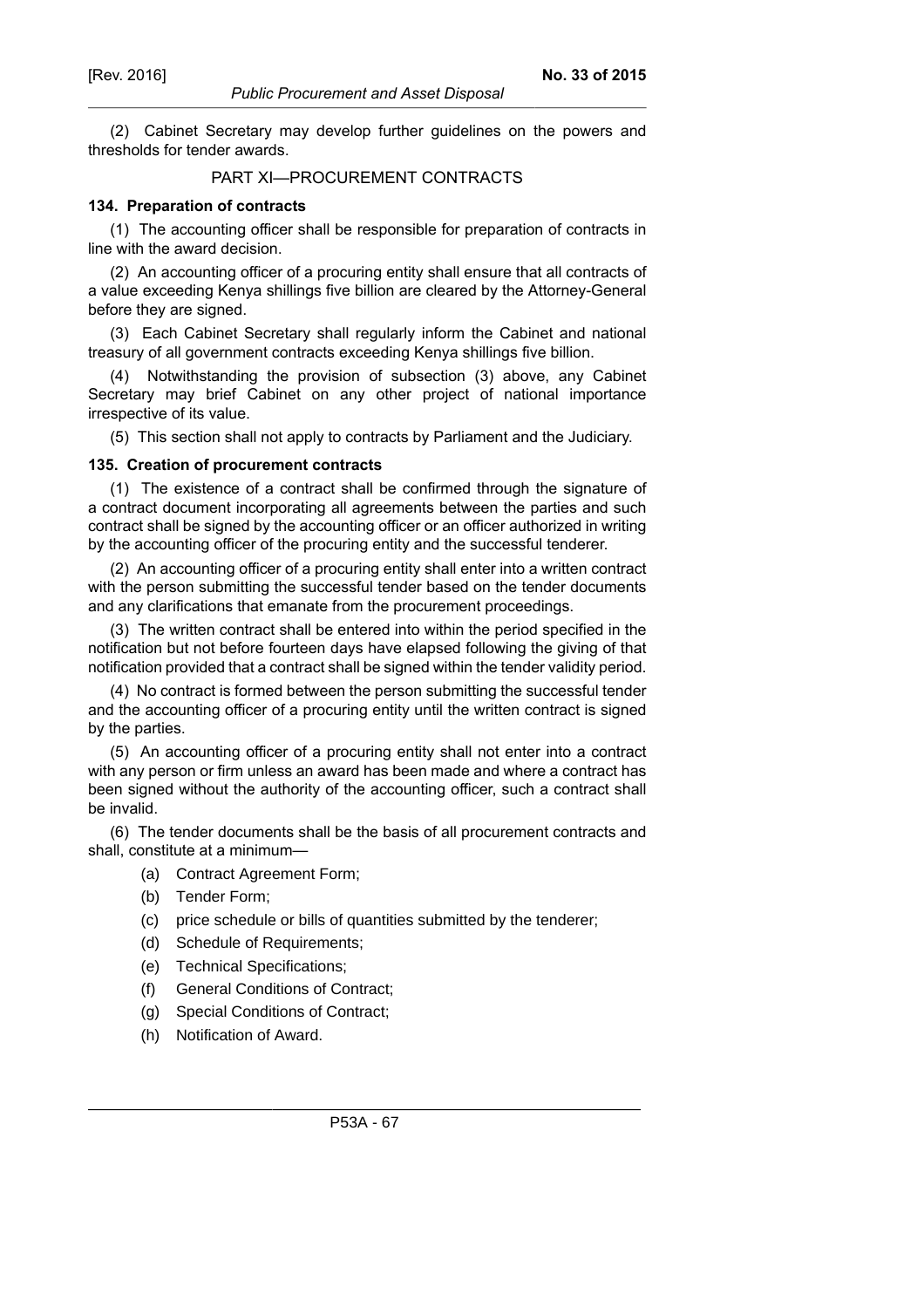### **136. Refusal to sign contract**

(1) If the person submitting the successful tender refuses to enter into a written contract in writing as required under section 135 and section 64 of this Act, he or she shall forfeit his or her tender security and the procurement process shall proceed with the next lowest evaluated tenderer.

(2) This section does not apply if the period during which tenders shall remain valid has already expired.

[Corr. No. 60/2016, Corr. No. 73/2016.]

### **137. Changes to contract responsibilities**

The accounting officer of a procuring entity shall not request or require, as a condition of awarding a contract, that a person who submitted a tender undertake responsibilities not set out in the tender documents.

## **138. Publication of procurement contract**

(1) The accounting officer of a procuring entity shall publish and publicise all contract awards on their notice boards at conspicuous places, and website if available within a period as prescribed.

(2) An accounting officer of a procuring entity shall report all contract awards to the Authority as prescribed.

(3) The Authority shall publish on its website notices of the reports on contract awards from procuring entities.

(4) The Authority shall issue written directions and guidelines governing the reporting requirements of contract awards by the accounting officer of procuring entities as may be prescribed in regulations.

(5) This section shall not apply to procurement contracts awarded by the national security organs.

### **139. Amendments or variations to contracts**

(1) An amendment or a variation to a contract resulting from a procurement proceeding is effective only if—

- (a) the variation or amendment has been approved in writing by the respective tender awarding authority within a procuring entity; and
- (b) any contract variations or amendments for goods, works and services shall be as prescribed.

(2) An accounting officer of a procuring entity, on the recommendation of an evaluation committee, may approve the request for the following, which request shall be accompanied by a certificate from the tenderer making a justifications for such cost—

- (a) extension of contract period;
- (b) use of prime costs;
- (c) use of contingencies;
- (d) reimbursable costs; and
- (e) use of provisional sums.

(3) No contract price shall be varied upwards within twelve months from the date of the signing of the contract.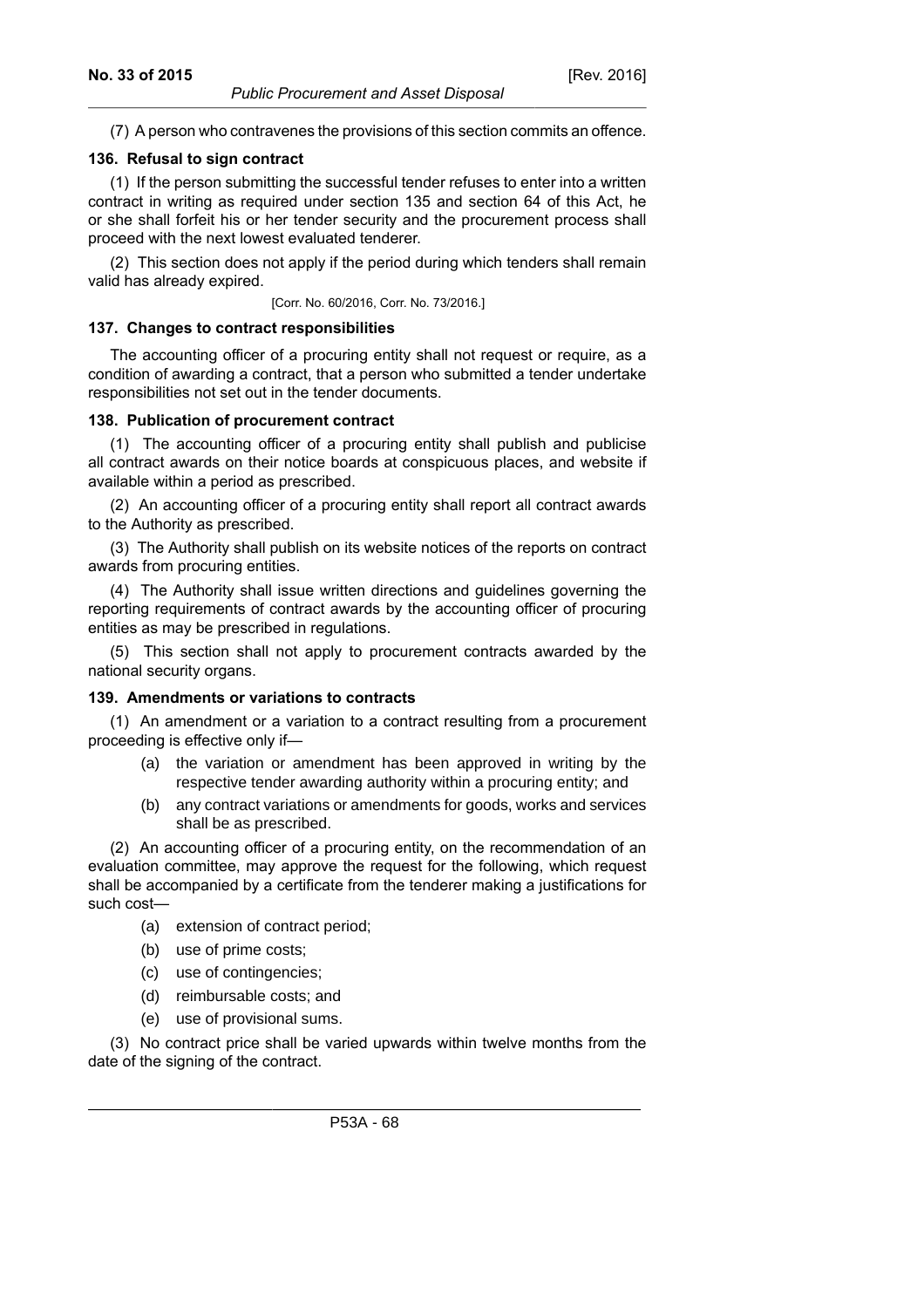(4) For the purposes of this section, any variation of a contract shall only be considered after twelve months from the date of signing the contract and shall only be considered if the following are satisfied—

- (a) the price variation is based on the prevailing consumer price index obtained from Kenya National Bureau of Statistics or the monthly inflation rate issued by the Central Bank of Kenya;
- (b) the quantity variation for goods and services does not exceed fifteen per cent of the original contract quantity;
- (c) the quantity variation of works does not exceed twenty per cent of the original contract quantity;
- (d) the price or quantity variation is to be executed within the period of the contract; and
- (e) the cumulative value of all contract variations do not result in an increment of the total contract price by more than twenty five per cent of the original contract price.

(5) An accounting officer of a procuring entity shall submit a quarterly report of their varied or amended procurement contracts to the Authority.

(6) Where variations result in an increment of the contract price by more than twenty-five percent, such variations shall be tendered for separately.

## **140. Interest on overdue amounts and liquidated damages**

The following shall apply with respect to delayed performance and overdue amounts owed by a procuring entity and a contractor under a contract for a procurement —

- (a) unless the contract provides otherwise, the procuring entity shall pay interest on the overdue amounts;
- (b) the contractor shall be liable to liquidated damages for delayed performance;
- (c) the interest and liquidated damages to be paid under paragraph (a) and (b) shall be in accordance with prevailing mean commercial lending rate as determined by Central Bank of Kenya; and
- (d) the methods of computing interest liquidated and ascertained damages shall be as prescribed in the regulations.

### **141. Framework Contracting**

Subject to any prescribed restrictions an accounting officer of a procuring entity may apply framework contracting arrangements by making awards of indefinite-delivery contracts and multiple awards of indefinite-quantity contracts for procurements under this Act.

## **142. Performance Security**

(1) Subject to the regulations, a successful tenderer shall submit a performance security equivalent to not more than ten per cent of the contract amount before signing of the contract.

(2) In case the contract is not fully or well executed, the performance security shall unconditionally be fully seized by the procuring entity as compensation without prejudice to other penalties provided for by the Act.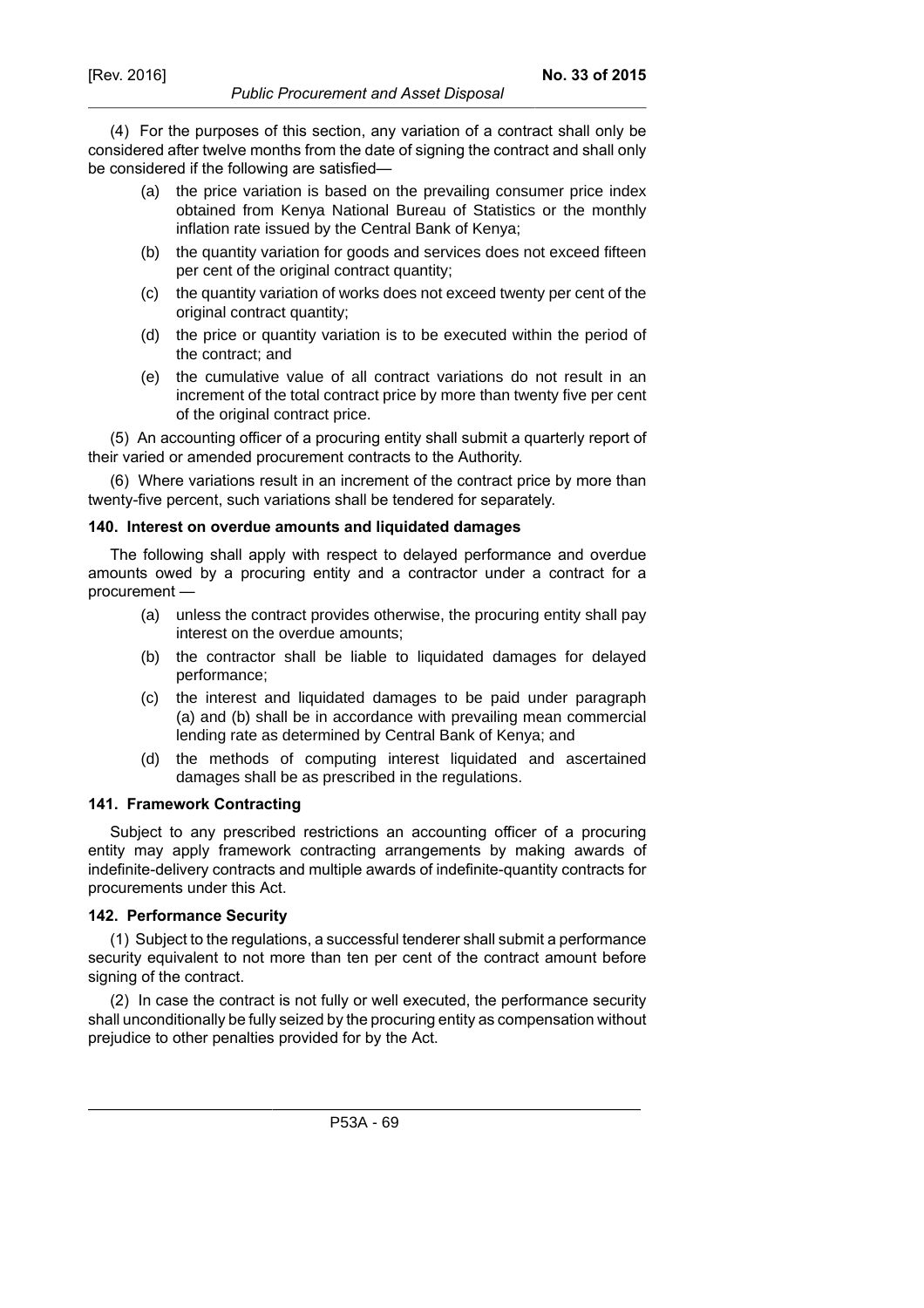(3) Provisions under subsection (1) of this section shall not apply to tenders related to consultant services, works and supplies where their estimated value does not exceed a threshold established by the procurement regulations, or works and supplies reserved for women, youth, persons with disabilities and other disadvantaged groups, and for these categories, the performance securities that may be waived or fixed at not more than one per cent of the contract price.

#### **143. Nature of performance security**

The performance security may not generate interest and it shall be determined in accordance with the form provided for in the tendering document and may be paid in form of a bank guarantee, issued by an authorized financial institution or an irrevocable letter of credit.

### **144. Seizure of the performance Security**

(1) The tender document shall provide for, if necessary, other forms of performance security that may be requested from the successful tenderer.

(2) The bank or authorized financial institution shall be obliged to give to the procuring entity all the amount of the performance security upon claim by the latter.

(3) The bank or authorized financial institution shall also be obliged to pay an additional interest of one percent (1%) for every day of payment delay after ten (10) working days from the receipt of the claim provided this requirement is disclosed in the performance security and if it is necessary to take the matter to courts, and that the court rules in favour of the procuring entity, this interest shall continue to accrue up to the time the courts' decision is executed.

(4) If the contractor is foreign, the guarantee shall be issued by a local bank or authorised financial institution issued by a corresponding bank in Kenya recognized the Central Bank of Kenya.

(5) The Cabinet Secretary shall make Regulations for the better carrying out of this section.

### **145. Recovery of the performance Security**

(1) The performance security shall be returned to the successful tenderer within thirty (30) days following the final acceptance by the accounting officer of the procuring entity.

(2) For the avoidance of doubt, the thirty (30) days referred to in subsection (1) above shall include the retention period except in cases of procurement for works where the period shall commence from the date of practical completion or handover, whichever is earlier.

#### **146. Advance payment**

No works, goods or services contract shall be paid for before they are executed or delivered and accepted by the accounting officer of a procuring entity or an officer authorized by him or her in writing except where so specified in the tender documents and contract agreement. Such an advance payment shall not be paid before the contract is signed.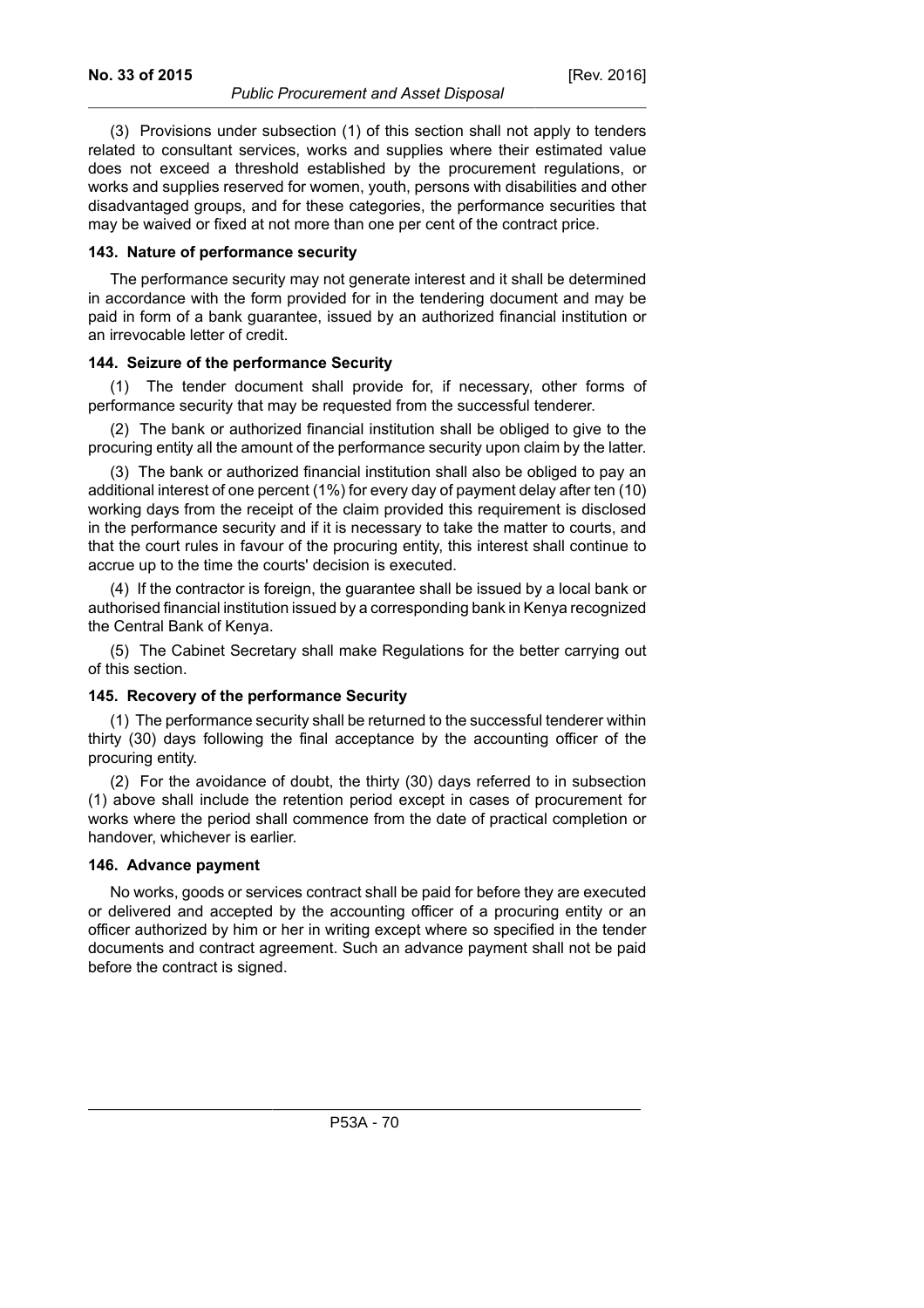## **147. Recovery of the performance Security**

(1) Under exceptional circumstances advance payment may be granted and shall not exceed twenty per cent (20 %) of the price of the tender and shall be paid upon submission by the successful tenderer to the procuring entity of an advance payment security equivalent to the advance itself and that security shall be given by a reputable bank or any authorized financial institution issued by a corresponding bank in Kenya recognized by the Central Bank of Kenya, in case the successful tenderer is a foreigner.

(2) The Cabinet Secretary shall make Regulations for the better carrying out of this section.

## **148. Use of advance payment**

The successful tenderer shall use the advance paid only in activities related to the tender. If the successful tenderer uses the entire advance or part of it in other activities that are unrelated to the tender, the advance shall immediately be considered as a debt which shall be paid by seizing the entire security or part of it.

## **149. Sub-contracting**

(1) If the tender documents do not prohibit subcontracting, the successful tenderer may subcontract part of the tender but only if the person to be subcontracted has not been debarred from procurement proceedings in accordance with this Act or has participated in the procurement of goods, works or services related to that contract.

(2) The successful tenderer shall be responsible towards the procuring entity for the obligations of the sub-contractor.

## **150. Contract administration**

(1) An accounting officer or his or her appointed representative shall be responsible for ensuring that the goods, works and services are of the right quality and quantity.

(2) The head of the procurement function shall be responsible for assisting the accounting officer to confirm the right quality and quantity of goods, works and services have been delivered to the procuring entity and shall issue a certificate of acceptance to the accounting officer except where technical specifications are from another technical department or professionals engaged to work on behalf of the accounting officer.

(3) Where goods, works and services under sub-section (2), are of technical nature and the specifications were provided by a technical department or professionals engaged to work on behalf of the accounting officer, that technical department or professionals engaged to work on behalf of the accounting officer shall be responsible for confirming the right quality and quantity of goods, works or services have been delivered and issue a certificate to the recipient accounting officer.

## **151. Complex and specialized contract implementation team**

(1) For every complex and specialized procurement contract, the accounting officer of a procuring entity shall appoint a contract implementation team which shall include members from the procurement function, and the requisitioner, the relevant technical department and a consultant where applicable.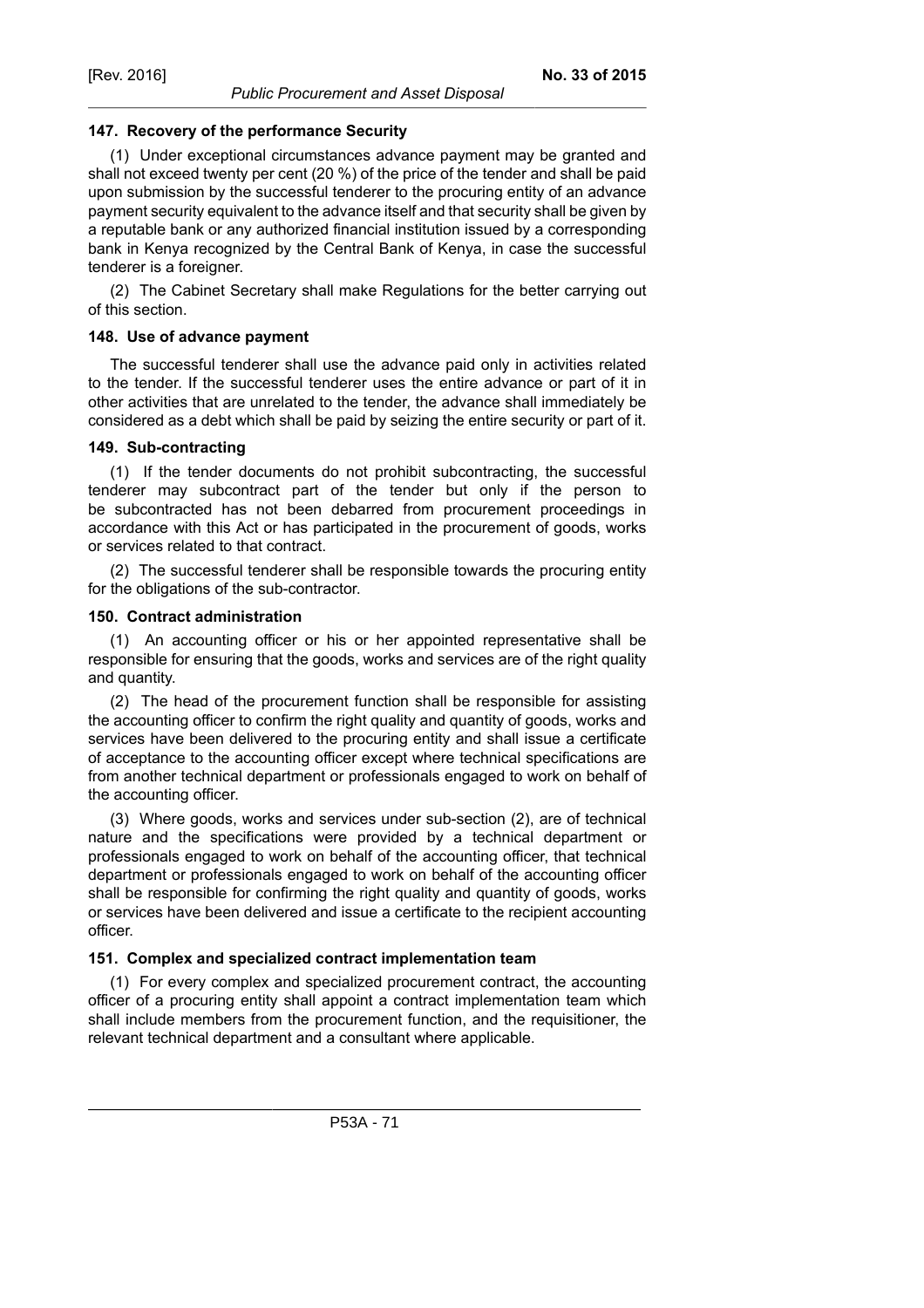(2) For the purpose of managing complex and specialized procurement contracts the contract implementation team shall be responsible for—

- (a) monitoring the performance of the contractor, to ensure that all delivery or performance obligations are met or appropriate action taken by the procuring entity in the event of obligations not being met;
- (b) ensure that the contractor submits all required documentation as specified in the tendering documents, the contract and as required by law;
- (c) ensure that the procuring entity meets all its payment and other obligations on time and in accordance with the contract.
- (d) ensure that there is right quality and within the time frame, where required;
- (e) review any contract variation requests and make recommendations to the respective tender awarding authority for considerations and such reviews for variation shall be clearly justified by the technical department in writing backed by supporting evidence and submitted to the head of the procurement function for processing;
- (f) manage handover or acceptance procedures as prescribed;
- (g) make recommendations for contract termination, where appropriate;
- (h) ensure that the contract is complete, prior to closing the contract file including all handover procedures, transfers of title if need be and that the final retention payment has been made;
- (i) ensure that all contract administration records are complete, up to date, filed and archived as required; and
- (j) ensure that the contractor acts in accordance with the provisions of the contract;
- (k) ensure discharge of performance guarantee where required.

(3) An accounting officer of a procuring entity may co-opt a member of the contract implementation team from another procuring entity or outsource.

### **152. Contract monitoring**

The head of the procurement function shall prepare monthly progress reports of all procurement contracts of the procuring entity and submit them to the accounting officer.

## **153. Termination of contract**

(1) Upon the request of the procurement management unit, the accounting officer of a procuring entity may approve the request for termination of contract. the request of the procurement management unit, the accounting officer of a procuring entity may approve the request for termination of contract.

(2) A contract document shall specify the grounds on which the contract may be terminated and specify the procedures applicable on termination.

## **154. Contract close out**

An accounting officer of a procuring entity shall close out a procurement contract immediately after completion and the close out shall involve the following—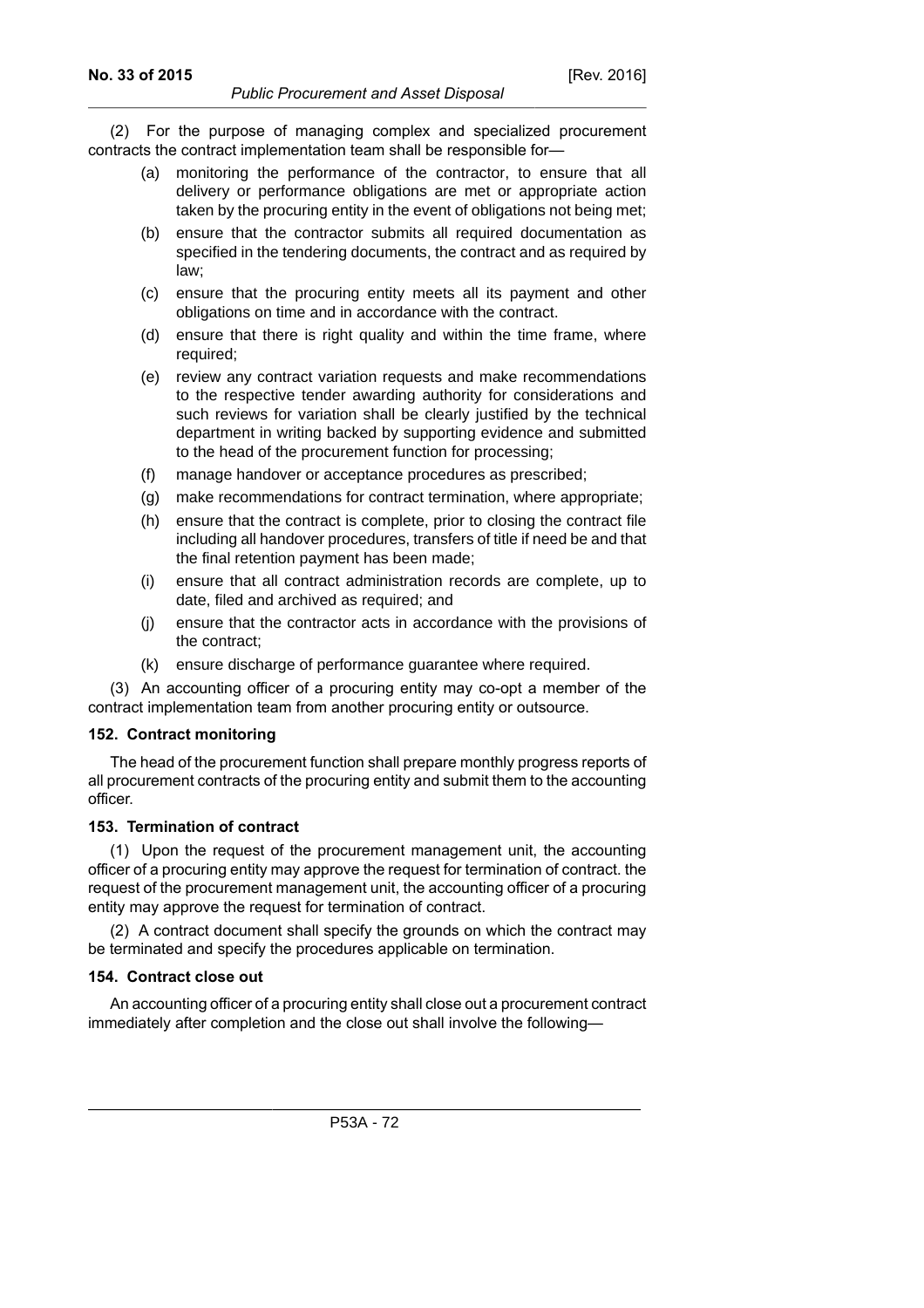- *Public Procurement and Asset Disposal*
- (a) the head of procurement function shall issue a certificate to the contractor confirming delivery and acceptance of goods, works and services, where the contract is not complex and specialized;
- (b) where contract under (a) above is complex and specialized, the technical department will issue a certificate to the accounting officer of the procuring entity confirming the quality and quantity of such goods, works and services;
- (c) further guidelines for the receipt of goods, works and services shall be as prescribed.

PART XII — PREFERENCES AND RESERVATION IN PROCUREMENT

### **155. Requirement for preferences and reservations**

(1) Pursuant to Article 227(2) of the Constitution and despite any other provision of this Act or any other legislation, all procuring entities shall comply with the provisions of this Part.

(2) Subject to availability and realisation of the applicable international or local standards, only such manufactured articles, materials or supplies wholly mined and produced in Kenya shall be subject to preferential procurement.

(3) Despite the provisions of subsection (1), preference shall be given to—

- (a) manufactured articles, materials and supplies partially mined or produced in Kenya or where applicable have been assembled in Kenya; or
- (b) firms where Kenyans are shareholders.

(4) The threshold for the provision under subsection (3) (b) shall be above fiftyone percent of Kenyan shareholders.

(5) Where a procuring entity seeks to procure items not wholly or partially manufactured in Kenya—

- (a) the accounting officer shall cause a report to be prepared detailing evidence of inability to procure manufactured articles, materials and supplies wholly mined or produced in Kenya; and
- (b) the procuring entity shall require successful bidders to cause technological transfer or create employment opportunities as shall be prescribed in the Regulations.

# **156. Eligibility for more than one preference scheme**

Where a person is entitled to more than one preference scheme, the scheme with the highest advantage to the person shall be applied.

### **157. Participation of candidates in preference and reservations**

(1) Candidates shall participate in procurement proceedings without discrimination except where participation is limited in accordance with this Act and the regulations.

(2) Subject to subsection (8), the Cabinet Secretary shall, in consideration of economic and social development factors, prescribe preferences and or reservations in public procurement and asset disposal.

- (3) The preferences and reservations referred to in subsection (2) shall—
	- (a) be non-discriminatory in respect of the targeted groups;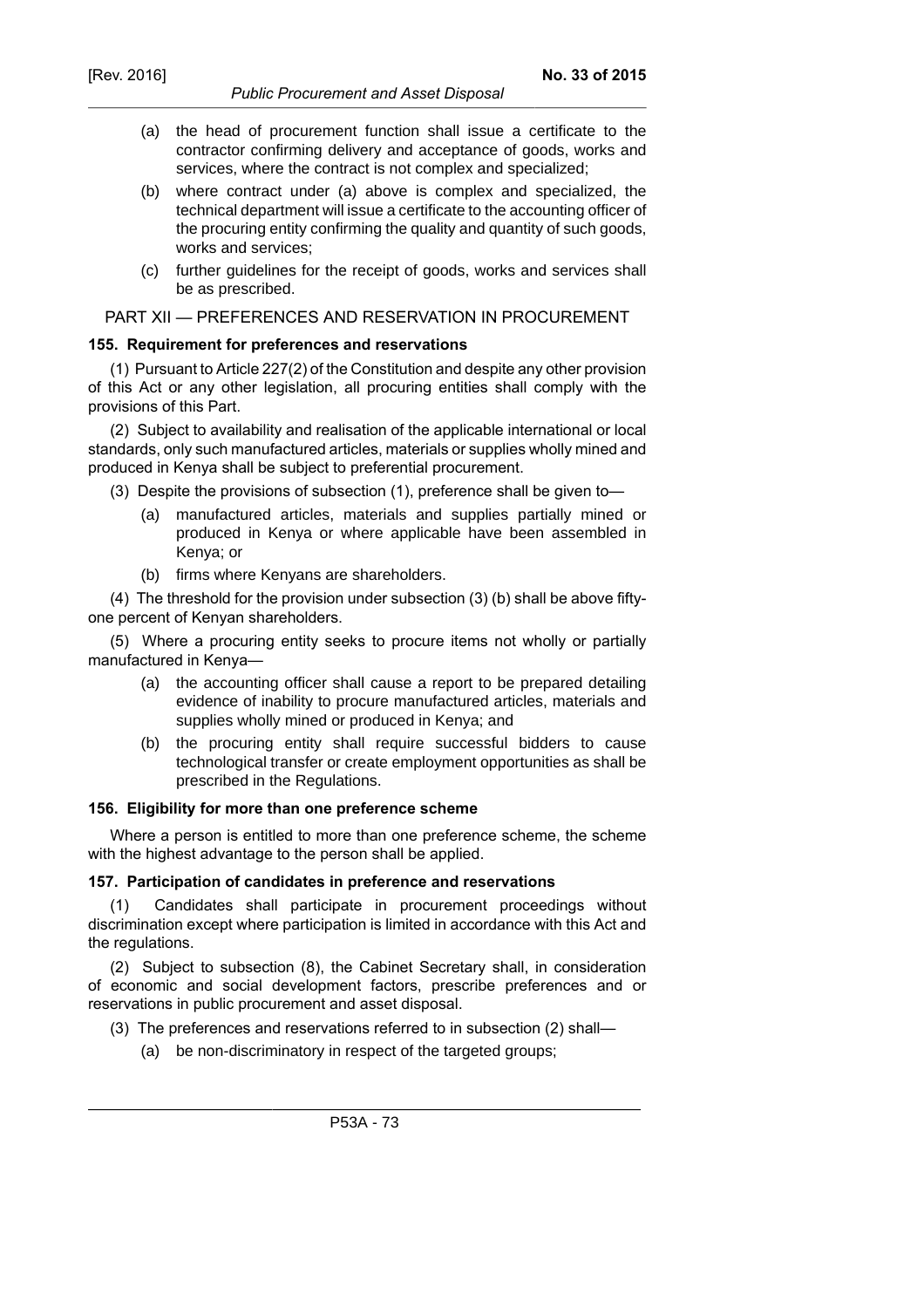(c) be monitored and evaluated by the Authority.

(4) For the purpose of protecting and ensuring the advancement of persons, categories of persons or groups previously disadvantaged by unfair competition or discrimination, reservations, preferences and shall apply to—

- (a) candidates such as disadvantaged groups;
- (b) micro, small and medium enterprises;
- (c) works, services and goods, or any combination thereof;
- (d) identified regions; and
- (e) such other categories as may be prescribed

(5) An accounting officer of a procuring entity shall, when processing procurement, reserve a prescribed percentage of its procurement budget, which shall not be less than thirty per cent, to the disadvantaged group and comply with the provisions of this Act and the regulations in respect of preferences and reservations.

(6) To qualify for a specific preference or reservation, a candidate shall provide evidence of eligibility as prescribed.

(7) The Authority shall maintain an up-to-date register of contractors in works, goods and services, or any combination thereof, in order to be cognizant at all times of the workload and performance record.

- (8) In applying the preferences and reservations under this section—
	- (a) exclusive preferences shall be given to citizens of Kenya where—
		- (i) the funding is 100% from the national government or county government or a Kenyan body; and
		- (ii) the amounts are below the prescribed threshold;
		- (iii) the prescribed threshold for exclusive preference shall be above five hundred million shillings;
	- (b) a prescribed margin of preference shall be given—
		- (i) in the evaluation of tenders to candidates offering goods manufactured, assembled, mined, extracted or grown in Kenya; or
		- (ii) works, goods and services where a preference may be applied depending on the percentage of shareholding of the locals on a graduating scale as prescribed.

(9) For the purpose of ensuring sustainable promotion of local industry, a procuring entity shall have in its tender documents a mandatory requirement as preliminary evaluation criteria for all foreign tenderers participating in international tenders to source at least forty percent of their supplies from citizen contractors prior to submitting a tender.

(10) Despite subsection (2) or any other provisions of this Act, every procuring entity shall ensure that at least thirty percent of its procurement value in every financial year is allocated to the youth, women and persons with disability.

(11) Every procuring entity shall ensure that all money paid out to an enterprise owned by youth, women or persons with disability is paid into an account where the mandatory signatory is a youth, woman or a person with disability.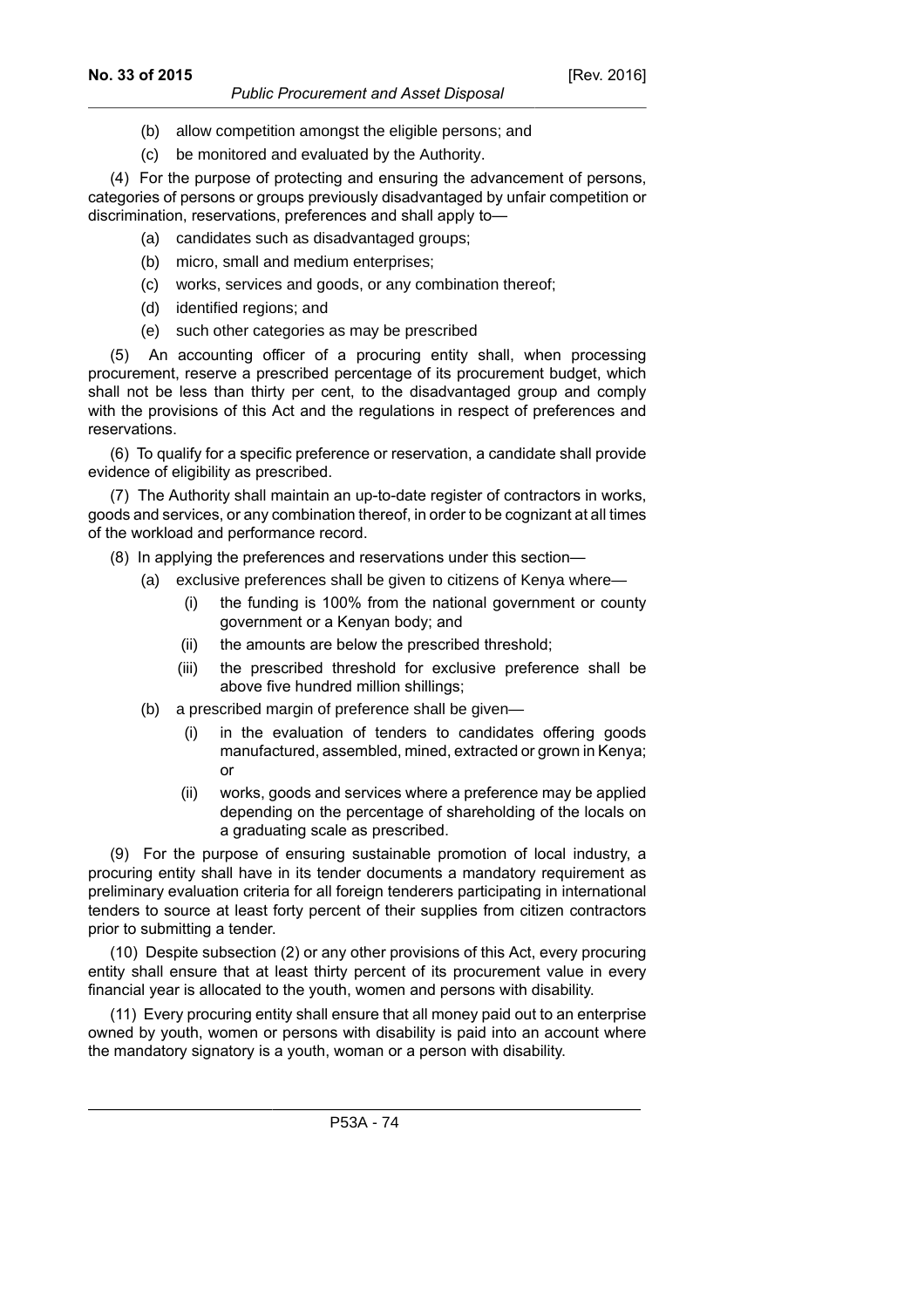(12) The procuring entities at the national and county level shall make a report after every six months to the Authority.

- (13) A report under subsection (12) shall—
	- (a) certify compliance with the provisions of this section; and
	- (b) provide data disaggregated to indicate the number of youth, women and persons with disability whose goods and services have been procured by the procuring entity.

(14) The Authority shall make a report to Parliament after every six months for consideration by the relevant committee responsible for equalization of opportunities for youth, women and persons with disability, which report shall contain details of the procuring entities and how they have complied with the provisions of this section.

(15) The Cabinet Secretary shall prescribe the preferences that shall facilitate the attainment of the quota specified in subsection (10) in order for the State to achieve the objectives of Articles 55 and 227(2) of the Constitution.

(16) The preferences referred to in subsection (15) shall—

- (a) be prescribed within ninety days after commencement of this Act;
- (b) be subject to such conditions as the Cabinet Secretary may specify therein but such conditions shall not pose any unnecessary impediment to the youth from participating in public procurement.

(17) The National Treasury shall operationalize a preference and reservations secretariat to be responsible for the implementation of the preferences and reservations under this Act which shall be responsible for—

- (a) registration, prequalification and certification of the persons, categories of persons or groups as provided for in under Part XII;
- (b) training and capacity building of the above target groups;
- (c) providing technical and advisory assistance to procuring entities in the implementation of the preferences and reservations under this Act; and
- (d) monitoring and evaluating the implementation of the preferences and reservations under this Act.

(18) The National Treasury shall provide adequate staff and resources for the operations of the secretariat.

#### [Corr. No. 73/2016.]

# **158. Procurement plans and monitoring compliance**

(1) The procuring entities shall integrate preferences and reservations in their procurement plans.

(2) The procuring entity shall submit to the Authority the part in its procurement plan demonstrating application of preference and reservation schemes in relation to procurement budget within sixty days after commencement of the financial year.

(3) All procurement awards by procuring entities where a preference or reservation scheme was applied shall be reported with disaggregated data to the Authority on a quarterly basis.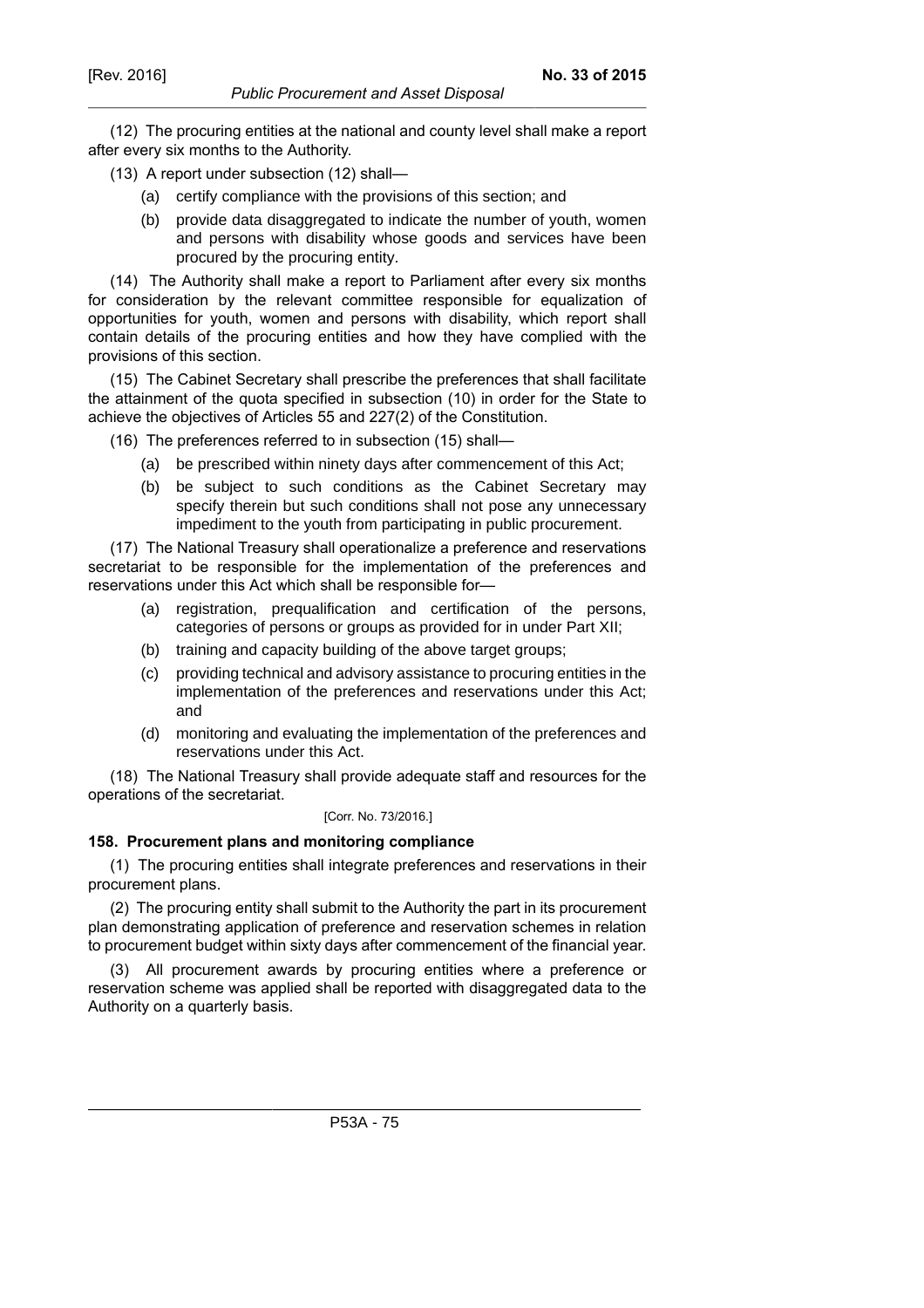# PART XIII — INVENTORY CONTROL, ASSET AND STORES MANAGEMENT AND DISTRIBUTION

### **159. Receipt, and recording of goods, works and services**

(1) An accounting officer of a procuring entity shall only receipt goods, works and services which have been certified in accordance with this section and section 152 of this Act.

(2) An accounting officer of a procuring entity shall record goods, works and services received under subsection (1) in an inventory of the procuring entity as shall be prescribed.

### **160. Objectives of Inventory Control, Asset and Stores Management and Distribution**

(1) An accounting officer of a procuring entity shall manage its inventory, assets and stores for the purpose of preventing wastage and loss, and continuing utilization of supplies.

(2) To avoid unprofitable lock-up of funds, stocks shall be kept to the minimum necessary for the efficient conduct of the procuring entities.

(3) The accounting officer of a procuring entity may employ inventory management and control software to assist it meet the objectives of sound supply chain management.

### **161. Inventory, Stores and Assets Management system**

(1) An accounting officer of a procuring entity shall set up an inventory management system which shall be managed by the head of the procurement function, for the purpose of control and managing its inventory, stores and assets.

(2) The responsibilities for the control and management of a procuring entity's inventories, stores and assets management shall be as prescribed.

# **162. Management of Inventory, Stores and Assets**

(1) An accounting officer of a procuring entity shall ensure that all inventory, stores and assets purchased are received, but shall not be used until taken on charge and as a basis for ensuring that all procured items are properly accounted for and put in proper use as intended by the procuring entity.

(2) The head of procurement function shall arrange for occasional visits of inspection to the stores, at least quarterly in each calendar year, and conduct quarterly and annual inventory and stock taking in order to ensure compliance with all respective governing laws and submit the report to the accounting officer.

(3) Stores, inventory and assets that are procured by a public entity shall not be allowed to suffer deterioration from any preventable cause and overstocking of any particular item shall be avoided.

(4) All procured items assigned for use by a public or state officer shall be requisitioned from and issued by the head of the procurement function of a procuring entity.

(5) An accounting officer of a procuring entity shall follow policy set out by the Cabinet Secretary specifying the life span of each category of items before boarding for disposal.

(6) The Authority shall issue manuals and guidelines regarding all aspects of inventory, stores and asset management.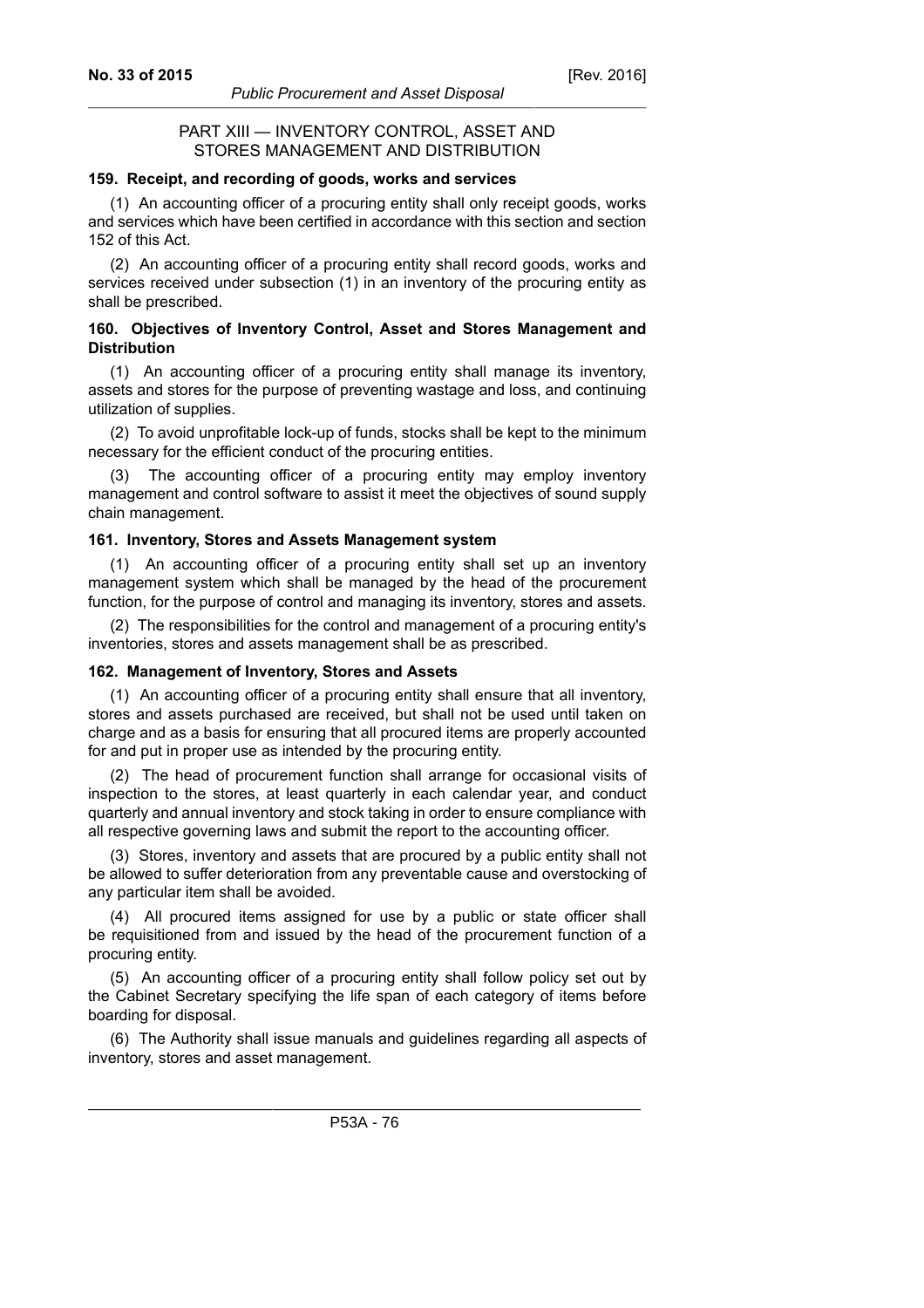# PART XIV — DISPOSAL OF ASSETS

# **163. Disposal committee**

(1) An accounting officer shall establish a disposal committee as and when prescribed for the purpose of disposal of unserviceable, obsolete, obsolescent, or surplus stores, equipment or assets.

(2) The disposal committee shall be responsible for verification and processing of all disposal recommendations in liaison with the head of procurement function as prescribed.

# **164. Disposal procedure**

(1) The employee in charge of unserviceable, obsolescent, obsolete or surplus assets shall bring the matter to the attention of the disposal committee through the head of procurement function.

(2) An employee shall comply with subsection (1) within a reasonable time after the assets become unserviceable, obsolete or surplus.

(3) There shall be a technical report where appropriate by a relevant expert of the subject items for disposal that takes into account the real market price and in so doing, the technical expert shall set up a reserve price which shall be the minimum acceptable price below real market value of the boarded items.

(4) Subject to prescribed restrictions, the disposal committee shall meet within the prescribed period to conduct a survey and review the items, while considering the technical report under subsection (3) and recommend the best method of disposal to the accounting officer.

(5) The accounting officer shall disclose the reserve price to the prospective tenderers based on the technical report and prices set under subsection (3) of this section.

(6) Where there is no responsive bidder under subsection (5), the accounting officer shall have powers based on the recommendations of disposal committee to revise the reserve price to ensure expeditious disposal of assets and set it forth in the disposal documents so as to be known by any prospective buyer of the boarded items.

(7) After receiving the recommendations of the disposal committee, the accounting officer may approve or reject the recommendation of the committee.

(8) If the accounting officer approves the recommendations of the disposal committee, the assets that became unserviceable, obsolete or surplus shall be disposed-off in accordance with those recommendations.

(9) If the accounting officer rejects the recommendations of the disposal committee he or she shall give further direction on the matter and may refer the matter back to the committee for further consideration.

# **165. Methods of disposal**

(1) Subject to prescribed provisions, an accounting officer of a procuring entity may dispose assets by a method which may include any of the following—

- (a) transfer to another public entity or part of a public entity, with or without financial adjustment;
- (b) sale by public tender;
- (c) sale by public auction;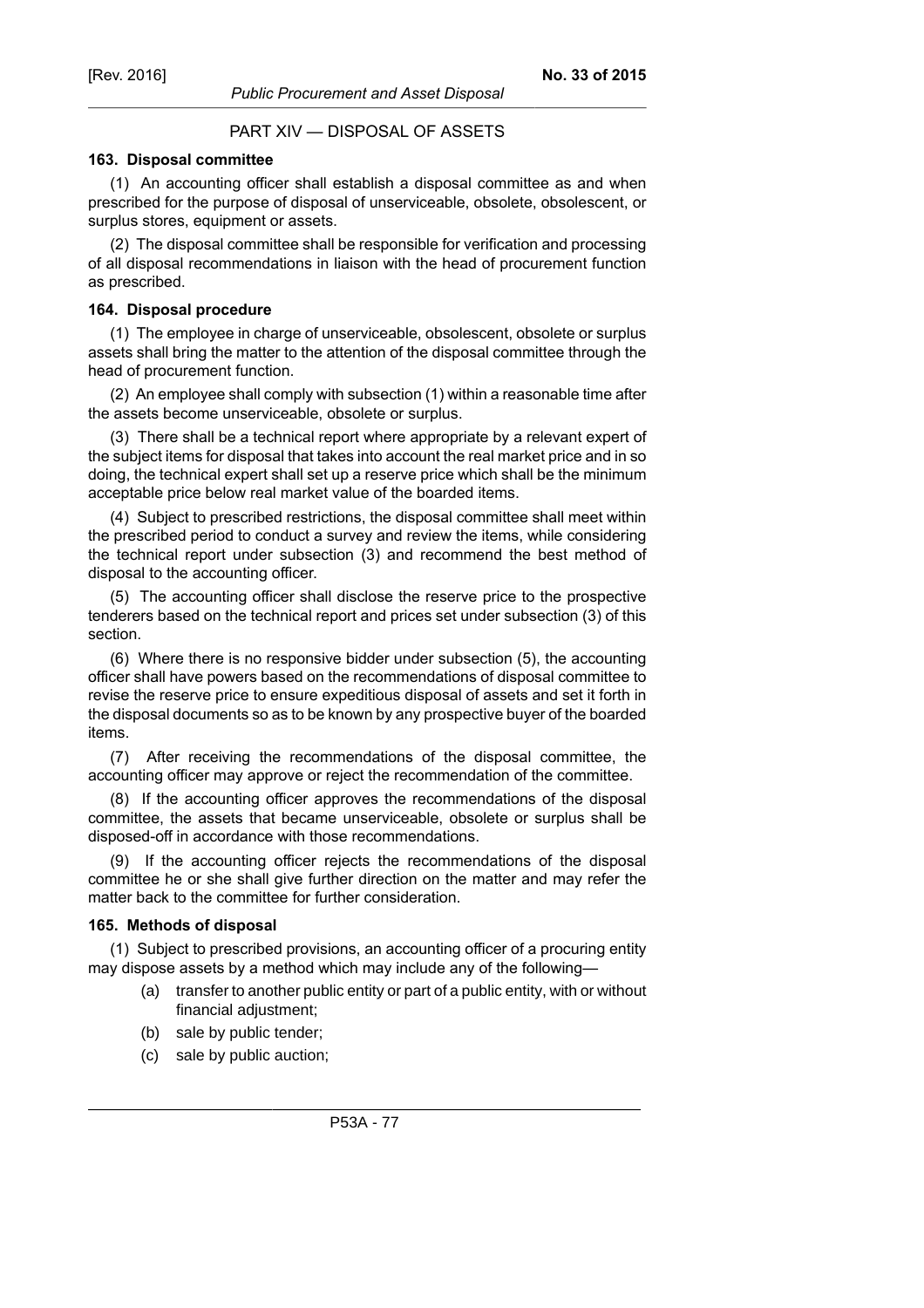- (d) trade-in;
- (e) waste disposal management; or
- (f) as may be prescribed.

(2) Despite subsection (1) or any other provisions of this Act, radioactive or electronic waste shall be disposed of only to persons licensed to handle the respective waste under section 88 of the Environmental Management and Coordination Act, 1999.

# **166. Restriction on disposal to employees, etc**

(1) An accounting officer of a public entity shall not dispose-off assets to an employee of the public entity or a member of a board or committee of the public entity except as expressly allowed under this Act and the regulations.

(2) An accounting officer who, pursuant to artificial valuation, disposes off assets to an employee of the public entity or a member of a board or committee of the public entity commits an offence.

# PART XV — ADMINISTRATIVE REVIEW OF PROCUREMENT AND DISPOSAL PROCEEDINGS

# **167. Request for a review**

(1) Subject to the provisions of this Part, a candidate or a tenderer, who claims to have suffered or to risk suffering, loss or damage due to the breach of a duty imposed on a procuring entity by this Act or the Regulations, may seek administrative review within fourteen days of notification of award or date of occurrence of the alleged breach at any stage of the procurement process, or disposal process as in such manner as may be prescribed.

(2) A request for review shall be accompanied by such refundable deposit as may be prescribed in the regulations, and such deposit shall not be less than ten per cent of the cost of the contract.

(3) A request for review shall be heard and determined in an open forum unless the matter at hand is likely to compromise national security or the review procedure.

(4) The following matters shall not be subject to the review of procurement proceedings under subsection (1)—

- (a) the choice of a procurement method;
- (b) a termination of a procurement or asset disposal proceedings in accordance with section 62 of this Act; and
- (c) where a contract is signed in accordance with section 135 of this Act.

# **168. Notification of review and suspension of proceedings**

Upon receiving a request for a review under section 167, the Secretary to the Review Board shall notify the accounting officer of a procuring entity of the pending review from the Review Board and the suspension of the procurement proceedings in such manner as may be prescribed.

# **169. Rejection of requests by Review Board Secretariat**

The Review Board Secretariat shall reject a request for a review where no appeal fees were paid within the prescribed time.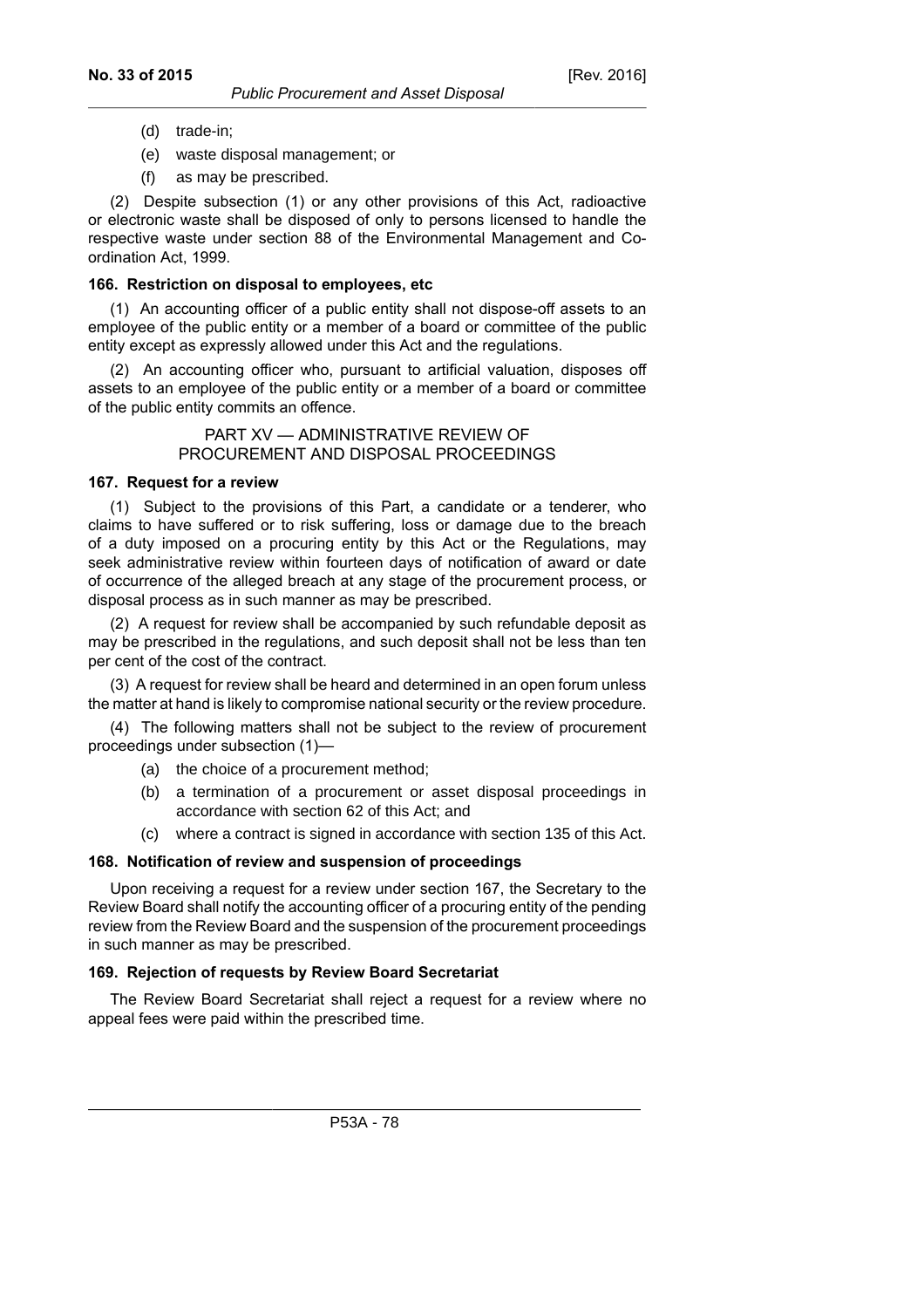# **170. Parties to review**

The parties to a review shall be—

- (a) the person who requested the review;
- (b) the accounting officer of a procuring entity;
- (c) the tenderer notified as successful by the procuring entity; and
- (d) such other persons as the Review Board may determine.

# **171. Completion of review**

(1) The Review Board shall complete its review within twenty one days after receiving the request for the review.

(2) In no case shall any appeal under this Act stay or delay the procurement process beyond the time stipulated in this Act or the Regulations made thereunder.

# **172. Dismissal of frivolous appeals**

Review Board may dismiss with costs a request if it is of the opinion that the request is frivolous or vexatious or was made solely for the purpose of delaying the procurement proceedings or performance of a contract and the applicant shall forfeit the deposit paid.

# **173. Powers of Review Board**

Upon completing a review, the Review Board may do any one or more of the following—

- (a) annul anything the accounting officer of a procuring entity has done in the procurement proceedings, including annulling the procurement or disposal proceedings in their entirety;
- (b) give directions to the accounting officer of a procuring entity with respect to anything to be done or redone in the procurement or disposal proceedings;
- (c) substitute the decision of the Review Board for any decision of the accounting officer of a procuring entity in the procurement or disposal proceedings;
- (d) order the payment of costs as between parties to the review in accordance with the scale as prescribed; and
- (e) order termination of the procurement process and commencement of a new procurement process.

### **174. Right to review is additional right**

The right to request a review under this Part is in addition to any other legal remedy a person may have.

# **175. Right to judicial review to procurement**

(1) A person aggrieved by a decision made by the Review Board may seek judicial review by the High Court within fourteen days from the date of the Review Board's decision, failure to which the decision of the Review Board shall be final and binding to both parties.

(2) The application for a judicial review shall be accepted only after the aggrieved party pays a percentage of the contract value as security fee as shall be prescribed in Regulations.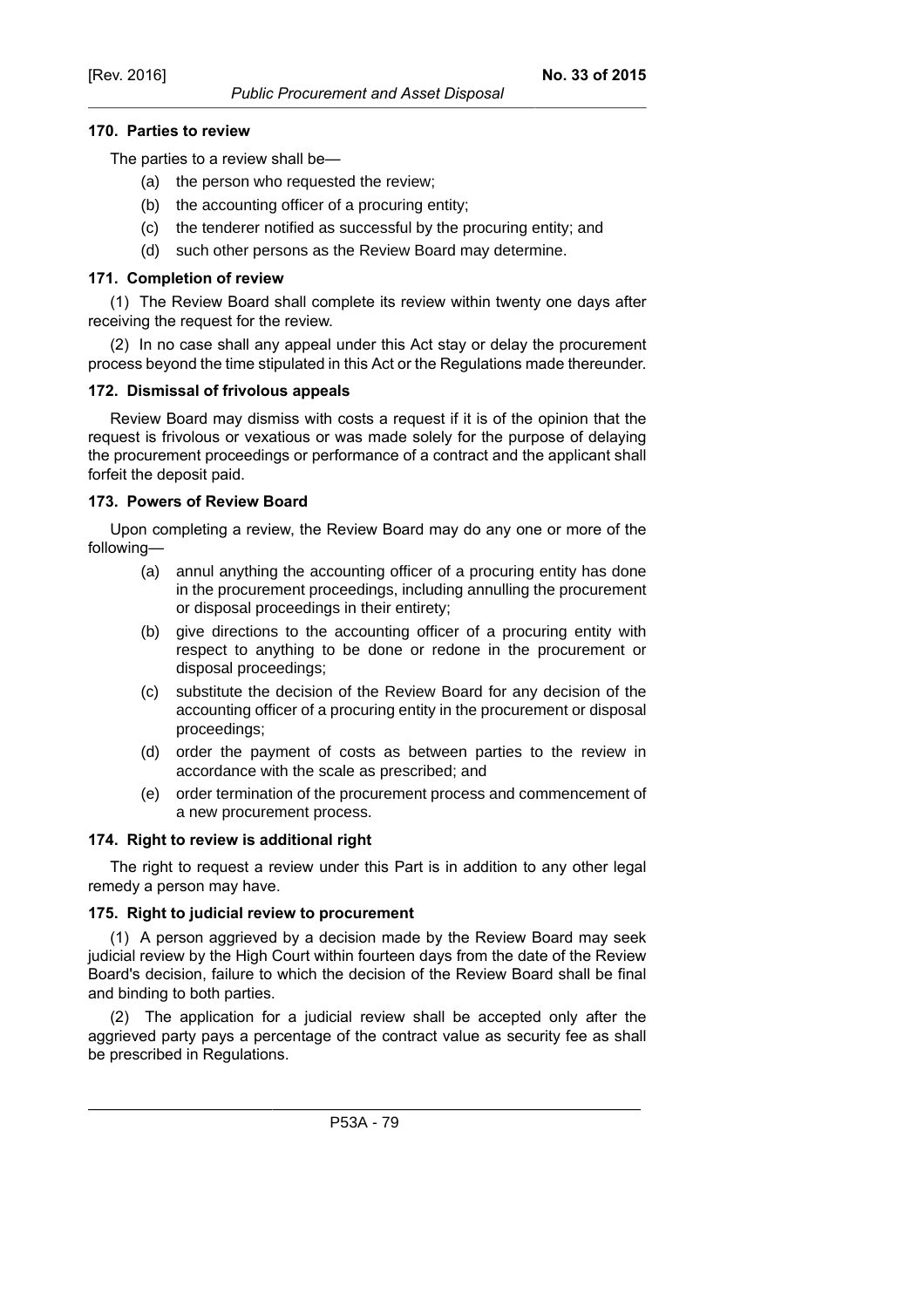(3) The High Court shall determine the judicial review application within fortyfive days after such application.

(4) A person aggrieved by the decision of the High Court may appeal to the Court of Appeal within seven days of such decision and the Court of Appeal shall make a decision within forty-five days which decision shall be final.

(5) If either the High Court or the Court of Appeal fails to make a decision within the prescribed timeline under subsection (3) or (4), the decision of the Review Board shall be final and binding to all parties.

(6) A party to the review which disobeys the decision of the Review Board or the High Court or the Court of Appeal shall be in breach of this Act and any action by such party contrary to the decision of the Review Board or the High Court or the Court of Appeal shall be null and void.

(7) Where a decision of the Review Board has been quashed, the High Court shall not impose costs on either party.

### PART XVI — OFFENCES AND SANCTIONS

# **176. Prohibitions and offences**

- (1) A person shall not—
	- (a) obstruct or hinder a person carrying out a duty or function or exercising a power under this Act;
	- (b) knowingly lie to or mislead a person carrying out a duty or function or exercising a power under this Act;
	- (c) delay without justifiable cause the opening or evaluation of tenders, the awarding of contract beyond the prescribed period or payment of contractors beyond contractual period and contractual performance obligations;
	- (d) unduly influence or exert pressure on any member of an opening committee evaluation committee and disposal committee or on any employee or agent of a procuring entity or the accounting officer to take a particular action which favours or tends to favour a particular tenderer;
	- (e) open any sealed tender, including such tenders electronically submitted and any document required to be sealed, or divulge their contents prior to the appointed time for the public opening of the tender or documents except for tenders inadvertently opened under section 78;
	- (f) divulge confidential information under section 66;
	- (g) inappropriately influence tender evaluations;
	- (h) split procurements contrary to section 60 of the Act;
	- (i) commit a fraudulent act;
	- (j) knowingly withholds the notification of award to a successful tenderer;
	- (k) knowingly withholds notification to unsuccessful tenderer;
	- (l) sign a contract contrary to the requirements of this Act or Regulations made thereunder; or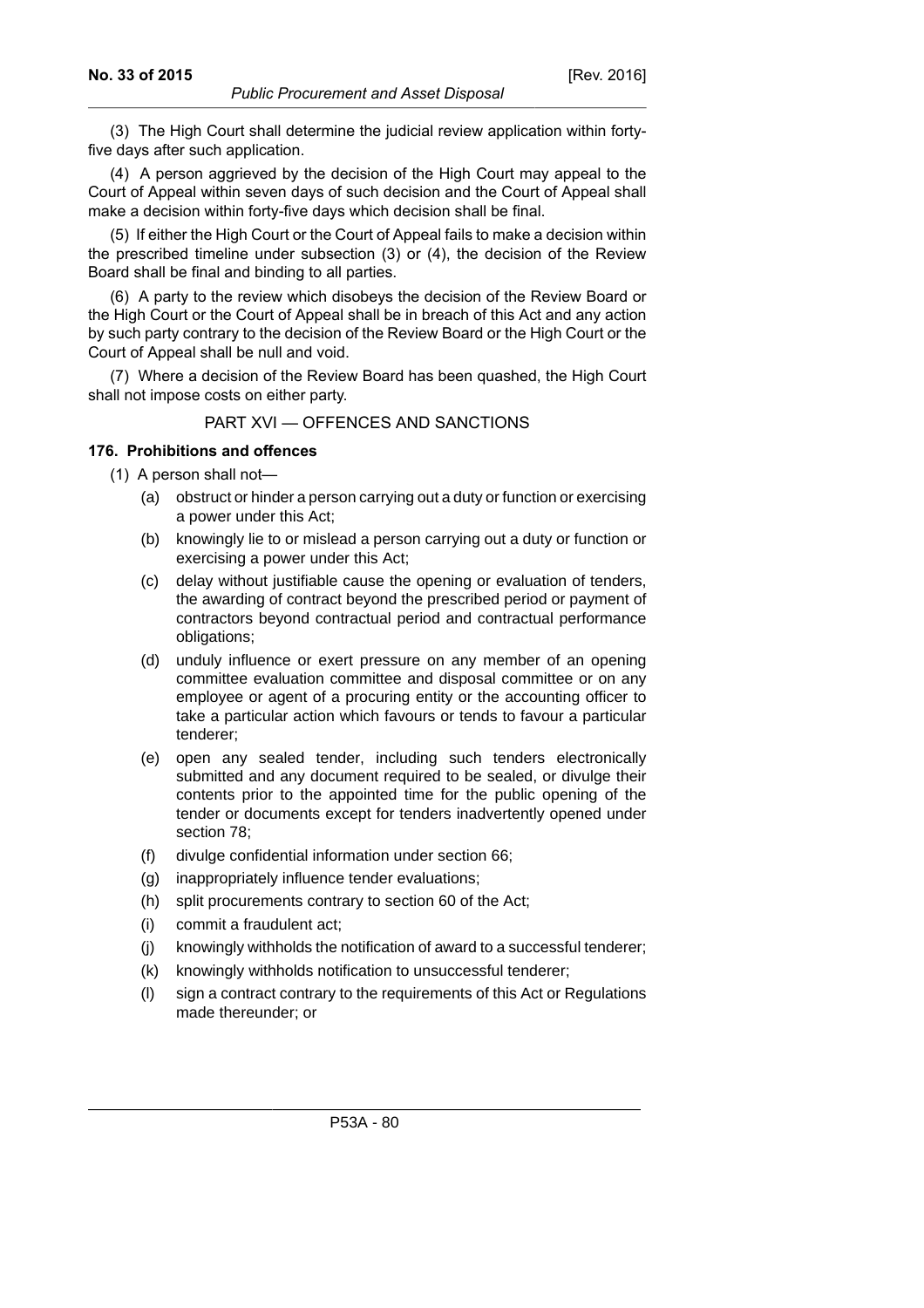(m) contravene a lawful order of the Authority given under Part IV or the Review Board under Part XV.

(2) A person who contravenes the provisions of subsection (1) of this section, commits an offence and shall be liable upon conviction—

- (a) if the person is a natural person, to a fine not exceeding four million shillings or to imprisonment for a term not exceeding ten years, or to both;
- (b) if the person is a body corporate, to a fine not exceeding ten million shillings.

(3) In addition to the penalty under subsection (2), a state or public officer involved shall be subject to internal disciplinary action while any other person who is not a state or public officer shall be debarred.

(4) If a person or an employee or agent of a person contravenes the provisions of this Act, the following shall apply—

- (a) the person shall be disqualified from entering into a contract for the procurement; or
- (b) if a contract has already been entered into with the person, the contract shall be voidable at the option of the procuring entity.

(5) A procuring entity may lodge a complaint with the relevant professional body for the institution of disciplinary proceedings against a contractor who is a member of a professional body and who contravenes the provisions of this Act.

(6) The penalties imposed by a professional body pursuant to a complaint lodged under subsection (5) shall apply in addition to any penalties that may be imposed under this Act.

[Corr. No. 60/2016, Corr. No. 73/2016.]

# **177. General penalty and sanctions**

A person convicted of an offence under this Act for which no penalty is provided shall be liable upon conviction—

- (a) if the person is a natural person, to a fine not exceeding four million shillings or to imprisonment for a term not exceeding ten years or to both;
- (b) if the person is a body corporate, to a fine not exceeding ten million shillings.

### **178. Protection from personal liability and indemnity**

(1) A person shall not, in his personal capacity, be liable in civil or criminal proceedings in respect of any act or omissions done in good faith in the performance of his duties under this Act.

(2) The procuring entity shall indemnify an employee or member of a board of a procuring entity who is a party to a suit or a proceeding whether civil, criminal or administrative in nature brought against him or her in performance of his or her official functions in a procurement or asset disposal proceeding:

Provided that employee or member of a board of a procuring entity shall have engaged the services of a private lawyer or external counsel and has not been adjudged guilty of gross negligence, misconduct or grave abuse of office.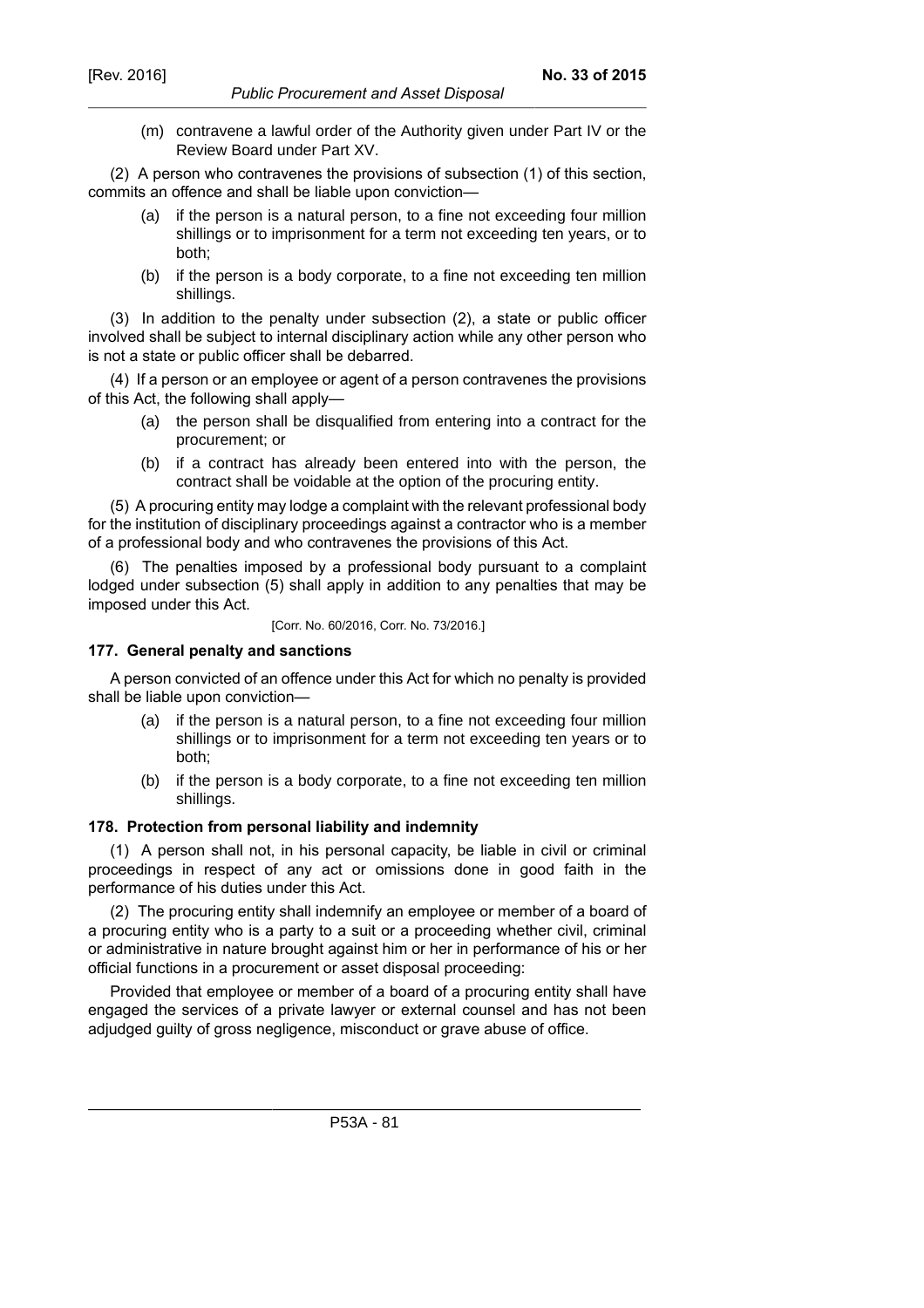# PART XVII — POLICY OPERATIONALIZATION AND REVIEW

# **179. Consultative meetings**

(1) The National Treasury shall convene meetings at least annually for the purpose of consulting with persons in the public and private sectors who have an interest in the proper functioning of the public procurement and asset disposal system.

(2) The procedure for conducting a consultative meeting referred to in subsection (1) shall be as prescribed.

### **180. Making of Regulations**

The Cabinet Secretary shall make Regulations for the better carrying out of the provisions of this Act and, without limiting the generality of the foregoing, may make Regulations to facilitate the implementation of this Act, and such regulations shall not take effect unless approved by Parliament pursuant to the Statutory Instruments Act, 2013.

### **181. Code of Ethics**

The Authority shall develop a Code of Ethics to apply to every person on whom this act applies.

PART XVIII — REPEAL, TRANSITION AND SAVINGS PROVISIONS

# **182. Repeal of No. 3 of 2005 and savings**

(1) The Public Procurement and Disposal Act, 2005 (No. 3 of 2005) is repealed.

(2) Despite subsection (1), every order, direction or appointment which was issued, given, or made pursuant to the provisions of the repealed Public Procurement and Disposal Act, 2005, and every office created in pursuance thereof shall remain valid until otherwise cancelled, revoked, varied or abolished under the provisions of this Act.

(3) For greater certainty a person who immediately before the commencement date of this Act held or was acting or was an employee or staff in a public office established by the repealed Act, so far as is consistent with this Act, shall continue to hold or act or work in that office as if appointed to that position under this Act pursuant to Article 31(2) of the Sixth Schedule of the Constitution.

(4) The Review Board established under the repealed Act shall continue to exist and discharge its functions until a new Review Board is constituted under this Act.

#### **183. Transitional provisions**

The transitional provisions specified in the Third Schedule shall apply.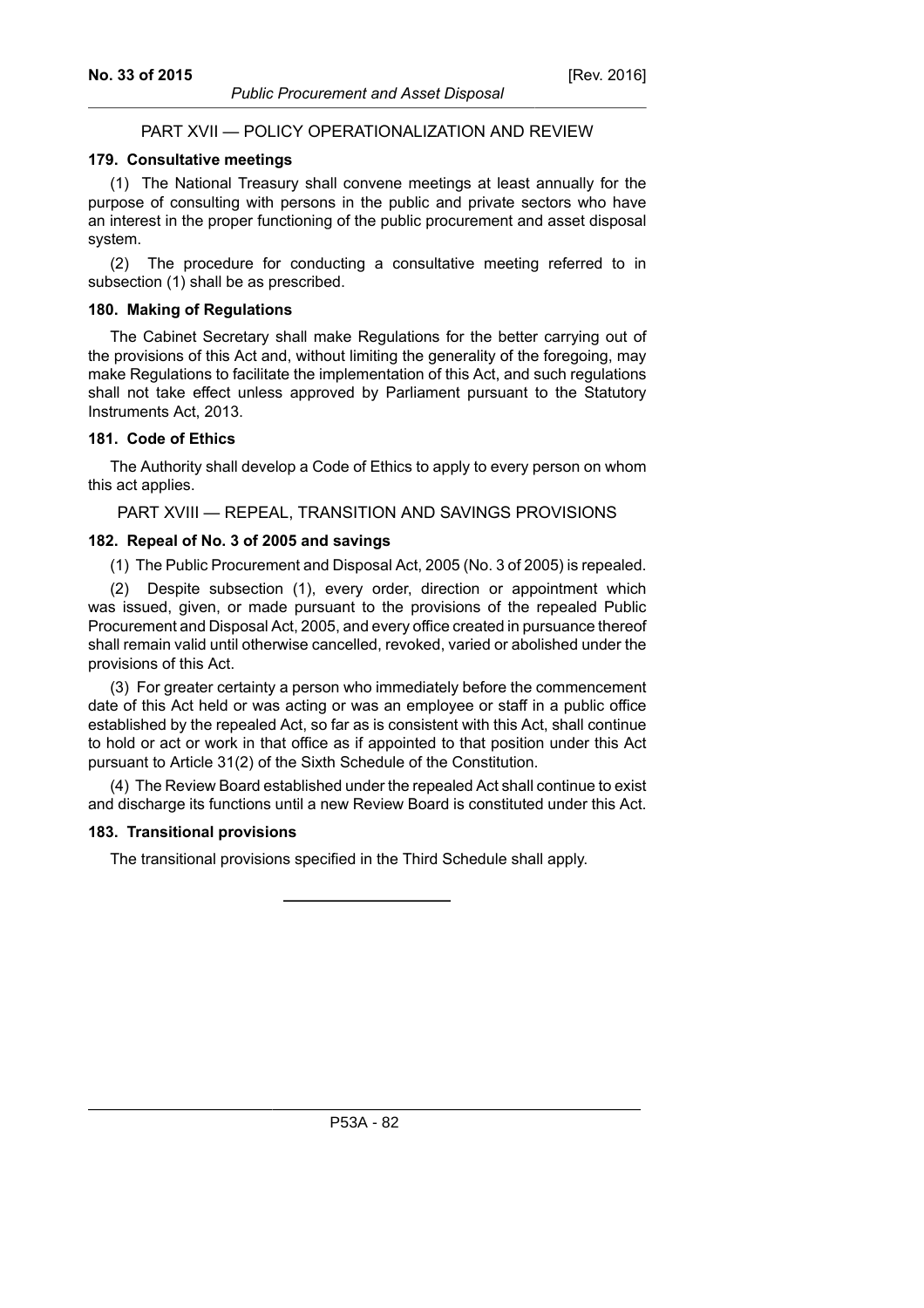# FIRST SCHEDULE

#### [section 14(1).]

# PROVISIONS RELATING TO THE CONDUCT OF BUSINESS AND AFFAIRS OF THE BOARD

# **1. Meetings**

(1) The Board shall have at least four meetings in every financial year and not more than four months shall elapse between one meeting and the next meeting.

(2) Meetings shall be convened by the Chairperson in consultation with the members.

(3) Unless three quarters of the members otherwise agree, at least fourteen days' notice of a meeting shall be given to every member.

(4) A meeting shall be presided over by the Chairperson or in his absence by a person elected by the Board at the meeting for that purpose.

### **2. Voting**

A decision of the Board shall be by a majority of the members present and voting and, in the case of an equality of votes, the person presiding at the meeting shall have a second or casting vote.

### **3. Chairperson and Vice Chairperson**

(1) The Board shall elect one of its nominated members to be the Chairperson of the Board and another of its nominated members to be its Vice-chairperson.

(2) Subject to an earlier resignation or termination, the Chairperson and Vicechairperson shall each hold office until their current term as a member of the Board expires.

#### **4. Secretary**

The Director-General shall be the Secretary of the Board.

## **5. Minutes**

Minutes of all meetings shall be kept and entered in books kept for that purpose.

# SECOND SCHEDULE

[section 31(3).]

# PROVISIONS RELATING TO THE CONDUCT OF BUSINESS AND AFFAIRS OF THE REVIEW BOARD

**1.** (1) The Review Board shall have at least four meetings in every financial year and not more than four months shall elapse between one meeting and the next meeting.

(2) Meetings shall be convened by the Chairperson in consultation with the members, or in their absence by the Vice-chairperson.

(3) Unless three quarters of the members otherwise agree, at least fourteen days' notice of a meeting shall be given to every member.

(4) A meeting shall be presided over by the Chairperson or in his absence by the Vice-chairperson or in both their absences, by a person elected by the Board at the meeting for that purpose.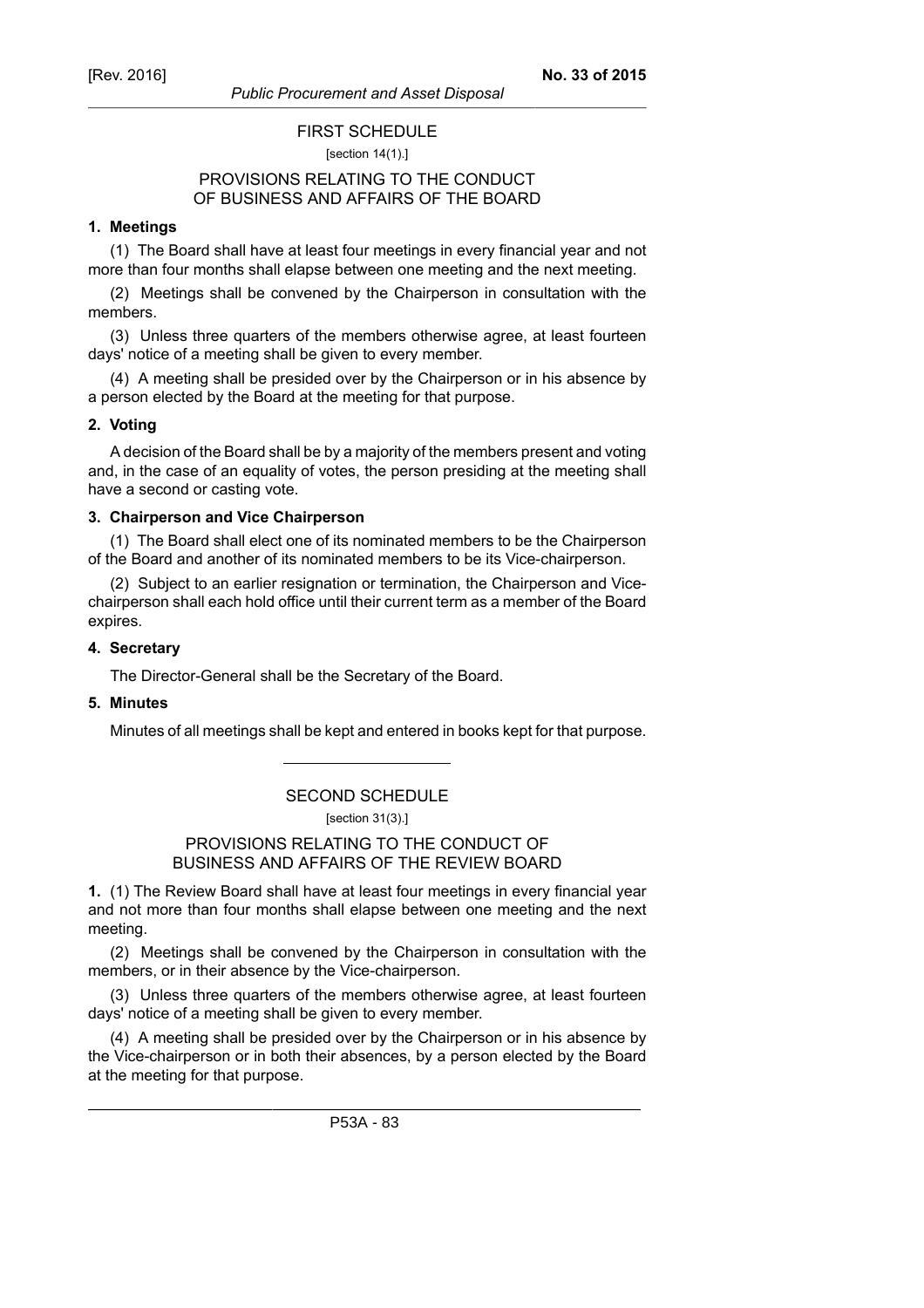**2.** A decision of the Review Board shall be by a majority of the members present and voting and, in the case of an equality of votes, the person presiding at the meeting shall have a second or casting vote.

**3.** (1) The Review Board shall elect one of its nominated members to be the Chairperson of the Review Board and another of its nominated members to be its Vice-chairperson.

(2) Subject to an earlier resignation or termination, the Chairperson and Vicechairperson shall each hold office until their current term as a member of the Review Board expires

**4.** Minutes of all meetings shall be kept and entered in books kept for that purpose.

### THIRD SCHEDULE

[section 183, Corr. No. 60/2016, Corr. No. 73/2016.]

### TRANSITIONAL PROVISIONS

### **1. Existing procurement proceedings continued under repealed Act**

(1) Procurement proceedings commenced before the commencement date of this Act shall be continued in accordance with the law applicable before the commencement date of this Act.

(2) For the purposes of subparagraph (1), procurement proceeding commences when the first advertisement relating to the procurement proceeding is published or, if there is no advertisement, when the first documents are given to persons who wish to participate in the procurement proceeding.

### **2. Confidentiality in relation to past proceedings**

Section 66 of this Act shall apply with respect to procurement proceedings completed before the commencement date of this Act.

#### **3. Records of past procurements**

Section 67 of this Act shall apply with respect to—

- (a) a procurement that took place before the commencement date of this Act; or
- (b) a procurement, the procurement proceeding for which was terminated before the commencement date of this Act.

(2) Section 51(2) of the Act, as it applies under subparagraph (1), does not require the record of a procurement to include anything that was not required before the commencement date of this Act.

### **4. Publication of existing contracts**

Section 67 of this Act shall apply with respect to a contract formed before the commencement date of this Act comes.

### **5. Amendments to existing contracts**

Section 139 of this Act shall apply with respect to a contract formed before the commencement date of this Act but not to an amendment to such a contract made before the commencement date of this Act.